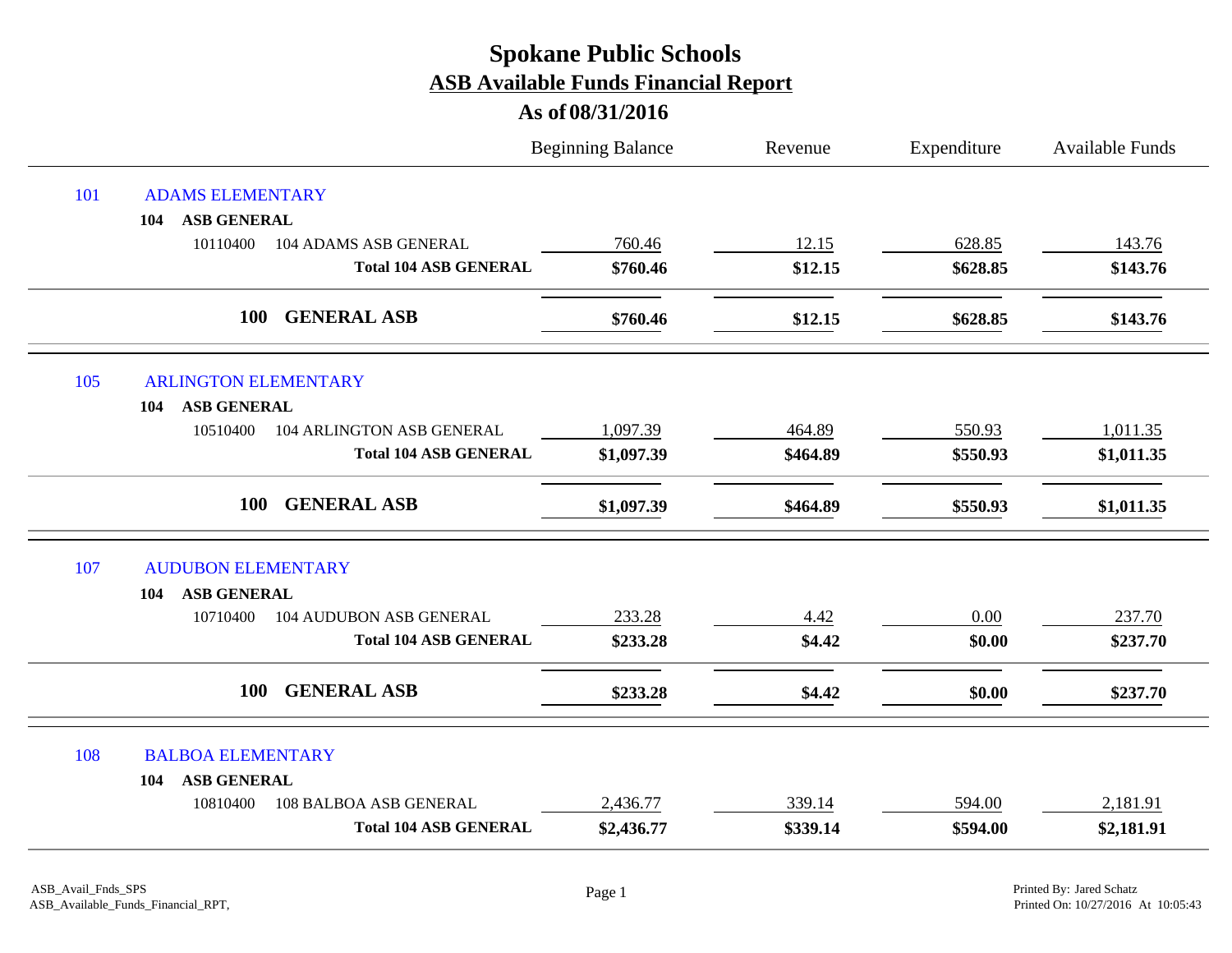|                    |                                    |                               | <b>Beginning Balance</b> | Revenue    | Expenditure | <b>Available Funds</b>                                         |
|--------------------|------------------------------------|-------------------------------|--------------------------|------------|-------------|----------------------------------------------------------------|
|                    | <b>100</b>                         | <b>GENERAL ASB</b>            | \$2,436.77               | \$339.14   | \$594.00    | \$2,181.91                                                     |
| 111                | <b>BEMISS ELEMENTARY</b>           |                               |                          |            |             |                                                                |
|                    | <b>ASB GENERAL</b><br>104          |                               |                          |            |             |                                                                |
|                    | 11110400                           | <b>104 BEMISS ASB GENERAL</b> | 881.52                   | 76.96      | 0.00        | 958.48                                                         |
|                    |                                    | <b>Total 104 ASB GENERAL</b>  | \$881.52                 | \$76.96    | \$0.00      | \$958.48                                                       |
|                    | <b>100</b>                         | <b>GENERAL ASB</b>            | \$881.52                 | \$76.96    | \$0.00      | \$958.48                                                       |
| 113                | <b>BROWNE ELEMENTARY</b>           |                               |                          |            |             |                                                                |
|                    | <b>ASB GENERAL</b><br>104          |                               |                          |            |             |                                                                |
|                    | 11310400                           | 104 BROWNE ASB GENERAL        | 1,937.13                 | 4,516.67   | 2,017.56    | 4,436.24                                                       |
|                    |                                    | <b>Total 104 ASB GENERAL</b>  | \$1,937.13               | \$4,516.67 | \$2,017.56  | \$4,436.24                                                     |
|                    | <b>100</b>                         | <b>GENERAL ASB</b>            | \$1,937.13               | \$4,516.67 | \$2,017.56  | \$4,436.24                                                     |
| 121                | <b>COOPER ELEMENTARY</b>           |                               |                          |            |             |                                                                |
|                    | <b>ASB GENERAL</b><br>104          |                               |                          |            |             |                                                                |
|                    | 12110400                           | 104 COOPER ASB GENERAL        | 3,677.00                 | 402.47     | 771.37      | 3,308.10                                                       |
|                    |                                    | <b>Total 104 ASB GENERAL</b>  | \$3,677.00               | \$402.47   | \$771.37    | \$3,308.10                                                     |
|                    | <b>100</b>                         | <b>GENERAL ASB</b>            | \$3,677.00               | \$402.47   | \$771.37    | \$3,308.10                                                     |
| 129                | <b>FINCH ELEMENTARY</b>            |                               |                          |            |             |                                                                |
|                    | <b>ASB GENERAL</b><br>104          |                               |                          |            |             |                                                                |
|                    | 12910400                           | 104 FINCH ASB GENERAL         | 8,802.64                 | 16,467.53  | 14,460.42   | 10,809.75                                                      |
| ASB_Avail_Fnds_SPS | ASB_Available_Funds_Financial_RPT, |                               | Page 2                   |            |             | Printed By: Jared Schatz<br>Printed On: 10/27/2016 At 10:05:43 |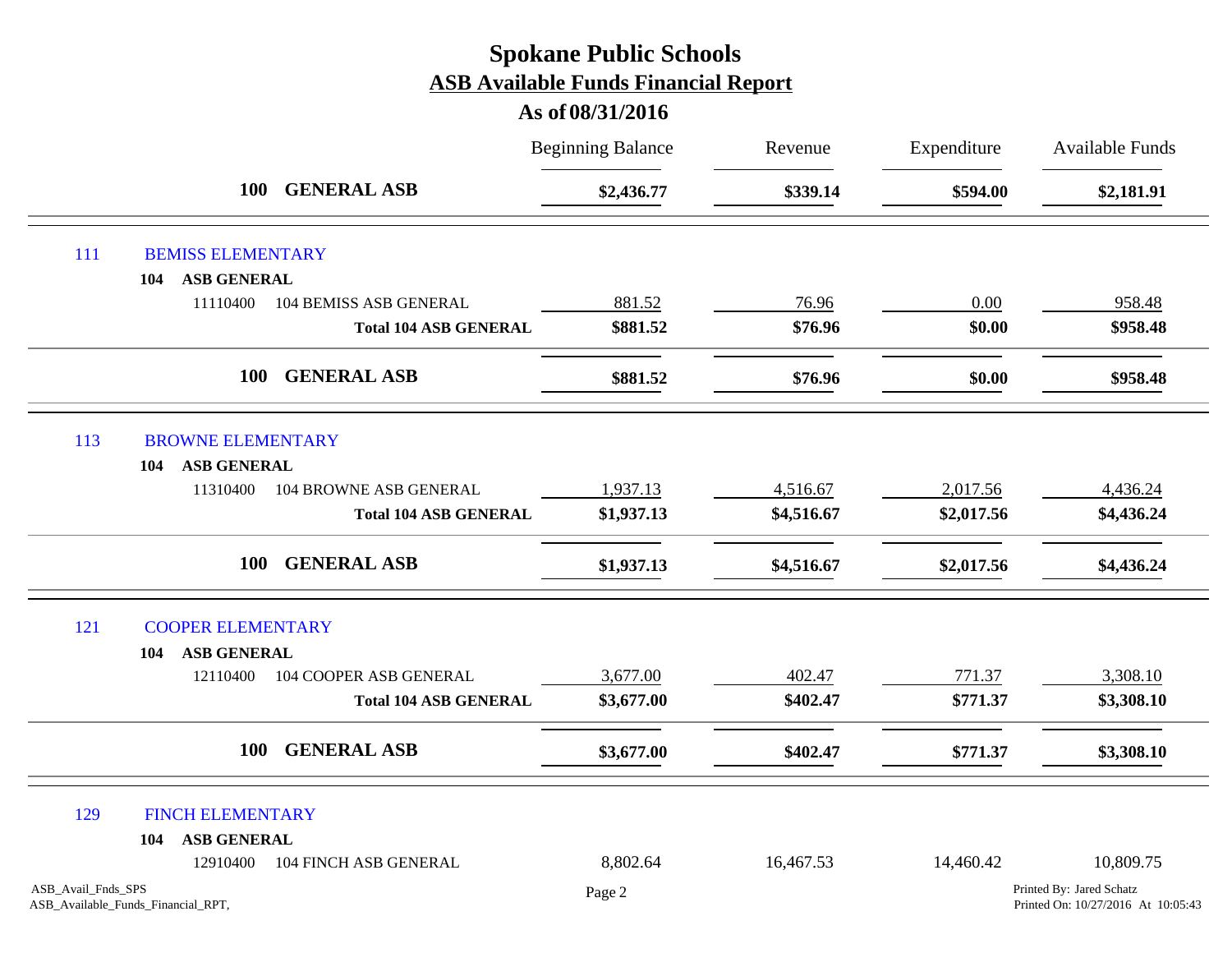# Beginning Balance Revenue Expenditure Available Funds **As of 08/31/2016 Spokane Public Schools ASB Available Funds Financial Report** Revenue **Total 104 ASB GENERAL \$8,802.64 \$16,467.53 \$14,460.42 \$10,809.75 100 GENERAL ASB \$8,802.64 \$16,467.53 \$14,460.42 \$10,809.75** 131 FRANKLIN ELEMENTARY **104 ASB GENERAL** 13110400 104 FRANKLIN ASB GENERAL 10,036.26 448.75 2,661.62 7,823.39 **Total 104 ASB GENERAL \$10,036.26 \$448.75 \$2,661.62 \$7,823.39 100 GENERAL ASB \$10,036.26 \$448.75 \$2,661.62 \$7,823.39** 133 GARFIELD ELEMENTARY **104 ASB GENERAL** 13310400 104 GARFIELD ASB GENERAL  $-0.22$   $0.22$   $0.00$   $0.00$   $0.00$ **Total 104 ASB GENERAL (\$0.22) \$0.22 \$0.00 \$0.00 100 GENERAL ASB (\$0.22) \$0.22 \$0.00 \$0.00** 137 GRANT ELEMENTARY **104 ASB GENERAL** 13710400 104 GRANT ASB GENERAL 6,165.77 309.18 2,659.03 3,815.92 **Total 104 ASB GENERAL \$6,165.77 \$309.18 \$2,659.03 \$3,815.92 100 GENERAL ASB \$6,165.77 \$309.18 \$2,659.03 \$3,815.92**

#### 139 HAMBLEN ELEMENTARY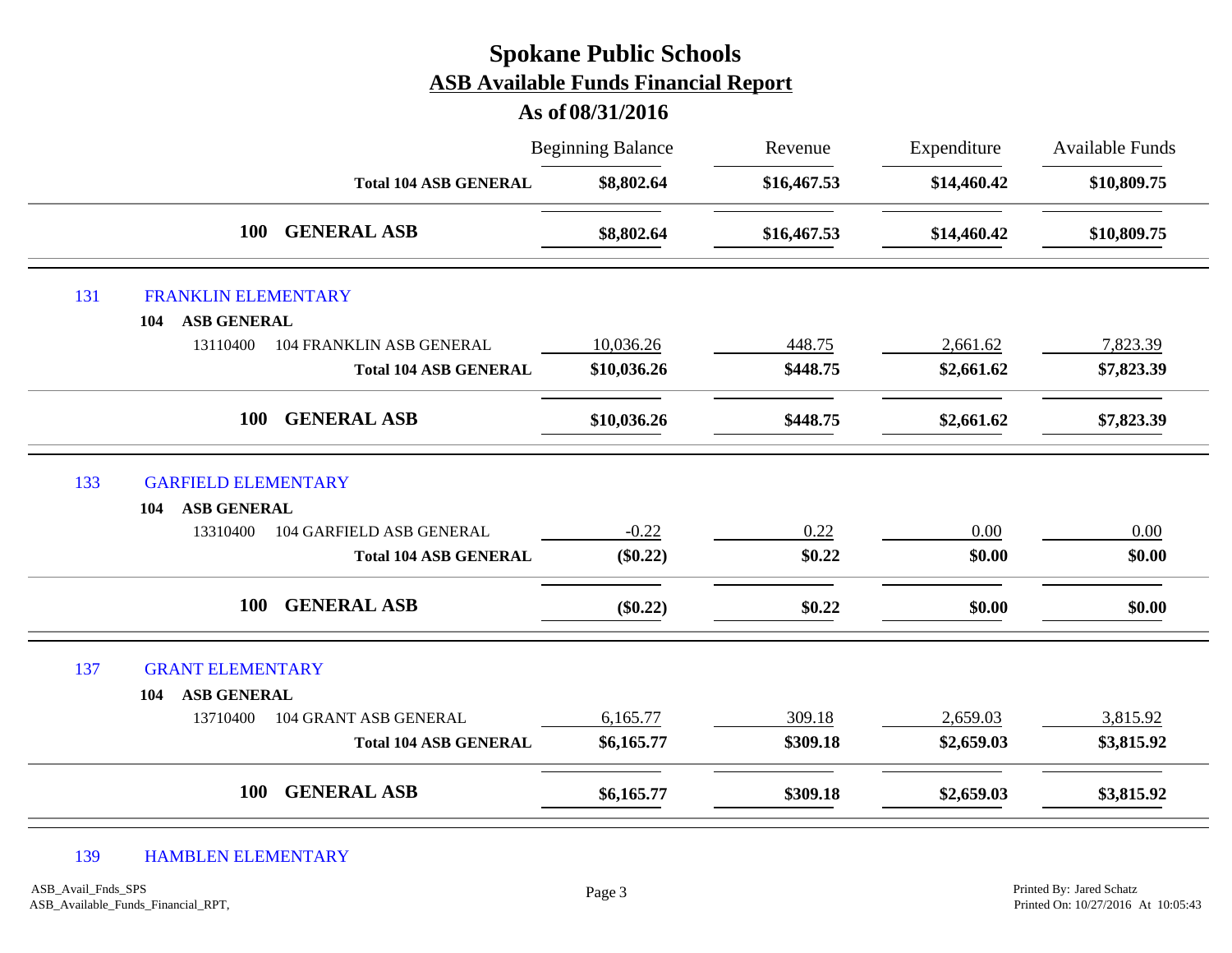|     |                                                 | <b>Beginning Balance</b> | Revenue     | Expenditure | <b>Available Funds</b> |
|-----|-------------------------------------------------|--------------------------|-------------|-------------|------------------------|
|     | ASB GENERAL<br>104                              |                          |             |             |                        |
|     | 13910400<br>139 HAMBLEN ASB GENERAL             | 630.93                   | 54.80       | 0.00        | 685.73                 |
|     | <b>Total 104 ASB GENERAL</b>                    | \$630.93                 | \$54.80     | \$0.00      | \$685.73               |
|     | <b>GENERAL ASB</b><br><b>100</b>                | \$630.93                 | \$54.80     | \$0.00      | \$685.73               |
| 145 | <b>HOLMES ELEMENTARY</b>                        |                          |             |             |                        |
|     | <b>ASB GENERAL</b><br>104                       |                          |             |             |                        |
|     | 14510400<br><b>145 HOLMES ASB GENERAL</b>       | 12,998.30                | 3,980.64    | 4,091.28    | 12,887.66              |
|     | <b>Total 104 ASB GENERAL</b>                    | \$12,998.30              | \$3,980.64  | \$4,091.28  | \$12,887.66            |
|     | <b>GENERAL ASB</b><br><b>100</b>                | \$12,998.30              | \$3,980.64  | \$4,091.28  | \$12,887.66            |
| 147 | <b>HUTTON ELEMENTARY</b>                        |                          |             |             |                        |
|     | <b>ASB GENERAL</b><br>104                       |                          |             |             |                        |
|     | <b>147 HUTTON ASB GENERAL</b><br>14710400       | 677.72                   | 555.22      | 206.54      | 1,026.40               |
|     | <b>Total 104 ASB GENERAL</b>                    | \$677.72                 | \$555.22    | \$206.54    | \$1,026.40             |
|     | <b>GENERAL ASB</b><br>100                       | \$677.72                 | \$555.22    | \$206.54    | \$1,026.40             |
| 148 | <b>INDIAN TRAIL ELEMENTARY</b>                  |                          |             |             |                        |
|     | <b>ASB GENERAL</b><br>104                       |                          |             |             |                        |
|     | 14810400<br><b>148 INDIAN TRAIL GENERAL ASB</b> | 11,260.17                | 13,233.15   | 9,318.04    | 15,175.28              |
|     | <b>Total 104 ASB GENERAL</b>                    | \$11,260.17              | \$13,233.15 | \$9,318.04  | \$15,175.28            |
|     | <b>GENERAL ASB</b><br><b>100</b>                | \$11,260.17              | \$13,233.15 | \$9,318.04  | \$15,175.28            |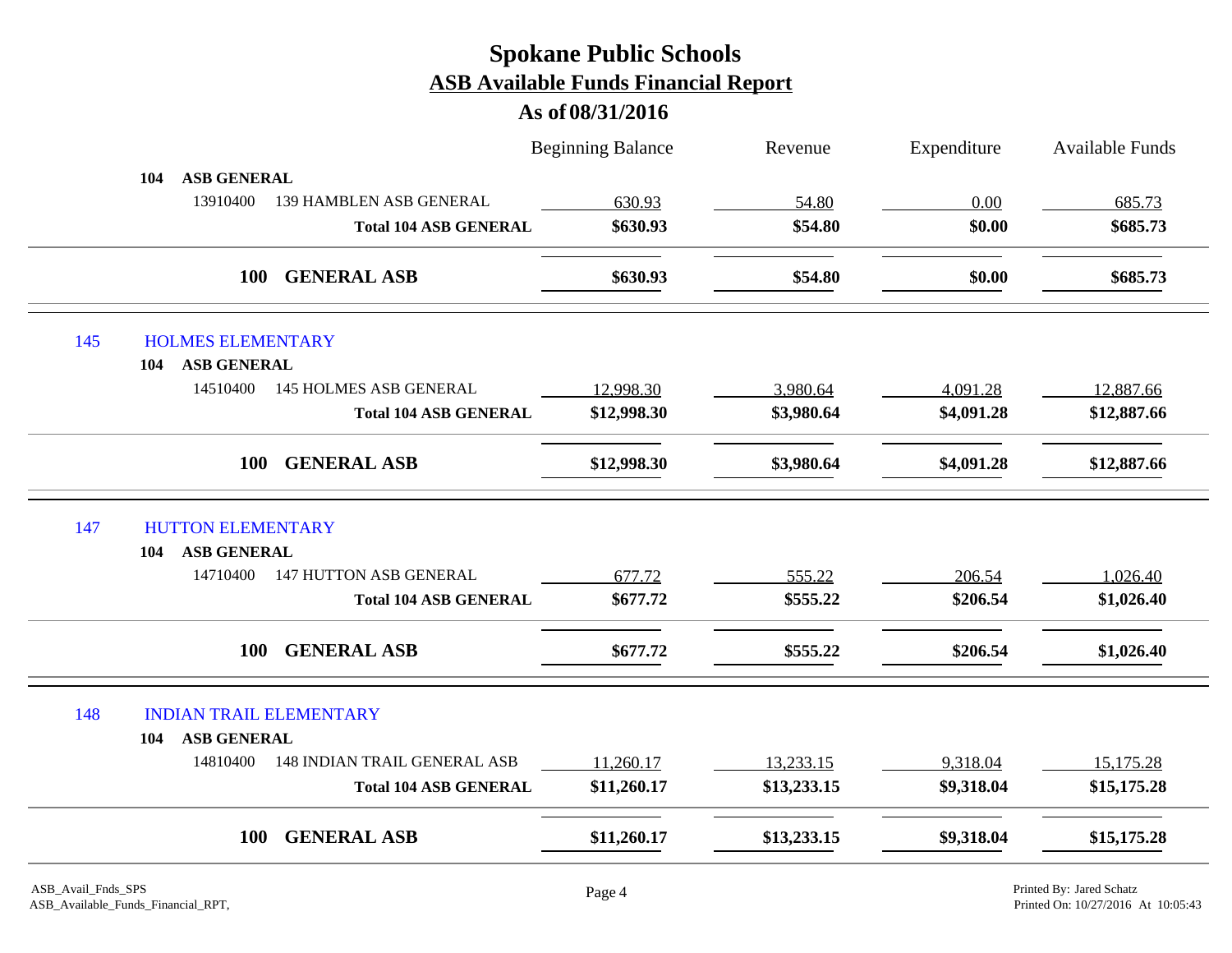|     |                                              | <b>Beginning Balance</b> | Revenue     | Expenditure | Available Funds |
|-----|----------------------------------------------|--------------------------|-------------|-------------|-----------------|
| 151 | <b>JEFFERSON ELEMENTARY</b>                  |                          |             |             |                 |
|     | <b>ASB GENERAL</b><br>104                    |                          |             |             |                 |
|     | 15110400<br><b>151 JEFFERSON GENERAL ASB</b> | 19,612.35                | 2,114.77    | 2,492.66    | 19,234.46       |
|     | <b>Total 104 ASB GENERAL</b>                 | \$19,612.35              | \$2,114.77  | \$2,492.66  | \$19,234.46     |
|     | 100<br><b>GENERAL ASB</b>                    | \$19,612.35              | \$2,114.77  | \$2,492.66  | \$19,234.46     |
| 153 | <b>LIDGERWOOD ELEMENTARY</b>                 |                          |             |             |                 |
|     | <b>ASB GENERAL</b><br>104                    |                          |             |             |                 |
|     | 15310400<br>153 LIDGERWOOD ASB GENERAL       | 270.39                   | 528.33      | 441.50      | 357.22          |
|     | <b>Total 104 ASB GENERAL</b>                 | \$270.39                 | \$528.33    | \$441.50    | \$357.22        |
|     | 100<br><b>GENERAL ASB</b>                    | \$270.39                 | \$528.33    | \$441.50    | \$357.22        |
| 157 | <b>LINCOLN HEIGHTS ELEMENTARY</b>            |                          |             |             |                 |
|     | <b>ASB GENERAL</b><br>104                    |                          |             |             |                 |
|     | 157 LINCOLN HEIGHT GENERAL ASB<br>15710400   | 1,747.92                 | 22.99       | 29.91       | 1,741.00        |
|     | <b>Total 104 ASB GENERAL</b>                 | \$1,747.92               | \$22.99     | \$29.91     | \$1,741.00      |
|     | <b>GENERAL ASB</b><br>100                    | \$1,747.92               | \$22.99     | \$29.91     | \$1,741.00      |
| 159 | <b>LINWOOD ELEMENTARY</b>                    |                          |             |             |                 |
|     | <b>ASB GENERAL</b><br>104                    |                          |             |             |                 |
|     | <b>159 LINWOOD GENERAL ASB</b><br>15910400   | 2,548.98                 | 12,707.18   | 12,294.05   | 2,962.11        |
|     | <b>Total 104 ASB GENERAL</b>                 | \$2,548.98               | \$12,707.18 | \$12,294.05 | \$2,962.11      |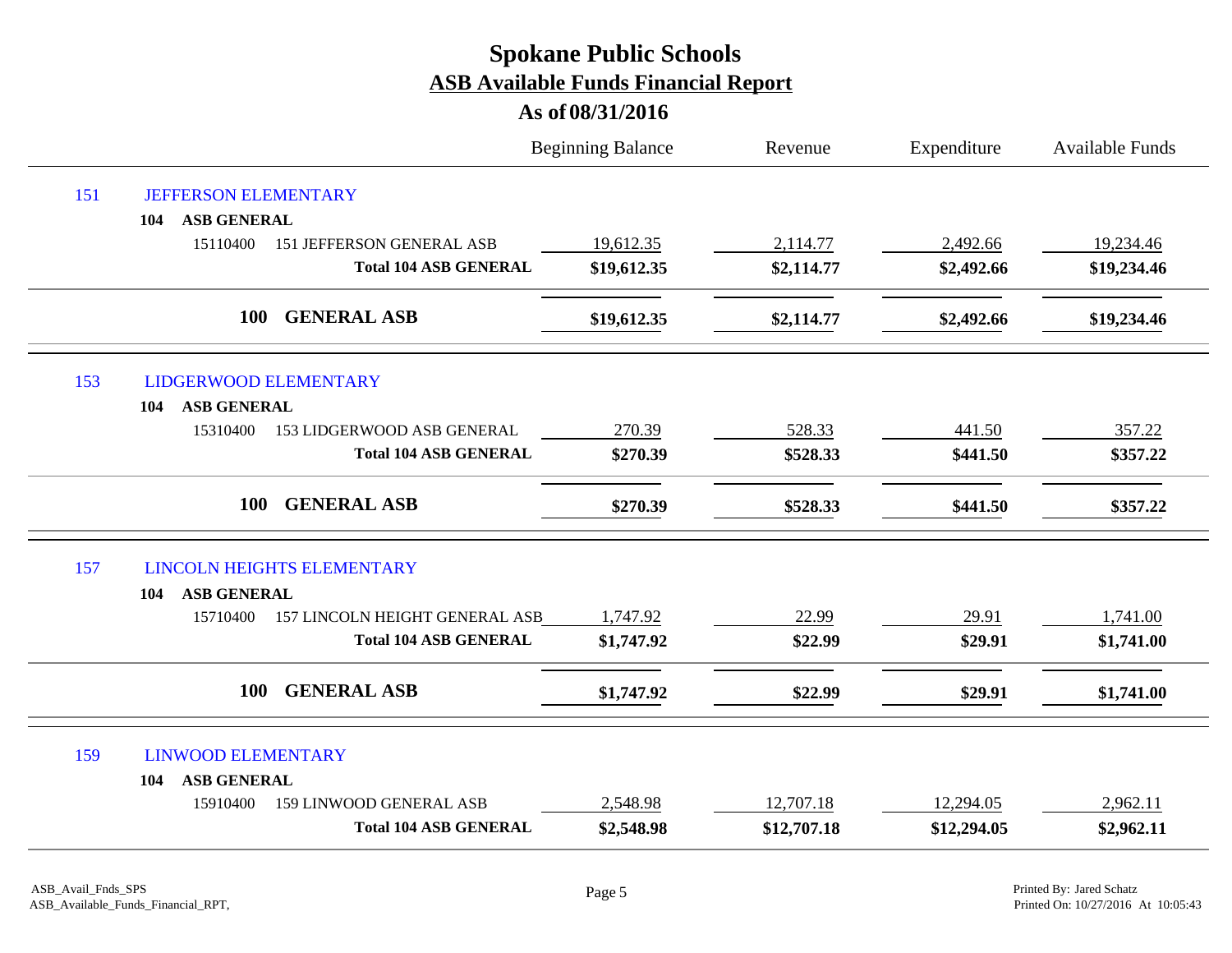|                    |                                    |                                   | <b>Beginning Balance</b> | Revenue     | Expenditure | Available Funds                                                |
|--------------------|------------------------------------|-----------------------------------|--------------------------|-------------|-------------|----------------------------------------------------------------|
|                    | <b>100</b>                         | <b>GENERAL ASB</b><br>\$2,548.98  | \$12,707.18              | \$12,294.05 | \$2,962.11  |                                                                |
| 161                | <b>LOGAN ELEMENTARY</b>            |                                   |                          |             |             |                                                                |
|                    | <b>ASB GENERAL</b><br>104          |                                   |                          |             |             |                                                                |
|                    | 16110400                           | 161 LOGAN ASB GENERAL             | 6,569.86                 | 10,317.26   | 12,373.26   | 4,513.86                                                       |
|                    |                                    | <b>Total 104 ASB GENERAL</b>      | \$6,569.86               | \$10,317.26 | \$12,373.26 | \$4,513.86                                                     |
|                    | <b>100</b>                         | <b>GENERAL ASB</b>                | \$6,569.86               | \$10,317.26 | \$12,373.26 | \$4,513.86                                                     |
| 165                | <b>LONGFELLOW ELEMENTARY</b>       |                                   |                          |             |             |                                                                |
|                    | <b>ASB GENERAL</b><br>104          |                                   |                          |             |             |                                                                |
|                    | 16510400                           | <b>165 LONGFELLOW ASB GENERAL</b> | 99.47                    | 5.35        | $0.00\,$    | 104.82                                                         |
|                    |                                    | <b>Total 104 ASB GENERAL</b>      | \$99.47                  | \$5.35      | \$0.00      | \$104.82                                                       |
|                    | <b>100</b>                         | <b>GENERAL ASB</b>                | \$99.47                  | \$5.35      | \$0.00      | \$104.82                                                       |
| 167                | <b>MADISON ELEMENTARY</b>          |                                   |                          |             |             |                                                                |
|                    | <b>ASB GENERAL</b><br>104          |                                   |                          |             |             |                                                                |
|                    | 16710400                           | <b>167 MADISON ASB GENERAL</b>    | 201.45                   | 3.36        | 0.00        | 204.81                                                         |
|                    |                                    | <b>Total 104 ASB GENERAL</b>      | \$201.45                 | \$3.36      | \$0.00      | \$204.81                                                       |
|                    | 100                                | <b>GENERAL ASB</b>                | \$201.45                 | \$3.36      | \$0.00      | \$204.81                                                       |
| 168                | <b>MORAN PRAIRIE ELEMENTARY</b>    |                                   |                          |             |             |                                                                |
|                    | <b>ASB GENERAL</b><br>104          |                                   |                          |             |             |                                                                |
|                    | 16810400                           | 168 MORAN PRAIRIE ASB GENERAL     | 9,642.45                 | 449.28      | 1,103.46    | 8,988.27                                                       |
| ASB_Avail_Fnds_SPS | ASB_Available_Funds_Financial_RPT, |                                   | Page 6                   |             |             | Printed By: Jared Schatz<br>Printed On: 10/27/2016 At 10:05:43 |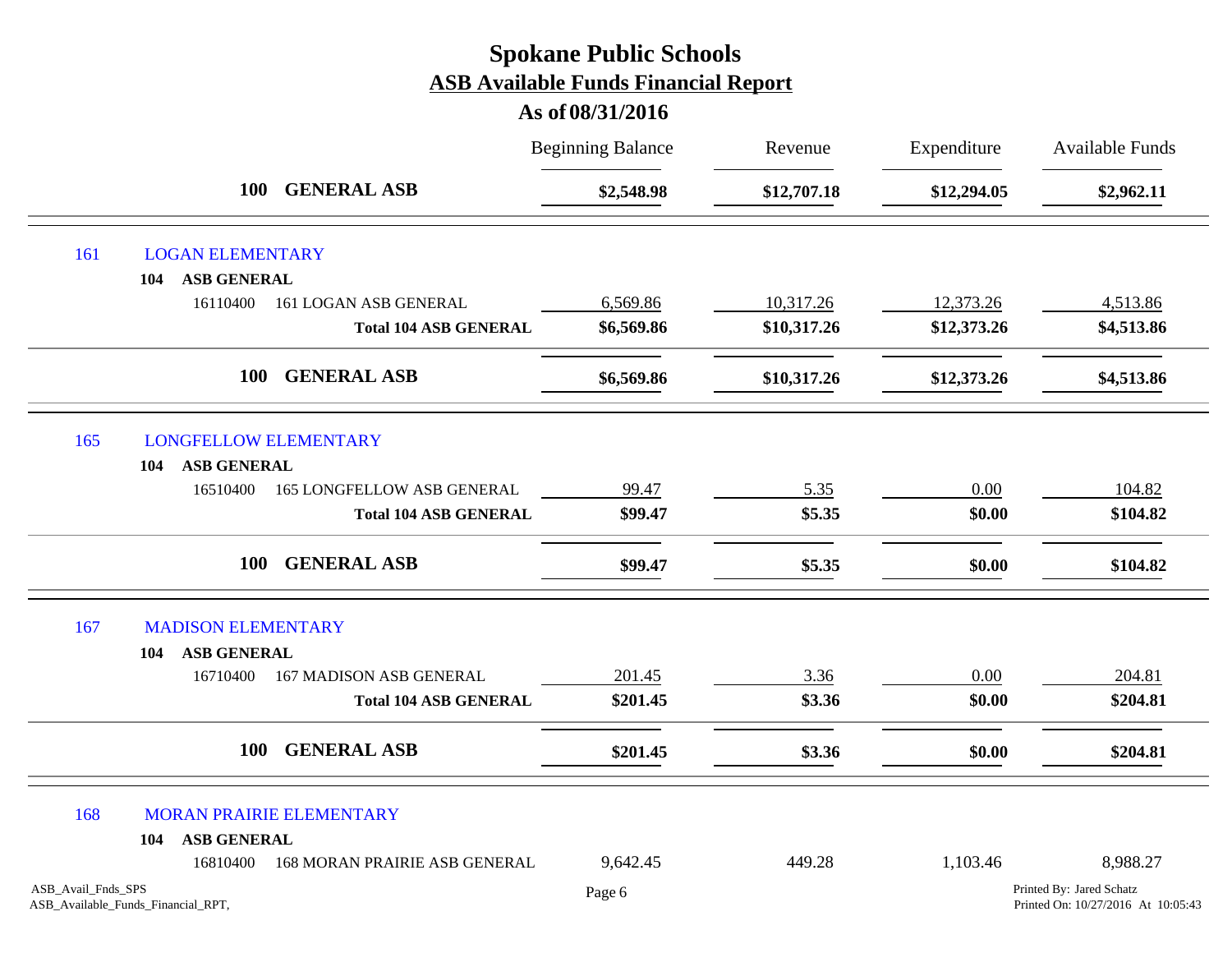# Beginning Balance Revenue Expenditure Available Funds **As of 08/31/2016 Spokane Public Schools ASB Available Funds Financial Report** Revenue **Total 104 ASB GENERAL \$9,642.45 \$449.28 \$1,103.46 \$8,988.27 100 GENERAL ASB \$9,642.45 \$449.28 \$1,103.46 \$8,988.27** 169 MULLAN ROAD ELEMENTARY **104 ASB GENERAL** 16910400 169 MULLAN ROAD ASB GENERAL 87.71 0 0.89 0.00 0.00 88.60 **Total 104 ASB GENERAL \$87.71 \$0.89 \$0.00 \$88.60 100 GENERAL ASB \$87.71 \$0.89 \$0.00 \$88.60** 175 REGAL ELEMENTARY **104 ASB GENERAL** 17510400 175 REGAL ASB GENERAL 31.91 0.53 0.00 32.44 **Total 104 ASB GENERAL \$31.91 \$0.53 \$0.00 \$32.44 100 GENERAL ASB \$31.91 \$0.53 \$0.00 \$32.44** 177 RIDGEVIEW ELEMENTARY **104 ASB GENERAL** 17710400 104 RIDGEVIEW ASB GENERAL 5,913.64 79.06 239.92 5,752.78 **Total 104 ASB GENERAL \$5,913.64 \$79.06 \$239.92 \$5,752.78 100 GENERAL ASB \$5,913.64 \$79.06 \$239.92 \$5,752.78**

#### 181 ROOSEVELT ELEMENTARY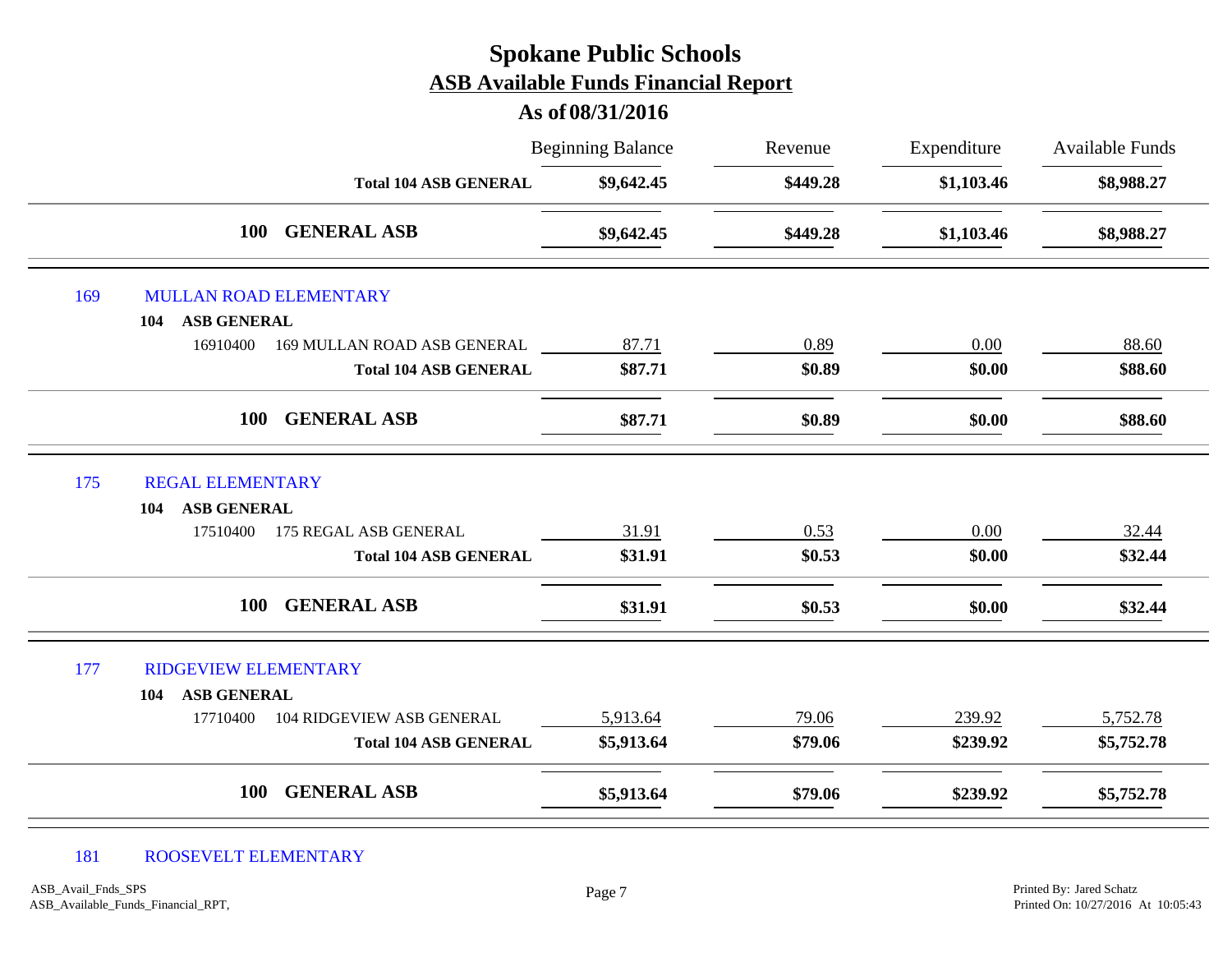|                                   |                                  | <b>Beginning Balance</b> | Revenue    | Expenditure | <b>Available Funds</b> |
|-----------------------------------|----------------------------------|--------------------------|------------|-------------|------------------------|
| <b>ASB GENERAL</b><br>104         |                                  |                          |            |             |                        |
| 18110400                          | <b>181 ROOSEVELT ASB GENERAL</b> | 864.38                   | 724.04     | 883.51      | 704.91                 |
|                                   | <b>Total 104 ASB GENERAL</b>     | \$864.38                 | \$724.04   | \$883.51    | \$704.91               |
|                                   | <b>GENERAL ASB</b><br>100        | \$864.38                 | \$724.04   | \$883.51    | \$704.91               |
| 183<br><b>SHERIDAN ELEMENTARY</b> |                                  |                          |            |             |                        |
| <b>ASB GENERAL</b><br>104         |                                  |                          |            |             |                        |
| 18310400                          | <b>183 SHERIDAN ASB GENERAL</b>  | 336.13                   | 3,152.67   | 2,555.29    | 933.51                 |
|                                   | <b>Total 104 ASB GENERAL</b>     | \$336.13                 | \$3,152.67 | \$2,555.29  | \$933.51               |
|                                   | <b>GENERAL ASB</b><br><b>100</b> | \$336.13                 | \$3,152.67 | \$2,555.29  | \$933.51               |
| 187<br><b>STEVENS ELEMENTARY</b>  |                                  |                          |            |             |                        |
| <b>ASB GENERAL</b><br>104         |                                  |                          |            |             |                        |
| 18710400                          | <b>187 STEVENS ASB GENERAL</b>   | 501.84                   | 24.30      | 0.00        | 526.14                 |
|                                   | <b>Total 104 ASB GENERAL</b>     | \$501.84                 | \$24.30    | \$0.00      | \$526.14               |
|                                   | <b>GENERAL ASB</b><br><b>100</b> | \$501.84                 | \$24.30    | \$0.00      | \$526.14               |
| 191                               | <b>WESTVIEW ELEMENTARY</b>       |                          |            |             |                        |
| <b>ASB GENERAL</b><br>104         |                                  |                          |            |             |                        |
| 19110400                          | 191 WESTVIEW ASB GENERAL         | 9,023.84                 | 1,545.24   | 1,838.79    | 8,730.29               |
|                                   | <b>Total 104 ASB GENERAL</b>     | \$9,023.84               | \$1,545.24 | \$1,838.79  | \$8,730.29             |
|                                   | <b>GENERAL ASB</b><br>100        | \$9,023.84               | \$1,545.24 | \$1,838.79  | \$8,730.29             |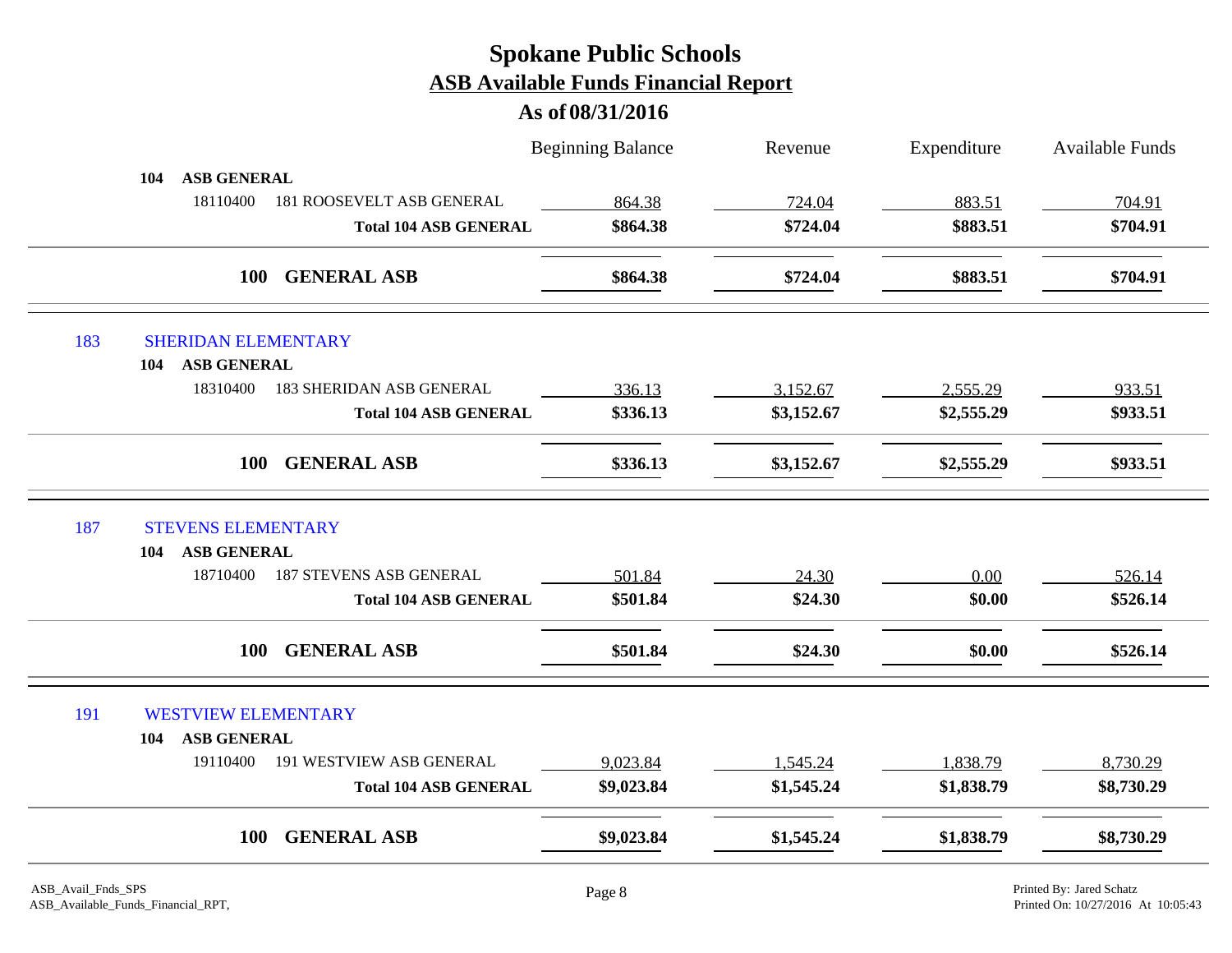|     |                                              | <b>Beginning Balance</b> | Revenue    | Expenditure | <b>Available Funds</b> |
|-----|----------------------------------------------|--------------------------|------------|-------------|------------------------|
| 193 | <b>WHITMAN ELEMENTARY</b>                    |                          |            |             |                        |
|     | <b>ASB GENERAL</b><br>104                    |                          |            |             |                        |
|     | 19310400<br><b>193 WHITMAN ASB GENERAL</b>   | 1,655.91                 | 3,871.71   | 3,513.77    | 2,013.85               |
|     | <b>Total 104 ASB GENERAL</b>                 | \$1,655.91               | \$3,871.71 | \$3,513.77  | \$2,013.85             |
|     | 100<br><b>GENERAL ASB</b>                    | \$1,655.91               | \$3,871.71 | \$3,513.77  | \$2,013.85             |
| 197 | <b>WILLARD ELEMENTARY</b>                    |                          |            |             |                        |
|     | <b>ASB GENERAL</b><br>104                    |                          |            |             |                        |
|     | 197 WILLARD ASB GENERAL<br>19710400          | 665.68                   | 1,324.28   | 838.38      | 1,151.58               |
|     | <b>Total 104 ASB GENERAL</b>                 | \$665.68                 | \$1,324.28 | \$838.38    | \$1,151.58             |
|     | <b>GENERAL ASB</b><br>100                    | \$665.68                 | \$1,324.28 | \$838.38    | \$1,151.58             |
| 198 | <b>WOODRIDGE ELEMENTARY</b>                  |                          |            |             |                        |
|     | <b>ASB GENERAL</b><br>104                    |                          |            |             |                        |
|     | <b>198 WOODRIDGE ASB GENERAL</b><br>19810400 | 5,350.30                 | 2,309.35   | 2,895.02    | 4,764.63               |
|     | <b>Total 104 ASB GENERAL</b>                 | \$5,350.30               | \$2,309.35 | \$2,895.02  | \$4,764.63             |
|     | 100<br><b>GENERAL ASB</b>                    | \$5,350.30               | \$2,309.35 | \$2,895.02  | \$4,764.63             |
| 199 | <b>WILSON ELEMENTARY</b>                     |                          |            |             |                        |
|     | <b>ASB GENERAL</b><br>104                    |                          |            |             |                        |
|     | 19910400<br>199 WILSON ASB GENERAL           | 7.09                     | 0.65       | 0.00        | 7.74                   |
|     | <b>Total 104 ASB GENERAL</b>                 | \$7.09                   | \$0.65     | \$0.00      | \$7.74                 |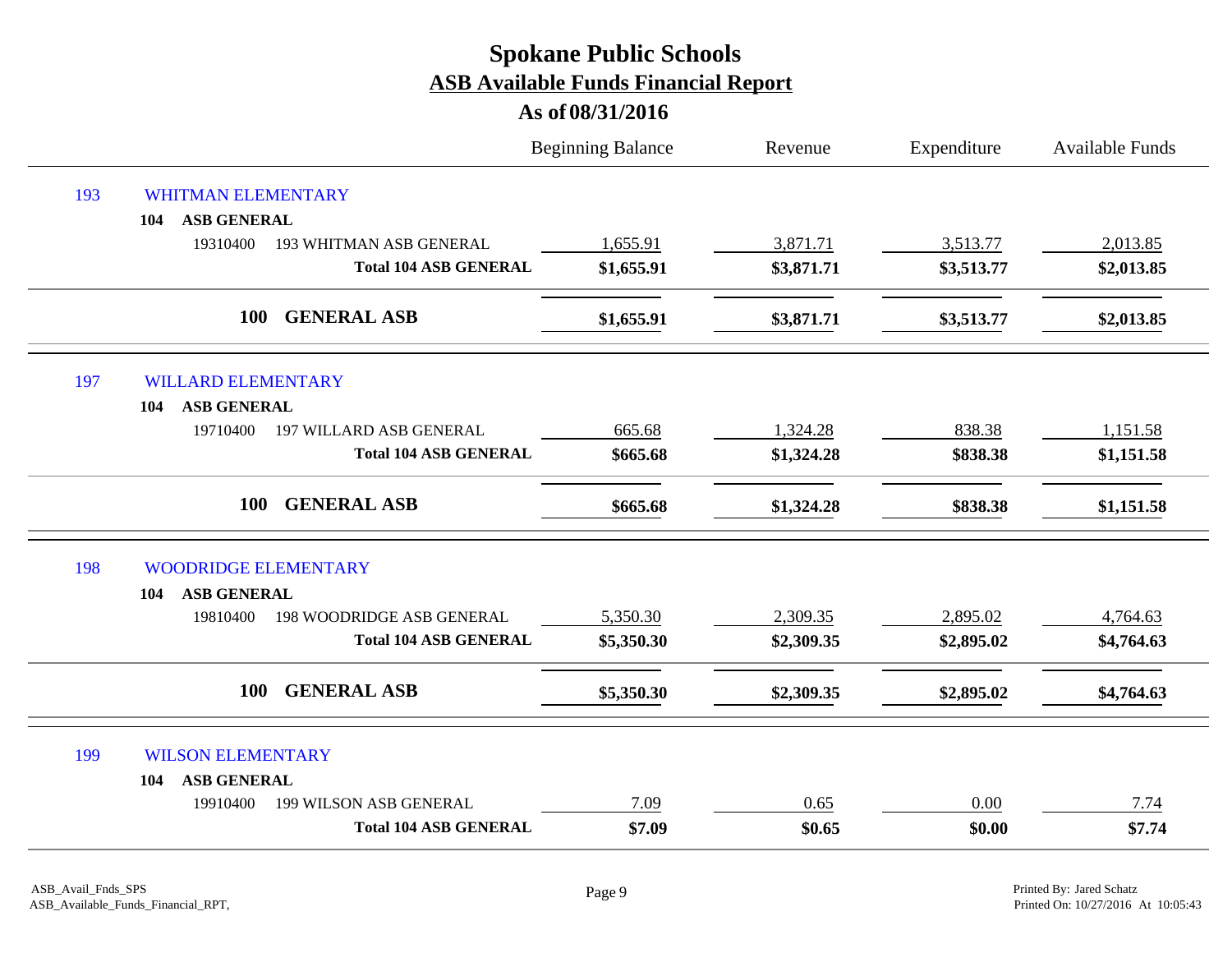|                                                          |                         |                                   | <b>Beginning Balance</b> | Revenue    | Expenditure  | Available Funds                                                |
|----------------------------------------------------------|-------------------------|-----------------------------------|--------------------------|------------|--------------|----------------------------------------------------------------|
|                                                          |                         | <b>GENERAL ASB</b><br><b>100</b>  | \$7.09                   | \$0.65     | \$0.00       | \$7.74                                                         |
| 203                                                      |                         | <b>GLOVER MIDDLE SCHOOL</b>       |                          |            |              |                                                                |
| 102                                                      | <b>ASB RESERVE</b>      |                                   |                          |            |              |                                                                |
|                                                          | 20310200                | <b>102 ASB RESERVE</b>            | 0.66                     | 0.00       | 0.00         | 0.66                                                           |
|                                                          |                         | <b>Total 102 ASB RESERVE</b>      | \$0.66                   | \$0.00     | \$0.00       | \$0.66                                                         |
| 104                                                      | <b>ASB GENERAL</b>      |                                   |                          |            |              |                                                                |
|                                                          | 20310400                | 104 ASB GENERAL                   | 4,871.11                 | 524.93     | 1,252.67     | 4,143.37                                                       |
|                                                          | 20310401                | 10401 ASB GENERAL, WYLDLIFE       | 410.84                   | 1,150.00   | 1,145.06     | 415.78                                                         |
|                                                          |                         | <b>Total 104 ASB GENERAL</b>      | \$5,281.95               | \$1,674.93 | \$2,397.73   | \$4,559.15                                                     |
| 107                                                      | <b>ASB BOOKROOM</b>     |                                   |                          |            |              |                                                                |
|                                                          | 20310700                | 107 ASB BOOKROOM                  | 534.75                   | 1,529.15   | 831.20       | 1,232.70                                                       |
|                                                          |                         | <b>Total 107 ASB BOOKROOM</b>     | \$534.75                 | \$1,529.15 | \$831.20     | \$1,232.70                                                     |
| 109                                                      | <b>ASB MEMBERSHIP</b>   |                                   |                          |            |              |                                                                |
|                                                          | 20310900                | 109 ASB MEMBERSHIP                | 4,851.98                 | 2,515.00   | 4,700.00     | 2,666.98                                                       |
|                                                          |                         | <b>Total 109 ASB MEMBERSHIP</b>   | \$4,851.98               | \$2,515.00 | \$4,700.00   | \$2,666.98                                                     |
| 112                                                      | <b>ASB CONVOCATIONS</b> |                                   |                          |            |              |                                                                |
|                                                          | 20311200                | <b>112 ASB CONVOCATIONS</b>       | 344.40                   | 0.00       | 0.00         | 344.40                                                         |
|                                                          |                         | <b>Total 112 ASB CONVOCATIONS</b> | \$344.40                 | \$0.00     | \$0.00       | \$344.40                                                       |
| <b>120</b>                                               | <b>ASB GUIDANCE</b>     |                                   |                          |            |              |                                                                |
|                                                          | 20312000                | 120 ASB POSITIVE SCHOOL CLIMAT    | 1,190.38                 | 139.11     | $-818.07$    | 2,147.56                                                       |
|                                                          | 20312001                | 12001 SERVICE LEARN COMPONENT     | 829.56                   | 55.64      | 0.00         | 885.20                                                         |
|                                                          |                         | <b>Total 120 ASB GUIDANCE</b>     | \$2,019.94               | \$194.75   | $(\$818.07)$ | \$3,032.76                                                     |
| 131                                                      | <b>ASB YEARBOOK</b>     |                                   |                          |            |              |                                                                |
|                                                          | 20313100                | <b>131 ASB YEARBOOK</b>           | 2,849.45                 | 9,285.00   | 8,058.81     | 4,075.64                                                       |
| ASB_Avail_Fnds_SPS<br>ASB_Available_Funds_Financial_RPT, |                         |                                   | Page 10                  |            |              | Printed By: Jared Schatz<br>Printed On: 10/27/2016 At 10:05:43 |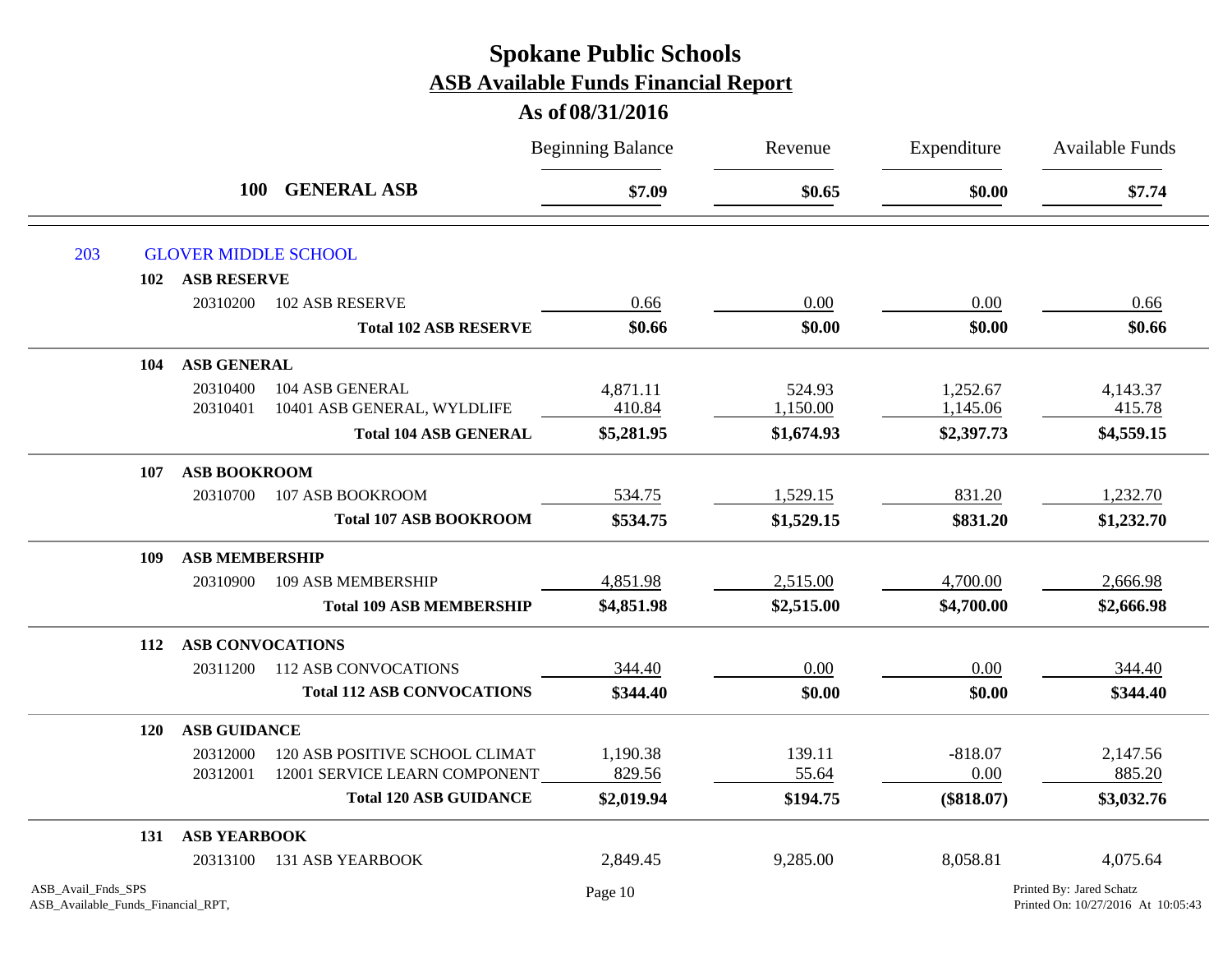|            |                                              | <b>Beginning Balance</b> | Revenue     | Expenditure | Available Funds |
|------------|----------------------------------------------|--------------------------|-------------|-------------|-----------------|
|            | <b>Total 131 ASB YEARBOOK</b>                | \$2,849.45               | \$9,285.00  | \$8,058.81  | \$4,075.64      |
| 165        | <b>ASB NEWSPAPER</b>                         |                          |             |             |                 |
|            | 20316500<br><b>165 ASB NEWSPAPER</b>         | 0.00                     | 0.00        | 0.00        | 0.00            |
|            | <b>Total 165 ASB NEWSPAPER</b>               | \$0.00                   | \$0.00      | \$0.00      | \$0.00          |
| 170        | ASB ALL SCHOOL FUNDRAISER                    |                          |             |             |                 |
|            | 170 ASB ALL SCHOOL FUNDRAISER<br>20317000    | 2,031.42                 | 569.21      | 2,309.54    | 291.09          |
|            | 20317001<br>170 ASB ALL SCHOOL FUNDRAISER    | 0.00                     | 0.00        | 0.00        | 0.00            |
|            | <b>Total 170 ASB ALL SCHOOL FUNDRAISER</b>   | \$2,031.42               | \$569.21    | \$2,309.54  | \$291.09        |
|            | <b>GENERAL ASB</b><br><b>100</b>             | \$17,914.55              | \$15,768.04 | \$17,479.21 | \$16,203.38     |
| 205        | <b>GENERAL ATHLETICS</b>                     |                          |             |             |                 |
|            | <b>205 ASB GENERAL ATHLETICS</b><br>20320500 | 4,277.31                 | 1,758.80    | 207.30      | 5,828.81        |
|            | <b>Total 205 GENERAL ATHLETICS</b>           | \$4,277.31               | \$1,758.80  | \$207.30    | \$5,828.81      |
|            | <b>ATHLETICS</b><br><b>200</b>               | \$4,277.31               | \$1,758.80  | \$207.30    | \$5,828.81      |
| <b>300</b> | ASB GENERAL CLASS ACTIVITY                   |                          |             |             |                 |
|            | <b>300 ASB GENERAL CLASS</b><br>20330000     | 0.47                     | 0.00        | 0.00        | 0.47            |
|            | <b>Total 300 ASB GENERAL CLASS ACTIVITY</b>  | \$0.47                   | \$0.00      | \$0.00      | \$0.47          |
| 307        | ASB MS SPECIAL ED PRE-VOC                    |                          |             |             |                 |
|            | 307 ASB SPECIAL ED PRE VOC<br>20330700       | 390.97                   | 55.64       | 0.00        | 446.61          |
|            | <b>Total 307 ASB MS SPECIAL ED PRE-VOC</b>   | \$390.97                 | \$55.64     | \$0.00      | \$446.61        |
| 315        | <b>DRAMA CLUB</b>                            |                          |             |             |                 |
|            | 315 ASB DRAMA<br>20331500                    | 828.82                   | 0.00        | 0.00        | 828.82          |
|            | <b>Total 315 DRAMA CLUB</b>                  | \$828.82                 | \$0.00      | \$0.00      | \$828.82        |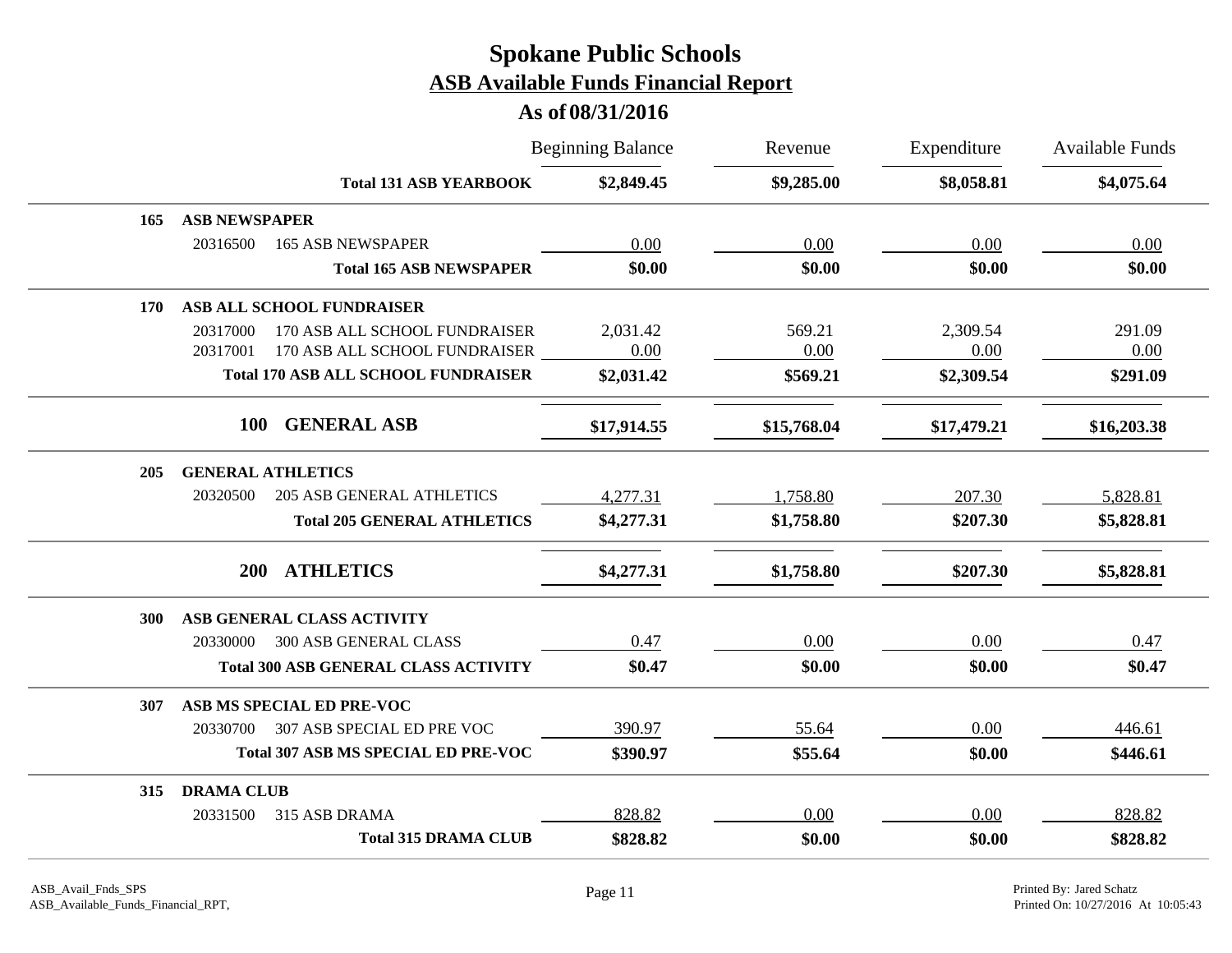|                                                          |                                                  | <b>Beginning Balance</b> | Revenue    | Expenditure | <b>Available Funds</b>                                         |
|----------------------------------------------------------|--------------------------------------------------|--------------------------|------------|-------------|----------------------------------------------------------------|
| 346                                                      | MATH, ENGINEERING, SCIENCE CLUB                  |                          |            |             |                                                                |
|                                                          | 20334600<br>346 ASB MESA CLUB                    | 709.42                   | 0.00       | $-25.00$    | 734.42                                                         |
|                                                          | <b>Total 346 MATH, ENGINEERING, SCIENCE CLUB</b> | \$709.42                 | \$0.00     | $(\$25.00)$ | \$734.42                                                       |
| 356                                                      | <b>BAND CLUB</b>                                 |                          |            |             |                                                                |
|                                                          | 20335600<br>356 ASB BAND                         | 750.64                   | 973.39     | 803.24      | 920.79                                                         |
|                                                          | <b>Total 356 BAND CLUB</b>                       | \$750.64                 | \$973.39   | \$803.24    | \$920.79                                                       |
| 358                                                      | <b>CHORAL CLUB</b>                               |                          |            |             |                                                                |
|                                                          | 20335800<br>358 ASB CHORAL                       | 44.43                    | 3,762.39   | 2,226.41    | 1,580.41                                                       |
|                                                          | <b>Total 358 CHORAL CLUB</b>                     | \$44.43                  | \$3,762.39 | \$2,226.41  | \$1,580.41                                                     |
|                                                          | 300 CLASS                                        | \$2,724.75               | \$4,791.42 | \$3,004.65  | \$4,511.52                                                     |
| 420                                                      | <b>ASB LEADERSHIP</b>                            |                          |            |             |                                                                |
|                                                          | 20342000<br><b>420 ASB LEADERSHIP</b>            | 196.65                   | 61.21      | $-70.00$    | 327.86                                                         |
|                                                          | <b>Total 420 ASB LEADERSHIP</b>                  | \$196.65                 | \$61.21    | $(\$70.00)$ | \$327.86                                                       |
| 426                                                      | WA DRUG FREE YOUTH                               |                          |            |             |                                                                |
|                                                          | 20342600<br>42600 WA DRUG FREE YOUTH             | 151.41                   | 0.00       | 0.00        | 151.41                                                         |
|                                                          | <b>Total 426 WA DRUG FREE YOUTH</b>              | \$151.41                 | \$0.00     | \$0.00      | \$151.41                                                       |
| 466                                                      | <b>DRILL TEAM</b>                                |                          |            |             |                                                                |
|                                                          | 20346600<br><b>466 ASB DRILL TEAM</b>            | 733.21                   | 3,571.16   | 3,319.44    | 984.93                                                         |
|                                                          | <b>Total 466 DRILL TEAM</b>                      | \$733.21                 | \$3,571.16 | \$3,319.44  | \$984.93                                                       |
| 478                                                      | <b>HEALTH AND FITNESS CLUB</b>                   |                          |            |             |                                                                |
|                                                          | 20347800 478 ASB HEALTH AND FITNESS              | 1,014.92                 | 0.00       | 53.26       | 961.66                                                         |
|                                                          | <b>Total 478 HEALTH AND FITNESS CLUB</b>         | \$1,014.92               | \$0.00     | \$53.26     | \$961.66                                                       |
| 479                                                      | PEER MEDIATION                                   |                          |            |             |                                                                |
|                                                          | <b>479 ASB PEER MEDIATION</b><br>20347900        | $0.00\,$                 | 0.00       | 0.00        | 0.00                                                           |
| ASB_Avail_Fnds_SPS<br>ASB_Available_Funds_Financial_RPT, |                                                  | Page 12                  |            |             | Printed By: Jared Schatz<br>Printed On: 10/27/2016 At 10:05:43 |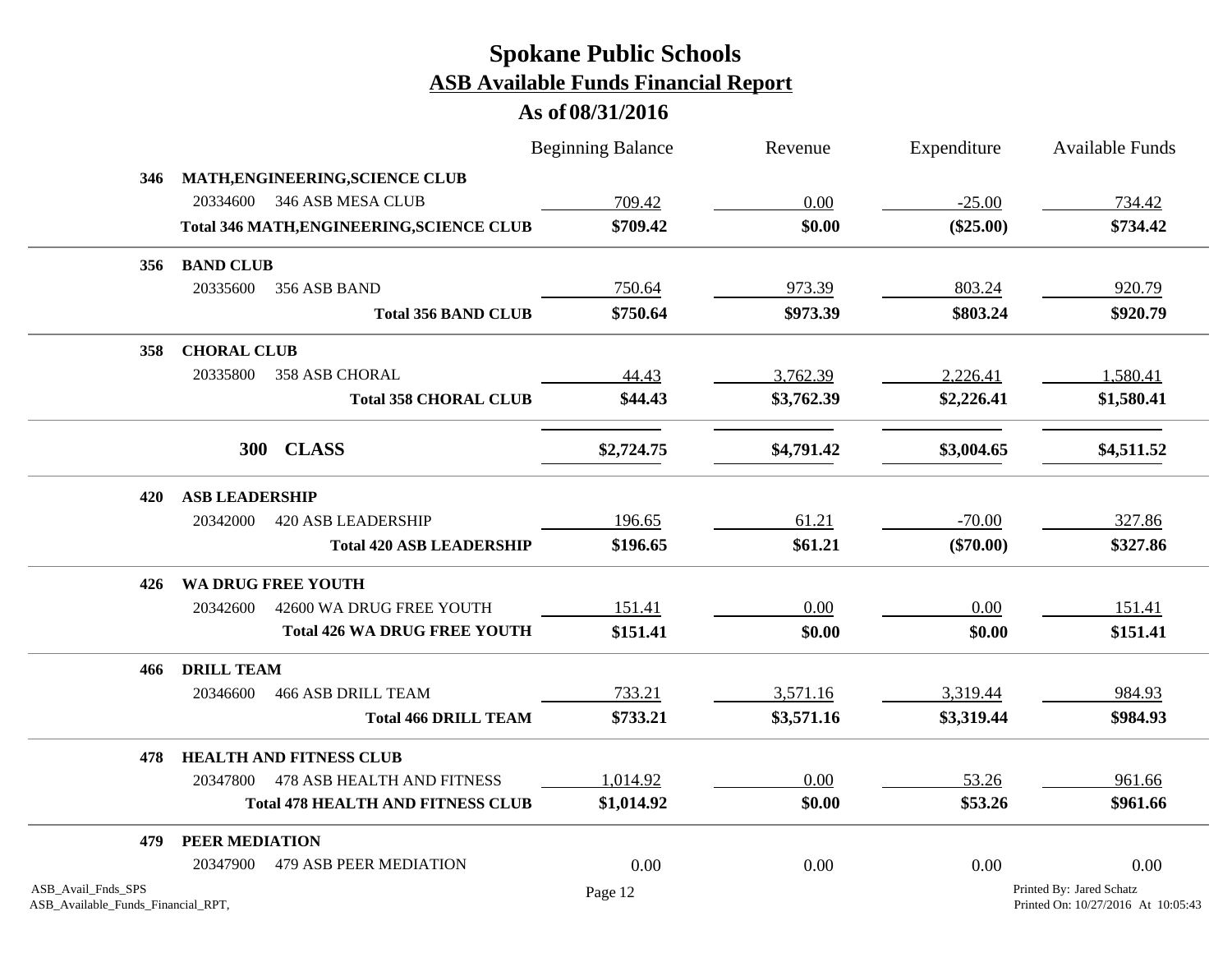|            |                                  |                                                                             | <b>Beginning Balance</b>     | Revenue                      | Expenditure                  | Available Funds              |
|------------|----------------------------------|-----------------------------------------------------------------------------|------------------------------|------------------------------|------------------------------|------------------------------|
|            |                                  | <b>Total 479 PEER MEDIATION</b>                                             | \$0.00                       | \$0.00                       | \$0.00                       | \$0.00                       |
|            | 400                              | <b>CLUBS</b>                                                                | \$2,096.19                   | \$3,632.37                   | \$3,302.70                   | \$2,425.86                   |
| 210        | <b>CHASE MIDDLE SCHOOL</b>       |                                                                             |                              |                              |                              |                              |
| 104        | <b>ASB GENERAL</b>               |                                                                             |                              |                              |                              |                              |
|            | 21010400<br>21010401<br>21010402 | 104 ASB GENERAL<br>10401 ASB GNL SPIRIT PAKS<br>10402 ASB GENERAL NEWSPAPER | 8,159.99<br>2,332.11<br>0.00 | 1,027.78<br>2,343.00<br>0.00 | 3,242.25<br>2,324.88<br>0.00 | 5,945.52<br>2,350.23<br>0.00 |
|            |                                  | <b>Total 104 ASB GENERAL</b>                                                | \$10,492.10                  | \$3,370.78                   | \$5,567.13                   | \$8,295.75                   |
| 108        | <b>ASB MISCELLANEOUS</b>         |                                                                             |                              |                              |                              |                              |
|            | 21010800                         | <b>108 ASB MISCELLANEOUS</b>                                                | 1,813.26                     | 150.00                       | $-311.64$                    | 2,274.90                     |
|            |                                  | <b>Total 108 ASB MISCELLANEOUS</b>                                          | \$1,813.26                   | \$150.00                     | $(\$311.64)$                 | \$2,274.90                   |
| 109        | <b>ASB MEMBERSHIP</b>            |                                                                             |                              |                              |                              |                              |
|            | 21010900                         | 109 ASB MEMBERSHIP                                                          | 995.08                       | 4,475.00                     | 4,070.66                     | 1,399.42                     |
|            |                                  | <b>Total 109 ASB MEMBERSHIP</b>                                             | \$995.08                     | \$4,475.00                   | \$4,070.66                   | \$1,399.42                   |
| <b>120</b> | <b>ASB GUIDANCE</b>              |                                                                             |                              |                              |                              |                              |
|            | 21012000                         | 120 ASB WEB CLUB                                                            | 3,621.24                     | 105.00                       | 840.84                       | 2,885.40                     |
|            | 21012001                         | 12001 WEB REWARD DAY                                                        | 0.00                         | 0.00                         | 0.00                         | 0.00                         |
|            | 21012002                         | 12002 WEB T-SHIRT                                                           | 76.34                        | 0.00                         | 0.00                         | 76.34                        |
|            | 21012003                         | 12003 WEB HARVEST FAIR                                                      | 0.00                         | 693.90                       | 222.27                       | 471.63                       |
|            |                                  | <b>Total 120 ASB GUIDANCE</b>                                               | \$3,697.58                   | \$798.90                     | \$1,063.11                   | \$3,433.37                   |
| 131        | <b>ASB YEARBOOK</b>              |                                                                             |                              |                              |                              |                              |
|            | 21013100                         | <b>131 ASB YEARBOOK</b>                                                     | 8,883.41                     | 11,241.00                    | 2,557.65                     | 17,566.76                    |
|            | 21013101                         | 131 ASB YEARBOOK CD SALES                                                   | 185.00                       | 0.00                         | 0.00                         | 185.00                       |
|            |                                  | <b>Total 131 ASB YEARBOOK</b>                                               | \$9,068.41                   | \$11,241.00                  | \$2,557.65                   | \$17,751.76                  |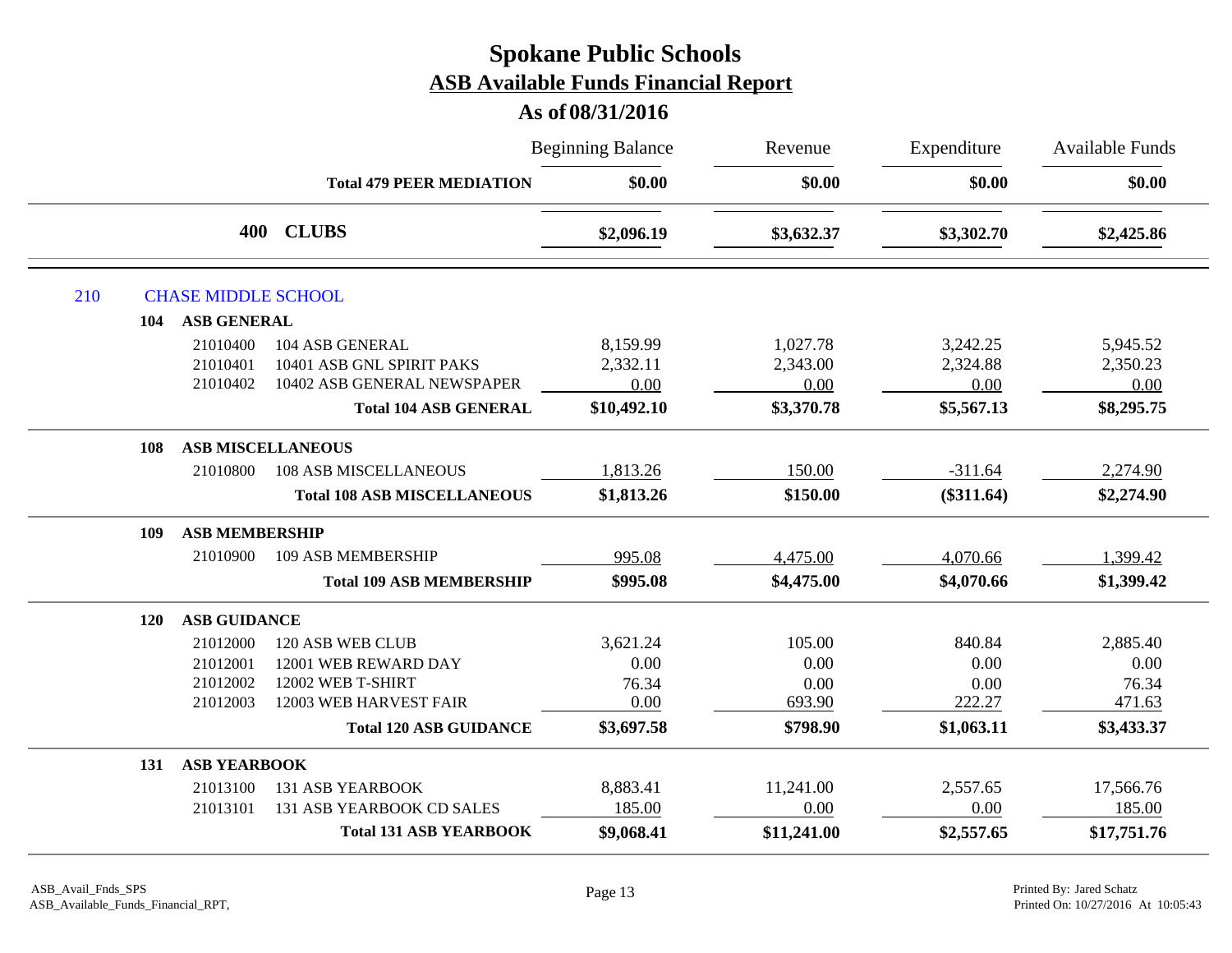|                                                          |                        |                                            | <b>Beginning Balance</b> | Revenue     | Expenditure | <b>Available Funds</b>                                         |
|----------------------------------------------------------|------------------------|--------------------------------------------|--------------------------|-------------|-------------|----------------------------------------------------------------|
| 140                                                      | <b>ASB CONCESSIONS</b> |                                            |                          |             |             |                                                                |
|                                                          | 21014000               | <b>140 ASB CONCESSIONS</b>                 | 0.00                     | 0.00        | 0.00        | 0.00                                                           |
|                                                          |                        | <b>Total 140 ASB CONCESSIONS</b>           | \$0.00                   | \$0.00      | \$0.00      | \$0.00                                                         |
| 170                                                      |                        | ASB ALL SCHOOL FUNDRAISER                  |                          |             |             |                                                                |
|                                                          | 21017000               | 170 ASB CHASE 3000                         | 3,972.23                 | 16,624.02   | 17,852.43   | 2,743.82                                                       |
|                                                          | 21017002               | 17002 ALL SCHL FNDRS FUN DAY               | 0.00                     | 0.00        | 0.00        | 0.00                                                           |
|                                                          |                        | <b>Total 170 ASB ALL SCHOOL FUNDRAISER</b> | \$3,972.23               | \$16,624.02 | \$17,852.43 | \$2,743.82                                                     |
| 191                                                      | <b>ASB AWARDS</b>      |                                            |                          |             |             |                                                                |
|                                                          | 21019100               | 191 ASB AWARDS                             | 3,359.60                 | 669.30      | 684.68      | 3,344.22                                                       |
|                                                          | 21019102               | 19102 ASB STUDENT OF THE MONTH             | 785.37                   | 0.00        | 124.47      | 660.90                                                         |
|                                                          |                        | <b>Total 191 ASB AWARDS</b>                | \$4,144.97               | \$669.30    | \$809.15    | \$4,005.12                                                     |
|                                                          | <b>100</b>             | <b>GENERAL ASB</b>                         | \$34,183.63              | \$37,329.00 | \$31,608.49 | \$39,904.14                                                    |
| 205                                                      |                        | <b>GENERAL ATHLETICS</b>                   |                          |             |             |                                                                |
|                                                          | 21020500               | <b>205 ASB GENERAL ATHLETICS</b>           | 8,710.02                 | 1,163.59    | $-2,563.34$ | 12,436.95                                                      |
|                                                          | 21020501               | 20501 WRESTLING T-SHIRTS                   | 220.00                   | 490.00      | 710.00      | 0.00                                                           |
|                                                          | 21020502               | 20502 ASB GEN ATHL BASEBALL                | 1,771.60                 | 464.00      | 1,361.84    | 873.76                                                         |
|                                                          | 21020503               | 20503 ASB GEN ATHL SOFTBALL                | 1,012.50                 | 337.00      | 1,000.00    | 349.50                                                         |
|                                                          | 21020504               | 20504 ASB GEN ATHL VOLLEYBALL              | 2,080.96                 | 1,513.00    | 2,777.28    | 816.68                                                         |
|                                                          | 21020505               | 20505 ASB GEN ATHL BASKETBALL              | 1,348.00                 | 558.00      | 1,432.09    | 473.91                                                         |
|                                                          | 21020506               | 20506 ASB GEN ATHL, SMACKDOWN              | 5,277.51                 | 2,695.50    | 4,605.52    | 3,367.49                                                       |
|                                                          | 21020507               | 20507 ASB GEN ATHL, SPOKALOO               | 1,032.32                 | 578.97      | 492.25      | 1,119.04                                                       |
|                                                          | 21020508               | 20708 ASB GEN ATHL, TRACK                  | 137.98                   | 510.00      | 0.00        | 647.98                                                         |
|                                                          |                        | <b>Total 205 GENERAL ATHLETICS</b>         | \$21,590.89              | \$8,310.06  | \$9,815.64  | \$20,085.31                                                    |
|                                                          | <b>200</b>             | <b>ATHLETICS</b>                           | \$21,590.89              | \$8,310.06  | \$9,815.64  | \$20,085.31                                                    |
| 300                                                      |                        | ASB GENERAL CLASS ACTIVITY                 |                          |             |             |                                                                |
|                                                          | 21030000               | <b>300 ASB TOWEL/RECYCLE</b>               | 0.00                     | 0.00        | 0.00        | 0.00                                                           |
| ASB_Avail_Fnds_SPS<br>ASB_Available_Funds_Financial_RPT, |                        |                                            | Page 14                  |             |             | Printed By: Jared Schatz<br>Printed On: 10/27/2016 At 10:05:43 |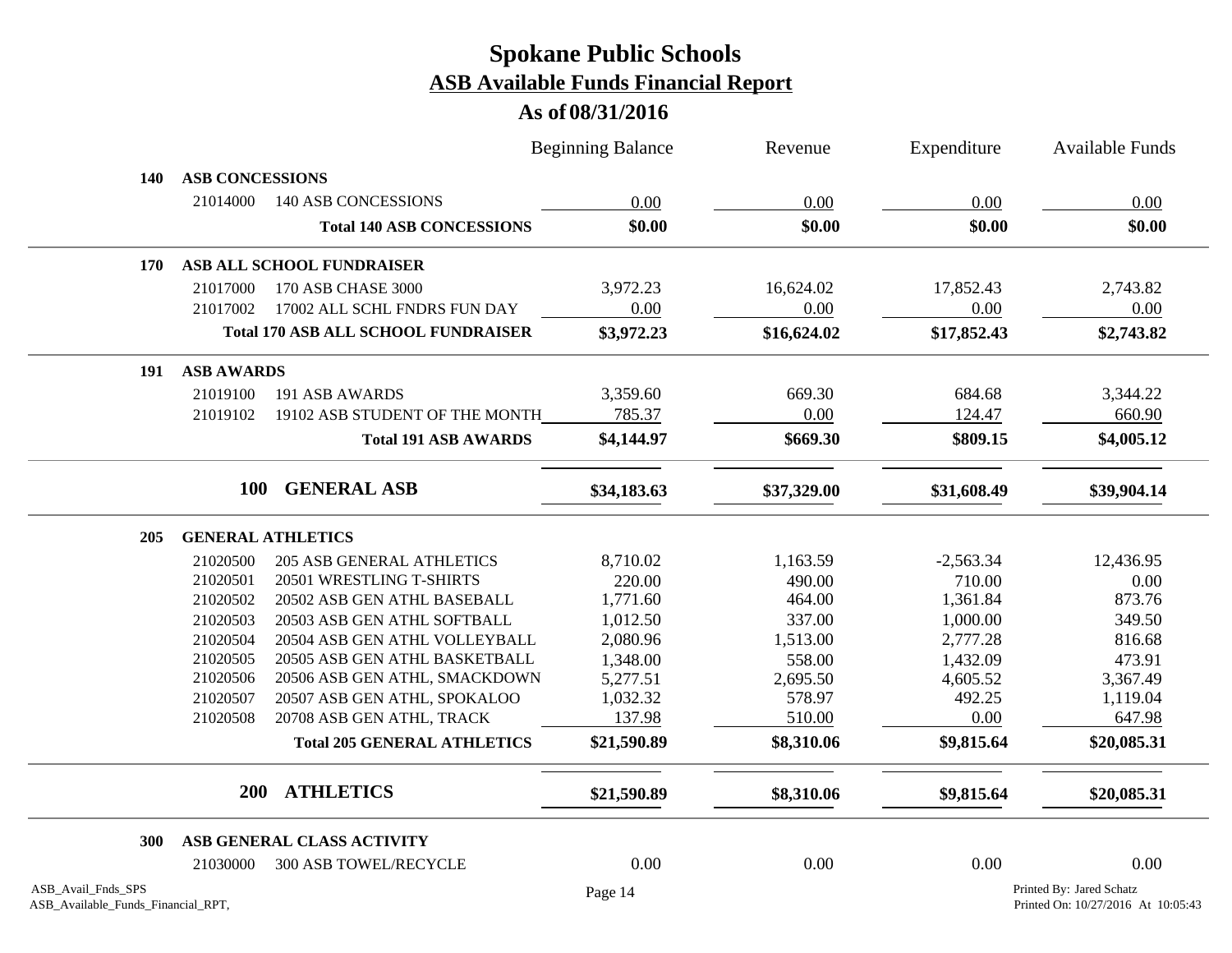|     |                       |                                             | <b>Beginning Balance</b> | Revenue    | Expenditure  | Available Funds |
|-----|-----------------------|---------------------------------------------|--------------------------|------------|--------------|-----------------|
|     |                       | <b>Total 300 ASB GENERAL CLASS ACTIVITY</b> | \$0.00                   | \$0.00     | \$0.00       | \$0.00          |
| 302 | <b>ASB 8TH GRADE</b>  |                                             |                          |            |              |                 |
|     | 21030200              | 302 ASB 8TH GRADE DANCE                     | 1,057.76                 | 0.00       | $-589.39$    | 1,647.15        |
|     |                       | <b>Total 302 ASB 8TH GRADE</b>              | \$1,057.76               | \$0.00     | $(\$589.39)$ | \$1,647.15      |
| 304 | <b>ART CLUB</b>       |                                             |                          |            |              |                 |
|     | 21030400              | <b>304 ASB ART CLUB</b>                     | 0.00                     | 0.00       | 0.00         | 0.00            |
|     |                       | <b>Total 304 ART CLUB</b>                   | \$0.00                   | \$0.00     | \$0.00       | \$0.00          |
| 309 | <b>ASB TECK</b>       |                                             |                          |            |              |                 |
|     | 21030900              | 309 ASB TECK                                | 0.00                     | 0.00       | 0.00         | 0.00            |
|     |                       | <b>Total 309 ASB TECK</b>                   | \$0.00                   | \$0.00     | \$0.00       | \$0.00          |
| 315 | <b>DRAMA CLUB</b>     |                                             |                          |            |              |                 |
|     | 21031500              | 315 ASB DRAMA                               | 1,897.24                 | 0.00       | $-67.23$     | 1,964.47        |
|     | 21031501              | 31501 ASB DRAMA BOOKS                       | 0.00                     | 0.00       | 0.00         | 0.00            |
|     |                       | <b>Total 315 DRAMA CLUB</b>                 | \$1,897.24               | \$0.00     | $(\$67.23)$  | \$1,964.47      |
| 356 | <b>BAND CLUB</b>      |                                             |                          |            |              |                 |
|     | 21035600              | 356 ASB BAND                                | 3,672.60                 | 698.00     | 353.07       | 4,017.53        |
|     | 21035601              | 35601 BAND CLEANING                         | 1,450.00                 | 530.00     | 1,395.00     | 585.00          |
|     | 21035602              | 35602 BAND JAZZ                             | 0.00                     | 50.00      | 50.00        | 0.00            |
|     | 21035603              | 35603 BAND CANDY GRAM SALE                  | 775.59                   | 518.46     | 1,000.00     | 294.05          |
|     | 21035604              | 35604 JAVA JAZZ                             | 100.00                   | 2,298.81   | 2,368.81     | 30.00           |
|     | 21035605              | 35605 BAND TSHIRTS                          | 723.69                   | 270.00     | 81.39        | 912.30          |
|     | 21035606              | 35606 BAND POLOS                            | 880.00                   | 745.00     | 1,625.00     | 0.00            |
|     |                       | <b>Total 356 BAND CLUB</b>                  | \$7,601.88               | \$5,110.27 | \$6,873.27   | \$5,838.88      |
| 357 | <b>ORCHESTRA CLUB</b> |                                             |                          |            |              |                 |
|     | 21035700              | <b>357 ASB ORCHESTRA</b>                    | 1,672.28                 | 100.00     | $-215.98$    | 1,988.26        |
|     | 21035701              | 35701 ORCHESTRA T-SHIRTS                    | 1.00                     | 460.00     | 392.41       | 68.59           |
|     | 21035702              | 35702 ASB ORCHESTRA HEADBANDS               | 236.00                   | 20.00      | 0.00         | 256.00          |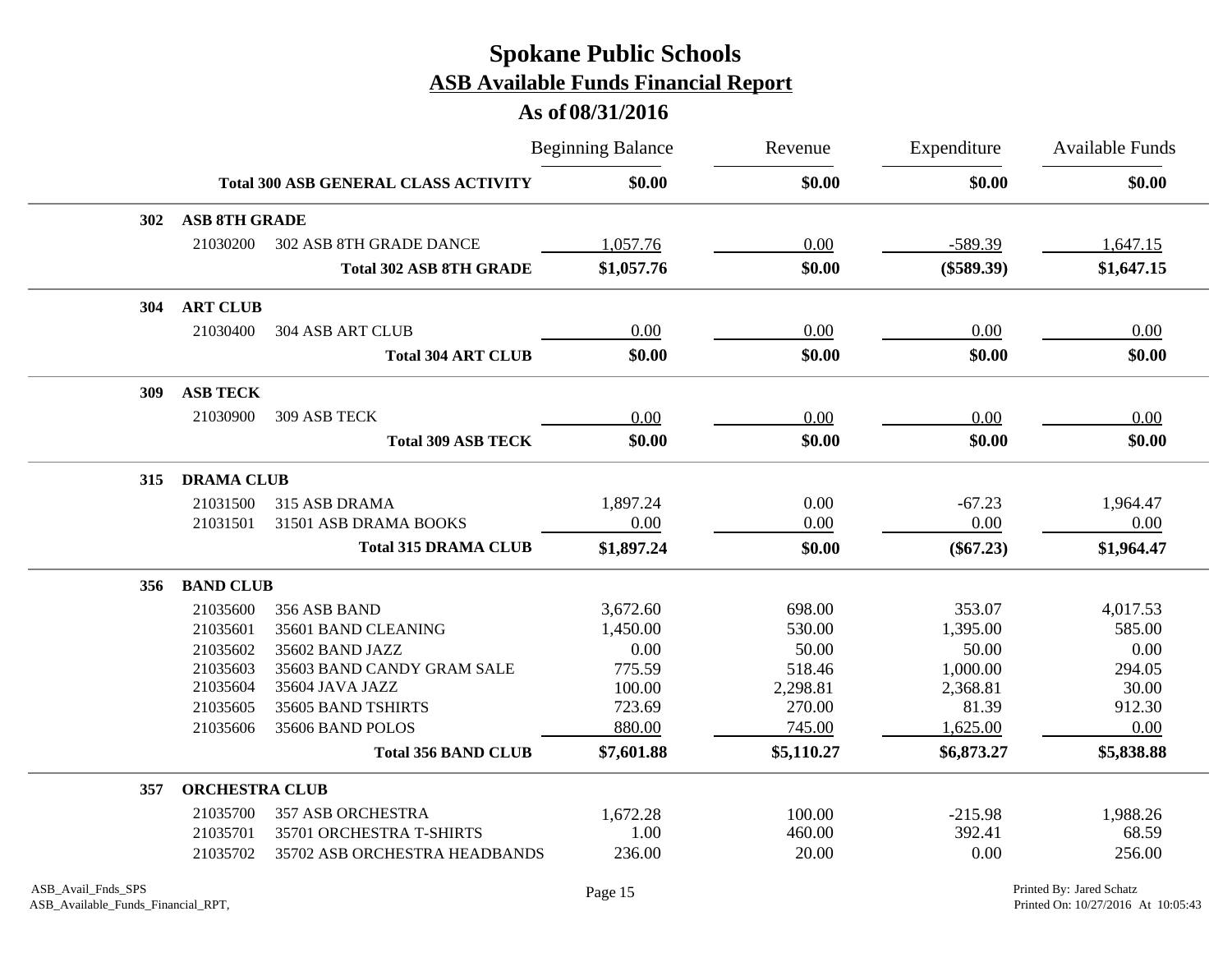**As of 08/31/2016**

|     |                          |                                    | <b>Beginning Balance</b> | Revenue    | Expenditure | Available Funds |
|-----|--------------------------|------------------------------------|--------------------------|------------|-------------|-----------------|
|     | 21035703                 | 35703 ORCHESTRA CANDY GRAMS        | 0.00                     | 0.00       | 0.00        | 0.00            |
|     | 21035705                 | 35705 ORCHESTRA CLEANING           | 71.44                    | 440.00     | 832.21      | $-320.77$       |
|     |                          | <b>Total 357 ORCHESTRA CLUB</b>    | \$1,980.72               | \$1,020.00 | \$1,008.64  | \$1,992.08      |
| 358 | <b>CHORAL CLUB</b>       |                                    |                          |            |             |                 |
|     | 21035800                 | <b>358 ASB CHORAL</b>              | 2,159.44                 | 0.00       | 454.37      | 1,705.07        |
|     | 21035801                 | 35801 CHORAL CLEANING              | 231.71                   | 380.00     | 443.50      | 168.21          |
|     | 21035802                 | 35802 ASB CHORAL HEADBANDS         | 195.00                   | 0.00       | 0.00        | 195.00          |
|     | 21035803                 | 35803 CHORAL CANDY GRAMS           | 0.00                     | 0.00       | 0.00        | 0.00            |
|     | 21035805                 | 35805 CHOIR T-SHIRTS               | 463.56                   | 305.00     | 258.71      | 509.85          |
|     |                          | <b>Total 358 CHORAL CLUB</b>       | \$3,049.71               | \$685.00   | \$1,156.58  | \$2,578.13      |
|     |                          | 300 CLASS                          | \$15,587.31              | \$6,815.27 | \$8,381.87  | \$14,020.71     |
| 402 | <b>ASB LITERARY CLUB</b> |                                    |                          |            |             |                 |
|     | 21040200                 | <b>402 ASB LITERARY CLUB</b>       | 0.00                     | 0.00       | 0.00        | 0.00            |
|     |                          | <b>Total 402 ASB LITERARY CLUB</b> | \$0.00                   | \$0.00     | \$0.00      | \$0.00          |
| 407 | <b>ASB SCIENCE CLUB</b>  |                                    |                          |            |             |                 |
|     | 21040700                 | <b>407 ASB SCIENCE CLUB</b>        | 0.00                     | 0.00       | 0.00        | 0.00            |
|     |                          | <b>Total 407 ASB SCIENCE CLUB</b>  | \$0.00                   | \$0.00     | \$0.00      | \$0.00          |
| 423 | <b>ASB CHESS CLUB</b>    |                                    |                          |            |             |                 |
|     | 21042300                 | <b>423 ASB CHESS CLUB</b>          | 0.00                     | 0.00       | 0.00        | 0.00            |
|     |                          | <b>Total 423 ASB CHESS CLUB</b>    | \$0.00                   | \$0.00     | \$0.00      | \$0.00          |
| 466 | <b>DRILL TEAM</b>        |                                    |                          |            |             |                 |
|     | 21046600                 | <b>466 ASB DRILL TEAM</b>          | 2,375.13                 | 1,050.00   | 703.02      | 2,722.11        |
|     | 21046601                 | <b>466 ASB DRILL TEAM CAMP</b>     | 0.00                     | 0.00       | 0.00        | 0.00            |
|     |                          | <b>Total 466 DRILL TEAM</b>        | \$2,375.13               | \$1,050.00 | \$703.02    | \$2,722.11      |

#### **471 ASB STUDY SKILLS CLUB**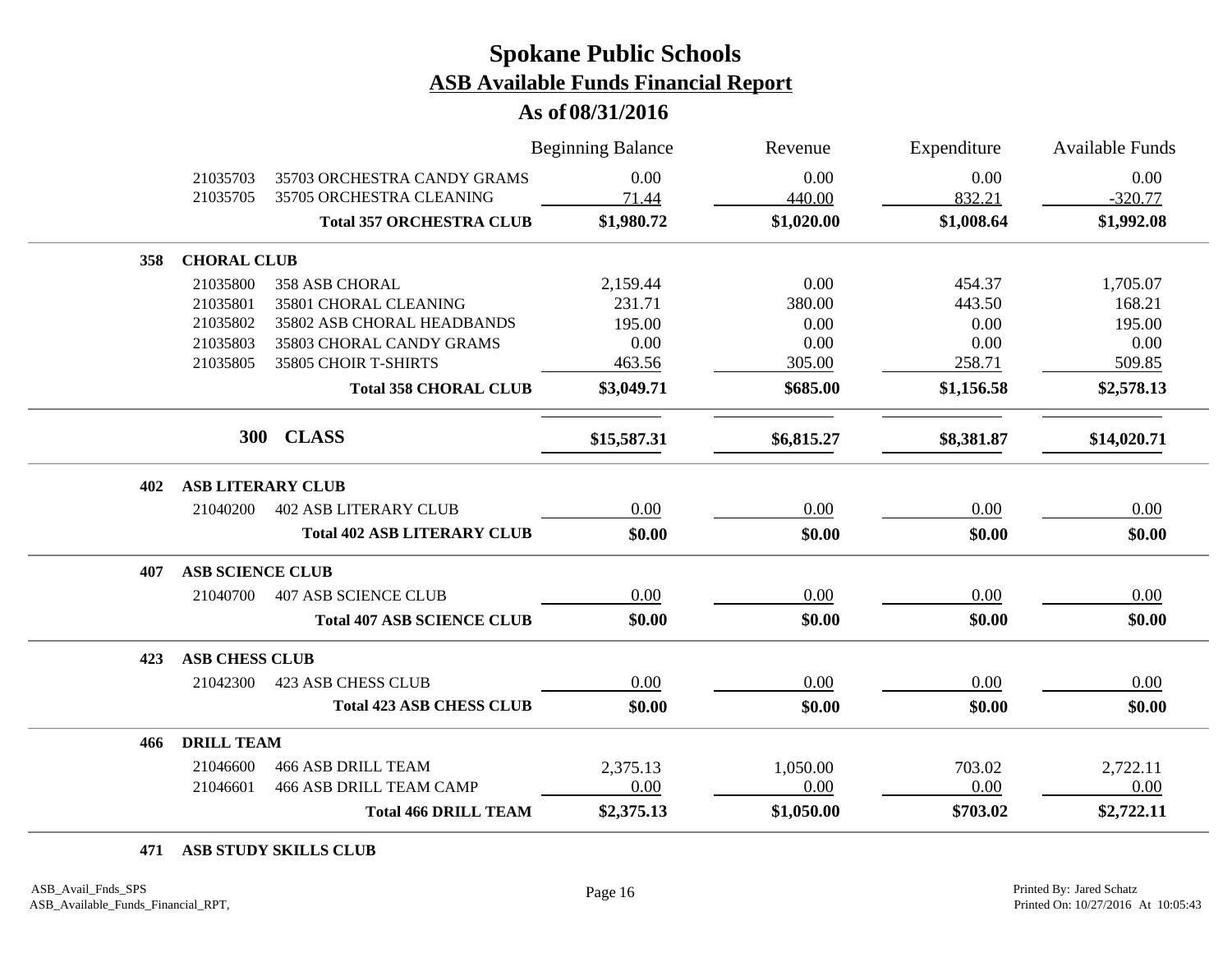|            |                       |                                        | <b>Beginning Balance</b> | Revenue    | Expenditure   | Available Funds |
|------------|-----------------------|----------------------------------------|--------------------------|------------|---------------|-----------------|
|            | 21047100              | <b>471 ASB STUDY SKILLS CLUB</b>       | 0.00                     | 0.00       | 0.00          | 0.00            |
|            |                       | <b>Total 471 ASB STUDY SKILLS CLUB</b> | \$0.00                   | \$0.00     | \$0.00        | \$0.00          |
| 476        | <b>MULTI CULTURAL</b> |                                        |                          |            |               |                 |
|            | 21047600              | 476 ASB MULTI CULTURAL CLUB            | 0.00                     | 0.00       | 0.00          | 0.00            |
|            |                       | <b>Total 476 MULTI CULTURAL</b>        | \$0.00                   | \$0.00     | \$0.00        | \$0.00          |
|            |                       | 400 CLUBS                              | \$2,375.13               | \$1,050.00 | \$703.02      | \$2,722.11      |
|            |                       |                                        |                          |            |               |                 |
| 250<br>102 | <b>ASB RESERVE</b>    | <b>SACAJAWEA MIDDLE SCHOOL</b>         |                          |            |               |                 |
|            | 25010200              | <b>102 ASB RESERVE</b>                 | 79.68                    | 0.00       | $-15,056.25$  | 15,135.93       |
|            |                       | <b>Total 102 ASB RESERVE</b>           | \$79.68                  | \$0.00     | (\$15,056.25) | \$15,135.93     |
| 104        | <b>ASB GENERAL</b>    |                                        |                          |            |               |                 |
|            | 25010400              | 10400 ASB GENERAL                      | 17,946.11                | 643.62     | 4,786.39      | 13,803.34       |
|            | 25010402              | 10402 ASB READERBOARD                  | 132.00                   | 29.00      | 0.00          | 161.00          |
|            | 25010404              | 10404 SPIRITWEAR PATCHES               | 0.00                     | 0.00       | 0.00          | 0.00            |
|            | 25010455              | 10455 ASB POP MACHINE                  | 0.00                     | 0.00       | 0.00          | 0.00            |
|            | 25010475              | 10475 ASB T-SHIRTS                     | $-1,300.85$              | 876.00     | 754.38        | $-1,179.23$     |
|            | 25010480              | 10480 ASB HOODY ACCOUNT                | $-131.08$                | 2,920.00   | 1,375.05      | 1,413.87        |
|            |                       | <b>Total 104 ASB GENERAL</b>           | \$16,646.18              | \$4,468.62 | \$6,915.82    | \$14,198.98     |
| 107        | <b>ASB BOOKROOM</b>   |                                        |                          |            |               |                 |
|            | 25010700              | 107 ASB BOOKROOM                       | $-1,345.86$              | 486.70     | $-254.25$     | $-604.91$       |
|            |                       | <b>Total 107 ASB BOOKROOM</b>          | (\$1,345.86)             | \$486.70   | $(\$254.25)$  | $(\$604.91)$    |
| 108        |                       | <b>ASB MISCELLANEOUS</b>               |                          |            |               |                 |
|            | 25010800              | <b>108 ASB MISCELLANEOUS</b>           | 0.00                     | $0.00\,$   | 0.00          | 0.00            |
|            |                       | <b>Total 108 ASB MISCELLANEOUS</b>     | \$0.00                   | \$0.00     | \$0.00        | \$0.00          |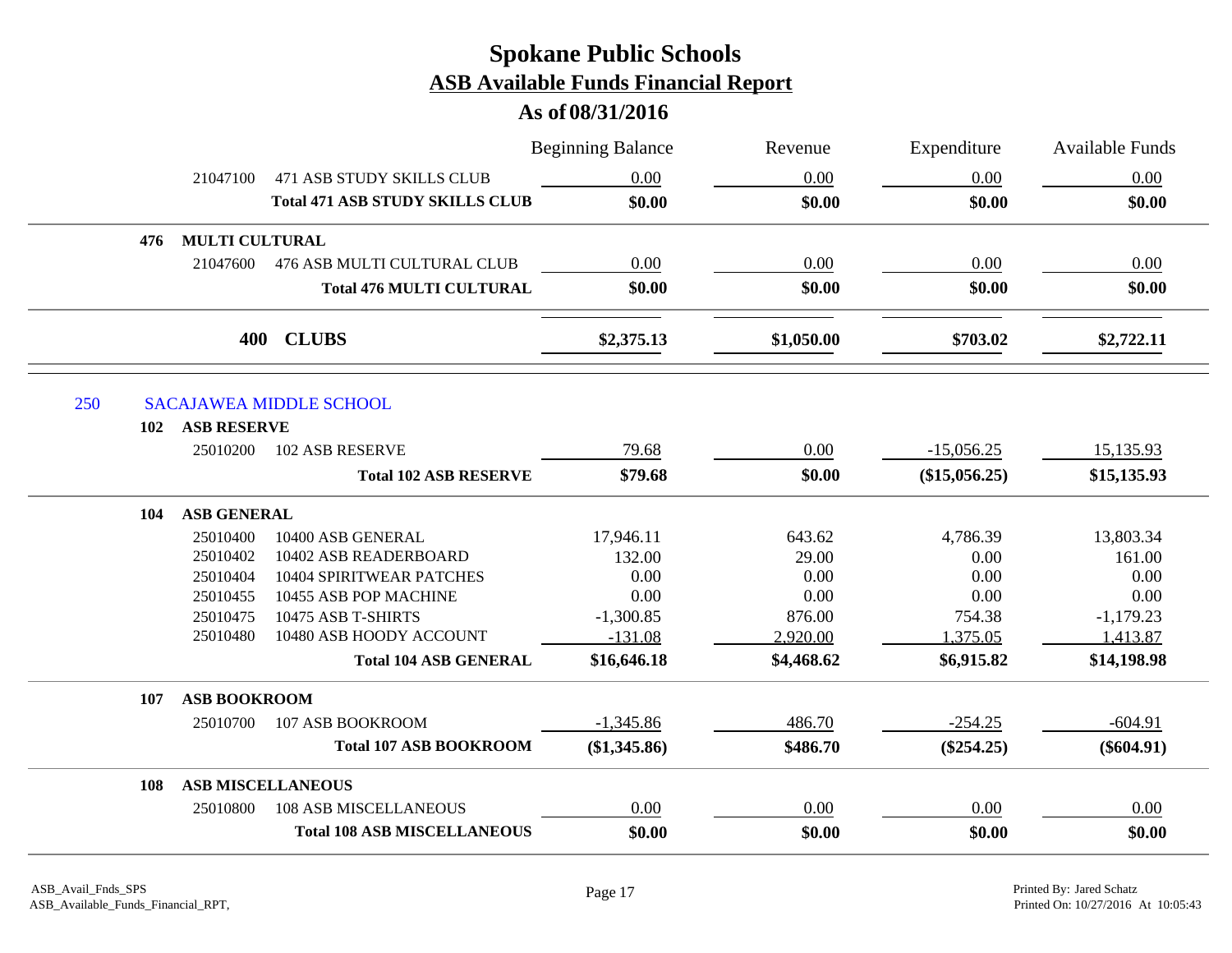|            |                        |                                            | <b>Beginning Balance</b> | Revenue     | Expenditure  | Available Funds |
|------------|------------------------|--------------------------------------------|--------------------------|-------------|--------------|-----------------|
| 109        | <b>ASB MEMBERSHIP</b>  |                                            |                          |             |              |                 |
|            | 25010900               | 109 ASB MEMBERSHIP                         | 11,122.50                | 4,950.00    | 11,112.50    | 4,960.00        |
|            |                        | <b>Total 109 ASB MEMBERSHIP</b>            | \$11,122.50              | \$4,950.00  | \$11,112.50  | \$4,960.00      |
| <b>120</b> | <b>ASB GUIDANCE</b>    |                                            |                          |             |              |                 |
|            | 25012000               | 120 ASB HONOR LEVEL ACTIVITIES             | 791.64                   | 0.00        | $-388.36$    | 1,180.00        |
|            |                        | <b>Total 120 ASB GUIDANCE</b>              | \$791.64                 | \$0.00      | $(\$388.36)$ | \$1,180.00      |
| 131        | <b>ASB YEARBOOK</b>    |                                            |                          |             |              |                 |
|            | 25013100               | <b>131 ASB YEARBOOK</b>                    | 1,239.64                 | 13,300.00   | 12,706.68    | 1,832.96        |
|            |                        | <b>Total 131 ASB YEARBOOK</b>              | \$1,239.64               | \$13,300.00 | \$12,706.68  | \$1,832.96      |
| 135        | <b>ASB UNIFORMS</b>    |                                            |                          |             |              |                 |
|            | 25013500               | <b>135 ASB UNIFORMS</b>                    | 0.00                     | 0.00        | 0.00         | 0.00            |
|            |                        | <b>Total 135 ASB UNIFORMS</b>              | \$0.00                   | \$0.00      | \$0.00       | \$0.00          |
| <b>140</b> | <b>ASB CONCESSIONS</b> |                                            |                          |             |              |                 |
|            | 25014000               | <b>140 ASB CONCESSIONS</b>                 | 346.06                   | 0.00        | 346.06       | 0.00            |
|            |                        | <b>Total 140 ASB CONCESSIONS</b>           | \$346.06                 | \$0.00      | \$346.06     | \$0.00          |
| 160        | <b>ASB INSURANCE</b>   |                                            |                          |             |              |                 |
|            | 25016000               | 250 INSURANCE                              | 0.00                     | 0.00        | 0.00         | $0.00\,$        |
|            |                        | <b>Total 160 ASB INSURANCE</b>             | \$0.00                   | \$0.00      | \$0.00       | \$0.00          |
| 165        | <b>ASB NEWSPAPER</b>   |                                            |                          |             |              |                 |
|            | 25016500               | <b>165 ASB NEWSPAPER</b>                   | $-51.00$                 | 0.00        | $-51.00$     | 0.00            |
|            |                        | <b>Total 165 ASB NEWSPAPER</b>             | $(\$51.00)$              | \$0.00      | $(\$51.00)$  | \$0.00          |
| 170        |                        | ASB ALL SCHOOL FUNDRAISER                  |                          |             |              |                 |
|            |                        | 25017000 170 ASB ALL SCHOOL FUNDRAISER     | 32,098.49                | 16,349.68   | 35,758.99    | 12,689.18       |
|            |                        | <b>Total 170 ASB ALL SCHOOL FUNDRAISER</b> | \$32,098.49              | \$16,349.68 | \$35,758.99  | \$12,689.18     |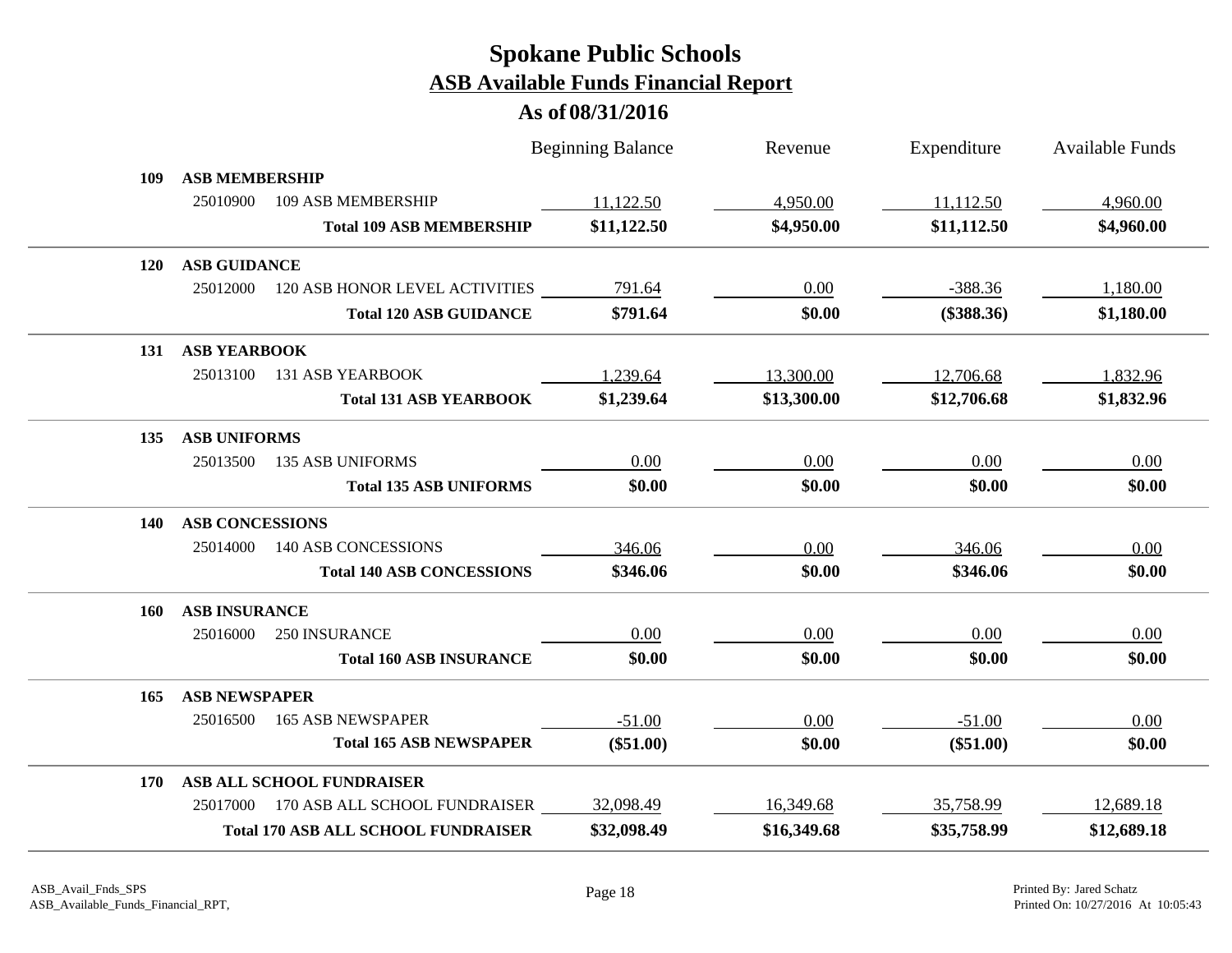### **As of 08/31/2016**

|                        |                                         | <b>Beginning Balance</b> | Revenue     | Expenditure    | Available Funds |
|------------------------|-----------------------------------------|--------------------------|-------------|----------------|-----------------|
| 182                    | <b>ASB SPECIAL PROJECTS</b>             |                          |             |                |                 |
| 25018200               | <b>182 ASB SPECIAL PROJECTS</b>         | 343.81                   | 0.00        | 343.81         | 0.00            |
|                        | <b>Total 182 ASB SPECIAL PROJECTS</b>   | \$343.81                 | \$0.00      | \$343.81       | \$0.00          |
| 191 ASB AWARDS         |                                         |                          |             |                |                 |
| 25019100               | 191 ASB AWARDS                          | 0.00                     | 0.00        | 0.00           | 0.00            |
|                        | <b>Total 191 ASB AWARDS</b>             | \$0.00                   | \$0.00      | \$0.00         | \$0.00          |
|                        | 100<br><b>GENERAL ASB</b>               | \$61,271.14              | \$39,555.00 | \$51,434.00    | \$49,392.14     |
| 205                    | <b>GENERAL ATHLETICS</b>                |                          |             |                |                 |
| 25020500               | <b>205 ASB GENRAL ATHLETICS</b>         | $-2,459.61$              | 30.00       | $-2,429.61$    | 0.00            |
| 25020502               | 20502 ATHLETIC AWARDS                   | 0.00                     | 0.00        | 0.00           | 0.00            |
|                        | <b>Total 205 GENERAL ATHLETICS</b>      | $(\$2,459.61)$           | \$30.00     | $(\$2,429.61)$ | \$0.00          |
| 208                    | <b>ASB ATHLETIC OFFICIALS</b>           |                          |             |                |                 |
| 25020800               | <b>208 ASB ATHLETIC OFFICIALS</b>       | $-4,581.50$              | 0.00        | $-4,092.72$    | $-488.78$       |
|                        | <b>Total 208 ASB ATHLETIC OFFICIALS</b> | $(\$4,581.50)$           | \$0.00      | $(\$4,092.72)$ | $(\$488.78)$    |
| 209                    | <b>ASB ATHLETIC UNIFORMS</b>            |                          |             |                |                 |
| 25020900               | <b>209 ASB ATHLETIC UNIFORMS</b>        | $-722.38$                | 174.00      | $-653.38$      | 105.00          |
|                        | <b>Total 209 ASB ATHLETIC UNIFORMS</b>  | $(\$722.38)$             | \$174.00    | $(\$653.38)$   | \$105.00        |
| <b>BASEBALL</b><br>227 |                                         |                          |             |                |                 |
| 25022700               | 227 ASB BASEBALL                        | $-482.15$                | 450.00      | 529.82         | $-561.97$       |
|                        | <b>Total 227 BASEBALL</b>               | $(\$482.15)$             | \$450.00    | \$529.82       | $(\$561.97)$    |
| <b>230</b>             | <b>BOYS BASKETBALL</b>                  |                          |             |                |                 |
| 25023000               | 230 ASB BOYS BASETBALL                  | 0.00                     | 0.00        | 0.00           | 0.00            |
|                        | <b>Total 230 BOYS BASKETBALL</b>        | \$0.00                   | \$0.00      | \$0.00         | \$0.00          |

#### **231 GIRLS BASKETBALL**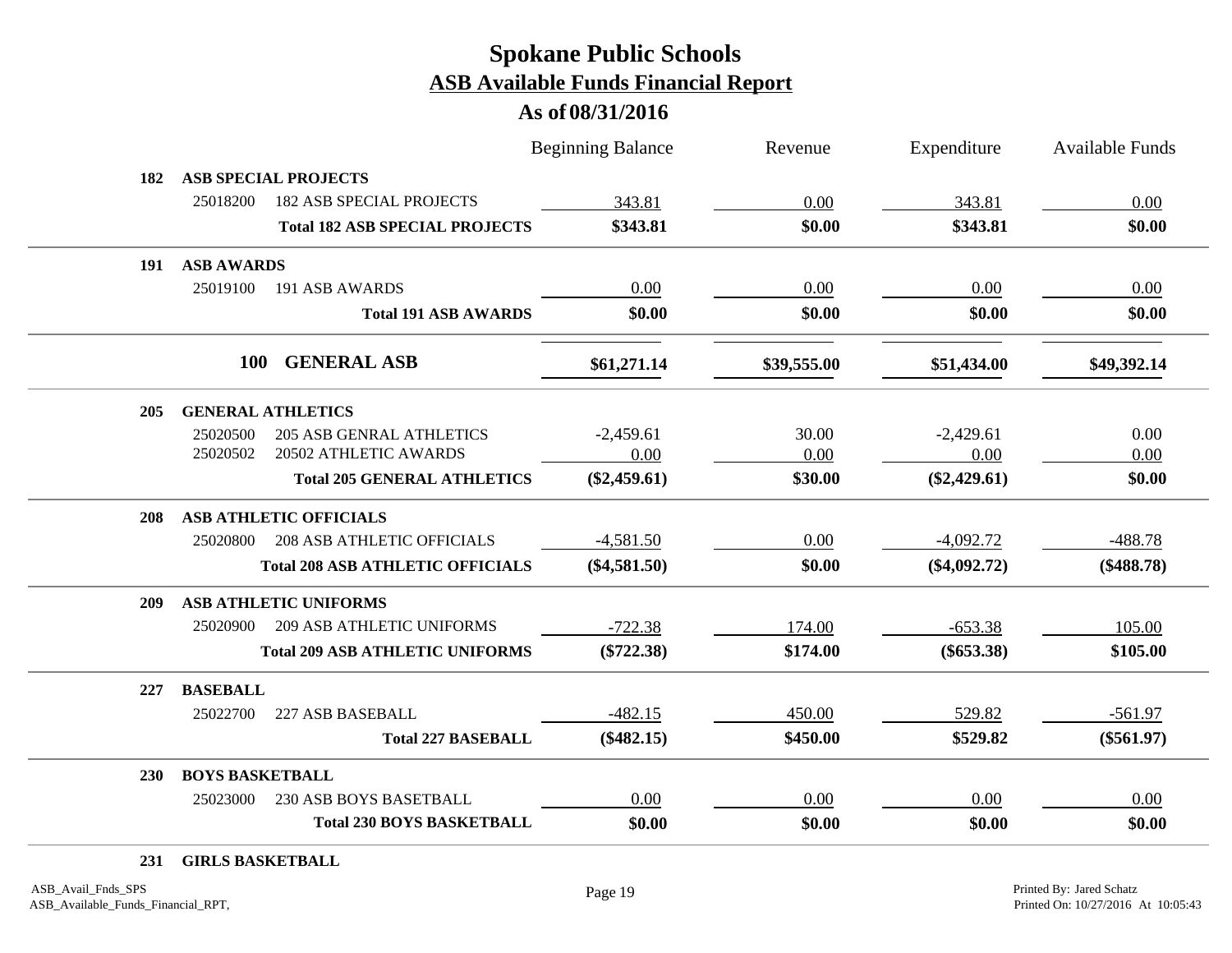|            |                        |                                      | <b>Beginning Balance</b> | Revenue  | Expenditure    | <b>Available Funds</b> |
|------------|------------------------|--------------------------------------|--------------------------|----------|----------------|------------------------|
|            | 25023100               | 231 ASB GIRLS BASKETBALL             | 0.00                     | 0.00     | 0.00           | 0.00                   |
|            |                        | <b>Total 231 GIRLS BASKETBALL</b>    | \$0.00                   | \$0.00   | \$0.00         | \$0.00                 |
|            | 251 SPOK-A-LOO         |                                      |                          |          |                |                        |
|            | 25025100               | 251 ASB SPOK-A-LOO                   | $-627.76$                | 0.00     | 172.04         | $-799.80$              |
|            |                        | Total 251 SPOK-A-LOO                 | $(\$627.76)$             | \$0.00   | \$172.04       | $(\$799.80)$           |
| 270        | <b>GIRLS' SOFTBALL</b> |                                      |                          |          |                |                        |
|            | 25027000               | 270 ASB SOFTBALL                     | 0.00                     | 0.00     | 0.00           | 0.00                   |
|            |                        | <b>Total 270 GIRLS' SOFTBALL</b>     | \$0.00                   | \$0.00   | \$0.00         | \$0.00                 |
| 286        |                        | MIDDLE SCHOOL TRACK                  |                          |          |                |                        |
|            | 25028600               | <b>286 MIDDLE SCHOOL TRACK</b>       | $-260.38$                | 0.00     | $-260.38$      | 0.00                   |
|            |                        | <b>Total 286 MIDDLE SCHOOL TRACK</b> | $(\$260.38)$             | \$0.00   | $(\$260.38)$   | \$0.00                 |
| <b>290</b> |                        | <b>GIRLS' VOLLEYBALL</b>             |                          |          |                |                        |
|            | 25029000               | 290 GIRLS' VOLLEYBALL                | $-289.75$                | 0.00     | $-289.75$      | 0.00                   |
|            |                        | <b>Total 290 GIRLS' VOLLEYBALL</b>   | $(\$289.75)$             | \$0.00   | $(\$289.75)$   | \$0.00                 |
| 294        | <b>BOYS' WRESTLING</b> |                                      |                          |          |                |                        |
|            | 25029400               | <b>294 ASB WRESTLING</b>             | $-182.71$                | 0.00     | $-182.71$      | 0.00                   |
|            |                        | <b>Total 294 BOYS' WRESTLING</b>     | (\$182.71)               | \$0.00   | (\$182.71)     | \$0.00                 |
|            |                        | 200 ATHLETICS                        | $(\$9,606.24)$           | \$654.00 | $(\$7,206.69)$ | (\$1,745.55)           |
| 304        | <b>ART CLUB</b>        |                                      |                          |          |                |                        |
|            | 25030400               | 250 ART CLUB                         | 594.85                   | 0.00     | 344.85         | 250.00                 |
|            |                        | <b>Total 304 ART CLUB</b>            | \$594.85                 | \$0.00   | \$344.85       | \$250.00               |
| 307        |                        | ASB MS SPECIAL ED PRE-VOC            |                          |          |                |                        |
|            | 25030700               | 307 ASB SPECIAL ED PRE VOC           | 0.00                     | 0.00     | 0.00           | 0.00                   |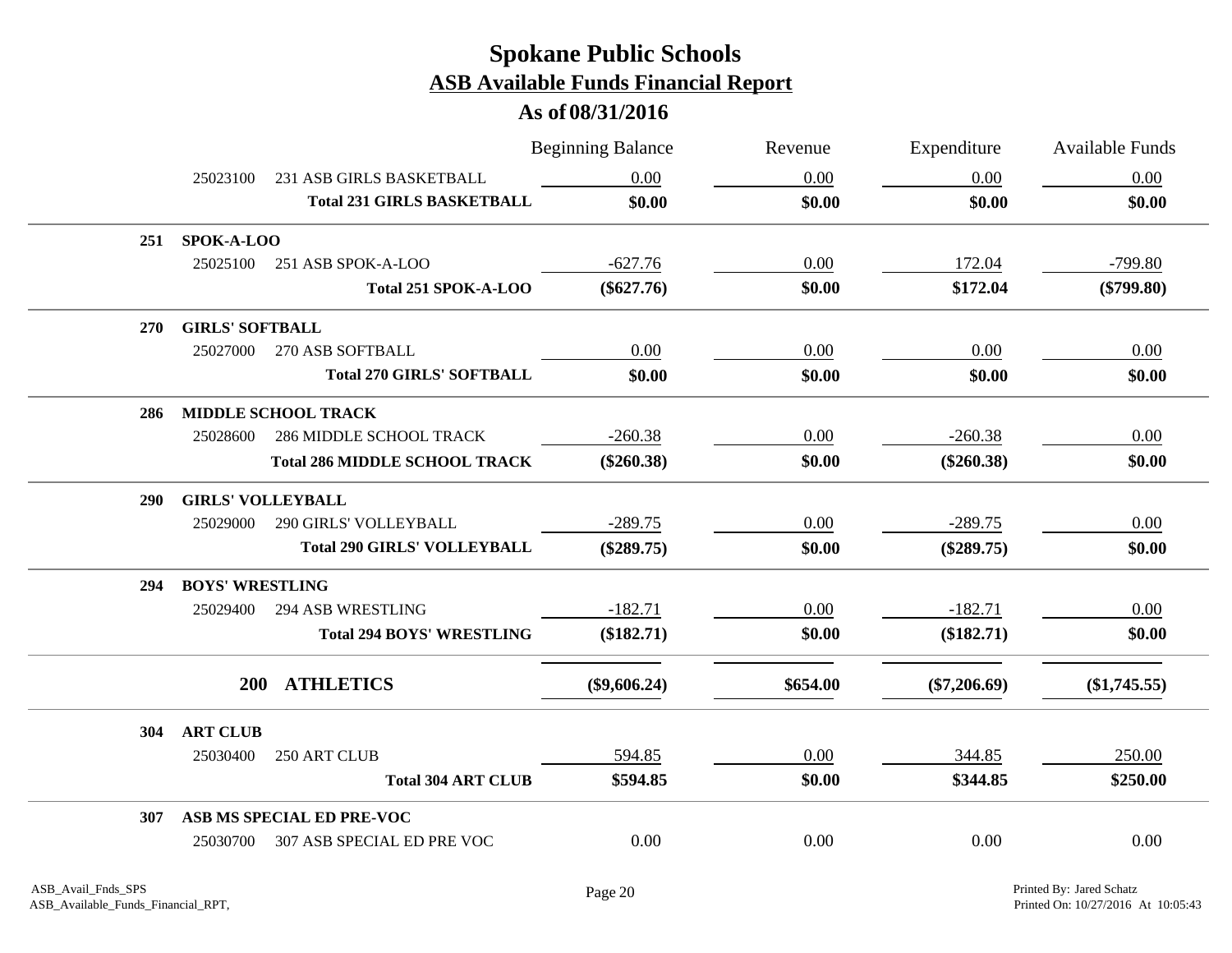|     |                       |                                            | <b>Beginning Balance</b> | Revenue    | Expenditure | <b>Available Funds</b> |
|-----|-----------------------|--------------------------------------------|--------------------------|------------|-------------|------------------------|
|     |                       | <b>Total 307 ASB MS SPECIAL ED PRE-VOC</b> | \$0.00                   | \$0.00     | \$0.00      | \$0.00                 |
| 315 | <b>DRAMA CLUB</b>     |                                            |                          |            |             |                        |
|     | 25031500              | 315 ASB DRAMA CLUB                         | 30.05                    | 0.00       | 30.05       | 0.00                   |
|     |                       | <b>Total 315 DRAMA CLUB</b>                | \$30.05                  | \$0.00     | \$30.05     | \$0.00                 |
| 317 | <b>RECYCLE CLUB</b>   |                                            |                          |            |             |                        |
|     | 25031700              | <b>250 ASB RECYCLE CLUB</b>                | 0.00                     | 0.00       | 0.00        | 0.00                   |
|     |                       | <b>Total 317 RECYCLE CLUB</b>              | \$0.00                   | \$0.00     | \$0.00      | \$0.00                 |
| 356 | <b>BAND CLUB</b>      |                                            |                          |            |             |                        |
|     | 25035600              | 356 ASB BAND                               | $-2,235.12$              | 102.00     | $-1,930.77$ | $-202.35$              |
|     | 25035610              | 35610 BAND UNIFORM CLEANING                | 1,804.54                 | 2,500.00   | 1,353.53    | 2,951.01               |
|     | 25035612              | 35612 ASB BAND SHIRTS                      | 0.00                     | 0.00       | 0.00        | 0.00                   |
|     | 25035615              | 35615 BAND IN AND OUT                      | 403.00                   | 450.00     | 450.00      | 403.00                 |
|     | 25035620              | 35620 BAND SPECIAL                         | 4,847.64                 | 1,017.00   | 1,111.19    | 4,753.45               |
|     | 25035630              | 35630 BAND SILVERWOOD                      | 0.00                     | 0.00       | 0.00        | 0.00                   |
|     |                       | <b>Total 356 BAND CLUB</b>                 | \$4,820.06               | \$4,069.00 | \$983.95    | \$7,905.11             |
| 357 | <b>ORCHESTRA CLUB</b> |                                            |                          |            |             |                        |
|     | 25035700              | <b>357 ASB ORCHESTRA</b>                   | 277.20                   | 0.00       | 420.03      | $-142.83$              |
|     | 25035710              | 35710 ORCHESTRA CLEANING                   | 2,048.44                 | 1,946.00   | 918.73      | 3,075.71               |
|     | 25035715              | 35715 ORCHESTRA IN AND OUT                 | 6,594.90                 | 95.00      | 95.00       | 6,594.90               |
|     | 25035720              | 35720 ORCHESTRA SPECIAL                    | 591.94                   | 0.00       | 0.00        | 591.94                 |
|     |                       | <b>Total 357 ORCHESTRA CLUB</b>            | \$9,512.48               | \$2,041.00 | \$1,433.76  | \$10,119.72            |
| 358 | <b>CHORAL CLUB</b>    |                                            |                          |            |             |                        |
|     | 25035800              | <b>358 ASB CHORAL</b>                      | $-569.76$                | 0.00       | 199.91      | $-769.67$              |
|     | 25035810              | 35810 CHORAL CLEANING                      | 3,973.04                 | 2,195.00   | 500.02      | 5,668.02               |
|     | 25035815              | 35815 CHORAL IN AND OUT                    | $-249.26$                | 0.00       | 169.52      | $-418.78$              |
|     | 25035820              | 358120 CHORAL SPECIAL                      | 102.19                   | 0.00       | 37.96       | 64.23                  |
|     |                       | <b>Total 358 CHORAL CLUB</b>               | \$3,256.21               | \$2,195.00 | \$907.41    | \$4,543.80             |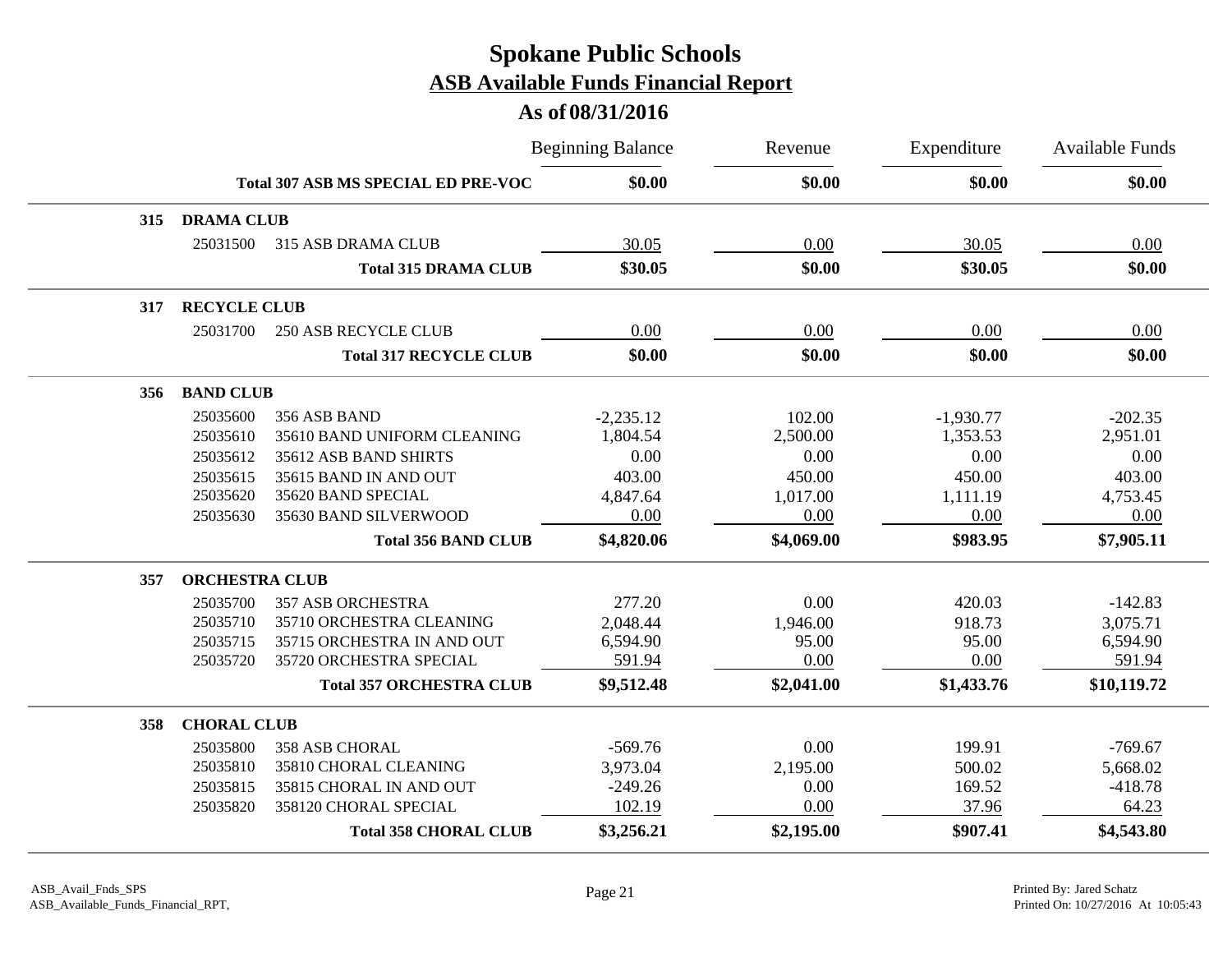|                    |                       |                                              | <b>Beginning Balance</b> | Revenue    | Expenditure | Available Funds          |
|--------------------|-----------------------|----------------------------------------------|--------------------------|------------|-------------|--------------------------|
| 382                | <b>ASB COMPUTER</b>   |                                              |                          |            |             |                          |
|                    | 25038200              | <b>382 ASB COMPUTER</b>                      | 0.00                     | 0.00       | 0.00        | 0.00                     |
|                    |                       | <b>Total 382 ASB COMPUTER</b>                | \$0.00                   | \$0.00     | \$0.00      | \$0.00                   |
|                    | <b>300</b>            | <b>CLASS</b>                                 | \$18,213.65              | \$8,305.00 | \$3,700.02  | \$22,818.63              |
| 401                |                       | ASB MIDDLE SCHOOL HIGH FIVE                  |                          |            |             |                          |
|                    | 25040100              | <b>401 ASB HIGH FIVE</b>                     | 0.00                     | 0.00       | 0.00        | 0.00                     |
|                    | 25040101              | 40101 HIGH 5 B                               | 0.00                     | 0.00       | 0.00        | 0.00                     |
|                    | 25040103              | 40103 HIGH 5B CANDY CANE                     | 0.00                     | 0.00       | 0.00        | 0.00                     |
|                    | 25040104              | 40104 HIGH 5B VALENTINE SALE                 | 0.00                     | 0.00       | 0.00        | 0.00                     |
|                    |                       | <b>Total 401 ASB MIDDLE SCHOOL HIGH FIVE</b> | \$0.00                   | \$0.00     | \$0.00      | \$0.00                   |
| 428                | <b>MOM/DAD NIGHT</b>  |                                              |                          |            |             |                          |
|                    | 25042800              | <b>428 ASB FAMILY NIGHT</b>                  | 0.00                     | 0.00       | 0.00        | 0.00                     |
|                    | 25042828              | 42828 MOM'S NIGHT                            | 0.00                     | 0.00       | 0.00        | 0.00                     |
|                    |                       | <b>Total 428 MOM/DAD NIGHT</b>               | \$0.00                   | \$0.00     | \$0.00      | \$0.00                   |
| 444                | <b>ASB PHOTO CLUB</b> |                                              |                          |            |             |                          |
|                    | 25044400              | 444 ASB PHOTOGRAPHY CLUB                     | 0.00                     | 0.00       | 0.00        | 0.00                     |
|                    |                       | <b>Total 444 ASB PHOTO CLUB</b>              | \$0.00                   | \$0.00     | \$0.00      | \$0.00                   |
| 460                | <b>MATH CLUB</b>      |                                              |                          |            |             |                          |
|                    | 25046000              | <b>460 ASB MATH CLUB</b>                     | 250.00                   | 0.00       | 250.00      | 0.00                     |
|                    |                       | <b>Total 460 MATH CLUB</b>                   | \$250.00                 | \$0.00     | \$250.00    | \$0.00                   |
| 464                |                       | <b>FAMILY CAREER N COMMUNITY LDRS</b>        |                          |            |             |                          |
|                    | 25046400              | 464 ASB FCCLA                                | 0.00                     | 0.00       | 0.00        | 0.00                     |
|                    |                       | <b>Total 464 FAMILY CAREER N COMMUNITY</b>   | \$0.00                   | \$0.00     | \$0.00      | \$0.00                   |
| 466                | <b>DRILL TEAM</b>     |                                              |                          |            |             |                          |
|                    | 25046600              | <b>466 ASB DRILL TEAM</b>                    | 421.70                   | 0.00       | 421.70      | 0.00                     |
| ASB_Avail_Fnds_SPS |                       |                                              | Page 22                  |            |             | Printed By: Jared Schatz |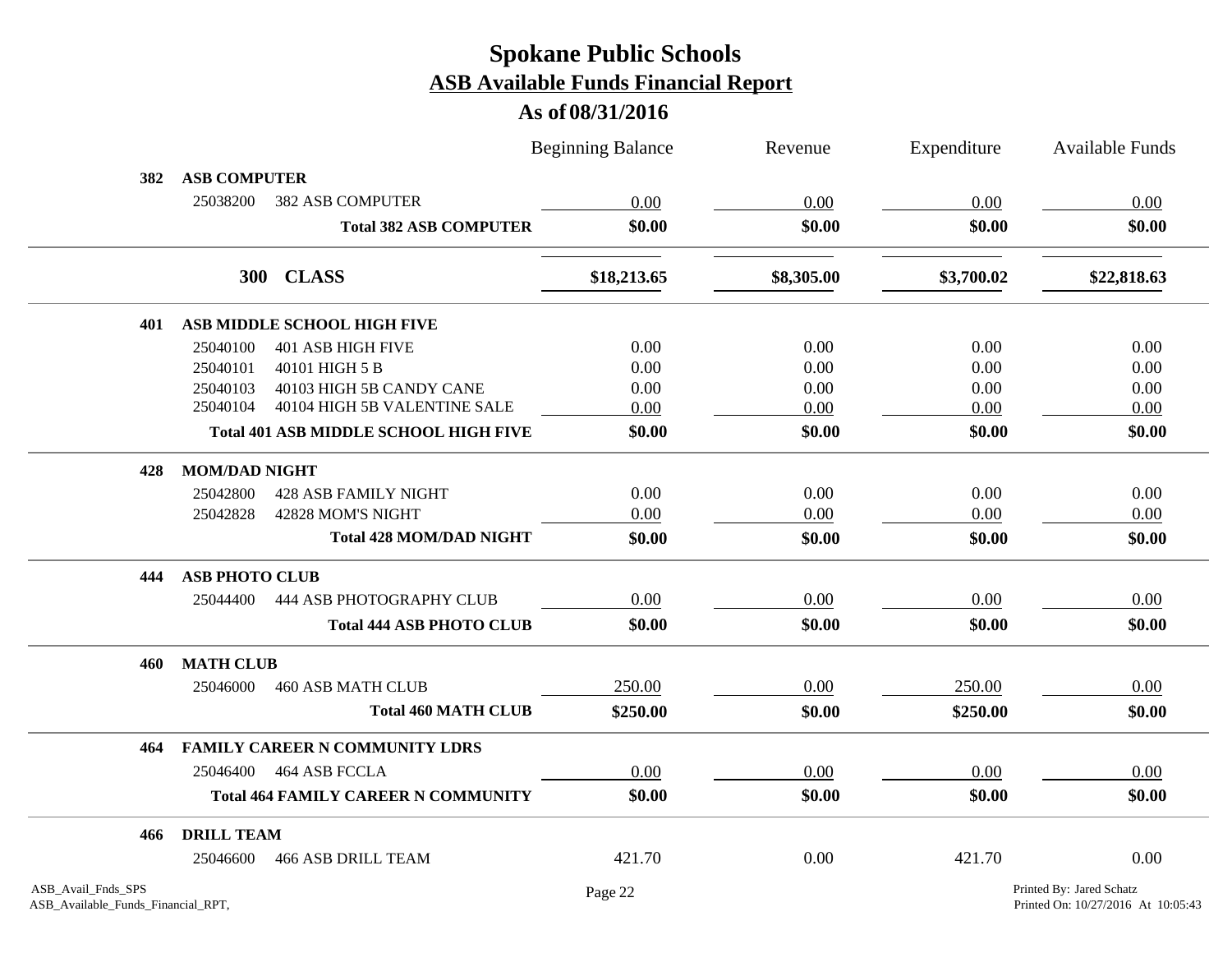|                    |                           |                                     | <b>Beginning Balance</b> | Revenue     | Expenditure    | Available Funds          |
|--------------------|---------------------------|-------------------------------------|--------------------------|-------------|----------------|--------------------------|
|                    | 25046605                  | <b>466 DRILL TEAM SHIRT ACCOUNT</b> | 440.72                   | 0.00        | 0.00           | 440.72                   |
|                    | 25046610                  | 46610 DRILL TEAM CLEANING           | 2,600.57                 | 54.00       | 0.00           | 2,654.57                 |
|                    | 25046625                  | 46646 ASB DRILL TEAM PARADE         | 425.57                   | 1,175.00    | $-114.04$      | 1,714.61                 |
|                    | 25046646                  | 46646 DRILL TEAM B                  | 758.92                   | 0.00        | 1,268.48       | $-509.56$                |
|                    | 25046666                  | 46666 COLORGUARD                    | 0.00                     | 0.00        | 0.00           | 0.00                     |
|                    |                           | <b>Total 466 DRILL TEAM</b>         | \$4,647.48               | \$1,229.00  | \$1,576.14     | \$4,300.34               |
|                    | 400                       | <b>CLUBS</b>                        | \$4,897.48               | \$1,229.00  | \$1,826.14     | \$4,300.34               |
| 252                | <b>SALK MIDDLE SCHOOL</b> |                                     |                          |             |                |                          |
| 102                | <b>ASB RESERVE</b>        |                                     |                          |             |                |                          |
|                    | 25210200                  | <b>252 ASB RESERVE</b>              | 4.00                     | 0.00        | $-2,000.00$    | 2,004.00                 |
|                    |                           | <b>Total 102 ASB RESERVE</b>        | \$4.00                   | \$0.00      | $(\$2,000.00)$ | \$2,004.00               |
| 104                | <b>ASB GENERAL</b>        |                                     |                          |             |                |                          |
|                    | 25210400                  | 104 ASB GENERAL                     | 2,932.74                 | 11,970.94   | 15,097.39      | $-193.71$                |
|                    | 25210401                  | 104 ASB 7TH GRADE CELEBRATION       | $-55.33$                 | 108.85      | 168.87         | $-115.35$                |
|                    | 25210402                  | 104 ASB 8TH GRADE CELEBRATION       | 438.40                   | 508.85      | 587.08         | 360.17                   |
|                    |                           | <b>Total 104 ASB GENERAL</b>        | \$3,315.81               | \$12,588.64 | \$15,853.34    | \$51.11                  |
| 107                | <b>ASB BOOKROOM</b>       |                                     |                          |             |                |                          |
|                    | 25210700                  | 107 ASB BOOKROOM                    | 542.25                   | 8.50        | 550.75         | 0.00                     |
|                    |                           | <b>Total 107 ASB BOOKROOM</b>       | \$542.25                 | \$8.50      | \$550.75       | \$0.00                   |
| 108                |                           | <b>ASB MISCELLANEOUS</b>            |                          |             |                |                          |
|                    | 25210800                  | <b>252 ASB MISCELLANEOUS</b>        | 0.00                     | 0.00        | 0.00           | 0.00                     |
|                    |                           | <b>Total 108 ASB MISCELLANEOUS</b>  | \$0.00                   | \$0.00      | \$0.00         | \$0.00                   |
| 109                | <b>ASB MEMBERSHIP</b>     |                                     |                          |             |                |                          |
|                    | 25210900                  | 109 ASB MEMBERSHIP                  | 3,368.00                 | 4,670.00    | 1,351.47       | 6,686.53                 |
|                    |                           | <b>Total 109 ASB MEMBERSHIP</b>     | \$3,368.00               | \$4,670.00  | \$1,351.47     | \$6,686.53               |
| ASB_Avail_Fnds_SPS |                           |                                     | Page 23                  |             |                | Printed By: Jared Schatz |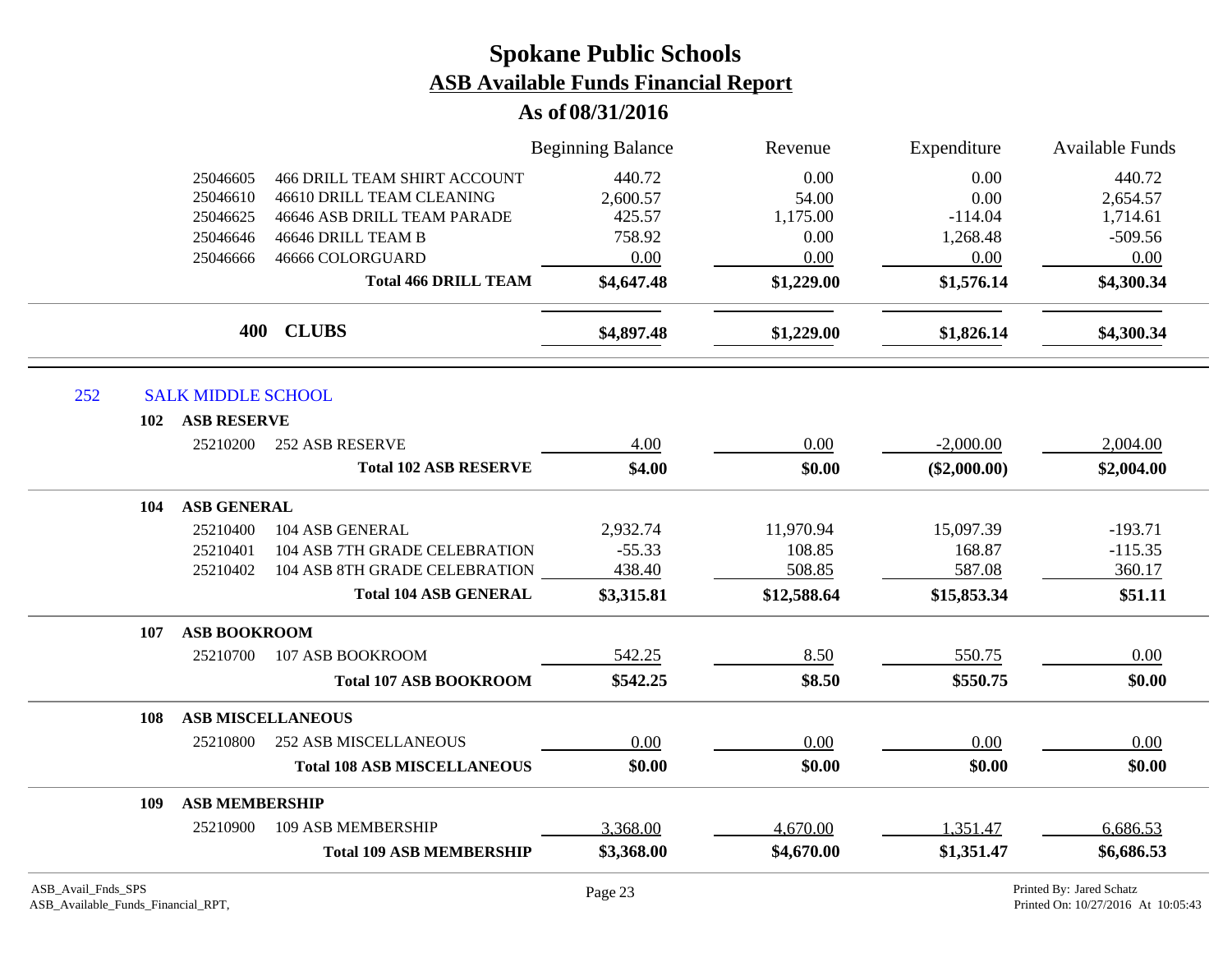### **As of 08/31/2016**

|     |                                              | <b>Beginning Balance</b> | Revenue     | Expenditure  | <b>Available Funds</b> |
|-----|----------------------------------------------|--------------------------|-------------|--------------|------------------------|
| 131 | <b>ASB YEARBOOK</b>                          |                          |             |              |                        |
|     | 25213100<br><b>131 ASB YEARBOOK</b>          | 18,188.07                | 13,865.00   | 10,792.78    | 21,260.29              |
|     | <b>Total 131 ASB YEARBOOK</b>                | \$18,188.07              | \$13,865.00 | \$10,792.78  | \$21,260.29            |
| 160 | <b>ASB INSURANCE</b>                         |                          |             |              |                        |
|     | 25216000<br><b>160 ASB INSURANCE</b>         | 0.00                     | 0.00        | 0.00         | 0.00                   |
|     | <b>Total 160 ASB INSURANCE</b>               | \$0.00                   | \$0.00      | \$0.00       | \$0.00                 |
| 170 | ASB ALL SCHOOL FUNDRAISER                    |                          |             |              |                        |
|     | 170 ALL SCHOOL FUNDRAISER<br>25217000        | 0.00                     | 0.00        | 0.00         | 0.00                   |
|     | <b>Total 170 ASB ALL SCHOOL FUNDRAISER</b>   | \$0.00                   | \$0.00      | \$0.00       | \$0.00                 |
| 191 | <b>ASB AWARDS</b>                            |                          |             |              |                        |
|     | 25219100<br>191 ASB AWARDS                   | 0.00                     | 0.00        | 0.00         | 0.00                   |
|     | <b>Total 191 ASB AWARDS</b>                  | \$0.00                   | \$0.00      | \$0.00       | \$0.00                 |
|     | <b>GENERAL ASB</b><br><b>100</b>             | \$25,418.13              | \$31,132.14 | \$26,548.34  | \$30,001.93            |
| 202 | <b>ASB ATHLETIC EQUIPMENT</b>                |                          |             |              |                        |
|     | 202 ASB ATHLETIC EQUIPMENT<br>25220200       | $-152.02$                | 0.00        | $-152.02$    | 0.00                   |
|     | <b>Total 202 ASB ATHLETIC EQUIPMENT</b>      | $(\$152.02)$             | \$0.00      | (\$152.02)   | \$0.00                 |
| 205 | <b>GENERAL ATHLETICS</b>                     |                          |             |              |                        |
|     | 25220500<br><b>205 ASB GENERAL ATHLETICS</b> | $-2,261.89$              | 1,478.26    | $-1,693.54$  | 909.91                 |
|     | <b>Total 205 GENERAL ATHLETICS</b>           | $(\$2,261.89)$           | \$1,478.26  | (\$1,693.54) | \$909.91               |
| 209 | <b>ASB ATHLETIC UNIFORMS</b>                 |                          |             |              |                        |
|     | <b>252 ATHLETIC UNIFORMS</b><br>25220900     | $-661.99$                | 0.00        | $-661.99$    | 0.00                   |
|     | <b>Total 209 ASB ATHLETIC UNIFORMS</b>       | $(\$661.99)$             | \$0.00      | $(\$661.99)$ | \$0.00                 |

**251 SPOK-A-LOO**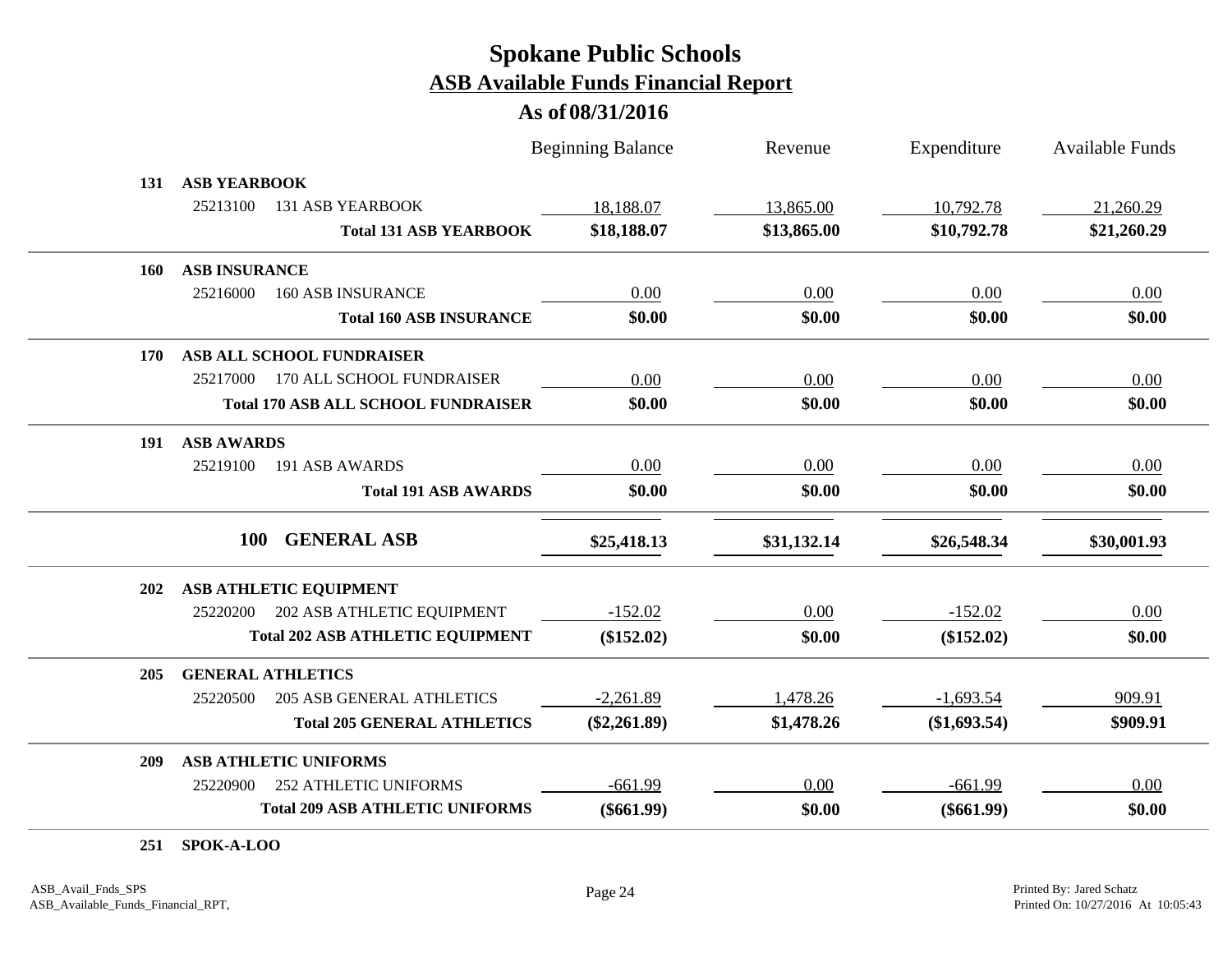|            |                       |                                             | <b>Beginning Balance</b> | Revenue    | Expenditure    | <b>Available Funds</b> |
|------------|-----------------------|---------------------------------------------|--------------------------|------------|----------------|------------------------|
|            | 25225100              | 25100 SALK SPOKALOO                         | 0.00                     | 0.00       | 0.00           | 0.00                   |
|            |                       | Total 251 SPOK-A-LOO                        | \$0.00                   | \$0.00     | \$0.00         | \$0.00                 |
|            |                       | 200 ATHLETICS                               | $(\$3,075.90)$           | \$1,478.26 | $(\$2,507.55)$ | \$909.91               |
| <b>300</b> |                       | ASB GENERAL CLASS ACTIVITY                  |                          |            |                |                        |
|            |                       | 25230000 300 ASB GENERAL CLASS ACTIVITY     | 0.00                     | 0.00       | 0.00           | 0.00                   |
|            |                       | <b>Total 300 ASB GENERAL CLASS ACTIVITY</b> | \$0.00                   | \$0.00     | \$0.00         | \$0.00                 |
| <b>304</b> | <b>ART CLUB</b>       |                                             |                          |            |                |                        |
|            | 25230400              | <b>304 ASB ART CLUB</b>                     | 0.00                     | 0.00       | 0.00           | 0.00                   |
|            |                       | <b>Total 304 ART CLUB</b>                   | \$0.00                   | \$0.00     | \$0.00         | \$0.00                 |
| <b>307</b> |                       | ASB MS SPECIAL ED PRE-VOC                   |                          |            |                |                        |
|            |                       | 25230700 307 ASB SPECIAL ED PRE VOC         | 0.00                     | 0.00       | 0.00           | 0.00                   |
|            |                       | <b>Total 307 ASB MS SPECIAL ED PRE-VOC</b>  | \$0.00                   | \$0.00     | \$0.00         | \$0.00                 |
| 356        | <b>BAND CLUB</b>      |                                             |                          |            |                |                        |
|            | 25235600              | 356 ASB BAND                                | 1,687.61                 | 444.30     | 379.04         | 1,752.87               |
|            | 25235601              | 35601 AUCTION/SPAGHETTI DINNER              | 0.00                     | 0.00       | 0.00           | 0.00                   |
|            | 25235602              | 35602 BAND FUNDRAISING                      | 0.00                     | 0.00       | 0.00           | 0.00                   |
|            | 25235603              | 35603 SPRING FUNDRAISER                     | $-6.00$                  | 0.00       | 0.00           | $-6.00$                |
|            | 25235604              | 35604 BAND UNIFORMS                         | 0.00                     | 0.00       | 0.00           | 0.00                   |
|            |                       | <b>Total 356 BAND CLUB</b>                  | \$1,681.61               | \$444.30   | \$379.04       | \$1,746.87             |
| 357        | <b>ORCHESTRA CLUB</b> |                                             |                          |            |                |                        |
|            | 25235700              | <b>357 ASB ORCHESTRA</b>                    | 1,920.42                 | 324.00     | 2,038.90       | 205.52                 |
|            |                       | <b>Total 357 ORCHESTRA CLUB</b>             | \$1,920.42               | \$324.00   | \$2,038.90     | \$205.52               |
| 358        | <b>CHORAL CLUB</b>    |                                             |                          |            |                |                        |
|            | 25235800              | <b>358 ASB CHORAL</b>                       | 1,242.16                 | 192.00     | 391.89         | 1,042.27               |
|            | 25235801              | 35801 CHORAL HAWAII TRIP                    | $-12.00$                 | 0.00       | 0.00           | $-12.00$               |
|            |                       |                                             |                          |            |                |                        |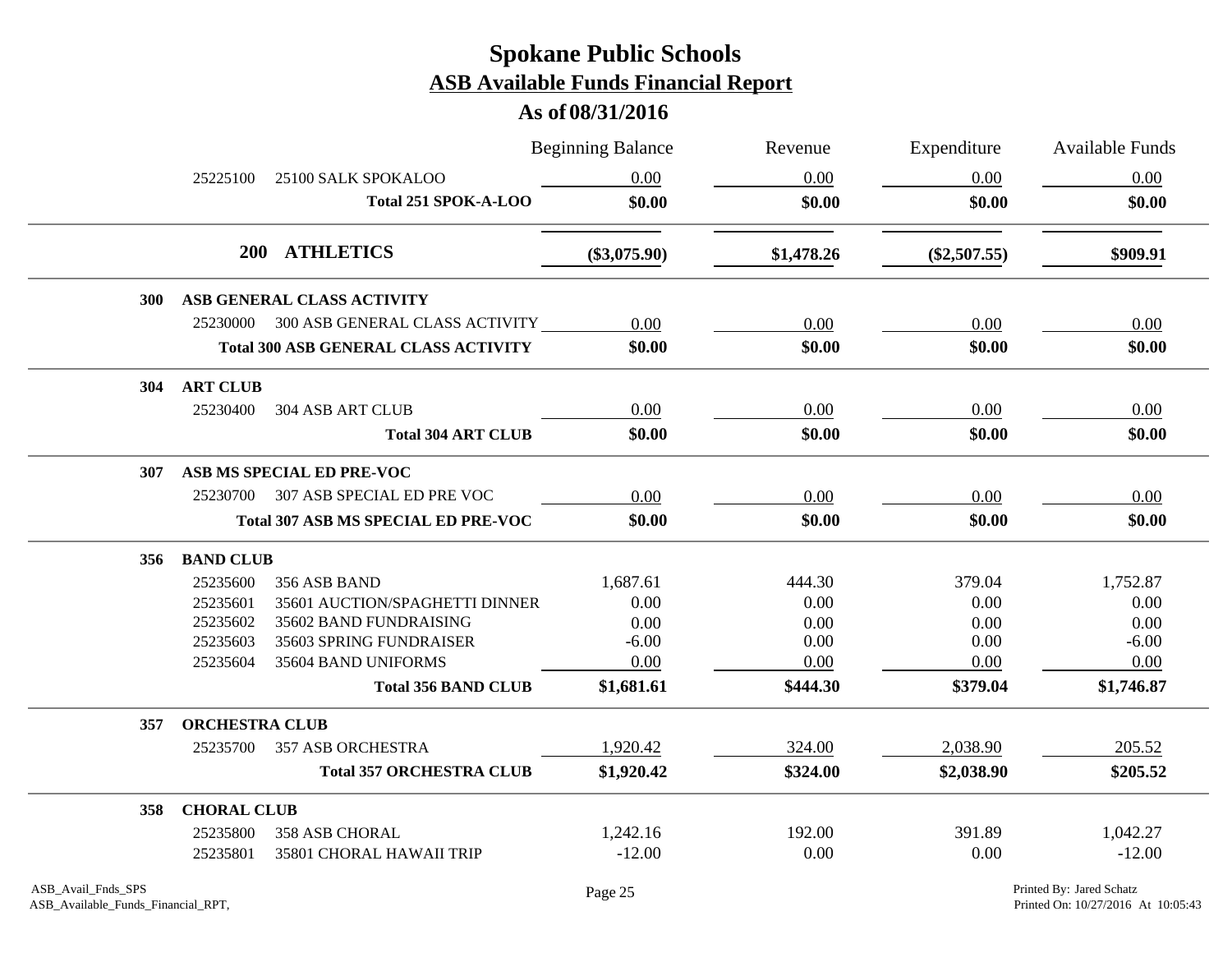|                                                          |                      |                                       | <b>Beginning Balance</b> | Revenue    | Expenditure | <b>Available Funds</b>                                         |
|----------------------------------------------------------|----------------------|---------------------------------------|--------------------------|------------|-------------|----------------------------------------------------------------|
|                                                          | 25235802             | 35802 CHOIR HAWAII TRIP 2             | 0.00                     | 0.00       | 0.00        | 0.00                                                           |
|                                                          |                      | <b>Total 358 CHORAL CLUB</b>          | \$1,230.16               | \$192.00   | \$391.89    | \$1,030.27                                                     |
|                                                          |                      | 300 CLASS                             | \$4,832.19               | \$960.30   | \$2,809.83  | \$2,982.66                                                     |
| 410                                                      |                      | <b>ASB SPECIAL OLYMPICS</b>           |                          |            |             |                                                                |
|                                                          | 25241000             | <b>252 SPECIAL OLYMPICS</b>           | 0.00                     | 0.00       | 0.00        | 0.00                                                           |
|                                                          |                      | <b>Total 410 ASB SPECIAL OLYMPICS</b> | \$0.00                   | \$0.00     | \$0.00      | \$0.00                                                         |
| 419                                                      | <b>ASB FFA</b>       |                                       |                          |            |             |                                                                |
|                                                          | 25241900             | 252 FFA                               | 0.00                     | 0.00       | 0.00        | 0.00                                                           |
|                                                          |                      | <b>Total 419 ASB FFA</b>              | \$0.00                   | \$0.00     | \$0.00      | \$0.00                                                         |
| 428                                                      | <b>MOM/DAD NIGHT</b> |                                       |                          |            |             |                                                                |
|                                                          | 25242800             | 428 ASB MOM/DAD NIGHT                 | 1,170.49                 | 1,002.25   | 894.72      | 1,278.02                                                       |
|                                                          |                      | <b>Total 428 MOM/DAD NIGHT</b>        | \$1,170.49               | \$1,002.25 | \$894.72    | \$1,278.02                                                     |
| 449                                                      |                      | <b>INDUSTRIAL ARTS CLUB</b>           |                          |            |             |                                                                |
|                                                          | 25244900             | <b>449 ASB INDUSTRIAL ARTS CLUB</b>   | 0.00                     | 0.00       | 0.00        | 0.00                                                           |
|                                                          |                      | <b>Total 449 INDUSTRIAL ARTS CLUB</b> | \$0.00                   | \$0.00     | \$0.00      | \$0.00                                                         |
| 466                                                      | <b>DRILL TEAM</b>    |                                       |                          |            |             |                                                                |
|                                                          | 25246600             | <b>466 ASB DRILL TEAM</b>             | 642.64                   | 0.00       | 0.00        | 642.64                                                         |
|                                                          | 25246601             | 46601 DRILL TEAM FUNDRAISING          | 0.00                     | 0.00       | 0.00        | 0.00                                                           |
|                                                          |                      | <b>Total 466 DRILL TEAM</b>           | \$642.64                 | \$0.00     | \$0.00      | \$642.64                                                       |
| 467                                                      | <b>FLAG GIRLS</b>    |                                       |                          |            |             |                                                                |
|                                                          | 25246700             | 252 ASB FLAG GIRLS                    | 38.38                    | 0.00       | 0.00        | 38.38                                                          |
|                                                          |                      | <b>Total 467 FLAG GIRLS</b>           | \$38.38                  | \$0.00     | \$0.00      | \$38.38                                                        |
| 468                                                      | PERCUSSION CLUB      |                                       |                          |            |             |                                                                |
|                                                          | 25246800             | <b>468 ASB PERCUSSION</b>             | 0.00                     | 0.00       | 0.00        | 0.00                                                           |
| ASB_Avail_Fnds_SPS<br>ASB_Available_Funds_Financial_RPT, |                      |                                       | Page 26                  |            |             | Printed By: Jared Schatz<br>Printed On: 10/27/2016 At 10:05:43 |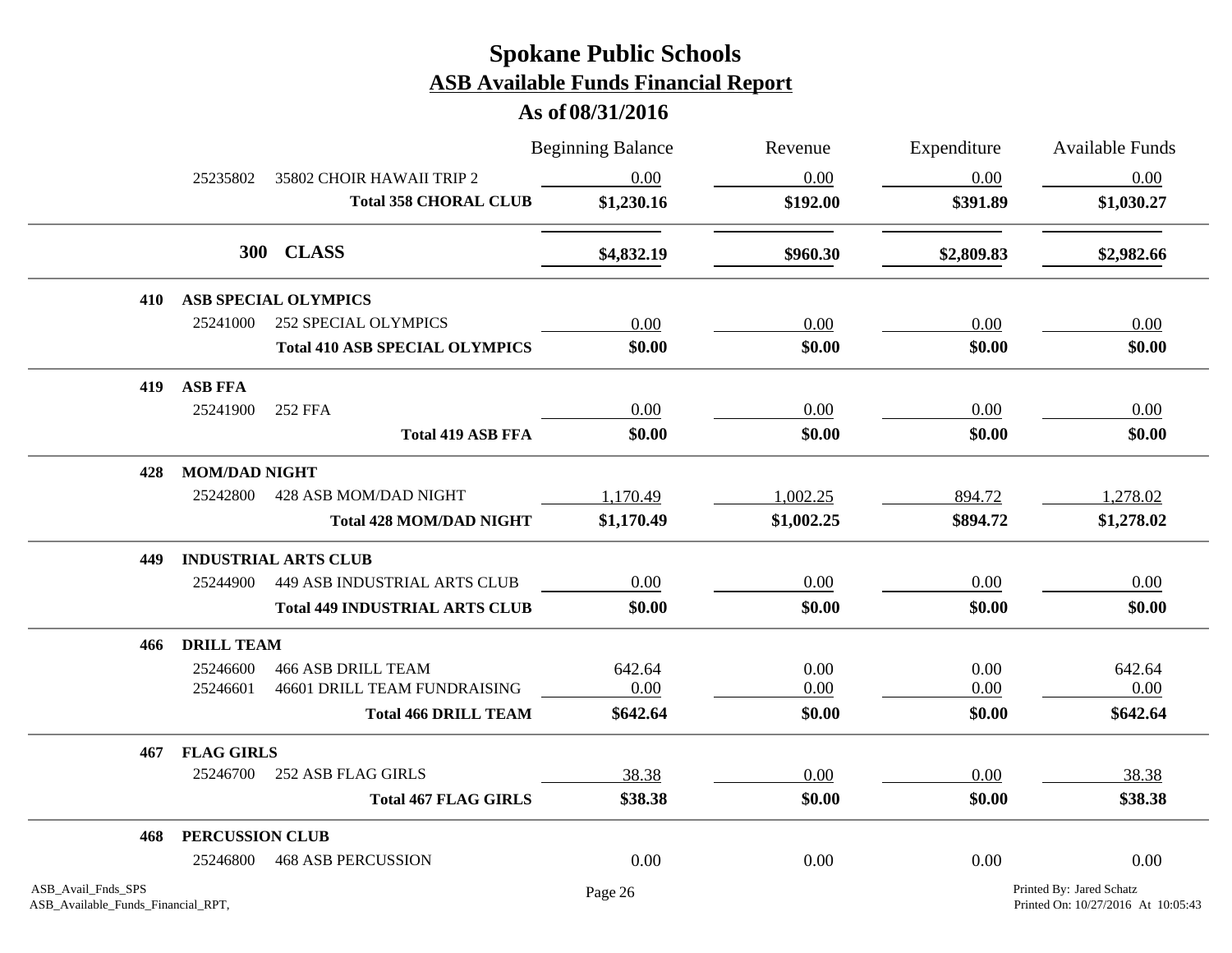|                    |                           |                                       | <b>Beginning Balance</b> | Revenue<br>\$0.00<br>\$0.00 | Expenditure<br>\$0.00 | <b>Available Funds</b><br>\$0.00 |
|--------------------|---------------------------|---------------------------------------|--------------------------|-----------------------------|-----------------------|----------------------------------|
|                    |                           | <b>Total 468 PERCUSSION CLUB</b>      |                          |                             |                       |                                  |
| 489                |                           | <b>ASB CITIZENSHIP CLUB</b>           |                          |                             |                       |                                  |
|                    | 25248900                  | <b>489 ASB CITIZENSHIP CLUB</b>       | 0.00                     | 0.00                        | 0.00                  | 0.00                             |
|                    |                           | <b>Total 489 ASB CITIZENSHIP CLUB</b> | \$0.00                   | \$0.00                      | \$0.00                | \$0.00                           |
|                    | 400                       | <b>CLUBS</b>                          | \$1,851.51               | \$1,002.25                  | \$894.72              | \$1,959.04                       |
| 255                | <b>SHAW MIDDLE SCHOOL</b> |                                       |                          |                             |                       |                                  |
| 104                | <b>ASB GENERAL</b>        |                                       |                          |                             |                       |                                  |
|                    | 25510400                  | 104 ASB GENERAL                       | 47,441.24                | 2,501.74                    | 8,932.93              | 41,010.05                        |
|                    |                           | <b>Total 104 ASB GENERAL</b>          | \$47,441.24              | \$2,501.74                  | \$8,932.93            | \$41,010.05                      |
| 107                | <b>ASB BOOKROOM</b>       |                                       |                          |                             |                       |                                  |
|                    | 25510700                  | 107 ASB BOOKROOM                      | $-25.00$                 | 0.00                        | 0.00                  | $-25.00$                         |
|                    | 25510701                  | 10701 STUDENT STORE                   | 505.44                   | 168.65                      | 0.00                  | 674.09                           |
|                    | 25510702                  | 10702 T-SHIRT SALES                   | $-1,650.02$              | 1,224.00                    | 0.00                  | $-426.02$                        |
|                    | 25510703                  | 10703 BASEBALL CAPS SALES             | 262.30                   | 294.00                      | 162.45                | 393.85                           |
|                    | 25510704                  | 10704 SHAW BUTTONS                    | 67.00                    | 1.00                        | 0.00                  | 68.00                            |
|                    |                           | <b>Total 107 ASB BOOKROOM</b>         | $(\$840.28)$             | \$1,687.65                  | \$162.45              | \$684.92                         |
| 109                | <b>ASB MEMBERSHIP</b>     |                                       |                          |                             |                       |                                  |
|                    | 25510900                  | <b>109 ASB MEMBERSHIP</b>             | 4,670.00                 | 2,140.00                    | 6,670.00              | 140.00                           |
|                    |                           | <b>Total 109 ASB MEMBERSHIP</b>       | \$4,670.00               | \$2,140.00                  | \$6,670.00            | \$140.00                         |
| 131                | <b>ASB YEARBOOK</b>       |                                       |                          |                             |                       |                                  |
|                    | 25513100                  | <b>131 ASB YEARBOOK</b>               | 2,136.48                 | 5,926.00                    | 6,776.10              | 1,286.38                         |
|                    |                           | <b>Total 131 ASB YEARBOOK</b>         | \$2,136.48               | \$5,926.00                  | \$6,776.10            | \$1,286.38                       |
| 140                | <b>ASB CONCESSIONS</b>    |                                       |                          |                             |                       |                                  |
|                    | 25514000                  | <b>140 ASB CONCESSIONS</b>            | 1,056.55                 | 66.71                       | 1,056.55              | 66.71                            |
| ASB_Avail_Fnds_SPS |                           |                                       | Page 27                  |                             |                       | Printed By: Jared Schatz         |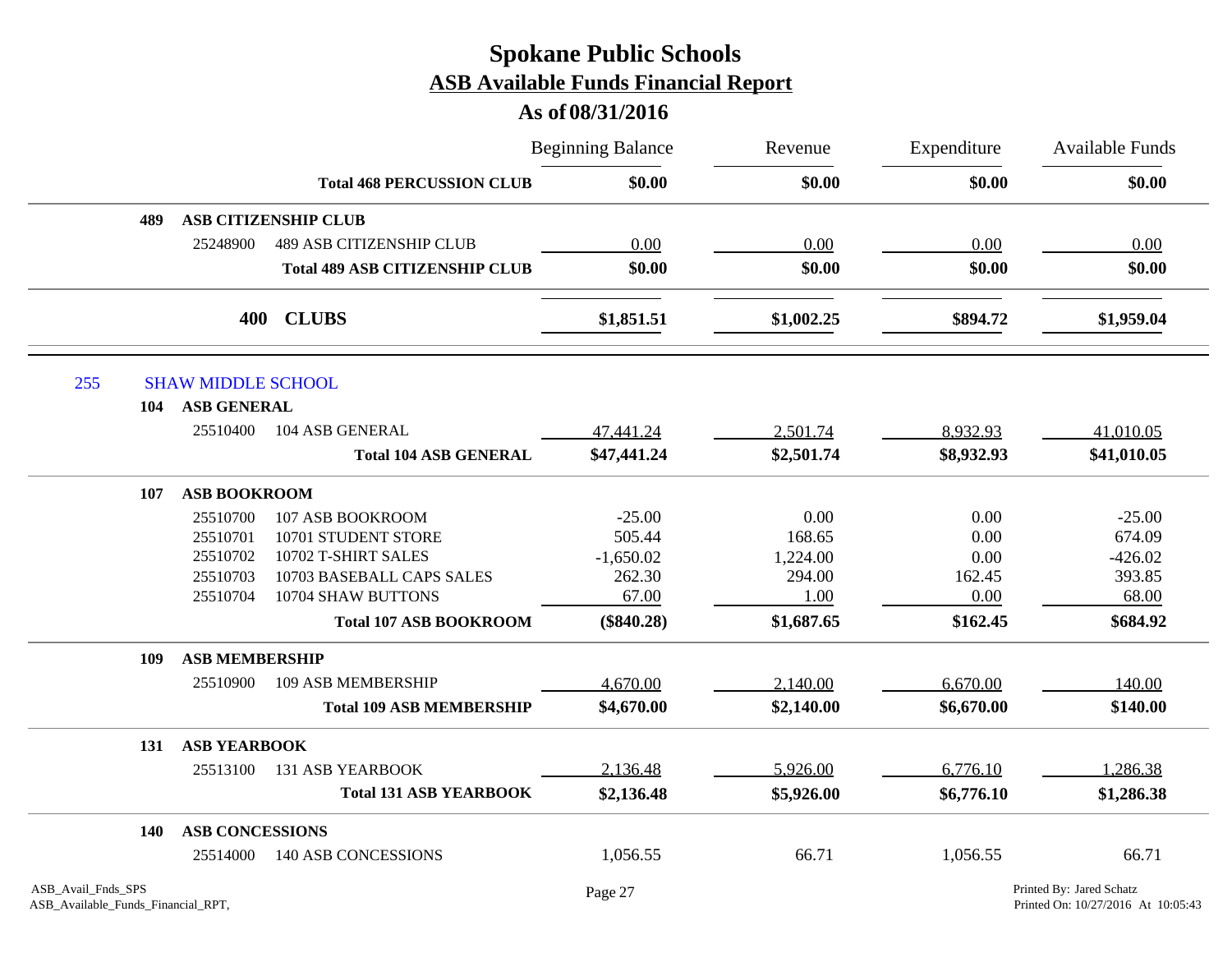### **As of 08/31/2016**

|     |                                              | <b>Beginning Balance</b> | Revenue     | Expenditure    | Available Funds |
|-----|----------------------------------------------|--------------------------|-------------|----------------|-----------------|
|     | <b>Total 140 ASB CONCESSIONS</b>             | \$1,056.55               | \$66.71     | \$1,056.55     | \$66.71         |
| 160 | <b>ASB INSURANCE</b>                         |                          |             |                |                 |
|     | 25516000<br><b>160 ASB INSURANCE</b>         | 0.00                     | 0.00        | 0.00           | 0.00            |
|     | <b>Total 160 ASB INSURANCE</b>               | \$0.00                   | \$0.00      | \$0.00         | \$0.00          |
| 170 | ASB ALL SCHOOL FUNDRAISER                    |                          |             |                |                 |
|     | 25517000<br>17000 ALL SCHOOL FUNDRAISER      | 0.00                     | 0.00        | 0.00           | 0.00            |
|     | <b>Total 170 ASB ALL SCHOOL FUNDRAISER</b>   | \$0.00                   | \$0.00      | \$0.00         | \$0.00          |
| 175 | <b>SHAW'S CLOSET</b>                         |                          |             |                |                 |
|     | 25517500<br>17500 SHAW'S CLOSET              | 0.00                     | 0.00        | 0.00           | 0.00            |
|     | <b>Total 175 SHAW'S CLOSET</b>               | \$0.00                   | \$0.00      | \$0.00         | \$0.00          |
|     | <b>GENERAL ASB</b><br><b>100</b>             | \$54,463.99              | \$12,322.10 | \$23,598.03    | \$43,188.06     |
| 205 | <b>GENERAL ATHLETICS</b>                     |                          |             |                |                 |
|     | <b>205 ASB GENERAL ATHLETICS</b><br>25520500 | $-10,054.68$             | 150.98      | $-8,493.96$    | $-1,409.74$     |
|     | <b>Total 205 GENERAL ATHLETICS</b>           | $(\$10,054.68)$          | \$150.98    | $(\$8,493.96)$ | $(\$1,409.74)$  |
| 209 | <b>ASB ATHLETIC UNIFORMS</b>                 |                          |             |                |                 |
|     | <b>209 ASB ATHLETIC UNIFORMS</b><br>25520900 | 1.08                     | 0.00        | 0.00           | 1.08            |
|     | <b>Total 209 ASB ATHLETIC UNIFORMS</b>       | \$1.08                   | \$0.00      | \$0.00         | \$1.08          |
| 294 | <b>BOYS' WRESTLING</b>                       |                          |             |                |                 |
|     | 25529400<br>29400 WRESTLING                  | 0.00                     | 365.00      | 349.85         | 15.15           |
|     | <b>Total 294 BOYS' WRESTLING</b>             | \$0.00                   | \$365.00    | \$349.85       | \$15.15         |
|     | <b>ATHLETICS</b><br><b>200</b>               | $(\$10,053.60)$          | \$515.98    | $(\$8,144.11)$ | $(\$1,393.51)$  |

**300 ASB GENERAL CLASS ACTIVITY**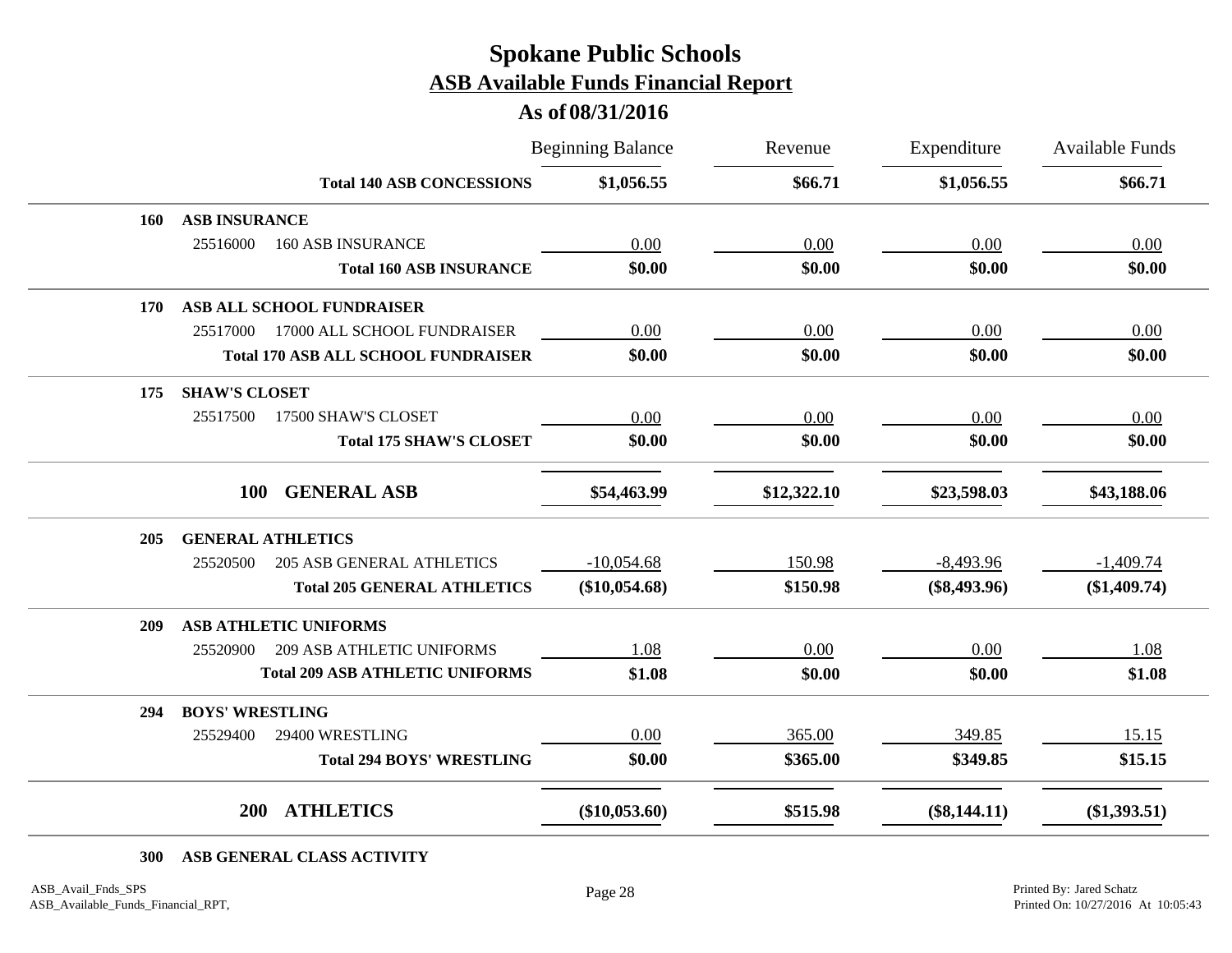|     |                       |                                                             | <b>Beginning Balance</b> | Revenue    | Expenditure | <b>Available Funds</b> |
|-----|-----------------------|-------------------------------------------------------------|--------------------------|------------|-------------|------------------------|
|     | 25530000              | 300 ASB GENRAL CLASS ACCOUNT                                | 62.49                    | 0.00       | 0.00        | 62.49                  |
|     |                       | <b>Total 300 ASB GENERAL CLASS ACTIVITY</b>                 | \$62.49                  | \$0.00     | \$0.00      | \$62.49                |
| 302 | <b>ASB 8TH GRADE</b>  |                                                             |                          |            |             |                        |
|     | 25530200              | 302 ASB 8TH GRADE                                           | 0.00                     | 0.00       | 0.00        | 0.00                   |
|     |                       | <b>Total 302 ASB 8TH GRADE</b>                              | \$0.00                   | \$0.00     | \$0.00      | \$0.00                 |
| 307 |                       | ASB MS SPECIAL ED PRE-VOC                                   |                          |            |             |                        |
|     |                       | 25530700 307 ASB SPECIAL ED PRE VOC                         | 10.54                    | 0.00       | 0.00        | 10.54                  |
|     |                       | <b>Total 307 ASB MS SPECIAL ED PRE-VOC</b>                  | \$10.54                  | \$0.00     | \$0.00      | \$10.54                |
| 356 | <b>BAND CLUB</b>      |                                                             |                          |            |             |                        |
|     | 25535600              | 356 ASB BAND                                                | 2,210.16                 | 0.00       | 144.40      | 2,065.76               |
|     | 25535601              | 35601 BAND UNIFORM CLEANING                                 | 707.89                   | 780.00     | 109.84      | 1,378.05               |
|     | 25535602              | 35602 BAND FUNDRAISER                                       | 255.94                   | 40.00      | 0.00        | 295.94                 |
|     | 25535603              | 35603 BAND SUPPLIES SOLD                                    | 155.15                   | 162.00     | 60.87       | 256.28                 |
|     |                       | <b>Total 356 BAND CLUB</b>                                  | \$3,329.14               | \$982.00   | \$315.11    | \$3,996.03             |
| 357 | <b>ORCHESTRA CLUB</b> |                                                             |                          |            |             |                        |
|     | 25535700              | 357 ASB ORCHESTRA                                           | 0.00                     | 0.00       | 0.00        | 0.00                   |
|     |                       | <b>Total 357 ORCHESTRA CLUB</b>                             | \$0.00                   | \$0.00     | \$0.00      | \$0.00                 |
| 358 | <b>CHORAL CLUB</b>    |                                                             |                          |            |             |                        |
|     | 25535800              | <b>358 ASB CHORAL</b>                                       | $-2,074.33$              | 0.00       | 0.00        | $-2,074.33$            |
|     | 25535801              | 35801 CHORAL CLEANING FEE                                   | 2,644.56                 | 505.00     | 480.54      | 2,669.02               |
|     | 25535802              | 35802 CHORAL FUNDRAISER                                     | 488.37                   | 20.00      | 355.22      | 153.15                 |
|     |                       | <b>Total 358 CHORAL CLUB</b>                                | \$1,058.60               | \$525.00   | \$835.76    | \$747.84               |
|     |                       | 300 CLASS                                                   | \$4,460.77               | \$1,507.00 | \$1,150.87  | \$4,816.90             |
|     |                       |                                                             |                          |            |             |                        |
| 401 | 25540100              | ASB MIDDLE SCHOOL HIGH FIVE<br>401 ASB MIDDLE SCHOOL HIGH 5 | 74.09                    | 0.00       | 0.00        | 74.09                  |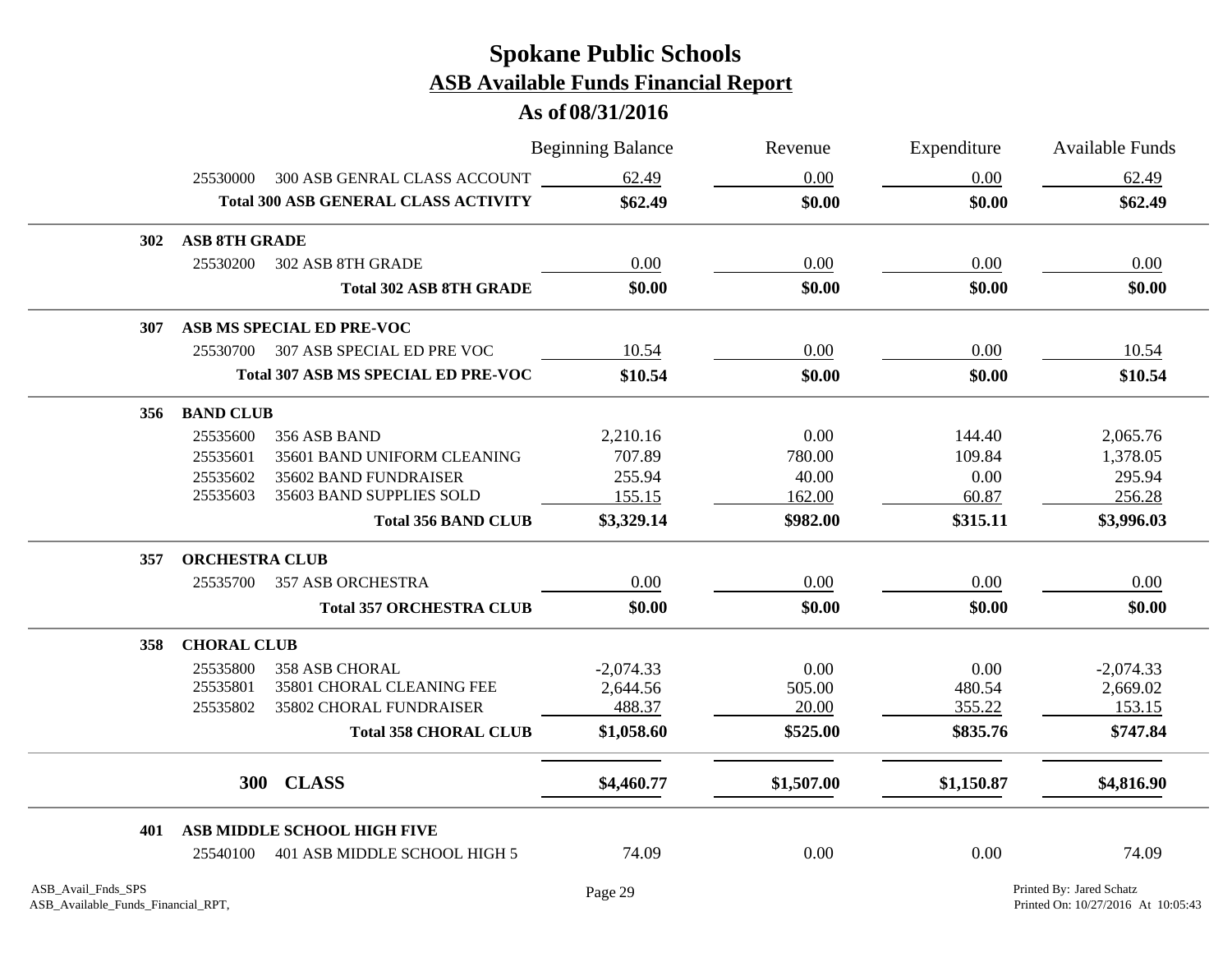|     |                       |                                              | <b>Beginning Balance</b> | Revenue    | Expenditure | <b>Available Funds</b> |
|-----|-----------------------|----------------------------------------------|--------------------------|------------|-------------|------------------------|
|     |                       | <b>Total 401 ASB MIDDLE SCHOOL HIGH FIVE</b> | \$74.09                  | \$0.00     | \$0.00      | \$74.09                |
| 427 | <b>ASB AIM HIGH</b>   |                                              |                          |            |             |                        |
|     | 25542700              | 427 ASB AIM HIGH                             | 0.00                     | 0.00       | 0.00        | 0.00                   |
|     |                       | <b>Total 427 ASB AIM HIGH</b>                | \$0.00                   | \$0.00     | \$0.00      | \$0.00                 |
| 466 | <b>DRILL TEAM</b>     |                                              |                          |            |             |                        |
|     | 25546600              | <b>466 ASB DRILL TEAM</b>                    | $-1,560.62$              | 0.00       | 0.00        | $-1,560.62$            |
|     | 25546601              | <b>46601 DRILL TEAM FUNDRAISER</b>           | 3,290.69                 | 120.00     | 1,858.14    | 1,552.55               |
|     | 25546602              | 46602 UNIFORM/ACCESSORIES                    | $-1,774.75$              | 2,343.00   | 0.00        | 568.25                 |
|     | 25546603              | 46603 SPIRIT SQUAD DUES/FEES                 | 395.95                   | 0.00       | 0.00        | 395.95                 |
|     |                       | <b>Total 466 DRILL TEAM</b>                  | \$351.27                 | \$2,463.00 | \$1,858.14  | \$956.13               |
| 490 | <b>ASB DREAM TEAM</b> |                                              |                          |            |             |                        |
|     | 25549000              | <b>490 ASB DREAM TEAM</b>                    | 0.00                     | 0.00       | 0.00        | 0.00                   |
|     |                       | <b>Total 490 ASB DREAM TEAM</b>              | \$0.00                   | \$0.00     | \$0.00      | \$0.00                 |
| 491 |                       | <b>ASB BIRD HOUSE TEAM</b>                   |                          |            |             |                        |
|     | 25549100              | <b>491 ASB BIRDHOUSE TEAM</b>                | $-98.70$                 | 0.00       | 0.00        | $-98.70$               |
|     |                       | <b>Total 491 ASB BIRD HOUSE TEAM</b>         | $(\$98.70)$              | \$0.00     | \$0.00      | $(\$98.70)$            |
| 492 | <b>ASB WELLNESS</b>   |                                              |                          |            |             |                        |
|     | 25549200              | 492 ASB GOLD TEAM                            | 0.00                     | 0.00       | 0.00        | 0.00                   |
|     |                       | <b>Total 492 ASB WELLNESS</b>                | \$0.00                   | \$0.00     | \$0.00      | \$0.00                 |
| 493 |                       | <b>ASB EXPLORER TEAM</b>                     |                          |            |             |                        |
|     | 25549300              | <b>493 ASB EXPLORER TEAM</b>                 | 0.00                     | 0.00       | 0.00        | 0.00                   |
|     |                       | <b>Total 493 ASB EXPLORER TEAM</b>           | \$0.00                   | \$0.00     | \$0.00      | \$0.00                 |
| 494 |                       | <b>ASB SHAWKERS TEAM</b>                     |                          |            |             |                        |
|     | 25549400              | <b>494 ASB SHAWKERS TEAM</b>                 | 0.00                     | 0.00       | 0.00        | 0.00                   |
|     |                       | <b>Total 494 ASB SHAWKERS TEAM</b>           | \$0.00                   | \$0.00     | \$0.00      | \$0.00                 |
|     |                       |                                              |                          |            |             |                        |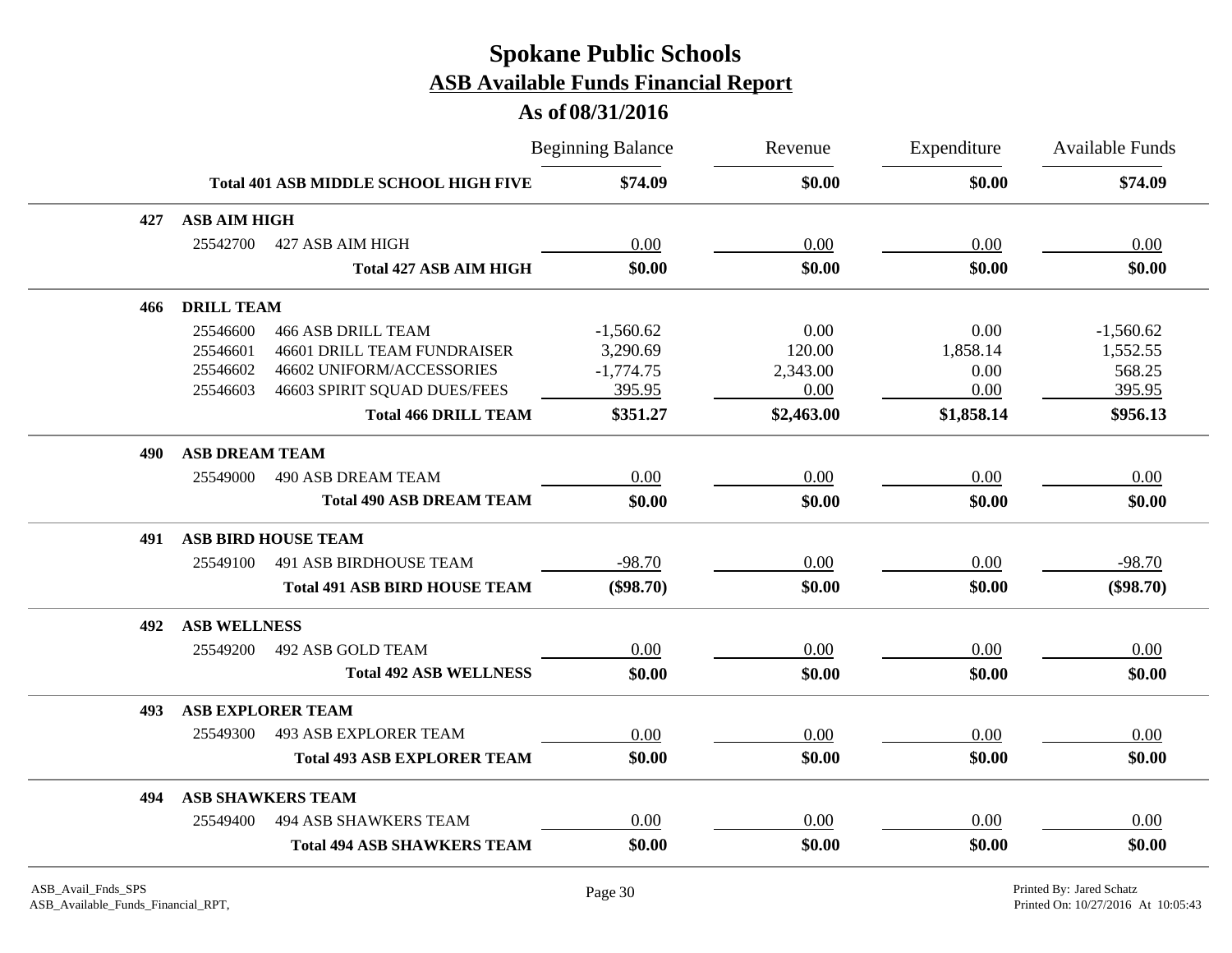### **As of 08/31/2016**

|            |                            |                                       | <b>Beginning Balance</b> | Revenue     | Expenditure | <b>Available Funds</b> |
|------------|----------------------------|---------------------------------------|--------------------------|-------------|-------------|------------------------|
|            | 400                        | <b>CLUBS</b>                          | \$326.66                 | \$2,463.00  | \$1,858.14  | \$931.52               |
| 260        | <b>GARRY MIDDLE SCHOOL</b> |                                       |                          |             |             |                        |
| 104        | <b>ASB GENERAL</b>         |                                       |                          |             |             |                        |
|            | 26010400                   | 104 ASB GENERAL                       | 7,617.17                 | 10,958.66   | 12,336.95   | 6,238.88               |
|            |                            | <b>Total 104 ASB GENERAL</b>          | \$7,617.17               | \$10,958.66 | \$12,336.95 | \$6,238.88             |
| 107        | <b>ASB BOOKROOM</b>        |                                       |                          |             |             |                        |
|            | 26010700                   | 107 ASB BOOKROOM                      | 493.78                   | 727.38      | 375.79      | 845.37                 |
|            |                            | <b>Total 107 ASB BOOKROOM</b>         | \$493.78                 | \$727.38    | \$375.79    | \$845.37               |
| 131        | <b>ASB YEARBOOK</b>        |                                       |                          |             |             |                        |
|            | 26013100                   | <b>131 ASB YEARBOOK</b>               | 4,108.77                 | 6,587.00    | 7,304.30    | 3,391.47               |
|            |                            | <b>Total 131 ASB YEARBOOK</b>         | \$4,108.77               | \$6,587.00  | \$7,304.30  | \$3,391.47             |
| 140        | <b>ASB CONCESSIONS</b>     |                                       |                          |             |             |                        |
|            | 26014000                   | <b>140 ASB CONCESSIONS</b>            | 472.37                   | 2,219.50    | 1,119.17    | 1,572.70               |
|            |                            | <b>Total 140 ASB CONCESSIONS</b>      | \$472.37                 | \$2,219.50  | \$1,119.17  | \$1,572.70             |
| <b>160</b> | <b>ASB INSURANCE</b>       |                                       |                          |             |             |                        |
|            | 26016000                   | <b>160 ASB INSURANCE</b>              | 0.00                     | 0.00        | 0.00        | 0.00                   |
|            |                            | <b>Total 160 ASB INSURANCE</b>        | \$0.00                   | \$0.00      | \$0.00      | \$0.00                 |
| 182        |                            | <b>ASB SPECIAL PROJECTS</b>           |                          |             |             |                        |
|            | 26018200                   | <b>182 ASB SPECIAL PROJECTS</b>       | 14.76                    | 0.00        | 0.00        | 14.76                  |
|            |                            | <b>Total 182 ASB SPECIAL PROJECTS</b> | \$14.76                  | \$0.00      | \$0.00      | \$14.76                |
|            | <b>100</b>                 | <b>GENERAL ASB</b>                    | \$12,706.85              | \$20,492.54 | \$21,136.21 | \$12,063.18            |

**205 GENERAL ATHLETICS**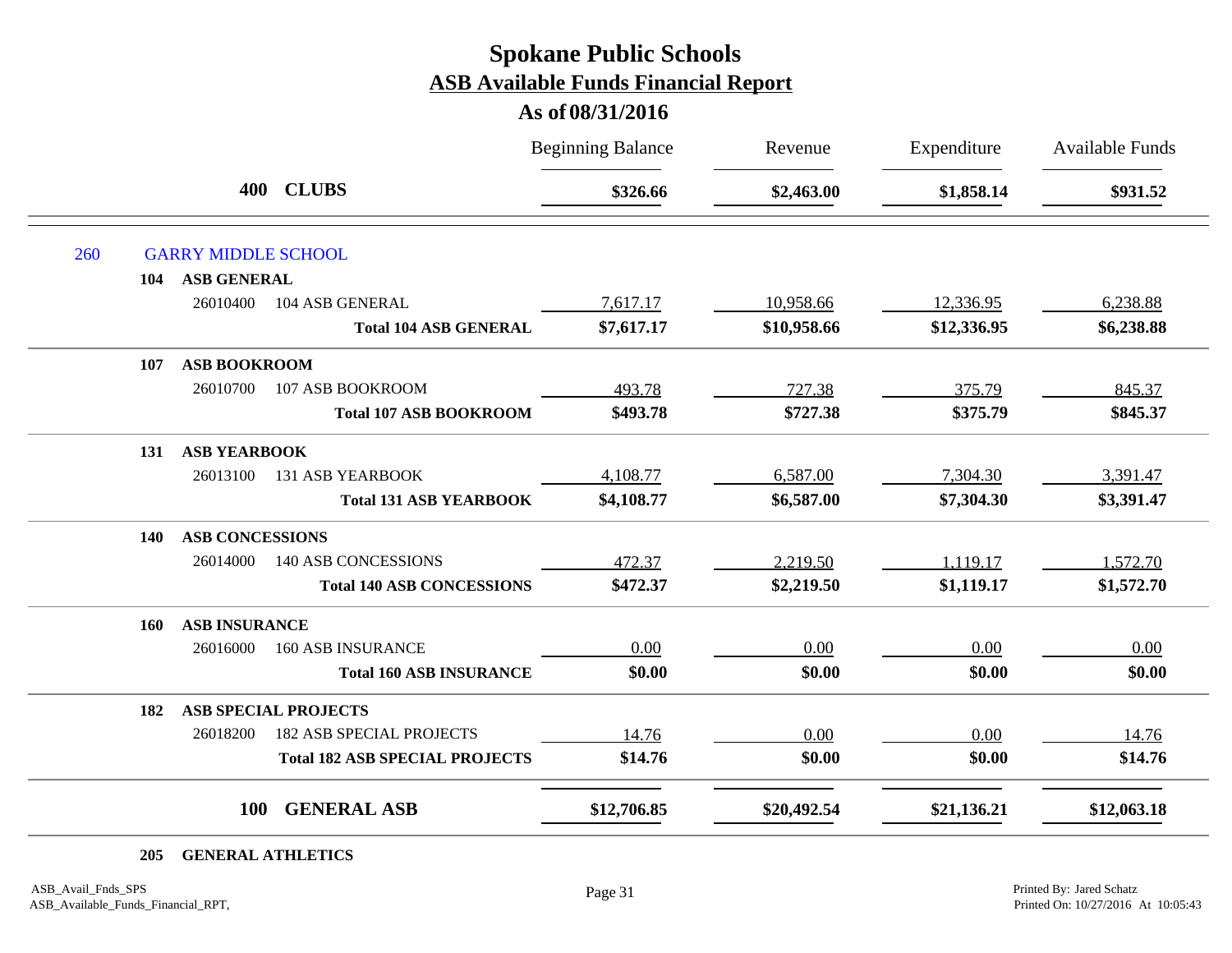|                                                                                                                                         | <b>Beginning Balance</b>       | Revenue                  | Expenditure                     | Available Funds        |
|-----------------------------------------------------------------------------------------------------------------------------------------|--------------------------------|--------------------------|---------------------------------|------------------------|
| 26020500<br><b>205 ASB GENERAL ATHLETICS</b><br>26020501<br>20501 GNL ATHLETICS DONATIONS<br>26020502<br>20502 GNL ATHLETICS FUNDRAISER | 1,671.39<br>93.65<br>$-169.56$ | 943.96<br>100.57<br>0.00 | 2,600.07<br>169.56<br>$-169.56$ | 15.28<br>24.66<br>0.00 |
| <b>Total 205 GENERAL ATHLETICS</b>                                                                                                      | \$1,595.48                     | \$1,044.53               | \$2,600.07                      | \$39.94                |
| <b>ASB ATHLETIC UNIFORMS</b><br>209                                                                                                     |                                |                          |                                 |                        |
| <b>209 ASB ATHLETIC UNIFORMS</b><br>26020900                                                                                            | 245.61                         | 417.00                   | 23.90                           | 638.71                 |
| <b>Total 209 ASB ATHLETIC UNIFORMS</b>                                                                                                  | \$245.61                       | \$417.00                 | \$23.90                         | \$638.71               |
| 200 ATHLETICS                                                                                                                           | \$1,841.09                     | \$1,461.53               | \$2,623.97                      | \$678.65               |
| <b>MIDDLE SCHOOL MUSIC CLUB</b><br>355                                                                                                  |                                |                          |                                 |                        |
| 26035500<br>355 MIDDLE SCHOOL MUSIC CLUB                                                                                                | 40.84                          | 4,099.69                 | 10,093.63                       | $-5,953.10$            |
| 26035501<br>35501 MUSIC CLUB CANDY SALE                                                                                                 | 0.00                           | 6,050.99                 | 0.00                            | 6,050.99               |
| 35503 MUSIC CLUB FUNDRAISERS<br>26035503                                                                                                | 0.00                           | 0.00                     | 0.00                            | 0.00                   |
| <b>Total 355 MIDDLE SCHOOL MUSIC CLUB</b>                                                                                               | \$40.84                        | \$10,150.68              | \$10,093.63                     | \$97.89                |
| <b>BAND CLUB</b><br>356                                                                                                                 |                                |                          |                                 |                        |
| 26035600<br><b>356 BAND</b>                                                                                                             | 0.00                           | 0.00                     | 0.00                            | 0.00                   |
| 26035601<br>35601 BAND/CHOIR CANDY SALE                                                                                                 | 0.00                           | 0.00                     | 0.00                            | 0.00                   |
| <b>Total 356 BAND CLUB</b>                                                                                                              | \$0.00                         | \$0.00                   | \$0.00                          | \$0.00                 |
| <b>MUSIC ORCHESTRA</b><br>365                                                                                                           |                                |                          |                                 |                        |
| 26036500<br>365 ASB MUSIC/ORCHESTRA                                                                                                     | 0.00                           | 0.00                     | 0.00                            | 0.00                   |
| <b>Total 365 MUSIC ORCHESTRA</b>                                                                                                        | \$0.00                         | \$0.00                   | \$0.00                          | \$0.00                 |
| 300<br><b>CLASS</b>                                                                                                                     | \$40.84                        | \$10,150.68              | \$10,093.63                     | \$97.89                |
| <b>ASB CLIMBING CLUB</b><br>406                                                                                                         |                                |                          |                                 |                        |
| 26040600<br><b>406 ASB CLIMBING CLUB</b>                                                                                                | 0.00                           | 0.00                     | 0.00                            | 0.00                   |
| <b>Total 406 ASB CLIMBING CLUB</b>                                                                                                      | \$0.00                         | \$0.00                   | \$0.00                          | \$0.00                 |
|                                                                                                                                         |                                |                          |                                 |                        |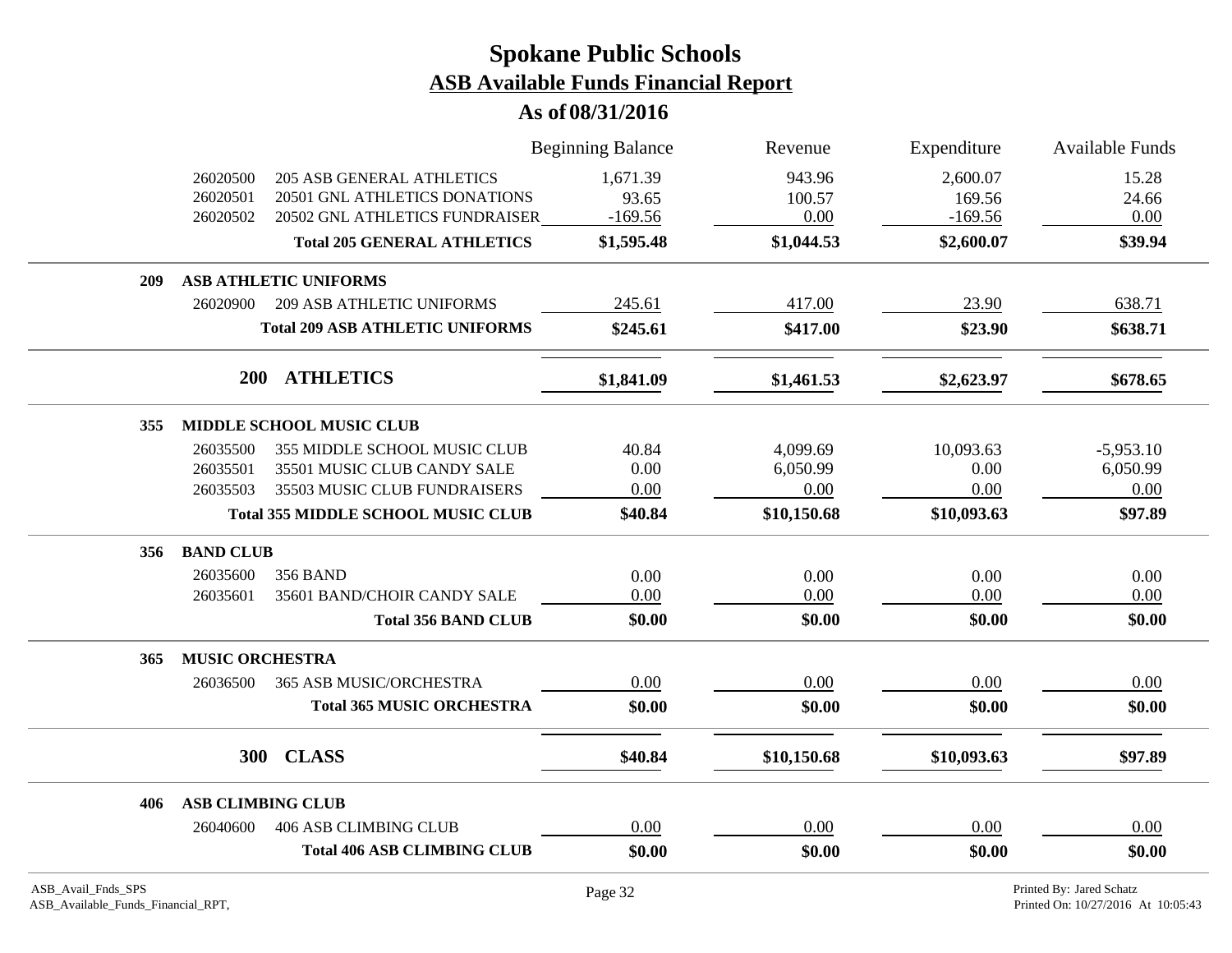|     |                         |                                       | <b>Beginning Balance</b> | Revenue | Expenditure | <b>Available Funds</b> |
|-----|-------------------------|---------------------------------------|--------------------------|---------|-------------|------------------------|
| 407 | <b>ASB SCIENCE CLUB</b> |                                       |                          |         |             |                        |
|     | 26040700                | <b>407 ASB SCIENCE CLUB</b>           | 0.00                     | 0.00    | 0.00        | 0.00                   |
|     |                         | <b>Total 407 ASB SCIENCE CLUB</b>     | \$0.00                   | \$0.00  | \$0.00      | \$0.00                 |
| 410 |                         | <b>ASB SPECIAL OLYMPICS</b>           |                          |         |             |                        |
|     | 26041000                | <b>410 ASB SPECIAL OLYMPICS</b>       | 0.00                     | 0.00    | 0.00        | 0.00                   |
|     |                         | <b>Total 410 ASB SPECIAL OLYMPICS</b> | \$0.00                   | \$0.00  | \$0.00      | \$0.00                 |
| 419 | <b>ASB FFA</b>          |                                       |                          |         |             |                        |
|     | 26041900                | 419 ASB FFA                           | 0.00                     | 0.00    | 0.00        | 0.00                   |
|     |                         | <b>Total 419 ASB FFA</b>              | \$0.00                   | \$0.00  | \$0.00      | \$0.00                 |
| 427 | <b>ASB AIM HIGH</b>     |                                       |                          |         |             |                        |
|     | 26042700                | 427 ASB AIM HIGH                      | 0.00                     | 0.00    | 0.00        | 0.00                   |
|     |                         | <b>Total 427 ASB AIM HIGH</b>         | \$0.00                   | \$0.00  | \$0.00      | \$0.00                 |
| 466 | <b>DRILL TEAM</b>       |                                       |                          |         |             |                        |
|     | 26046600                | <b>466 ASB DRILL TEAM</b>             | 0.00                     | 0.00    | 0.00        | 0.00                   |
|     |                         | <b>Total 466 DRILL TEAM</b>           | \$0.00                   | \$0.00  | \$0.00      | \$0.00                 |
| 470 | <b>HONOR SOCIETY</b>    |                                       |                          |         |             |                        |
|     | 26047000                | 47000 NATIONAL HONOR SOCIETY          | 16.72                    | 0.00    | 0.00        | 16.72                  |
|     |                         | <b>Total 470 HONOR SOCIETY</b>        | \$16.72                  | \$0.00  | \$0.00      | \$16.72                |
| 479 | PEER MEDIATION          |                                       |                          |         |             |                        |
|     | 26047900                | 47900 PEER MEDIATION                  | 0.00                     | 0.00    | 0.00        | 0.00                   |
|     |                         | <b>Total 479 PEER MEDIATION</b>       | \$0.00                   | \$0.00  | \$0.00      | \$0.00                 |
|     | 400                     | <b>CLUBS</b>                          | \$16.72                  | \$0.00  | \$0.00      | \$16.72                |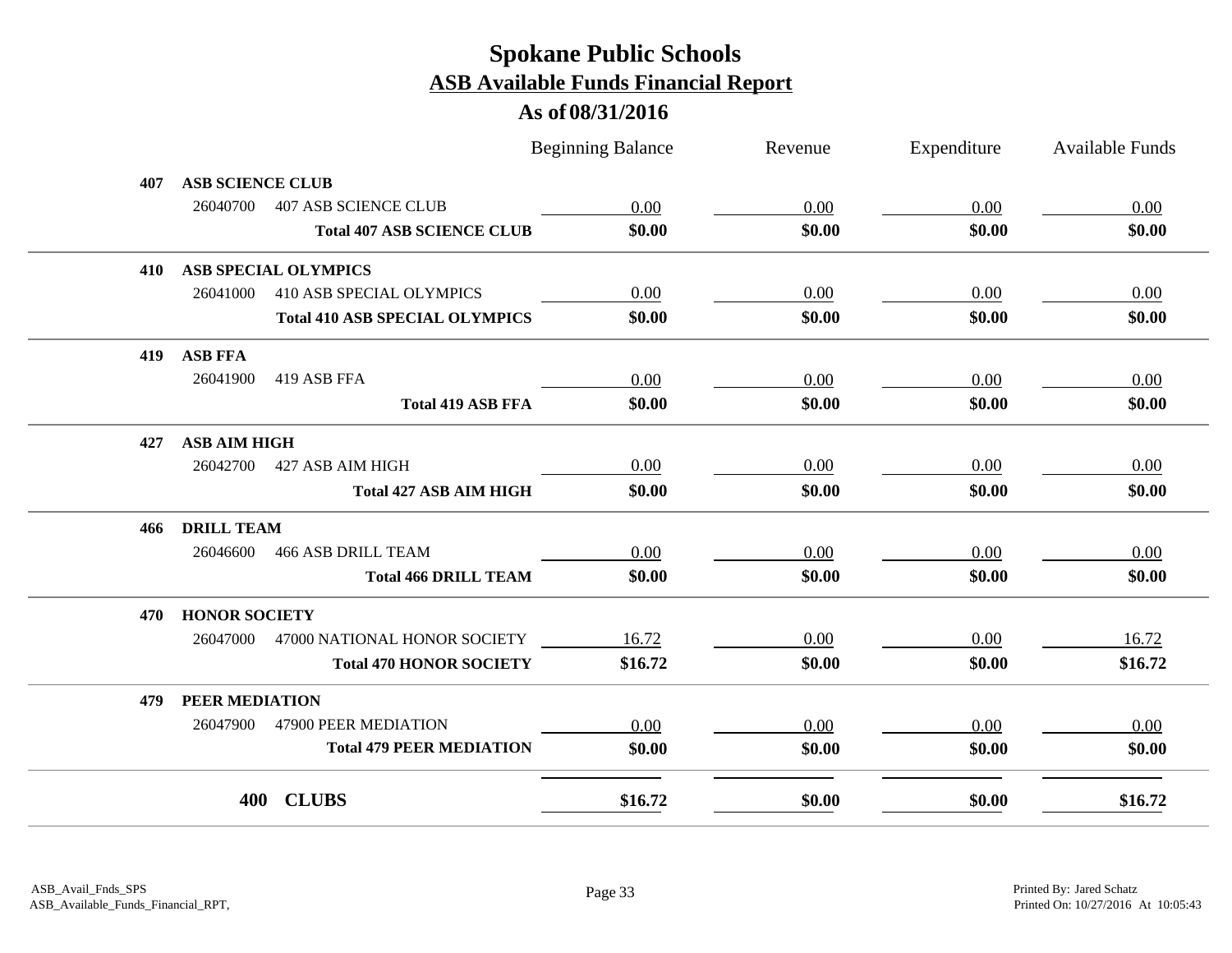|                                                          |                           |                                    | <b>Beginning Balance</b> | Revenue     | Expenditure     | <b>Available Funds</b>                                         |
|----------------------------------------------------------|---------------------------|------------------------------------|--------------------------|-------------|-----------------|----------------------------------------------------------------|
| 303                                                      | <b>FERRIS HIGH SCHOOL</b> |                                    |                          |             |                 |                                                                |
| 102                                                      | <b>ASB RESERVE</b>        |                                    |                          |             |                 |                                                                |
|                                                          | 30310200                  | <b>102 ASB RESERVE</b>             | 41,250.00                | 28.00       | $-20,800.00$    | 62,078.00                                                      |
|                                                          |                           | <b>Total 102 ASB RESERVE</b>       | \$41,250.00              | \$28.00     | $(\$20,800.00)$ | \$62,078.00                                                    |
| 104                                                      | <b>ASB GENERAL</b>        |                                    |                          |             |                 |                                                                |
|                                                          | 30310400                  | 104 ASB GENERAL                    | 10,358.49                | 33,583.53   | 17,105.54       | 26,836.48                                                      |
|                                                          | 30310401                  | 10401 GEN ASB BOUTIQUE ITEMS       | 0.00                     | 0.00        | 0.00            | 0.00                                                           |
|                                                          | 30310402                  | 10402 ASB HOMECOMING T-SHIRTS      | 0.00                     | 0.00        | 0.00            | 0.00                                                           |
|                                                          | 30310403                  | 10403 SPIRIT WEAR                  | 2,896.00                 | 1,969.00    | 0.00            | 4,865.00                                                       |
|                                                          | 30310404                  | 10404 DANCE CASINO                 | 0.00                     | 0.00        | 0.00            | 0.00                                                           |
|                                                          | 30310405                  | 10405 ASB LEADERSHIP CAMP          | 0.00                     | 0.00        | 0.00            | 0.00                                                           |
|                                                          | 30310406                  | 10406 LANYARDS                     | 0.00                     | 0.00        | 0.00            | 0.00                                                           |
|                                                          | 30310407                  | 10407 RUBBER CHICKEN               | 0.00                     | 0.00        | 0.00            | 0.00                                                           |
|                                                          | 30310408                  | 10408 ASB CONCESSIONS              | 0.00                     | 0.00        | 0.00            | 0.00                                                           |
|                                                          |                           | <b>Total 104 ASB GENERAL</b>       | \$13,254.49              | \$35,552.53 | \$17,105.54     | \$31,701.48                                                    |
| <b>110</b>                                               | <b>ASB GSL CARD</b>       |                                    |                          |             |                 |                                                                |
|                                                          | 30311000                  | 110 ASB GSL ACTIVITY CARDS         | 56,370.00                | 40,398.00   | 42,115.00       | 54,653.00                                                      |
|                                                          | 30311007                  | 11007 2007 GSL CARD                | 0.00                     | 0.00        | 0.00            | 0.00                                                           |
|                                                          | 30311008                  | 11008 GSL CARD 07-08               | 0.00                     | 0.00        | 0.00            | 0.00                                                           |
|                                                          | 30311009                  | 11009 ASB/GSL CARDS 08-09          | 0.00                     | 0.00        | 0.00            | 0.00                                                           |
|                                                          | 30311010                  | 11010 2009-2010 GSL CARDS          | 0.00                     | 0.00        | 0.00            | 0.00                                                           |
|                                                          | 30311011                  | 11011 GSL CARDS 2010-2011          | 0.00                     | 0.00        | 0.00            | 0.00                                                           |
|                                                          | 30311013                  | 11013 GSL CARDS 2012-2013          | 0.00                     | 0.00        | 0.00            | 0.00                                                           |
|                                                          | 30311014                  | 11014 GSL CARD 2013-2014           | 0.00                     | 0.00        | 0.00            | 0.00                                                           |
|                                                          | 30311015                  | 11015 GSL CARD 2014-2015           | 0.00                     | 0.00        | 0.00            | 0.00                                                           |
|                                                          | 30311016                  | 11016 GSL CARD 2015-2016           | 0.00                     | 0.00        | 0.00            | 0.00                                                           |
|                                                          |                           | <b>Total 110 ASB GSL CARD</b>      | \$56,370.00              | \$40,398.00 | \$42,115.00     | \$54,653.00                                                    |
| 131                                                      | <b>ASB YEARBOOK</b>       |                                    |                          |             |                 |                                                                |
|                                                          | 30313100                  | <b>131 ASB YEARBOOK</b>            | 67,349.08                | 3,347.00    | 43,516.40       | 27,179.68                                                      |
|                                                          | 30313102                  | <b>131 YEARBOOK SENIOR SALUTES</b> | 8,339.87                 | 3,573.51    | 0.00            | 11,913.38                                                      |
| ASB_Avail_Fnds_SPS<br>ASB_Available_Funds_Financial_RPT, |                           |                                    | Page 34                  |             |                 | Printed By: Jared Schatz<br>Printed On: 10/27/2016 At 10:05:43 |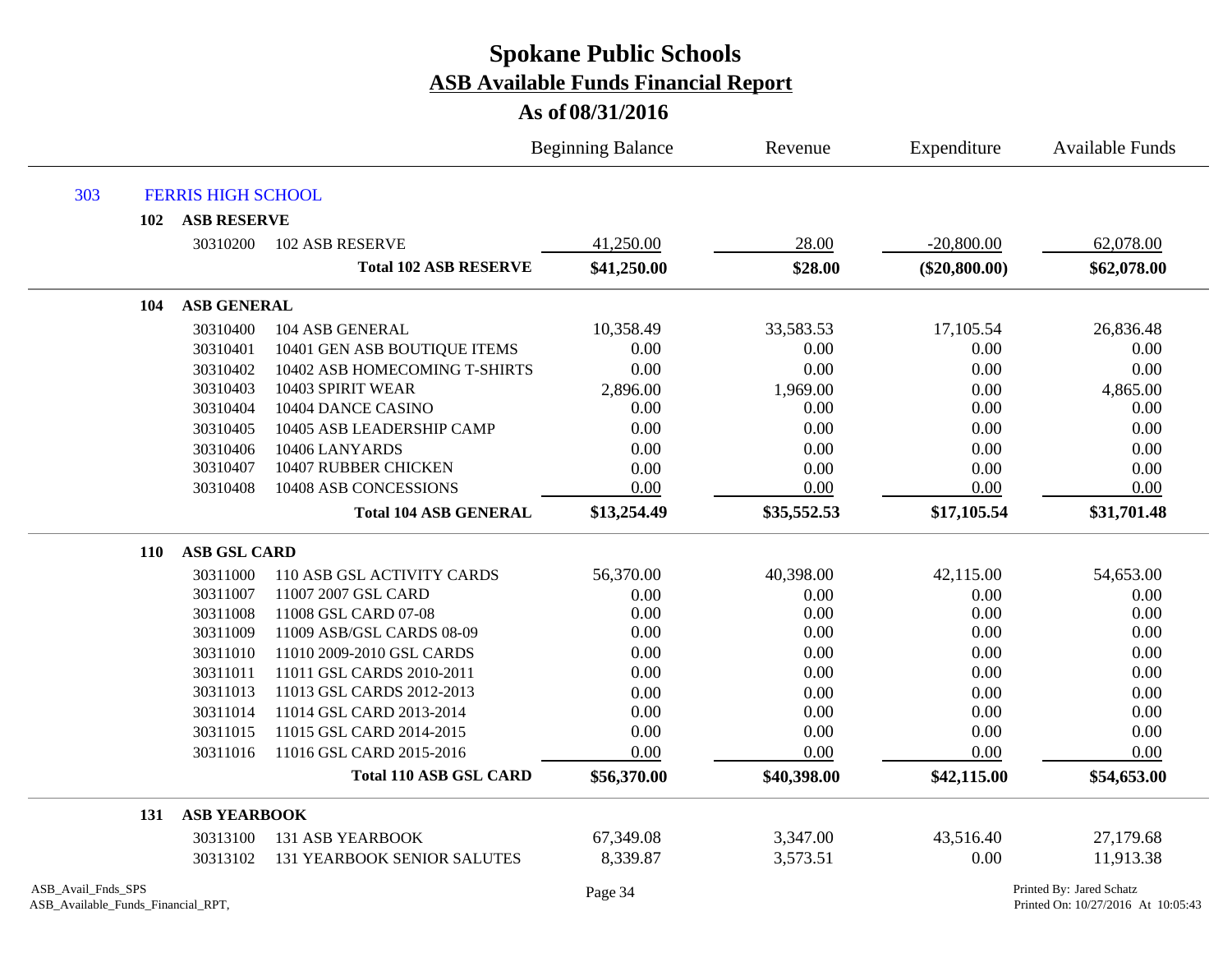|     |                         |                                                       | <b>Beginning Balance</b>    | Revenue      | Expenditure  | Available Funds             |
|-----|-------------------------|-------------------------------------------------------|-----------------------------|--------------|--------------|-----------------------------|
|     | 30313108                | 13108 YEARBOOK 2008                                   | 0.00                        | 0.00         | 0.00         | 0.00                        |
|     | 30313109                | 13109 YEAR BOOK 08-09                                 | 0.00                        | 0.00         | 0.00         | 0.00                        |
|     | 30313110                | 13110 2009-2010 YEARBOOKS                             | 0.00                        | 0.00         | 0.00         | 0.00                        |
|     | 30313111                | 13111 YEARBOOK 10-11                                  | 0.00                        | 0.00         | 0.00         | 0.00                        |
|     | 30313113                | 13113 YEARBOOK 12-13                                  | 0.00                        | 0.00         | 0.00         | 0.00                        |
|     | 30313114                | 13114 YEARBOOK 2013-2014                              | 135.00                      | 0.00         | 0.00         | 135.00                      |
|     | 30313115                | 13115 YEAR BOOK 2014-2015                             | $-4,127.59$                 | 0.00         | 0.00         | $-4,127.59$                 |
|     | 30313116                | 13116 YEAR BOOK 2015-2016                             | 3,238.00                    | 35,686.45    | 0.00         | 38,924.45                   |
|     |                         | <b>Total 131 ASB YEARBOOK</b>                         | \$74,934.36                 | \$42,606.96  | \$43,516.40  | \$74,024.92                 |
| 165 | <b>ASB NEWSPAPER</b>    |                                                       |                             |              |              |                             |
|     | 30316500                | <b>165 ASB NEWSPAPER</b>                              | 290.00                      | 124.00       | 0.00         | 414.00                      |
|     |                         | <b>Total 165 ASB NEWSPAPER</b>                        | \$290.00                    | \$124.00     | \$0.00       | \$414.00                    |
| 181 | <b>ASB LINK CREW</b>    |                                                       |                             |              |              |                             |
|     | 30318100                | <b>181 ASB LINK CREW</b>                              | $-2,274.74$                 | 4,344.40     | 629.91       | 1,439.75                    |
|     |                         | <b>Total 181 ASB LINK CREW</b>                        | $(\$2,274.74)$              | \$4,344.40   | \$629.91     | \$1,439.75                  |
|     | 100                     | <b>GENERAL ASB</b>                                    | \$183,824.11                | \$123,053.89 | \$82,566.85  | \$224,311.15                |
|     |                         |                                                       |                             |              |              |                             |
| 205 |                         | <b>GENERAL ATHLETICS</b>                              |                             |              |              |                             |
|     | 30320500                | <b>205 ASB GENERAL ATHLETICS</b>                      | 6,850.47                    | 3,492.00     | 565.00       | 9,777.47                    |
|     | 30320501                | 20501 TACOMA DOME SALES-POST                          | 0.00                        | 0.00         | 0.00         | 0.00                        |
|     | 30320506<br>30320507    | 20506 06 GENERAL ATHLETICS                            | $-7,471.99$<br>$-19,945.69$ | 0.00<br>0.00 | 0.00<br>0.00 | $-7,471.99$<br>$-19,945.69$ |
|     | 30320508                | 20507 07 GENERAL ATHLETICS<br>20508 GENERAL ATHLETICS | $-24,992.40$                | 0.00         | 0.00         | $-24,992.40$                |
|     | 30320509                | 20509 09 GENERAL ATHLETICS                            | 0.00                        | 0.00         | 0.00         | 0.00                        |
|     |                         |                                                       |                             |              |              |                             |
|     |                         | <b>Total 205 GENERAL ATHLETICS</b>                    | $(\$45,559.61)$             | \$3,492.00   | \$565.00     | $(\$42,632.61)$             |
| 206 | <b>LEAGUE ATHLETICS</b> |                                                       |                             |              |              |                             |
|     | 30320600                | <b>206 ASB LEAGUE ATHLETICS</b>                       | $-169,912.32$               | 37,718.83    | 63,259.79    | $-195,453.28$               |
|     | 30320601                | 20601 ATHLETICS DONATIONS                             | 0.00                        | 0.00         | 0.00         | 0.00                        |
|     | 30320602                | 20602 LEAGUE ATHLETICS RAFFLES                        | 0.00                        | 0.00         | 0.00         | 0.00                        |
|     |                         |                                                       |                             |              |              |                             |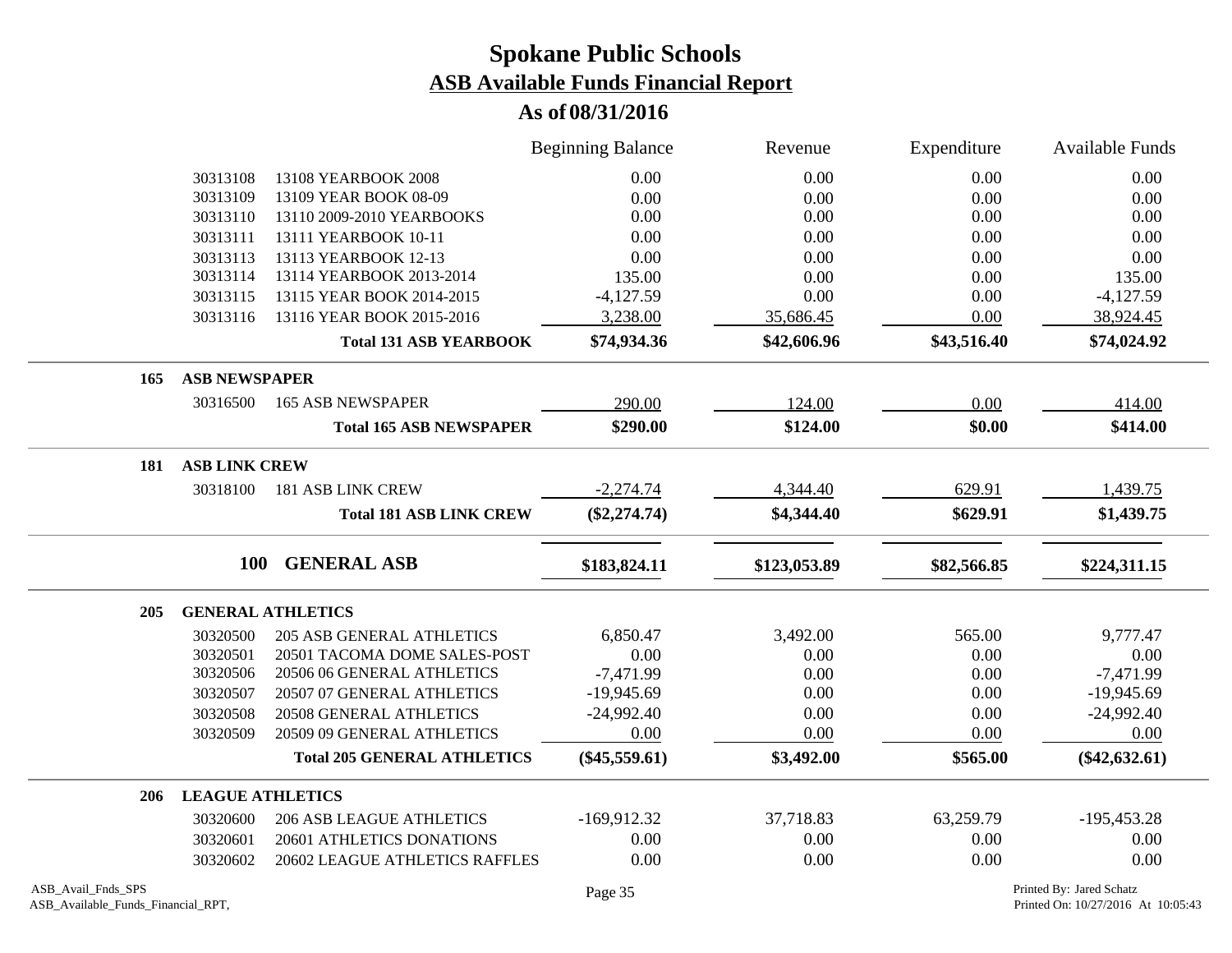### **As of 08/31/2016**

|     |                                  |                                                                                 | <b>Beginning Balance</b>   | Revenue                   | Expenditure               | Available Funds            |
|-----|----------------------------------|---------------------------------------------------------------------------------|----------------------------|---------------------------|---------------------------|----------------------------|
|     | 30320603<br>30320612<br>30320620 | 20603 INTRAMURAL SPORTS<br>20612 RUBBER CHICKEN<br>20620 JEFF ROBINSON DONATION | 0.00<br>2,042.00<br>182.81 | 0.00<br>11,982.00<br>0.00 | 0.00<br>12,850.00<br>0.00 | 0.00<br>1,174.00<br>182.81 |
|     |                                  | <b>Total 206 LEAGUE ATHLETICS</b>                                               | $(\$167,687.51)$           | \$49,700.83               | \$76,109.79               | $(\$194,096.47)$           |
| 227 | <b>BASEBALL</b>                  |                                                                                 |                            |                           |                           |                            |
|     | 30322700                         | 227 ASB BASEBALL                                                                | $-1,236.55$                | 5,117.86                  | 4,630.89                  | $-749.58$                  |
|     |                                  | <b>Total 227 BASEBALL</b>                                                       | (\$1,236.55)               | \$5,117.86                | \$4,630.89                | $(\$749.58)$               |
| 230 | <b>BOYS BASKETBALL</b>           |                                                                                 |                            |                           |                           |                            |
|     | 30323000                         | 230 ASB BOYS BASKETBALL                                                         | 374.74                     | 2,155.23                  | 1,152.62                  | 1,377.35                   |
|     | 30323001                         | 23001 NON LEAGUE BASKETBALL                                                     | 0.00                       | 0.00                      | 160.00                    | $-160.00$                  |
|     |                                  | <b>Total 230 BOYS BASKETBALL</b>                                                | \$374.74                   | \$2,155.23                | \$1,312.62                | \$1,217.35                 |
| 231 | <b>GIRLS BASKETBALL</b>          |                                                                                 |                            |                           |                           |                            |
|     | 30323100                         | 231 ASB GIRLS BASKETBALL                                                        | 239.61                     | 0.00                      | $-248.21$                 | 487.82                     |
|     |                                  | <b>Total 231 GIRLS BASKETBALL</b>                                               | \$239.61                   | \$0.00                    | $(\$248.21)$              | \$487.82                   |
| 236 |                                  | <b>BOYS CROSS COUNTRY</b>                                                       |                            |                           |                           |                            |
|     | 30323600                         | 236 ASB BOYS CROSS COUNTRY                                                      | 751.54                     | 1,093.84                  | 1,907.84                  | $-62.46$                   |
|     |                                  | <b>Total 236 BOYS CROSS COUNTRY</b>                                             | \$751.54                   | \$1,093.84                | \$1,907.84                | $(\$62.46)$                |
| 237 |                                  | <b>GIRLS CROSS COUNTRY</b>                                                      |                            |                           |                           |                            |
|     | 30323700                         | 237 ASB GIRLS CROSS COUNTRY                                                     | $-80.39$                   | 2,832.14                  | 1,732.25                  | 1,019.50                   |
|     |                                  | <b>Total 237 GIRLS CROSS COUNTRY</b>                                            | $(\$80.39)$                | \$2,832.14                | \$1,732.25                | \$1,019.50                 |
| 240 | <b>FOOTBALL</b>                  |                                                                                 |                            |                           |                           |                            |
|     | 30324000                         | <b>240 ASB FOOTBALL</b>                                                         | 23,818.13                  | 19,740.00                 | 48,902.74                 | $-5,344.61$                |
|     | 30324001                         | 24001 BORDER LEAGUE FOOTBALL                                                    | $-930.44$                  | 0.00                      | 489.15                    | $-1,419.59$                |
|     | 30324002                         | 24002 FOOTBALL - ANAHEIM                                                        | 0.00                       | 0.00                      | 0.00                      | 0.00                       |
|     |                                  | <b>Total 240 FOOTBALL</b>                                                       | \$22,887.69                | \$19,740.00               | \$49,391.89               | $(\$6,764.20)$             |

#### **242 BOYS GOLF**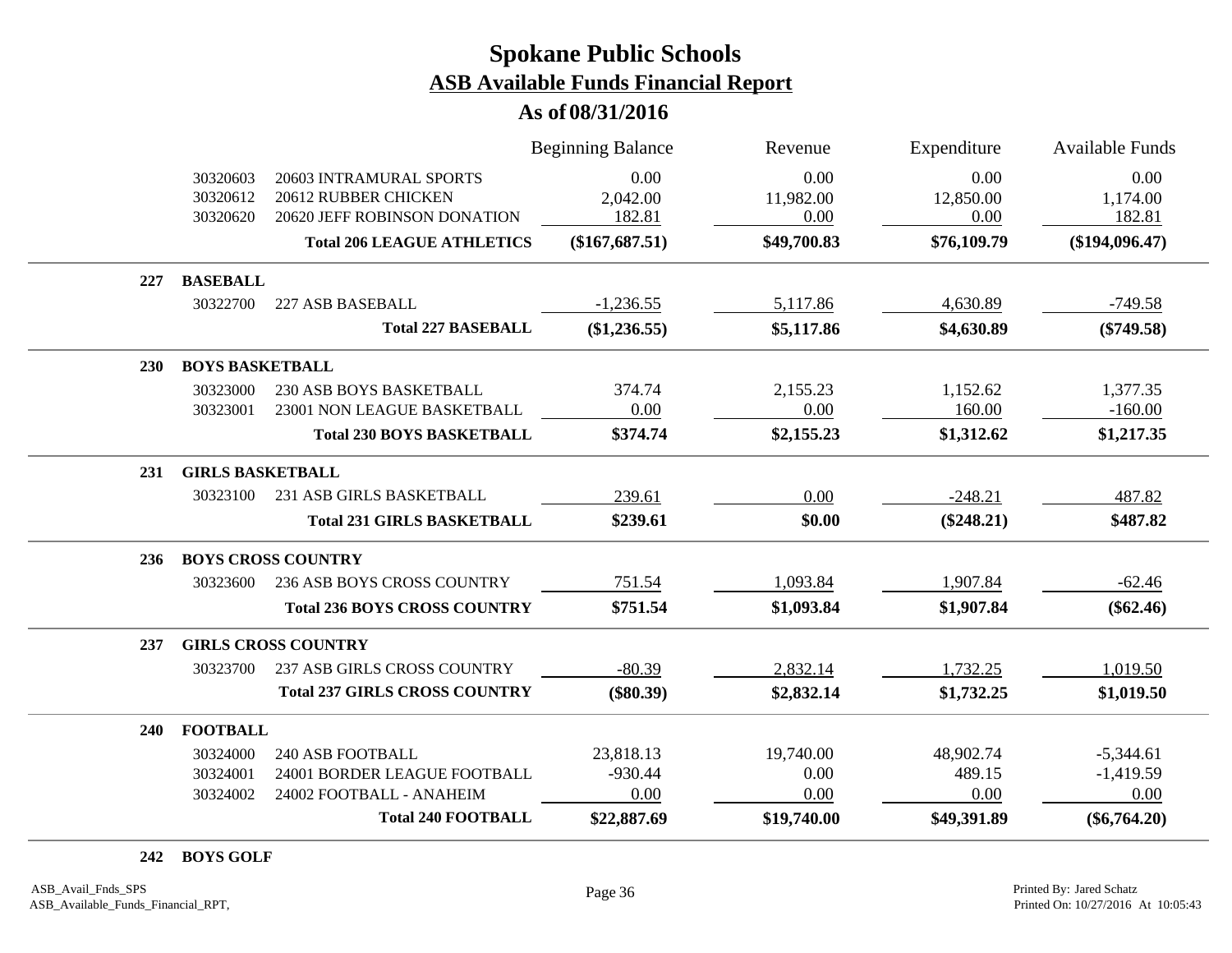|            |                        |                                    | <b>Beginning Balance</b> | Revenue    | Expenditure  | Available Funds |
|------------|------------------------|------------------------------------|--------------------------|------------|--------------|-----------------|
|            | 30324200               | 242 ASB BOYS GOLF                  | 64.32                    | 0.00       | 115.00       | $-50.68$        |
|            |                        | <b>Total 242 BOYS GOLF</b>         | \$64.32                  | \$0.00     | \$115.00     | $(\$50.68)$     |
| 243        | <b>GIRLS GOLF</b>      |                                    |                          |            |              |                 |
|            | 30324300               | 24300 GIRLS GOLF                   | $-250.31$                | 210.00     | $-206.64$    | 166.33          |
|            |                        | <b>Total 243 GIRLS GOLF</b>        | $(\$250.31)$             | \$210.00   | $(\$206.64)$ | \$166.33        |
| 248        | <b>GYMNASTICS</b>      |                                    |                          |            |              |                 |
|            | 30324800               | <b>248 ASB GYMNASTICS</b>          | 1,196.50                 | 966.86     | $-1,694.02$  | 3,857.38        |
|            |                        | <b>Total 248 GYMNASTICS</b>        | \$1,196.50               | \$966.86   | (\$1,694.02) | \$3,857.38      |
| 264        | <b>SLOW PITCH</b>      |                                    |                          |            |              |                 |
|            | 30326400               | <b>264 ASB SLOW PITCH SOFTBALL</b> | $-12.10$                 | 1,450.00   | 1,809.27     | $-371.37$       |
|            |                        | <b>Total 264 SLOW PITCH</b>        | (\$12.10)                | \$1,450.00 | \$1,809.27   | $(\$371.37)$    |
| 266        | <b>BOYS' SOCCER</b>    |                                    |                          |            |              |                 |
|            | 30326600               | <b>266 ASB BOYS SOCCER</b>         | 3,572.38                 | 100.00     | $-226.83$    | 3,899.21        |
|            |                        | <b>Total 266 BOYS' SOCCER</b>      | \$3,572.38               | \$100.00   | $(\$226.83)$ | \$3,899.21      |
| 267        | <b>GIRLS' SOCCER</b>   |                                    |                          |            |              |                 |
|            | 30326700               | <b>267 ASB GIRLS SOCCER</b>        | 1,874.30                 | 0.00       | 1,682.07     | 192.23          |
|            |                        | <b>Total 267 GIRLS' SOCCER</b>     | \$1,874.30               | \$0.00     | \$1,682.07   | \$192.23        |
| <b>270</b> | <b>GIRLS' SOFTBALL</b> |                                    |                          |            |              |                 |
|            | 30327000               | 270 ASB GIRLS SOFTBALL             | 443.56                   | 0.00       | 230.99       | 212.57          |
|            |                        | <b>Total 270 GIRLS' SOFTBALL</b>   | \$443.56                 | \$0.00     | \$230.99     | \$212.57        |
| 278        | <b>BOYS' TENNIS</b>    |                                    |                          |            |              |                 |
|            | 30327800               | 278 ASB BOYS TENNIS                | 2,027.08                 | 1,308.47   | 981.44       | 2,354.11        |
|            | 30327801               | 27801 B-TENNIS-A-THON              | 0.00                     | 0.00       | 0.00         | 0.00            |
|            | 30327802               | 27802 TENNIS RACKET STRINGING      | 0.00                     | 0.00       | 0.00         | 0.00            |
|            |                        | <b>Total 278 BOYS' TENNIS</b>      | \$2,027.08               | \$1,308.47 | \$981.44     | \$2,354.11      |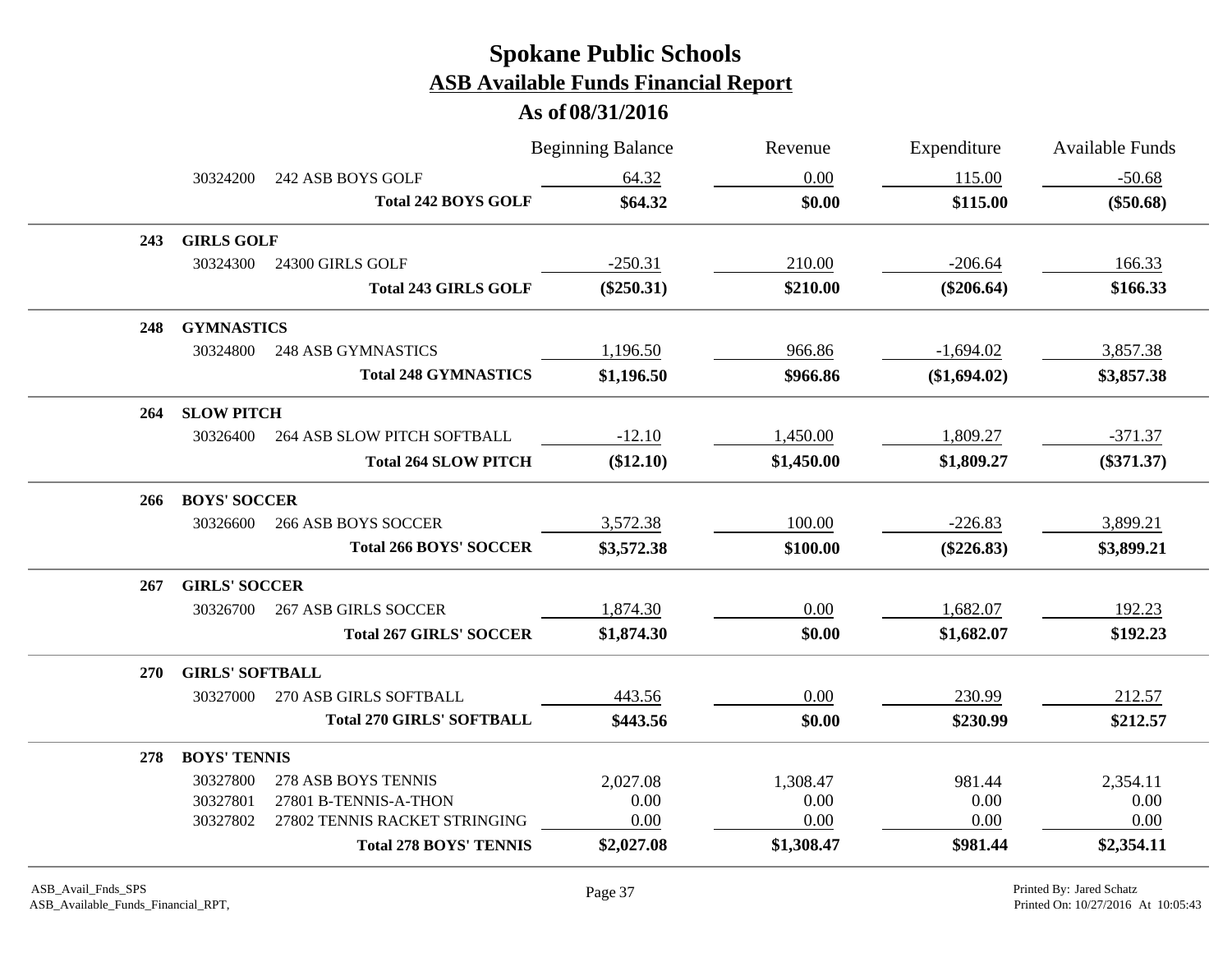|            |                        |                                         | <b>Beginning Balance</b> | Revenue     | Expenditure | <b>Available Funds</b> |  |
|------------|------------------------|-----------------------------------------|--------------------------|-------------|-------------|------------------------|--|
| 279        | <b>GIRLS' TENNIS</b>   |                                         |                          |             |             |                        |  |
|            | 30327900               | 279 ASB GIRLS TENNIS                    | 4,350.49                 | 1,035.00    | 2,974.26    | 2,411.23               |  |
|            |                        | <b>Total 279 GIRLS' TENNIS</b>          | \$4,350.49               | \$1,035.00  | \$2,974.26  | \$2,411.23             |  |
| 284        | <b>BOYS' TRACK</b>     |                                         |                          |             |             |                        |  |
|            | 30328400               | <b>284 ASB BOYS TRACK</b>               | 1,277.26                 | 4,285.00    | 5,594.05    | $-31.79$               |  |
|            | 30328401               | 28401 B-TRACK SPIRIT PACKS              | 0.00                     | 0.00        | 0.00        | 0.00                   |  |
|            |                        | <b>Total 284 BOYS' TRACK</b>            | \$1,277.26               | \$4,285.00  | \$5,594.05  | $(\$31.79)$            |  |
| 285        |                        | <b>GIRLS' TRACK</b>                     |                          |             |             |                        |  |
|            | 30328500               | <b>285 ASB GIRLS TRACK</b>              | $-521.84$                | 7,213.42    | 9,069.12    | $-2,377.54$            |  |
|            | 30328501               | 30328501 CLOTHING FUNDRAISER            | 0.00                     | 0.00        | 0.00        | 0.00                   |  |
|            |                        | <b>Total 285 GIRLS' TRACK</b>           | $(\$521.84)$             | \$7,213.42  | \$9,069.12  | $(\$2,377.54)$         |  |
| <b>290</b> |                        | <b>GIRLS' VOLLEYBALL</b>                |                          |             |             |                        |  |
|            | 30329000               | <b>290 ASB GIRLS VOLLEYBALL</b>         | 15,093.89                | 3,672.00    | 1,631.05    | 17,134.84              |  |
|            | 30329001               | 29001 G-VB MEDIA GUIDE                  | 0.00                     | 0.00        | 0.00        | 0.00                   |  |
|            | 30329002               | 29002 08 VOLLEYBALL CROSSOVER           | 0.00                     | 0.00        | 0.00        | 0.00                   |  |
|            | 30329003               | 29003 VOLLEYBALL CROSSOVER 09           | 0.00                     | 0.00        | 0.00        | 0.00                   |  |
|            | 30329004               | 29004 VLLYBLL EDGE CLASSIC TOU          | 0.00                     | 0.00        | 0.00        | 0.00                   |  |
|            | 30329005               | 29005 2010 CROSSOVER CLASSIC            | 0.00                     | 0.00        | 0.00        | 0.00                   |  |
|            |                        | <b>Total 290 GIRLS' VOLLEYBALL</b>      | \$15,093.89              | \$3,672.00  | \$1,631.05  | \$17,134.84            |  |
| 291        |                        | <b>VOLLEY BALL CROSS OVER</b>           |                          |             |             |                        |  |
|            | 30329100               | 29100 VOLLEY BALL CROSS OVER            | 9,750.34                 | 15,678.00   | 20,656.58   | 4,771.76               |  |
|            | 30329101               | 29101 COACHES CLINIC                    | 20,496.14                | 0.00        | 2,526.75    | 17,969.39              |  |
|            |                        | <b>Total 291 VOLLEY BALL CROSS OVER</b> | \$30,246.48              | \$15,678.00 | \$23,183.33 | \$22,741.15            |  |
| 294        | <b>BOYS' WRESTLING</b> |                                         |                          |             |             |                        |  |
|            | 30329400               | <b>294 ASB WRESTLING</b>                | 2,467.59                 | 1,503.84    | 2,957.58    | 1,013.85               |  |
|            | 30329401               | 29401 WRESTLING - FUNDRAISING           | 0.00                     | 1,150.00    | 0.00        | 1,150.00               |  |
|            | 30329402               | 29402 B WRSTLNG CRSSOVR TOURN           | 0.00                     | 0.00        | 0.00        | 0.00                   |  |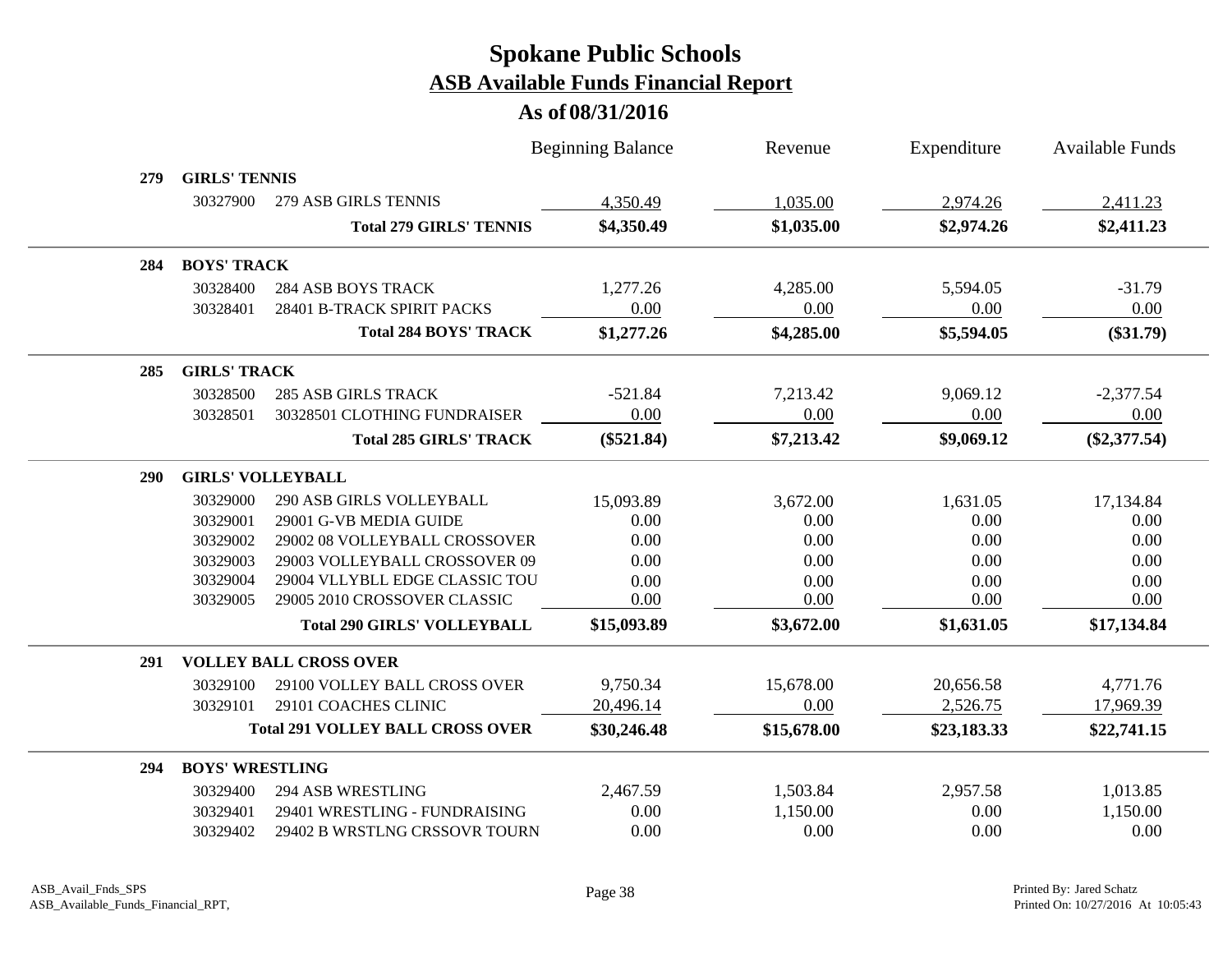|     |                    |                                           | <b>Beginning Balance</b> | Revenue      | Expenditure  | Available Funds  |
|-----|--------------------|-------------------------------------------|--------------------------|--------------|--------------|------------------|
|     |                    | <b>Total 294 BOYS' WRESTLING</b>          | \$2,467.59               | \$2,653.84   | \$2,957.58   | \$2,163.85       |
|     |                    | 200 ATHLETICS                             | $(\$128,480.88)$         | \$122,704.49 | \$183,502.74 | $(\$189,279.13)$ |
| 308 |                    | <b>VOCATIONAL TRAINING CLUB</b>           |                          |              |              |                  |
|     | 30330800           | <b>308 ASB VOCATIONAL TRAINING</b>        | 1,910.96                 | 1,305.60     | 2,262.81     | 953.75           |
|     | 30330801           | 30801 POPCORN SALES                       | $-551.45$                | 0.00         | 0.00         | $-551.45$        |
|     |                    | <b>Total 308 VOCATIONAL TRAINING CLUB</b> | \$1,359.51               | \$1,305.60   | \$2,262.81   | \$402.30         |
| 312 | <b>DEBATE CLUB</b> |                                           |                          |              |              |                  |
|     | 30331200           | 312 ASB DEBATE                            | $-19,684.74$             | 3,000.00     | 9,086.00     | $-25,770.74$     |
|     | 30331201           | 31201 DEBATE JUDGES                       | 0.00                     | 0.00         | 0.00         | 0.00             |
|     | 30331202           | 31202 Whitman College WW                  | 0.00                     | 0.00         | 0.00         | 0.00             |
|     | 30331203           | 31203 DEBATE MEAD TOURNAMENT              | 0.00                     | 0.00         | 0.00         | 0.00             |
|     | 30331204           | 31204 DEBATE GONZAGA                      | 0.00                     | 0.00         | 0.00         | 0.00             |
|     | 30331205           | 31205 Berkely Invitational                | 0.00                     | 0.00         | 0.00         | 0.00             |
|     | 30331206           | 31206 DEBATE T FOLEY TOURNMNT             | 0.00                     | 0.00         | 0.00         | 0.00             |
|     | 30331207           | 31207 DEBATE SOUTHSIDE INVITE             | 20,878.33                | 4,461.56     | $-831.29$    | 26,171.18        |
|     |                    | <b>Total 312 DEBATE CLUB</b>              | \$1,193.59               | \$7,461.56   | \$8,254.71   | \$400.44         |
| 313 | <b>DECA CLUB</b>   |                                           |                          |              |              |                  |
|     | 30331300           | 313 ASB D E C A                           | 13,242.62                | 7,258.84     | 6,343.51     | 14,157.95        |
|     | 30331301           | 31301 FALL LEADERSHP CONFERNCE            | 0.00                     | 0.00         | 0.00         | 0.00             |
|     | 30331302           | 31302 ICDC International Conf             | 0.00                     | 0.00         | 0.00         | 0.00             |
|     | 30331303           | 31303 DECA APPAREL                        | 0.00                     | 0.00         | 0.00         | 0.00             |
|     | 30331304           | 31304 DECA FIELD TRIPS                    | 0.00                     | 0.00         | 0.00         | 0.00             |
|     | 30331305           | 31305 DECA WESTERN REGIONALS              | 0.00                     | 0.00         | 0.00         | 0.00             |
|     | 30331307           | 31307 DECA AREA 11 COMPETITION            | 0.00                     | 0.00         | 0.00         | 0.00             |
|     | 30331308           | 31308 DECA STATE                          | 0.00                     | 0.00         | 0.00         | 0.00             |
|     | 30331310           | 31310 DECA NEW YORK CITY                  | $-7,233.97$              | 0.00         | 0.00         | $-7,233.97$      |
|     | 30331311           | 31311 DECA TIES                           | 0.00                     | 0.00         | 0.00         | 0.00             |
|     |                    | <b>Total 313 DECA CLUB</b>                | \$6,008.65               | \$7,258.84   | \$6,343.51   | \$6,923.98       |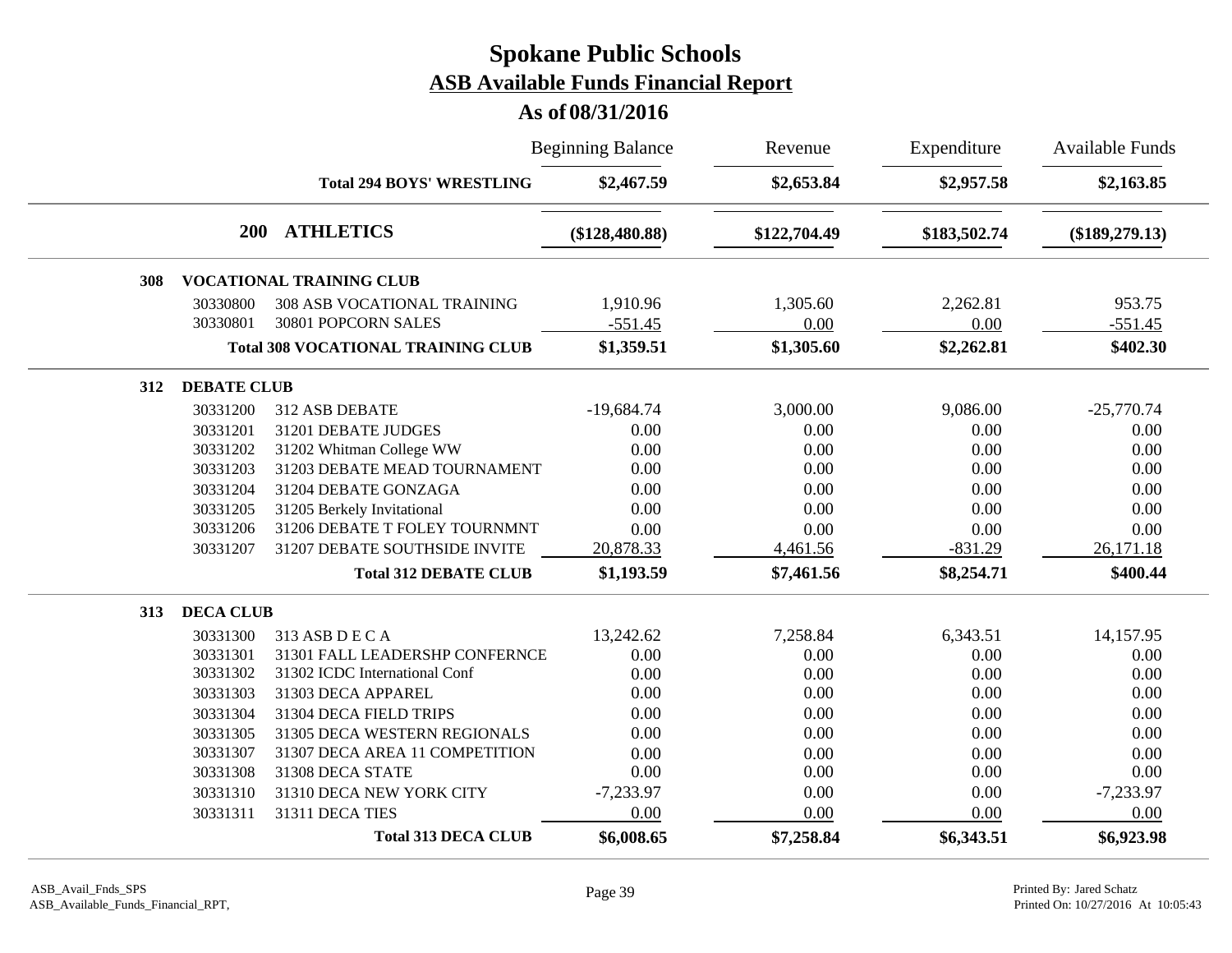|            |                      |                                                 | <b>Beginning Balance</b> | Revenue     | Expenditure | <b>Available Funds</b> |
|------------|----------------------|-------------------------------------------------|--------------------------|-------------|-------------|------------------------|
| 314        | <b>DECA STORE</b>    |                                                 |                          |             |             |                        |
|            | 30331400             | 314 ASB DECA STORE                              | 5,174.21                 | 35,935.00   | 39,418.66   | 1,690.55               |
|            |                      | <b>Total 314 DECA STORE</b>                     | \$5,174.21               | \$35,935.00 | \$39,418.66 | \$1,690.55             |
| 315        | <b>DRAMA CLUB</b>    |                                                 |                          |             |             |                        |
|            | 30331500             | 315 ASB DRAMA                                   | 8,338.15                 | 7,303.75    | 17,789.89   | $-2,147.99$            |
|            | 30331501             | 31501 DRAMA THESPERADOS                         | $-211.83$                | 0.00        | 0.00        | $-211.83$              |
|            | 30331503             | 31503 DRAMA FESTIVALS                           | $-302.60$                | 0.00        | 0.00        | $-302.60$              |
|            | 30331506             | 31506 DRAMA ONE ACTS                            | 0.00                     | 0.00        | 0.00        | 0.00                   |
|            |                      | <b>Total 315 DRAMA CLUB</b>                     | \$7,823.72               | \$7,303.75  | \$17,789.89 | $(\$2,662.42)$         |
| 316        |                      | <b>DRAMATIC PRODUCTIONS CLUB</b>                |                          |             |             |                        |
|            | 30331600             | <b>316 ASB DRAMA PRODUCTION</b>                 | 14,309.10                | 30,225.80   | 17,879.40   | 26,655.50              |
|            |                      | <b>Total 316 DRAMATIC PRODUCTIONS CLUB</b>      | \$14,309.10              | \$30,225.80 | \$17,879.40 | \$26,655.50            |
| 326        |                      | <b>VALUING INDIVIDUAL PEOPLE</b>                |                          |             |             |                        |
|            | 30332600             | 326 VALUING INDIVIDUAL PEOPLE                   | 339.09                   | 0.00        | 0.00        | 339.09                 |
|            | 30332601             | 32601 VIP FACT CLUB                             | 0.00                     | 0.00        | 0.00        | 0.00                   |
|            |                      | <b>Total 326 VALUING INDIVIDUAL PEOPLE</b>      | \$339.09                 | \$0.00      | \$0.00      | \$339.09               |
| <b>329</b> |                      | PRO START - FOOD SERVICES CLUB                  |                          |             |             |                        |
|            | 30332900             | 329 ASB FOOD SERVICE CLUB                       | 180.47                   | 0.00        | 170.25      | 10.22                  |
|            | 30332901             | 32901 FOOD SERVICE ESPRESSO                     | 0.00                     | 0.00        | 0.00        | 0.00                   |
|            |                      | <b>Total 329 PRO START - FOOD SERVICES CLUB</b> | \$180.47                 | \$0.00      | \$170.25    | \$10.22                |
| 332        | <b>GERMAN CLUB</b>   |                                                 |                          |             |             |                        |
|            | 30333200             | 332 ASB GERMAN CLUB                             | 111.03                   | 113.00      | 44.15       | 179.88                 |
|            |                      | <b>Total 332 GERMAN CLUB</b>                    | \$111.03                 | \$113.00    | \$44.15     | \$179.88               |
| 333        | <b>JAPANESE CLUB</b> |                                                 |                          |             |             |                        |
|            | 30333300             | 33300 JAPANESE CLASS                            | 130.02                   | 0.00        | 0.00        | 130.02                 |
|            |                      | <b>Total 333 JAPANESE CLUB</b>                  | \$130.02                 | \$0.00      | \$0.00      | \$130.02               |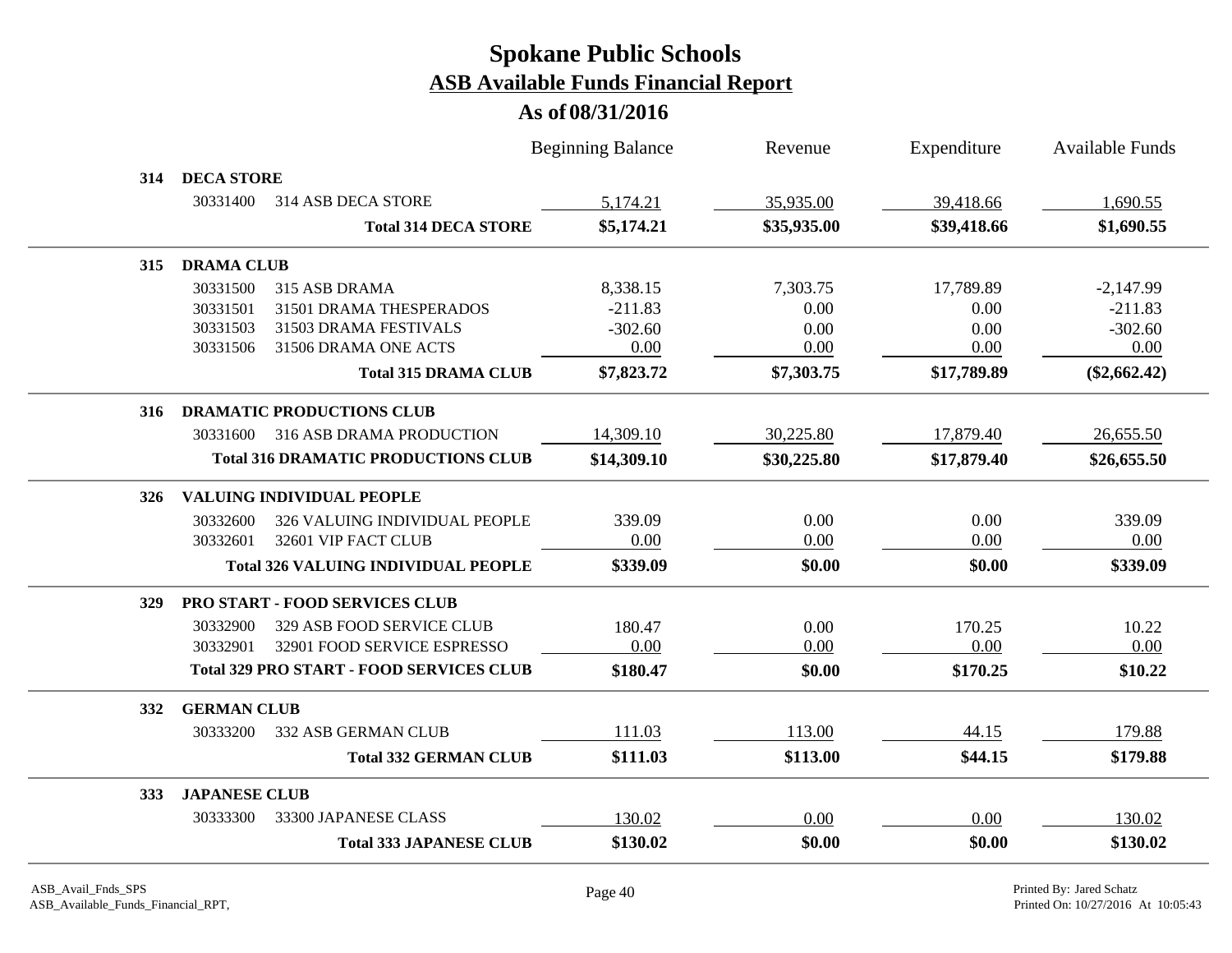|            |                        |                                  | <b>Beginning Balance</b> | Revenue    | Expenditure | Available Funds |
|------------|------------------------|----------------------------------|--------------------------|------------|-------------|-----------------|
| 334        | <b>SPANISH CLUB</b>    |                                  |                          |            |             |                 |
|            | 30333400               | 334 ASB SPANISH CLUB             | 72.27                    | 668.00     | 10.28       | 729.99          |
|            |                        | <b>Total 334 SPANISH CLUB</b>    | \$72.27                  | \$668.00   | \$10.28     | \$729.99        |
| <b>335</b> | <b>FRENCH CLUB</b>     |                                  |                          |            |             |                 |
|            | 30333500               | 335 ASB FRENCH CLUB              | 211.50                   | 1,580.00   | 1,272.95    | 518.55          |
|            | 30333501               | 33501 FRENCH CLUB CANDY SALE     | $0.00\,$                 | 0.00       | 0.00        | 0.00            |
|            |                        | <b>Total 335 FRENCH CLUB</b>     | \$211.50                 | \$1,580.00 | \$1,272.95  | \$518.55        |
|            | 356 BAND CLUB          |                                  |                          |            |             |                 |
|            | 30335600               | 356 ASB BAND                     | $-1,547.31$              | 276.33     | 14,355.31   | $-15,626.29$    |
|            | 30335601               | 35601 HOMECOMING DANCE           | 0.00                     | 0.00       | 0.00        | 0.00            |
|            |                        | <b>Total 356 BAND CLUB</b>       | (\$1,547.31)             | \$276.33   | \$14,355.31 | (\$15,626.29)   |
| 358        | <b>CHORAL CLUB</b>     |                                  |                          |            |             |                 |
|            | 30335800               | <b>358 ASB CHORAL</b>            | 2,423.53                 | 1,004.53   | 1,584.80    | 1,843.26        |
|            |                        | <b>Total 358 CHORAL CLUB</b>     | \$2,423.53               | \$1,004.53 | \$1,584.80  | \$1,843.26      |
| 365        | <b>MUSIC ORCHESTRA</b> |                                  |                          |            |             |                 |
|            | 30336500               | <b>365 ASB ORCHESTRA</b>         | 1,032.97                 | 1,000.00   | 757.84      | 1,275.13        |
|            |                        | <b>Total 365 MUSIC ORCHESTRA</b> | \$1,032.97               | \$1,000.00 | \$757.84    | \$1,275.13      |
| <b>390</b> | <b>CLASS OF 2020</b>   |                                  |                          |            |             |                 |
|            | 30339000               | 39000 CLASS OF 2020              | 0.00                     | 0.00       | 0.00        | 0.00            |
|            | 30339001               | 39001 T-SHIRTS                   | 0.00                     | 0.00       | 0.00        | 0.00            |
|            | 30339002               | 39002 RUBBER CHICKEN SHIRTS      | 0.00                     | 0.00       | 0.00        | 0.00            |
|            | 30339003               | 39003 CLSS 2020 SAXON            | 0.00                     | 0.00       | 0.00        | 0.00            |
|            | 30339004               | 39004 CLASS 2020 SENIOR PROM     | 0.00                     | 0.00       | 0.00        | 0.00            |
|            |                        | <b>Total 390 CLASS OF 2020</b>   | \$0.00                   | \$0.00     | \$0.00      | \$0.00          |
| <b>391</b> | <b>CLASS OF 2011</b>   |                                  |                          |            |             |                 |
|            | 30339100               | 39100 CLASS OF 2011              | 0.00                     | 0.00       | 0.00        | 0.00            |
|            | 30339101               | 39101 CLASS 2011 T-SHIRTS        | 0.00                     | 0.00       | 0.00        | 0.00            |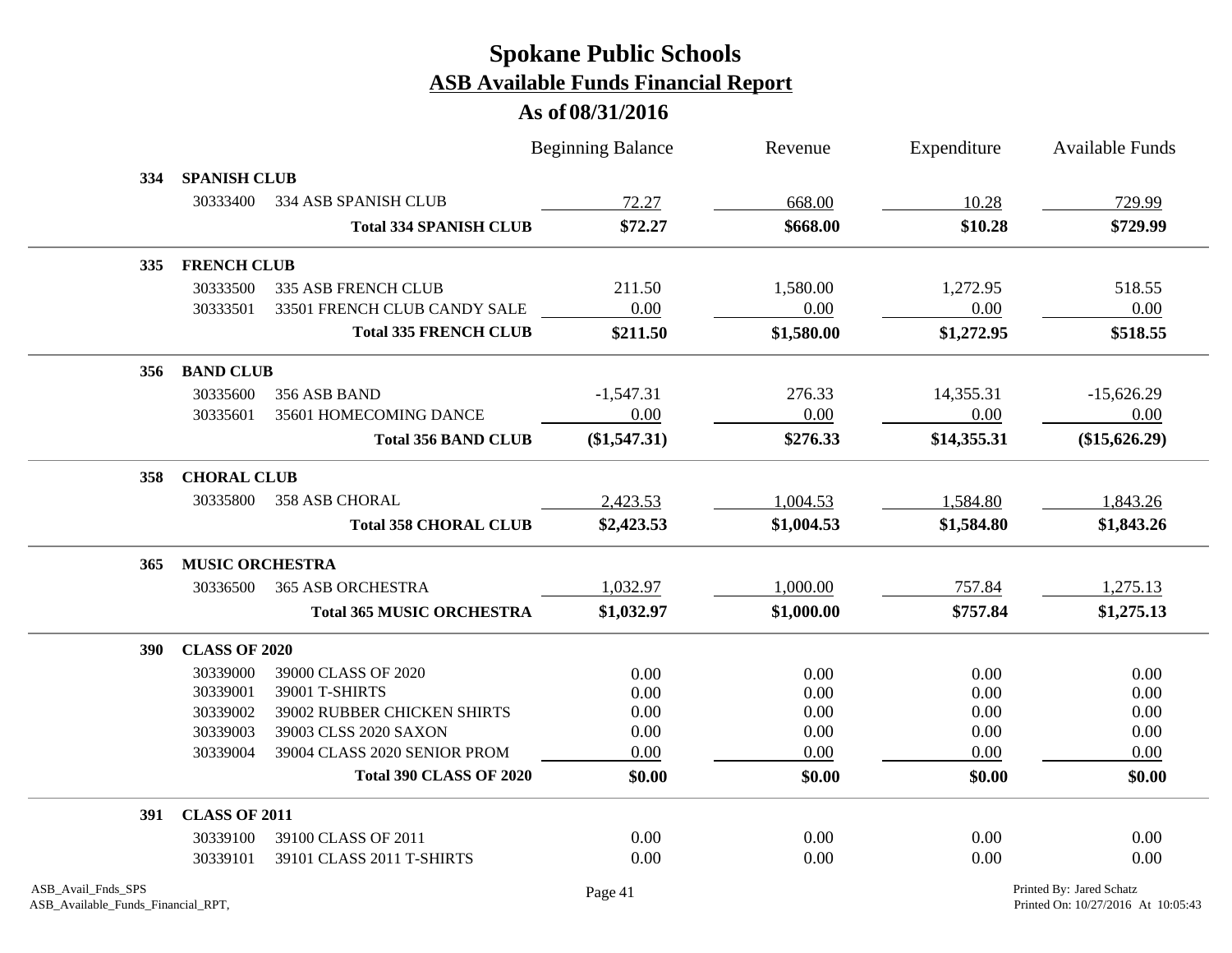|     |                       |                                | <b>Beginning Balance</b> | Revenue    | Expenditure  | Available Funds |
|-----|-----------------------|--------------------------------|--------------------------|------------|--------------|-----------------|
|     | 30339104              | 39104 CLASS 2011 PROM          | $0.00\,$                 | 0.00       | 0.00         | 0.00            |
|     |                       | <b>Total 391 CLASS OF 2011</b> | \$0.00                   | \$0.00     | \$0.00       | \$0.00          |
| 392 | <b>CLASS OF 2012</b>  |                                |                          |            |              |                 |
|     | 30339200              | 39200 CLASS OF 2012            | 0.00                     | 0.00       | 0.00         | 0.00            |
|     | 30339201              | 39201 CLASS 2012 T-SHIRTS      | 0.00                     | 0.00       | 0.00         | 0.00            |
|     |                       | <b>Total 392 CLASS OF 2012</b> | \$0.00                   | \$0.00     | \$0.00       | \$0.00          |
| 393 | ASB CLASS 2013        |                                |                          |            |              |                 |
|     | 30339300              | 393 ASB CLASS OF 2013          | 0.00                     | 0.00       | 0.00         | 0.00            |
|     |                       | Total 393 ASB CLASS 2013       | \$0.00                   | \$0.00     | \$0.00       | \$0.00          |
| 394 | ASB CLASS 2014        |                                |                          |            |              |                 |
|     | 30339400              | 394 ASB CLASS OF 2014          | 0.00                     | 5,145.00   | 4,884.75     | 260.25          |
|     | 30339401              | 39401 2014 SENIOR T-SHIRTS     | 0.00                     | 0.00       | 0.00         | 0.00            |
|     | 30339402              | 39402 CLS 2014 R CHICK DANCE   | 0.00                     | 0.00       | 0.00         | 0.00            |
|     | 30339403              | 39403 RUBBER CHICKEN SHIRTS    | 0.00                     | 0.00       | 0.00         | 0.00            |
|     | 30339404              | 39404 MR SAXON                 | 0.00                     | 0.00       | 0.00         | 0.00            |
|     | 30339405              | 39405 CLASS 2014 SENIOR PROM   | 0.00                     | 0.00       | 0.00         | 0.00            |
|     | 30339406              | 39406 CLASS 2014 TALENT SHOW   | 0.00                     | 0.00       | 0.00         | 0.00            |
|     |                       | Total 394 ASB CLASS 2014       | \$0.00                   | \$5,145.00 | \$4,884.75   | \$260.25        |
| 395 | ASB CLASS 2015        |                                |                          |            |              |                 |
|     | 30339500              | 395 ASB CLASS OF 2015          | 1,204.38                 | 0.00       | $-500.00$    | 1,704.38        |
|     |                       | Total 395 ASB CLASS 2015       | \$1,204.38               | \$0.00     | $(\$500.00)$ | \$1,704.38      |
| 396 | ASB CLASS 2016        |                                |                          |            |              |                 |
|     | 30339600              | 396 ASB CLASS OF 2016          | 1,043.26                 | 4,452.50   | 5,181.81     | 313.95          |
|     |                       | Total 396 ASB CLASS 2016       | \$1,043.26               | \$4,452.50 | \$5,181.81   | \$313.95        |
| 397 | <b>ASB CLASS 2017</b> |                                |                          |            |              |                 |
|     |                       | 30339700 397 CLASS OF 2017     | 394.54                   | 189.94     | $-75.00$     | 659.48          |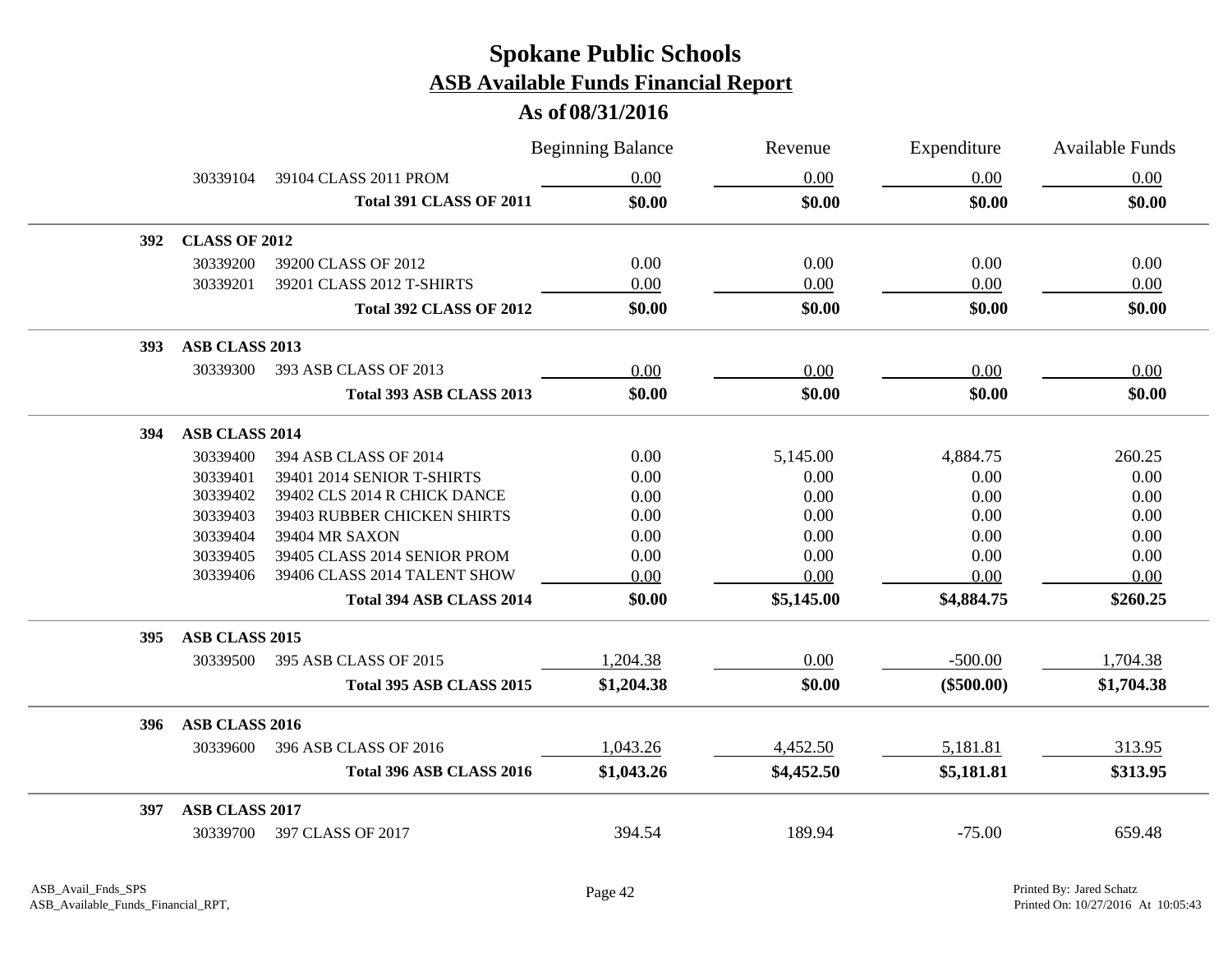|     |                         |                                              | <b>Beginning Balance</b> | Revenue      | Expenditure  | Available Funds |
|-----|-------------------------|----------------------------------------------|--------------------------|--------------|--------------|-----------------|
|     |                         | Total 397 ASB CLASS 2017                     | \$394.54                 | \$189.94     | $(\$75.00)$  | \$659.48        |
| 398 | <b>ASB CLASS 2018</b>   |                                              |                          |              |              |                 |
|     | 30339800                | 398 CLASS OF 2018                            | 140.90                   | 0.00         | $-75.00$     | 215.90          |
|     | 30339801                | 39801 ASB 2018SADIE HAWKINS                  | 0.00                     | 0.00         | 0.00         | 0.00            |
|     | 30339802                | 39802 RUBBER CHICKEN SHIRTS                  | 0.00                     | 0.00         | 0.00         | 0.00            |
|     | 30339803                | 39803 CLASS 2018 MR. SAXON                   | 0.00                     | 0.00         | 0.00         | 0.00            |
|     | 30339804                | 39804 CLASS 2018 PROM                        | 0.00                     | 0.00         | 0.00         | 0.00            |
|     |                         | Total 398 ASB CLASS 2018                     | \$140.90                 | \$0.00       | $(\$75.00)$  | \$215.90        |
| 399 | <b>ASB CLASS 2019</b>   |                                              |                          |              |              |                 |
|     | 30339900                | 399 CLASS OF 2019                            | 0.00                     | 0.00         | $-75.00$     | 75.00           |
|     | 30339901                | 39901 CLASS 2019 T-SHIRTS                    | 0.00                     | 0.00         | 0.00         | 0.00            |
|     | 30339902                | 39902 CLASS 2019 RUBBER CHICKN               | 0.00                     | 0.00         | 0.00         | 0.00            |
|     | 30339903                | 39902 CLASS 2019 MR. SAXON                   | 0.00                     | 0.00         | 0.00         | 0.00            |
|     | 30339904                | 39904 CLASS OF 2019 PROM                     | 0.00                     | 0.00         | 0.00         | 0.00            |
|     |                         | Total 399 ASB CLASS 2019                     | \$0.00                   | \$0.00       | $(\$75.00)$  | \$75.00         |
|     | 300                     | <b>CLASS</b>                                 | \$41,605.43              | \$103,919.85 | \$119,486.12 | \$26,039.16     |
| 415 | <b>ASB CHEERLEADERS</b> |                                              |                          |              |              |                 |
|     | 30341500                | <b>415 ASB CHEERLEADERS</b>                  | 14,537.56                | 55,192.58    | 62,239.68    | 7,490.46        |
|     | 30341502                | 41502 CHEER CLINIC                           | $-175.36$                | 0.00         | 0.00         | $-175.36$       |
|     | 30341503                | 41503 CHEERLEADERS PIE SALE                  | 0.00                     | 0.00         | 0.00         | 0.00            |
|     | 30341504                | 41504 FATHER DAUGHTER DANCE                  | $-549.00$                | 0.00         | 0.00         | $-549.00$       |
|     | 30341505                | 41505 SUMMER CHEER CAMP                      | 0.00                     | 0.00         | 0.00         | 0.00            |
|     | 30341508                | 41508 CHEERLEADERS 2008                      | 0.00                     | 0.00         | 0.00         | 0.00            |
|     |                         | <b>Total 415 ASB CHEERLEADERS</b>            | \$13,813.20              | \$55,192.58  | \$62,239.68  | \$6,766.10      |
| 416 |                         | ASB SENIORS HELPING SENIORS                  |                          |              |              |                 |
|     | 30341600                | <b>416 ASB SENIORS HELP SENIORS</b>          | 100.00                   | 0.00         | 100.00       | 0.00            |
|     |                         | <b>Total 416 ASB SENIORS HELPING SENIORS</b> | \$100.00                 | \$0.00       | \$100.00     | \$0.00          |
|     |                         |                                              |                          |              |              |                 |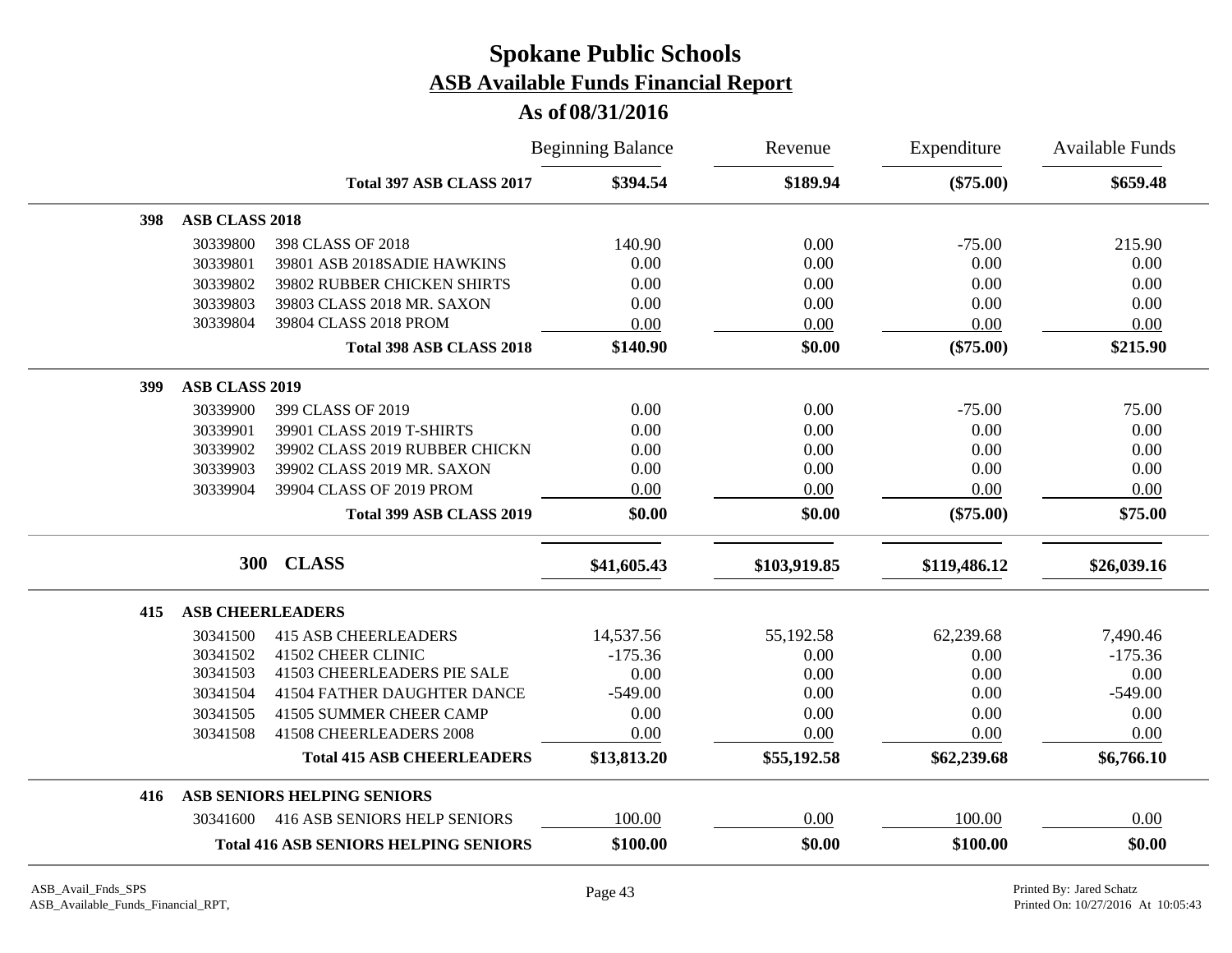#### **As of 08/31/2016**

|     |                                           |                                          | <b>Beginning Balance</b> | Revenue    | Expenditure | Available Funds |
|-----|-------------------------------------------|------------------------------------------|--------------------------|------------|-------------|-----------------|
| 420 | <b>ASB LEADERSHIP</b>                     |                                          |                          |            |             |                 |
|     | 30342000<br><b>420 ASB LEADERSHIP</b>     |                                          | 246.69                   | 0.00       | 142.63      | 104.06          |
|     | 30342001<br>42001 LEADERSHIP SHIRTS       |                                          | 0.00                     | 0.00       | 0.00        | 0.00            |
|     |                                           | <b>Total 420 ASB LEADERSHIP</b>          | \$246.69                 | \$0.00     | \$142.63    | \$104.06        |
| 426 | WA DRUG FREE YOUTH                        |                                          |                          |            |             |                 |
|     | 30342600                                  | 426 ASB WA DRUG FREE YOUTH               | 0.00                     | 420.00     | 0.00        | 420.00          |
|     |                                           | <b>Total 426 WA DRUG FREE YOUTH</b>      | \$0.00                   | \$420.00   | \$0.00      | \$420.00        |
| 429 | <b>CREATIVE WRITING CLUB</b>              |                                          |                          |            |             |                 |
|     | <b>42900 CREATIVE WRITING</b><br>30342900 |                                          | 0.00                     | 0.00       | 0.00        | 0.00            |
|     |                                           | <b>Total 429 CREATIVE WRITING CLUB</b>   | \$0.00                   | \$0.00     | \$0.00      | \$0.00          |
| 445 | <b>ENVIRONMENTAL CLUB</b>                 |                                          |                          |            |             |                 |
|     | 30344500                                  | 44500 ENVIRONMENTAL CLUB                 | 442.34                   | 687.00     | 383.98      | 745.36          |
|     |                                           | <b>Total 445 ENVIRONMENTAL CLUB</b>      | \$442.34                 | \$687.00   | \$383.98    | \$745.36        |
| 447 | <b>ART CLUB</b>                           |                                          |                          |            |             |                 |
|     | 30344700<br>44700 ART CLUB                |                                          | 142.23                   | 3,283.00   | 2,350.00    | 1,075.23        |
|     |                                           | <b>Total 447 ART CLUB</b>                | \$142.23                 | \$3,283.00 | \$2,350.00  | \$1,075.23      |
| 451 | <b>JUNIOR STATE OF AMERICA</b>            |                                          |                          |            |             |                 |
|     | 30345100 451 JR STATE OF AMERICA          |                                          | $-94.75$                 | 0.00       | 0.00        | $-94.75$        |
|     |                                           | <b>Total 451 JUNIOR STATE OF AMERICA</b> | $(\$94.75)$              | \$0.00     | \$0.00      | $(\$94.75)$     |
| 453 | <b>SCIENCE OLYMPIAD</b>                   |                                          |                          |            |             |                 |
|     | <b>453 ASB SCIENCE CLUB</b><br>30345300   |                                          | 905.22                   | 0.00       | 40.00       | 865.22          |
|     |                                           | <b>Total 453 SCIENCE OLYMPIAD</b>        | \$905.22                 | \$0.00     | \$40.00     | \$865.22        |
| 458 | <b>FASHION CLUB</b>                       |                                          |                          |            |             |                 |
|     | 30345800<br><b>45800 FASHION CLUB</b>     |                                          | 118.98                   | 1,794.05   | 1,871.28    | 41.75           |
|     |                                           | <b>Total 458 FASHION CLUB</b>            | \$118.98                 | \$1,794.05 | \$1,871.28  | \$41.75         |

 $\overline{\phantom{a}}$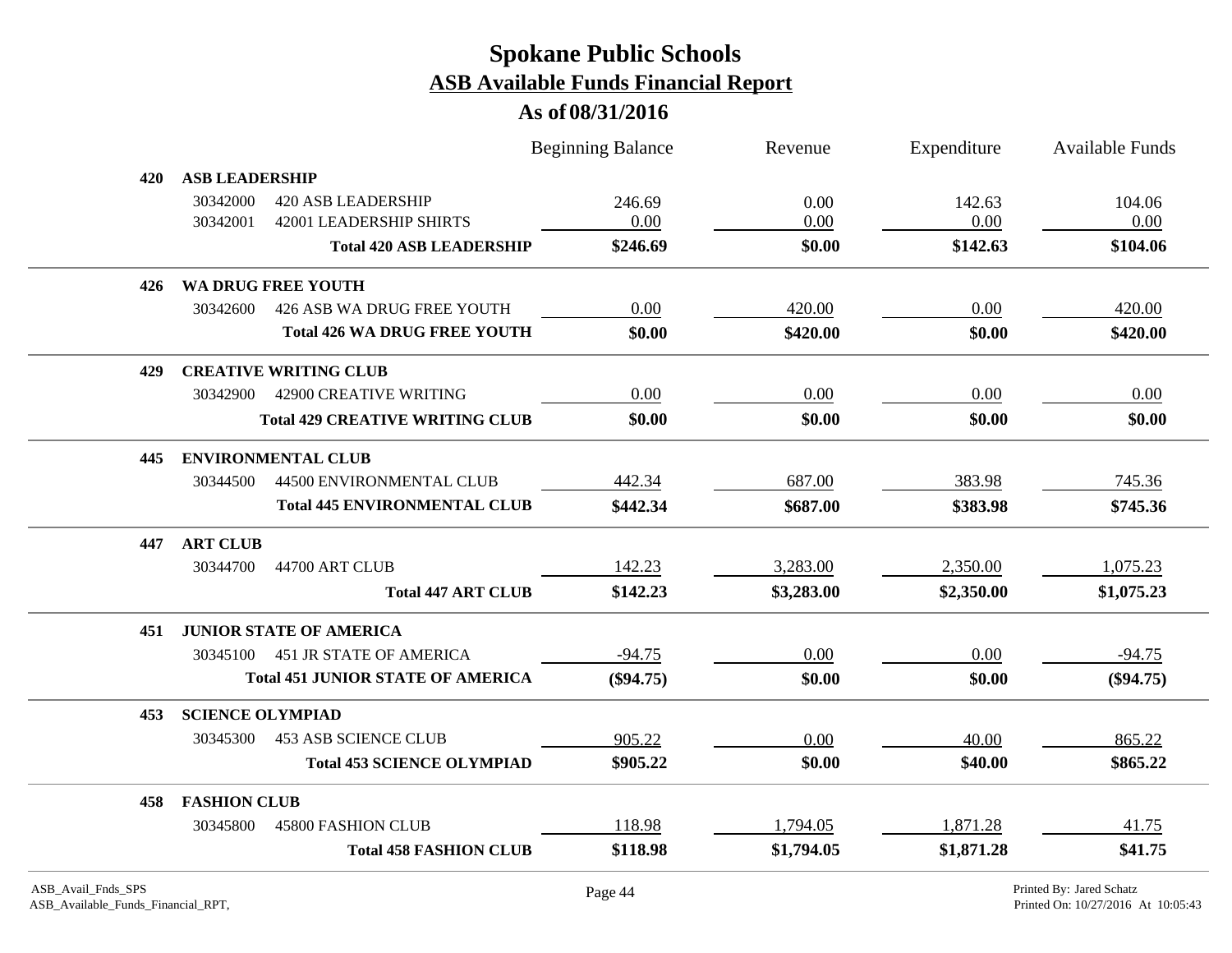|     |                                           |                                  | <b>Beginning Balance</b> | Revenue    | Expenditure | <b>Available Funds</b> |
|-----|-------------------------------------------|----------------------------------|--------------------------|------------|-------------|------------------------|
| 466 | <b>DRILL TEAM</b>                         |                                  |                          |            |             |                        |
|     | 30346600<br><b>466 ASB DANCE TEAM</b>     |                                  | $-536.31$                | 4,719.00   | 3,290.70    | 891.99                 |
|     | <b>46601 SWEETHEART DANCE</b><br>30346601 |                                  | 0.00                     | 0.00       | 0.00        | 0.00                   |
|     | 30346602                                  | 46602 DANCE TEAM DANCE CLINIC    | $-27.50$                 | 0.00       | 0.00        | $-27.50$               |
|     | 30346605                                  | 46605 SUMMER DRILL TEAM CAMP     | 100.00                   | 0.00       | 0.00        | 100.00                 |
|     |                                           | <b>Total 466 DRILL TEAM</b>      | $(\$463.81)$             | \$4,719.00 | \$3,290.70  | \$964.49               |
| 470 | <b>HONOR SOCIETY</b>                      |                                  |                          |            |             |                        |
|     | 30347000<br>470 ASB HONOR SOCIETY         |                                  | 1,727.46                 | 1,030.00   | 1,362.95    | 1,394.51               |
|     |                                           | <b>Total 470 HONOR SOCIETY</b>   | \$1,727.46               | \$1,030.00 | \$1,362.95  | \$1,394.51             |
| 472 | <b>HISPANIC HONOR SOCIETY</b>             |                                  |                          |            |             |                        |
|     | 30347200                                  | 472 ASB HISPANIC HONOR SOCIETY   | 0.00                     | 130.00     | 105.12      | 24.88                  |
|     | <b>Total 472 HISPANIC HONOR SOCIETY</b>   |                                  | \$0.00                   | \$130.00   | \$105.12    | \$24.88                |
| 473 | <b>GAY-STRAIGHT ALLIANCE</b>              |                                  |                          |            |             |                        |
|     | 30347300 473 GAY STRAIGHT ALLIANCE CLUB   |                                  | 154.94                   | 8.50       | 119.90      | 43.54                  |
|     | <b>Total 473 GAY-STRAIGHT ALLIANCE</b>    |                                  | \$154.94                 | \$8.50     | \$119.90    | \$43.54                |
| 481 | <b>ASTRONOMY CLUB</b>                     |                                  |                          |            |             |                        |
|     | <b>481 ASB ASTRONOMY CLUB</b><br>30348100 |                                  | 165.11                   | 0.00       | 0.00        | 165.11                 |
|     |                                           | <b>Total 481 ASTRONOMY CLUB</b>  | \$165.11                 | \$0.00     | \$0.00      | \$165.11               |
| 483 | <b>FERRIS ACTION NETWORK</b>              |                                  |                          |            |             |                        |
|     | 48300 FERRIS ACTION NETWORK<br>30348300   |                                  | 84.32                    | 211.62     | 199.05      | 96.89                  |
|     | <b>Total 483 FERRIS ACTION NETWORK</b>    |                                  | \$84.32                  | \$211.62   | \$199.05    | \$96.89                |
| 498 | <b>ASB MEDALS CLUB</b>                    |                                  |                          |            |             |                        |
|     | <b>498 ASB MEDALS CLUB</b><br>30349800    |                                  | 0.00                     | 0.00       | 0.00        | 0.00                   |
|     |                                           | <b>Total 498 ASB MEDALS CLUB</b> | \$0.00                   | \$0.00     | \$0.00      | \$0.00                 |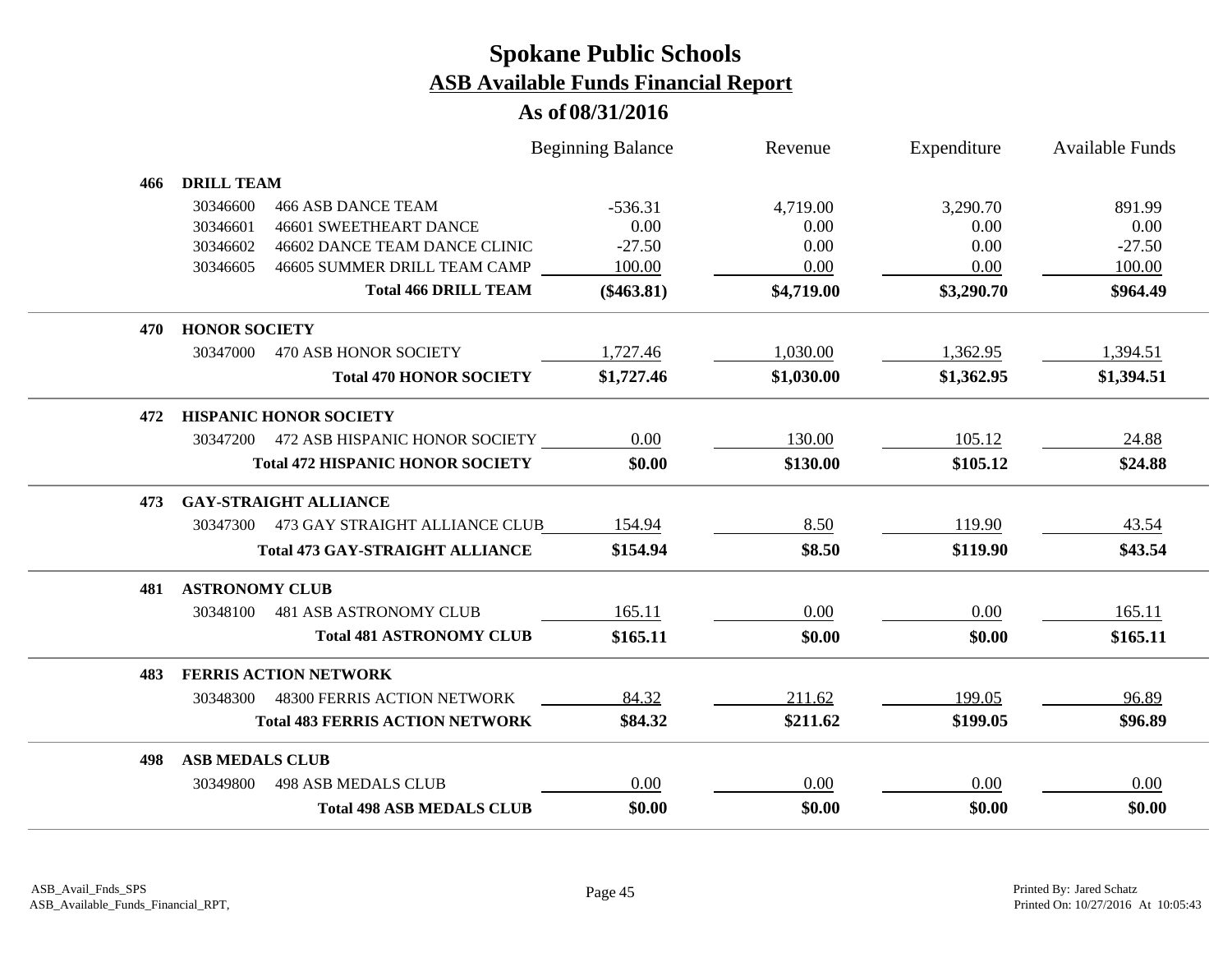| 400 CLUBS<br>\$17,341.93<br>\$67,475.75<br>\$72,205.29<br>305<br><b>LEWIS &amp; CLARK HIGH SCHOOL</b><br><b>ASB RESERVE</b><br>102<br>183,682.56<br>196,077.85<br>7,434.90<br>19,830.19<br>30510200<br>102 ASB RESERVE<br>5.00<br>95.00<br>100.00<br>0.00<br>10269 ASB RESERVE REPLACEMENT<br>30510269<br><b>Total 102 ASB RESERVE</b><br>\$196,082.85<br>\$7,529.90<br>\$19,930.19<br><b>ASB GENERAL</b><br>104<br>12,612.50<br>10,744.98<br>16,575.68<br>6,781.80<br>30510400<br>104 ASB GENERAL<br>0.00<br>0.00<br>30510422<br>10422 RUBBER CHICKEN<br>12,543.28<br>12,543.28<br>10442 ASB GENERAL MEET-N-GREET<br>0.00<br>0.00<br>0.00<br>0.00<br>30510442<br><b>Total 104 ASB GENERAL</b><br>\$23,288.26<br>\$29,118.96<br>\$12,612.50<br><b>ASB BOOKROOM</b><br>107<br>3,612.73<br>0.00<br>0.00<br>3,612.73<br>107 ASB BOOKROOM<br>30510700<br>0.00<br>0.00<br>0.00<br>0.00<br>30510772<br>10772 ASB BOOKROOM RESALE ITEM<br>\$3,612.73<br>\$0.00<br>\$0.00<br><b>Total 107 ASB BOOKROOM</b><br><b>ASB GSL CARD</b><br>110<br>30511000<br>110 ASB GSL CARDS<br>$-40.00$<br>$-40.00$<br>$-140.00$<br>$-140.00$<br>23,500.00<br>42,210.00<br>20,565.00<br>11059 GSL CARDS PAYMENTS<br>45,145.00<br>30511059<br>11069 GSL REPLACEMENT CARDS<br>0.00<br>140.00<br>140.00<br>0.00<br>30511069<br>\$23,460.00<br>\$42,210.00<br>\$45,145.00<br><b>Total 110 ASB GSL CARD</b><br><b>ASB YEARBOOK</b><br>131<br>55,002.80<br>43,147.37<br>36,190.17<br>61,960.00<br><b>131 ASB YEARBOOK</b><br>30513100<br>30513106<br>13106 YEARBOOK BABY ADS<br>0.00<br>8,520.00<br>8,520.00<br>0.00<br>57.00<br>93.00<br>150.00<br>0.00<br>30513190<br>13190 ARCHIVE YRBK SALE - WEB<br>\$61,960.00<br>\$55,059.80<br>\$51,760.37<br>\$44,860.17<br><b>Total 131 ASB YEARBOOK</b> |  |  | <b>Beginning Balance</b> | Revenue | Expenditure | <b>Available Funds</b> |  |
|--------------------------------------------------------------------------------------------------------------------------------------------------------------------------------------------------------------------------------------------------------------------------------------------------------------------------------------------------------------------------------------------------------------------------------------------------------------------------------------------------------------------------------------------------------------------------------------------------------------------------------------------------------------------------------------------------------------------------------------------------------------------------------------------------------------------------------------------------------------------------------------------------------------------------------------------------------------------------------------------------------------------------------------------------------------------------------------------------------------------------------------------------------------------------------------------------------------------------------------------------------------------------------------------------------------------------------------------------------------------------------------------------------------------------------------------------------------------------------------------------------------------------------------------------------------------------------------------------------------------------------------------------------------------------------------------------------------------------------------------------------------------|--|--|--------------------------|---------|-------------|------------------------|--|
|                                                                                                                                                                                                                                                                                                                                                                                                                                                                                                                                                                                                                                                                                                                                                                                                                                                                                                                                                                                                                                                                                                                                                                                                                                                                                                                                                                                                                                                                                                                                                                                                                                                                                                                                                                    |  |  |                          |         |             | \$12,612.39            |  |
|                                                                                                                                                                                                                                                                                                                                                                                                                                                                                                                                                                                                                                                                                                                                                                                                                                                                                                                                                                                                                                                                                                                                                                                                                                                                                                                                                                                                                                                                                                                                                                                                                                                                                                                                                                    |  |  |                          |         |             |                        |  |
|                                                                                                                                                                                                                                                                                                                                                                                                                                                                                                                                                                                                                                                                                                                                                                                                                                                                                                                                                                                                                                                                                                                                                                                                                                                                                                                                                                                                                                                                                                                                                                                                                                                                                                                                                                    |  |  |                          |         |             |                        |  |
|                                                                                                                                                                                                                                                                                                                                                                                                                                                                                                                                                                                                                                                                                                                                                                                                                                                                                                                                                                                                                                                                                                                                                                                                                                                                                                                                                                                                                                                                                                                                                                                                                                                                                                                                                                    |  |  |                          |         |             |                        |  |
|                                                                                                                                                                                                                                                                                                                                                                                                                                                                                                                                                                                                                                                                                                                                                                                                                                                                                                                                                                                                                                                                                                                                                                                                                                                                                                                                                                                                                                                                                                                                                                                                                                                                                                                                                                    |  |  |                          |         |             |                        |  |
|                                                                                                                                                                                                                                                                                                                                                                                                                                                                                                                                                                                                                                                                                                                                                                                                                                                                                                                                                                                                                                                                                                                                                                                                                                                                                                                                                                                                                                                                                                                                                                                                                                                                                                                                                                    |  |  |                          |         |             | \$183,682.56           |  |
|                                                                                                                                                                                                                                                                                                                                                                                                                                                                                                                                                                                                                                                                                                                                                                                                                                                                                                                                                                                                                                                                                                                                                                                                                                                                                                                                                                                                                                                                                                                                                                                                                                                                                                                                                                    |  |  |                          |         |             |                        |  |
|                                                                                                                                                                                                                                                                                                                                                                                                                                                                                                                                                                                                                                                                                                                                                                                                                                                                                                                                                                                                                                                                                                                                                                                                                                                                                                                                                                                                                                                                                                                                                                                                                                                                                                                                                                    |  |  |                          |         |             |                        |  |
|                                                                                                                                                                                                                                                                                                                                                                                                                                                                                                                                                                                                                                                                                                                                                                                                                                                                                                                                                                                                                                                                                                                                                                                                                                                                                                                                                                                                                                                                                                                                                                                                                                                                                                                                                                    |  |  |                          |         |             |                        |  |
|                                                                                                                                                                                                                                                                                                                                                                                                                                                                                                                                                                                                                                                                                                                                                                                                                                                                                                                                                                                                                                                                                                                                                                                                                                                                                                                                                                                                                                                                                                                                                                                                                                                                                                                                                                    |  |  |                          |         |             |                        |  |
|                                                                                                                                                                                                                                                                                                                                                                                                                                                                                                                                                                                                                                                                                                                                                                                                                                                                                                                                                                                                                                                                                                                                                                                                                                                                                                                                                                                                                                                                                                                                                                                                                                                                                                                                                                    |  |  |                          |         |             | \$6,781.80             |  |
|                                                                                                                                                                                                                                                                                                                                                                                                                                                                                                                                                                                                                                                                                                                                                                                                                                                                                                                                                                                                                                                                                                                                                                                                                                                                                                                                                                                                                                                                                                                                                                                                                                                                                                                                                                    |  |  |                          |         |             |                        |  |
|                                                                                                                                                                                                                                                                                                                                                                                                                                                                                                                                                                                                                                                                                                                                                                                                                                                                                                                                                                                                                                                                                                                                                                                                                                                                                                                                                                                                                                                                                                                                                                                                                                                                                                                                                                    |  |  |                          |         |             |                        |  |
|                                                                                                                                                                                                                                                                                                                                                                                                                                                                                                                                                                                                                                                                                                                                                                                                                                                                                                                                                                                                                                                                                                                                                                                                                                                                                                                                                                                                                                                                                                                                                                                                                                                                                                                                                                    |  |  |                          |         |             |                        |  |
|                                                                                                                                                                                                                                                                                                                                                                                                                                                                                                                                                                                                                                                                                                                                                                                                                                                                                                                                                                                                                                                                                                                                                                                                                                                                                                                                                                                                                                                                                                                                                                                                                                                                                                                                                                    |  |  |                          |         |             | \$3,612.73             |  |
|                                                                                                                                                                                                                                                                                                                                                                                                                                                                                                                                                                                                                                                                                                                                                                                                                                                                                                                                                                                                                                                                                                                                                                                                                                                                                                                                                                                                                                                                                                                                                                                                                                                                                                                                                                    |  |  |                          |         |             |                        |  |
|                                                                                                                                                                                                                                                                                                                                                                                                                                                                                                                                                                                                                                                                                                                                                                                                                                                                                                                                                                                                                                                                                                                                                                                                                                                                                                                                                                                                                                                                                                                                                                                                                                                                                                                                                                    |  |  |                          |         |             |                        |  |
|                                                                                                                                                                                                                                                                                                                                                                                                                                                                                                                                                                                                                                                                                                                                                                                                                                                                                                                                                                                                                                                                                                                                                                                                                                                                                                                                                                                                                                                                                                                                                                                                                                                                                                                                                                    |  |  |                          |         |             |                        |  |
|                                                                                                                                                                                                                                                                                                                                                                                                                                                                                                                                                                                                                                                                                                                                                                                                                                                                                                                                                                                                                                                                                                                                                                                                                                                                                                                                                                                                                                                                                                                                                                                                                                                                                                                                                                    |  |  |                          |         |             |                        |  |
|                                                                                                                                                                                                                                                                                                                                                                                                                                                                                                                                                                                                                                                                                                                                                                                                                                                                                                                                                                                                                                                                                                                                                                                                                                                                                                                                                                                                                                                                                                                                                                                                                                                                                                                                                                    |  |  |                          |         |             | \$20,525.00            |  |
|                                                                                                                                                                                                                                                                                                                                                                                                                                                                                                                                                                                                                                                                                                                                                                                                                                                                                                                                                                                                                                                                                                                                                                                                                                                                                                                                                                                                                                                                                                                                                                                                                                                                                                                                                                    |  |  |                          |         |             |                        |  |
|                                                                                                                                                                                                                                                                                                                                                                                                                                                                                                                                                                                                                                                                                                                                                                                                                                                                                                                                                                                                                                                                                                                                                                                                                                                                                                                                                                                                                                                                                                                                                                                                                                                                                                                                                                    |  |  |                          |         |             |                        |  |
|                                                                                                                                                                                                                                                                                                                                                                                                                                                                                                                                                                                                                                                                                                                                                                                                                                                                                                                                                                                                                                                                                                                                                                                                                                                                                                                                                                                                                                                                                                                                                                                                                                                                                                                                                                    |  |  |                          |         |             |                        |  |
|                                                                                                                                                                                                                                                                                                                                                                                                                                                                                                                                                                                                                                                                                                                                                                                                                                                                                                                                                                                                                                                                                                                                                                                                                                                                                                                                                                                                                                                                                                                                                                                                                                                                                                                                                                    |  |  |                          |         |             |                        |  |
|                                                                                                                                                                                                                                                                                                                                                                                                                                                                                                                                                                                                                                                                                                                                                                                                                                                                                                                                                                                                                                                                                                                                                                                                                                                                                                                                                                                                                                                                                                                                                                                                                                                                                                                                                                    |  |  |                          |         |             |                        |  |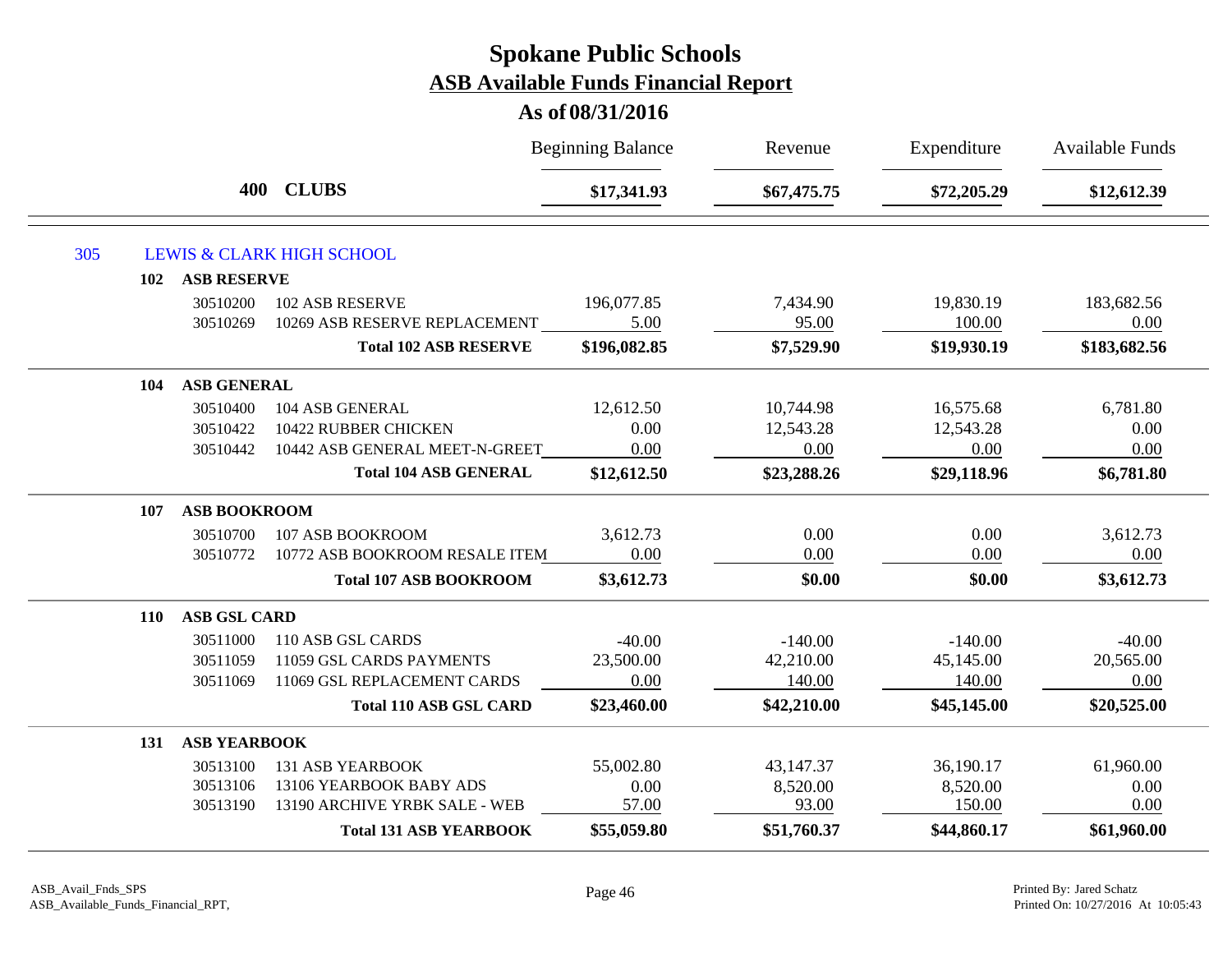|            |                         |                                         | <b>Beginning Balance</b> | Revenue      | Expenditure     | Available Funds   |
|------------|-------------------------|-----------------------------------------|--------------------------|--------------|-----------------|-------------------|
| 140        | <b>ASB CONCESSIONS</b>  |                                         |                          |              |                 |                   |
|            | 30514000                | <b>140 ASB CONCESSIONS</b>              | 373.61                   | 6,823.70     | 7,197.31        | 0.00              |
|            |                         | <b>Total 140 ASB CONCESSIONS</b>        | \$373.61                 | \$6,823.70   | \$7,197.31      | \$0.00            |
| 165        | <b>ASB NEWSPAPER</b>    |                                         |                          |              |                 |                   |
|            | 30516500                | <b>165 ASB NEWSPAPER</b>                | 1,495.16                 | 2,820.00     | 2,000.91        | 2,314.25          |
|            | 30516503                | 16503 NEWPAPER ADS                      | 0.00                     | 0.00         | 0.00            | 0.00              |
|            | 30516522                | 16522 ASB NEWSPAPER DONATION            | 0.00                     | 0.00         | 0.00            | 0.00              |
|            |                         | <b>Total 165 ASB NEWSPAPER</b>          | \$1,495.16               | \$2,820.00   | \$2,000.91      | \$2,314.25        |
| 192        | <b>ASB PARKING LOT</b>  |                                         |                          |              |                 |                   |
|            | 30519200                | <b>192 ASB PARKING LOT</b>              | 1,285.00                 | 2,495.00     | 2,350.00        | 1,430.00          |
|            |                         | <b>Total 192 ASB PARKING LOT</b>        | \$1,285.00               | \$2,495.00   | \$2,350.00      | \$1,430.00        |
|            | 100                     | <b>GENERAL ASB</b>                      | \$293,981.65             | \$136,927.23 | \$150,602.54    | \$280,306.34      |
| 202        |                         | ASB ATHLETIC EQUIPMENT                  |                          |              |                 |                   |
|            | 30520200                | 202 ASB ATHLETIC EQUIPMENT              | 0.00                     | 0.00         | 0.00            | 0.00              |
|            |                         | <b>Total 202 ASB ATHLETIC EQUIPMENT</b> | \$0.00                   | \$0.00       | \$0.00          | \$0.00            |
| <b>205</b> |                         | <b>GENERAL ATHLETICS</b>                |                          |              |                 |                   |
|            | 30520500                | <b>205 ASB GENERAL ATHLETICS</b>        | 12,864.08                | 30,437.39    | $-15,046.55$    | 58,348.02         |
|            | 30520520                | 20520 GENERAL ATH-EQUIPMENT             | 0.00                     | 0.00         | 0.00            | 0.00              |
|            | 30520544                | 20544 GENERAL ATHLETICS - GATE          | 0.00                     | 4,800.00     | 4,800.00        | 0.00              |
|            | 30520580                | 20580 GENERAL ATHL-OFFICICIALS          | 0.00                     | 0.00         | 0.00            | 0.00              |
|            | 30520590                | 20590 GENERAL RUBBER CHICKEN            | $-868.00$                | 868.00       | 0.00            | 0.00              |
|            |                         | <b>Total 205 GENERAL ATHLETICS</b>      | \$11,996.08              | \$36,105.39  | $(\$10,246.55)$ | \$58,348.02       |
| 206        | <b>LEAGUE ATHLETICS</b> |                                         |                          |              |                 |                   |
|            | 30520600                | <b>206 ASB LEAGUE ATHLETICS</b>         | $-275,811.21$            | 1,408.00     | 50,792.04       | $-325,195.25$     |
|            |                         | <b>Total 206 LEAGUE ATHLETICS</b>       | $(\$275,811.21)$         | \$1,408.00   | \$50,792.04     | $(\$325, 195.25)$ |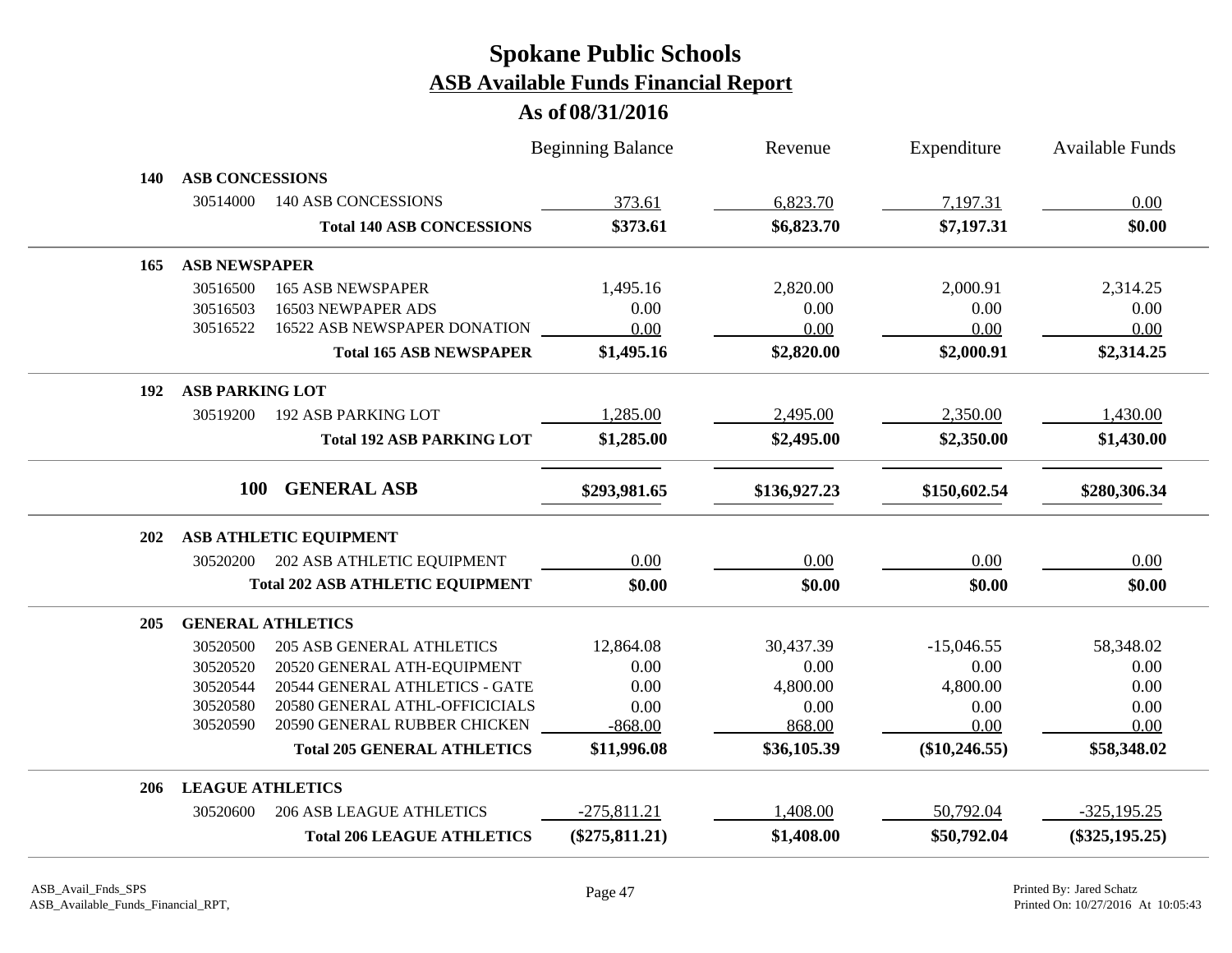|            |                                               | <b>Beginning Balance</b> | Revenue     | Expenditure    | Available Funds |
|------------|-----------------------------------------------|--------------------------|-------------|----------------|-----------------|
| 208        | <b>ASB ATHLETIC OFFICIALS</b>                 |                          |             |                |                 |
|            | <b>208 ASB ATHLETIC OFFICIALS</b><br>30520800 | 20,851.20                | 0.00        | $-7,212.55$    | 28,063.75       |
|            | <b>Total 208 ASB ATHLETIC OFFICIALS</b>       | \$20,851.20              | \$0.00      | $(\$7,212.55)$ | \$28,063.75     |
| 227        | <b>BASEBALL</b>                               |                          |             |                |                 |
|            | 30522700<br>227 ASB BASEBALL                  | $-2,156.12$              | 2,372.00    | 623.78         | $-407.90$       |
|            | <b>Total 227 BASEBALL</b>                     | $(\$2,156.12)$           | \$2,372.00  | \$623.78       | $(\$407.90)$    |
| <b>230</b> | <b>BOYS BASKETBALL</b>                        |                          |             |                |                 |
|            | 30523000<br><b>230 ASB BOYS BASKETBALL</b>    | 6,018.14                 | 4,466.00    | 3,010.93       | 7,473.21        |
|            | <b>Total 230 BOYS BASKETBALL</b>              | \$6,018.14               | \$4,466.00  | \$3,010.93     | \$7,473.21      |
| 231        | <b>GIRLS BASKETBALL</b>                       |                          |             |                |                 |
|            | 231 ASB GIRLS BASKETBALL<br>30523100          | 2,755.83                 | 1,417.00    | 845.92         | 3,326.91        |
|            | <b>Total 231 GIRLS BASKETBALL</b>             | \$2,755.83               | \$1,417.00  | \$845.92       | \$3,326.91      |
| 236        | <b>BOYS CROSS COUNTRY</b>                     |                          |             |                |                 |
|            | 236 ASB BOYS CROSS COUNTRY<br>30523600        | 985.67                   | 5,453.00    | 4,515.08       | 1,923.59        |
|            | <b>Total 236 BOYS CROSS COUNTRY</b>           | \$985.67                 | \$5,453.00  | \$4,515.08     | \$1,923.59      |
| 237        | <b>GIRLS CROSS COUNTRY</b>                    |                          |             |                |                 |
|            | 237 ASB GIRLS CROSS COUNTRY<br>30523700       | $-206.20$                | 3,501.00    | 3,963.95       | $-669.15$       |
|            | <b>Total 237 GIRLS CROSS COUNTRY</b>          | $(\$206.20)$             | \$3,501.00  | \$3,963.95     | $(\$669.15)$    |
| 238        | <b>GIRLS FAST PITCH</b>                       |                          |             |                |                 |
|            | <b>238 ASB GIRLS FAST PITCH</b><br>30523800   | 962.56                   | 3,341.00    | 931.33         | 3,372.23        |
|            | <b>Total 238 GIRLS FAST PITCH</b>             | \$962.56                 | \$3,341.00  | \$931.33       | \$3,372.23      |
| 240        | <b>FOOTBALL</b>                               |                          |             |                |                 |
|            | <b>240 ASB FOOTBALL</b><br>30524000           | $-2,061.47$              | 10,886.54   | 11,229.50      | $-2,404.43$     |
|            | <b>Total 240 FOOTBALL</b>                     | $(\$2,061.47)$           | \$10,886.54 | \$11,229.50    | $(\$2,404.43)$  |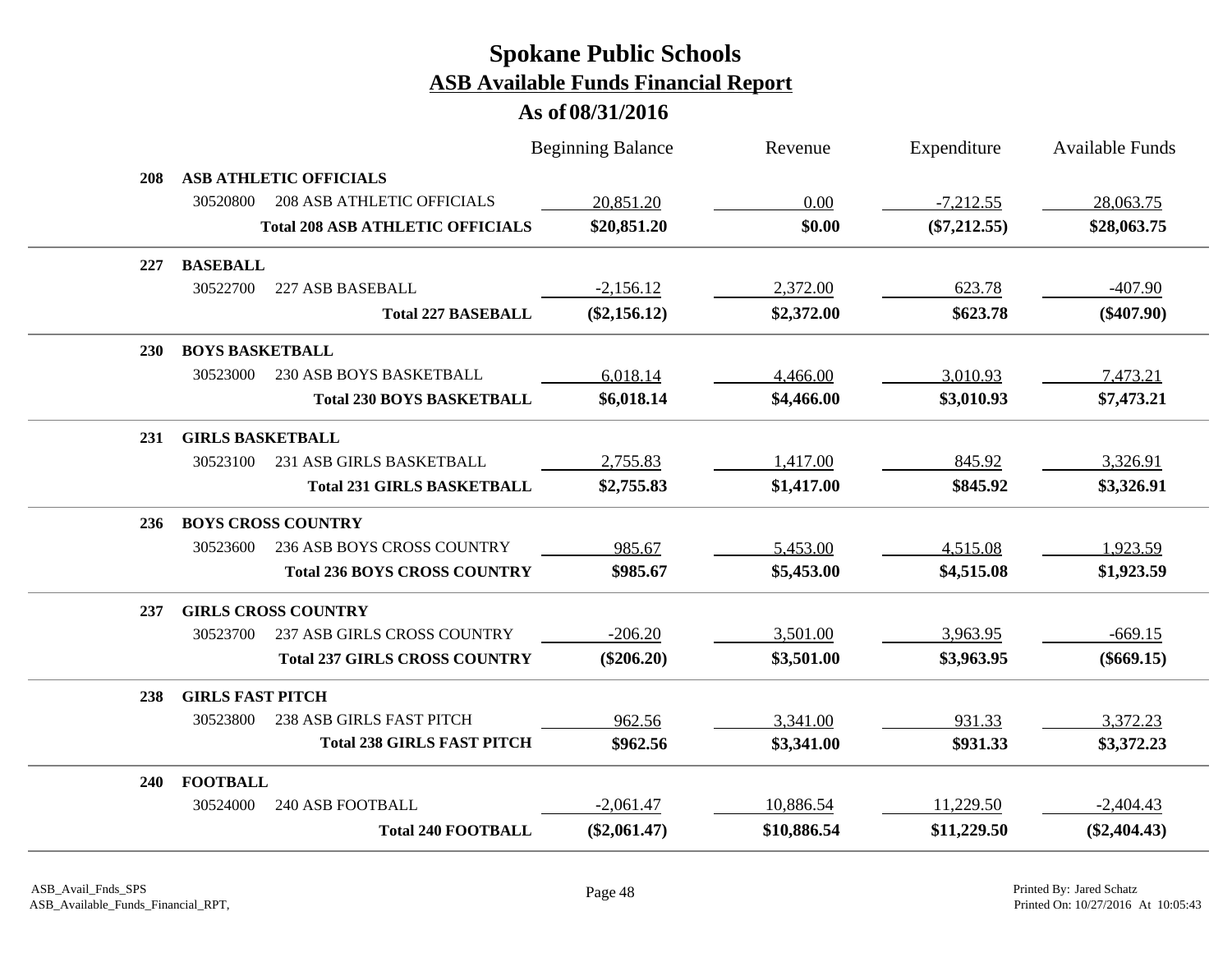|     |                      |                                                   | <b>Beginning Balance</b> | Revenue          | Expenditure      | <b>Available Funds</b> |
|-----|----------------------|---------------------------------------------------|--------------------------|------------------|------------------|------------------------|
| 242 | <b>BOYS GOLF</b>     |                                                   |                          |                  |                  |                        |
|     | 30524200<br>30524251 | 242 ASB BOYS GOLF<br>24251 B-GOLF I.E. TOURNAMENT | 2,037.04<br>0.00         | 6,570.00<br>0.00 | 6,752.41<br>0.00 | 1,854.63<br>0.00       |
|     |                      | <b>Total 242 BOYS GOLF</b>                        | \$2,037.04               | \$6,570.00       | \$6,752.41       | \$1,854.63             |
| 243 | <b>GIRLS GOLF</b>    |                                                   |                          |                  |                  |                        |
|     | 30524300             | 243 ASB GIRLS GOLF                                | 3,534.08                 | 5,443.42         | 4,516.46         | 4,461.04               |
|     |                      | <b>Total 243 GIRLS GOLF</b>                       | \$3,534.08               | \$5,443.42       | \$4,516.46       | \$4,461.04             |
| 248 | <b>GYMNASTICS</b>    |                                                   |                          |                  |                  |                        |
|     | 30524800             | <b>248 ASB GYMNASTICS</b>                         | 7,352.14                 | 0.00             | 1,460.10         | 5,892.04               |
|     |                      | <b>Total 248 GYMNASTICS</b>                       | \$7,352.14               | \$0.00           | \$1,460.10       | \$5,892.04             |
| 264 | <b>SLOW PITCH</b>    |                                                   |                          |                  |                  |                        |
|     | 30526400             | <b>264 ASB SLOW PITCH SOFTBALL</b>                | 1,887.73                 | 1,138.00         | $-701.68$        | 3,727.41               |
|     |                      | <b>Total 264 SLOW PITCH</b>                       | \$1,887.73               | \$1,138.00       | $(\$701.68)$     | \$3,727.41             |
| 266 | <b>BOYS' SOCCER</b>  |                                                   |                          |                  |                  |                        |
|     | 30526600             | <b>266 ASB BOYS SOCCER</b>                        | 2,931.53                 | 2,375.00         | 2,244.50         | 3,062.03               |
|     |                      | <b>Total 266 BOYS' SOCCER</b>                     | \$2,931.53               | \$2,375.00       | \$2,244.50       | \$3,062.03             |
| 267 | <b>GIRLS' SOCCER</b> |                                                   |                          |                  |                  |                        |
|     | 30526700             | <b>267 ASB GIRLS SOCCER</b>                       | 2,765.39                 | 2,461.00         | 99.25            | 5,127.14               |
|     |                      | <b>Total 267 GIRLS' SOCCER</b>                    | \$2,765.39               | \$2,461.00       | \$99.25          | \$5,127.14             |
| 278 | <b>BOYS' TENNIS</b>  |                                                   |                          |                  |                  |                        |
|     | 30527800             | 278 ASB BOYS TENNIS                               | 3,996.16                 | 1,750.00         | 1,358.17         | 4,387.99               |
|     |                      | <b>Total 278 BOYS' TENNIS</b>                     | \$3,996.16               | \$1,750.00       | \$1,358.17       | \$4,387.99             |
| 279 | <b>GIRLS' TENNIS</b> |                                                   |                          |                  |                  |                        |
|     | 30527900             | 279 ASB GIRLS TENNIS                              | 2,480.39                 | 926.00           | 1,372.45         | 2,033.94               |
|     |                      | <b>Total 279 GIRLS' TENNIS</b>                    | \$2,480.39               | \$926.00         | \$1,372.45       | \$2,033.94             |
|     |                      |                                                   |                          |                  |                  |                        |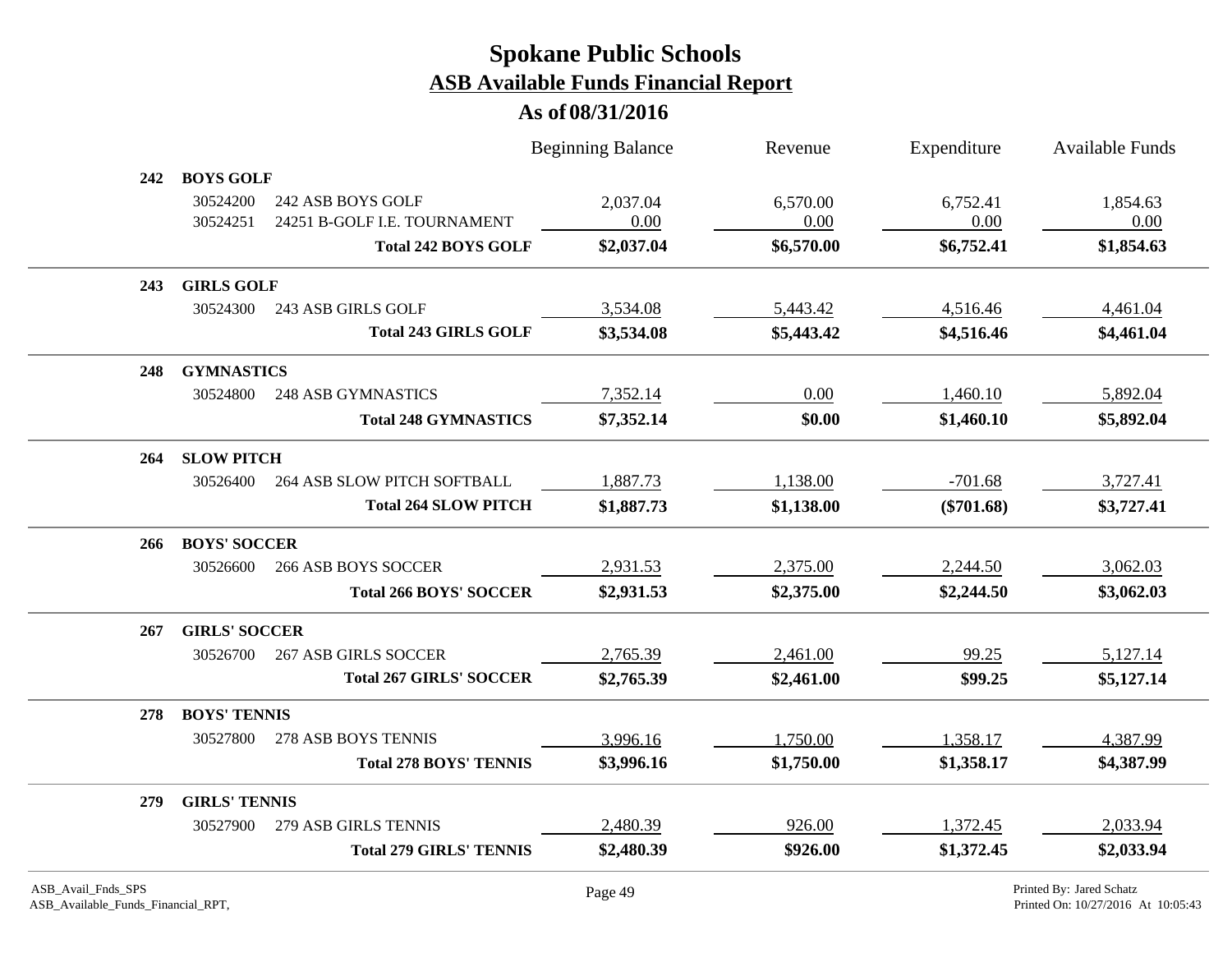|            |                          |                                    | <b>Beginning Balance</b> | Revenue      | Expenditure  | <b>Available Funds</b> |
|------------|--------------------------|------------------------------------|--------------------------|--------------|--------------|------------------------|
| 284        | <b>BOYS' TRACK</b>       |                                    |                          |              |              |                        |
|            | 30528400                 | <b>284 ASB BOYS TRACK</b>          | 564.17                   | 0.00         | 176.66       | 387.51                 |
|            |                          | <b>Total 284 BOYS' TRACK</b>       | \$564.17                 | \$0.00       | \$176.66     | \$387.51               |
| 285        | <b>GIRLS' TRACK</b>      |                                    |                          |              |              |                        |
|            | 30528500                 | <b>285 ASB GIRLS TRACK</b>         | 810.26                   | 2,877.00     | 4,590.83     | $-903.57$              |
|            |                          | <b>Total 285 GIRLS' TRACK</b>      | \$810.26                 | \$2,877.00   | \$4,590.83   | $(\$903.57)$           |
| <b>290</b> | <b>GIRLS' VOLLEYBALL</b> |                                    |                          |              |              |                        |
|            | 30529000                 | <b>290 ASB VOLLEYBALL</b>          | 2,257.53                 | 1,046.00     | 733.24       | 2,570.29               |
|            |                          | <b>Total 290 GIRLS' VOLLEYBALL</b> | \$2,257.53               | \$1,046.00   | \$733.24     | \$2,570.29             |
| 294        | <b>BOYS' WRESTLING</b>   |                                    |                          |              |              |                        |
|            | 30529400                 | <b>294 ASB WRESTLING</b>           | 1,885.85                 | 9,337.90     | 6,419.71     | 4,804.04               |
|            |                          | <b>Total 294 BOYS' WRESTLING</b>   | \$1,885.85               | \$9,337.90   | \$6,419.71   | \$4,804.04             |
|            | <b>200</b>               | <b>ATHLETICS</b>                   | $(\$204,163.25)$         | \$102,874.25 | \$87,475.53  | $(\$188,764.53)$       |
| 312        | <b>DEBATE CLUB</b>       |                                    |                          |              |              |                        |
|            | 30531200                 | 312 ASB DEBATE                     | 3,242.41                 | 8,742.00     | 4,494.82     | 7,489.59               |
|            |                          | <b>Total 312 DEBATE CLUB</b>       | \$3,242.41               | \$8,742.00   | \$4,494.82   | \$7,489.59             |
| 313        | <b>DECA CLUB</b>         |                                    |                          |              |              |                        |
|            | 30531300                 | 313 ASB DECA                       | 19,039.75                | 7,222.75     | $-364.67$    | 26,627.17              |
|            |                          | <b>Total 313 DECA CLUB</b>         | \$19,039.75              | \$7,222.75   | $(\$364.67)$ | \$26,627.17            |
| 314        | <b>DECA STORE</b>        |                                    |                          |              |              |                        |
|            | 30531400                 | 314 ASB DECA STORE                 | 98.26                    | 0.00         | 588.47       | $-490.21$              |
|            | 30531481                 | 31481 ASB DECA STORE SALES         | $-743.22$                | 12,793.36    | 12,127.30    | $-77.16$               |
|            |                          | <b>Total 314 DECA STORE</b>        | $(\$644.96)$             | \$12,793.36  | \$12,715.77  | $(\$567.37)$           |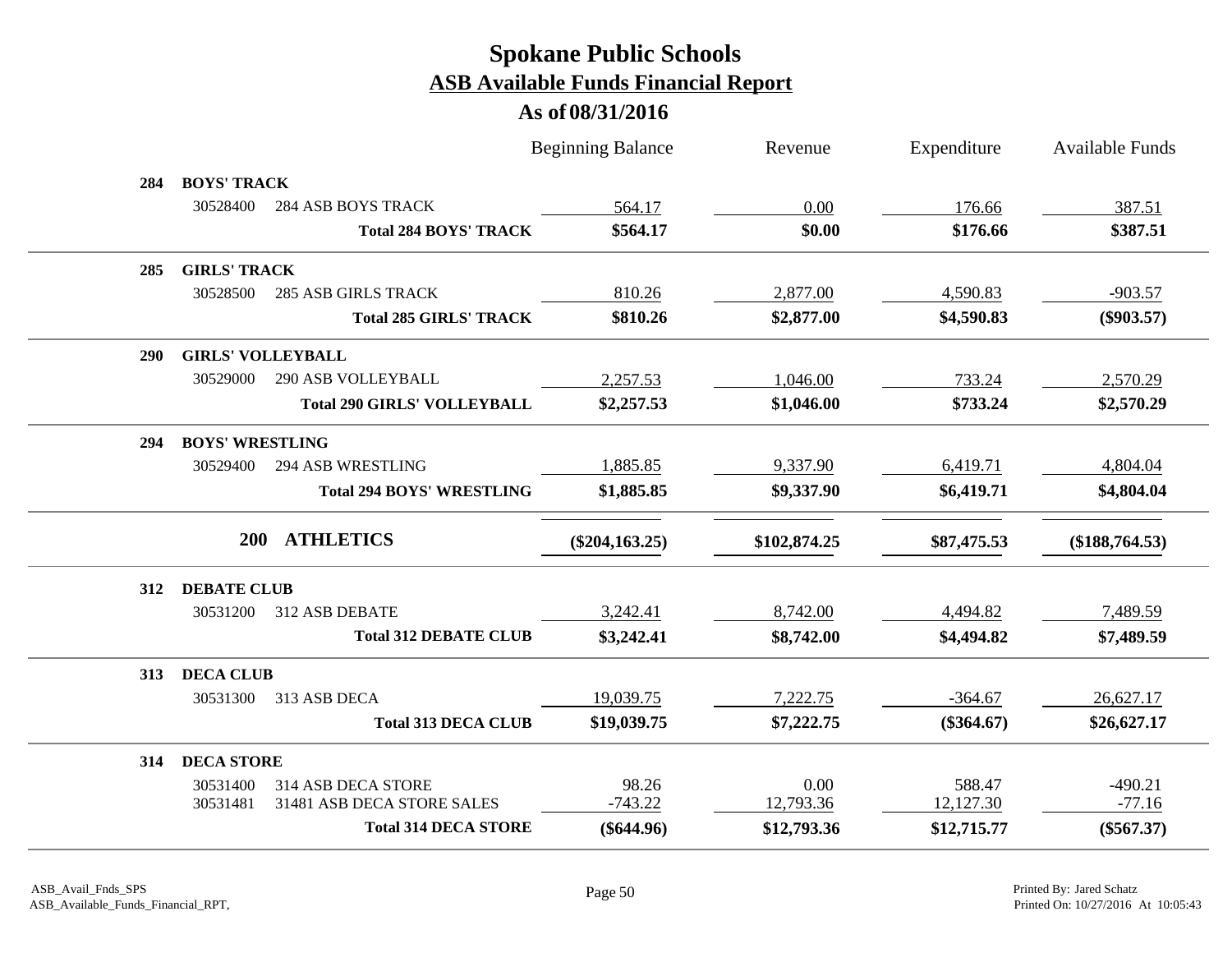#### **As of 08/31/2016**

|     |                      |                                                 | <b>Beginning Balance</b> | Revenue      | Expenditure  | <b>Available Funds</b> |
|-----|----------------------|-------------------------------------------------|--------------------------|--------------|--------------|------------------------|
| 315 | <b>DRAMA CLUB</b>    |                                                 |                          |              |              |                        |
|     | 30531500             | 315 ASB DRAMA                                   | 39,338.44                | 33,840.27    | 29,564.64    | 43,614.07              |
|     |                      | <b>Total 315 DRAMA CLUB</b>                     | \$39,338.44              | \$33,840.27  | \$29,564.64  | \$43,614.07            |
| 329 |                      | PRO START - FOOD SERVICES CLUB                  |                          |              |              |                        |
|     | 30532900             | 329 ASB FOOD SERVICE                            | 7,014.28                 | 0.00         | 513.61       | 6,500.67               |
|     | 30532981             | 32981 ASB FOOD SVC STORE SALES                  | 0.00                     | 0.00         | 0.00         | 0.00                   |
|     |                      | <b>Total 329 PRO START - FOOD SERVICES CLUB</b> | \$7,014.28               | \$0.00       | \$513.61     | \$6,500.67             |
| 356 | <b>BAND CLUB</b>     |                                                 |                          |              |              |                        |
|     | 30535600             | 356 ASB BAND                                    | 3,169.60                 | 15,205.55    | 13,733.73    | 4,641.42               |
|     | 30535622             | 35622 ASB BAND DONATIONS                        | 1,517.10                 | 3,505.00     | 3,807.54     | 1,214.56               |
|     | 30535659             | 35659 ASB BAND PAYMENTS                         | 3,586.30                 | 162,486.44   | 162,743.00   | 3,329.74               |
|     |                      | <b>Total 356 BAND CLUB</b>                      | \$8,273.00               | \$181,196.99 | \$180,284.27 | \$9,185.72             |
| 358 | <b>CHORAL CLUB</b>   |                                                 |                          |              |              |                        |
|     | 30535800             | <b>358 ASB CHORAL</b>                           | 8,918.49                 | 2,967.00     | 4,701.51     | 7,183.98               |
|     |                      | <b>Total 358 CHORAL CLUB</b>                    | \$8,918.49               | \$2,967.00   | \$4,701.51   | \$7,183.98             |
| 368 |                      | <b>CO-OPERATIVE CLUB</b>                        |                          |              |              |                        |
|     | 30536800             | 368 ASB CO-OP                                   | 3,672.44                 | 146.00       | $-789.97$    | 4,608.41               |
|     | 30536881             | 36881 ASB CO-OP STORE SALES                     | 0.00                     | 4,944.80     | 5,018.18     | $-73.38$               |
|     |                      | <b>Total 368 CO-OPERATIVE CLUB</b>              | \$3,672.44               | \$5,090.80   | \$4,228.21   | \$4,535.03             |
| 392 | <b>CLASS OF 2012</b> |                                                 |                          |              |              |                        |
|     | 30539200             | 392 ASB CLASS OF 2012                           | 0.00                     | 0.00         | 0.00         | 0.00                   |
|     |                      | <b>Total 392 CLASS OF 2012</b>                  | \$0.00                   | \$0.00       | \$0.00       | \$0.00                 |
| 393 | ASB CLASS 2013       |                                                 |                          |              |              |                        |
|     | 30539300             | 393 ASB CLASS OF 2013                           | 4,689.89                 | 0.00         | 0.00         | 4,689.89               |
|     |                      | Total 393 ASB CLASS 2013                        | \$4,689.89               | \$0.00       | \$0.00       | \$4,689.89             |
|     |                      |                                                 |                          |              |              |                        |

**395 ASB CLASS 2015**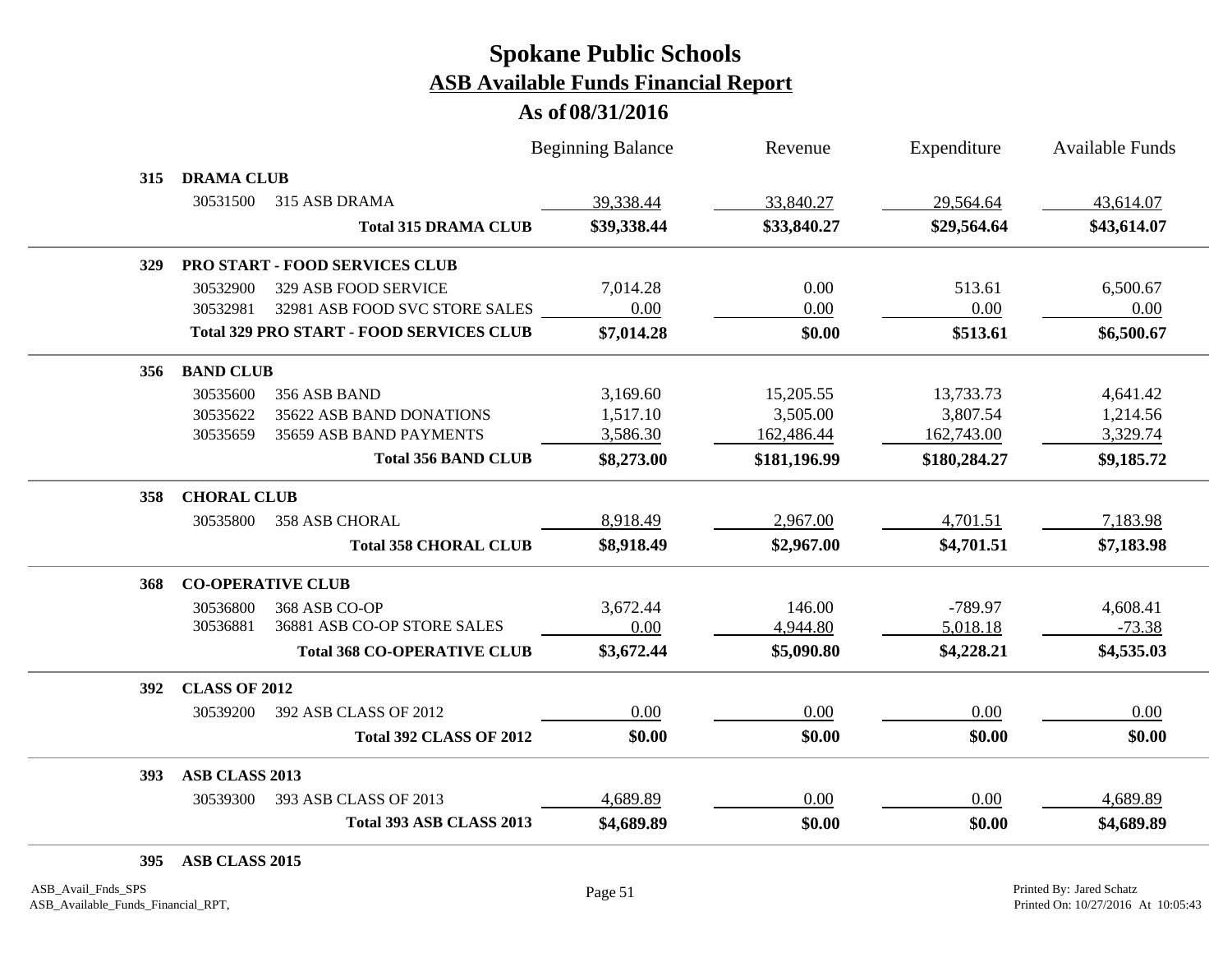|                                                          |                         |                                       | <b>Beginning Balance</b> | Revenue      | Expenditure  | <b>Available Funds</b>                                         |
|----------------------------------------------------------|-------------------------|---------------------------------------|--------------------------|--------------|--------------|----------------------------------------------------------------|
|                                                          | 30539500                | 395 ASB CLASS OF 2015                 | 6,025.38                 | 0.00         | 44.03        | 5,981.35                                                       |
|                                                          |                         | Total 395 ASB CLASS 2015              | \$6,025.38               | \$0.00       | \$44.03      | \$5,981.35                                                     |
| 396                                                      | ASB CLASS 2016          |                                       |                          |              |              |                                                                |
|                                                          | 30539600                | 305 ASB CLASS OF 2016                 | 3,940.88                 | 20,061.05    | 16,129.26    | 7,872.67                                                       |
|                                                          |                         | Total 396 ASB CLASS 2016              | \$3,940.88               | \$20,061.05  | \$16,129.26  | \$7,872.67                                                     |
| 397                                                      | ASB CLASS 2017          |                                       |                          |              |              |                                                                |
|                                                          | 30539700                | 305 ASB CLASS OF 2017                 | 24.00                    | 0.00         | 0.00         | 24.00                                                          |
|                                                          |                         | Total 397 ASB CLASS 2017              | \$24.00                  | \$0.00       | \$0.00       | \$24.00                                                        |
| 398                                                      | ASB CLASS 2018          |                                       |                          |              |              |                                                                |
|                                                          | 30539800                | 305 ASB CLASS OF 2018                 | 2,485.38                 | 0.00         | 0.00         | 2,485.38                                                       |
|                                                          |                         | Total 398 ASB CLASS 2018              | \$2,485.38               | \$0.00       | \$0.00       | \$2,485.38                                                     |
| 399                                                      | <b>ASB CLASS 2019</b>   |                                       |                          |              |              |                                                                |
|                                                          | 30539900                | 399 CLASS OF 2019                     | 0.00                     | 0.00         | 0.00         | 0.00                                                           |
|                                                          |                         | Total 399 ASB CLASS 2019              | \$0.00                   | \$0.00       | \$0.00       | \$0.00                                                         |
|                                                          |                         | 300 CLASS                             | \$106,019.38             | \$271,914.22 | \$252,311.45 | \$125,622.15                                                   |
| 410                                                      |                         | <b>ASB SPECIAL OLYMPICS</b>           |                          |              |              |                                                                |
|                                                          | 30541000                | 410 ASB SPECIAL OLYMPICS              | 3,949.11                 | 85.00        | 241.39       | 3,792.72                                                       |
|                                                          | 30541066                | 41066 ASB SPL OLYMP -RECYCLING        | 60.53                    | 1.59         | 62.12        | 0.00                                                           |
|                                                          |                         | <b>Total 410 ASB SPECIAL OLYMPICS</b> | \$4,009.64               | \$86.59      | \$303.51     | \$3,792.72                                                     |
| 415                                                      | <b>ASB CHEERLEADERS</b> |                                       |                          |              |              |                                                                |
|                                                          | 30541500                | <b>415 ASB CHEERLEADERS</b>           | 3,347.09                 | 21,494.46    | 17,932.58    | 6,908.97                                                       |
|                                                          |                         | <b>Total 415 ASB CHEERLEADERS</b>     | \$3,347.09               | \$21,494.46  | \$17,932.58  | \$6,908.97                                                     |
| 434                                                      |                         | ASB KNOWLEDGE BOWL                    |                          |              |              |                                                                |
|                                                          | 30543400                | <b>305 KNOWLEDGE BOWL</b>             | 371.44                   | 585.00       | 0.00         | 956.44                                                         |
| ASB_Avail_Fnds_SPS<br>ASB_Available_Funds_Financial_RPT, |                         |                                       | Page 52                  |              |              | Printed By: Jared Schatz<br>Printed On: 10/27/2016 At 10:05:43 |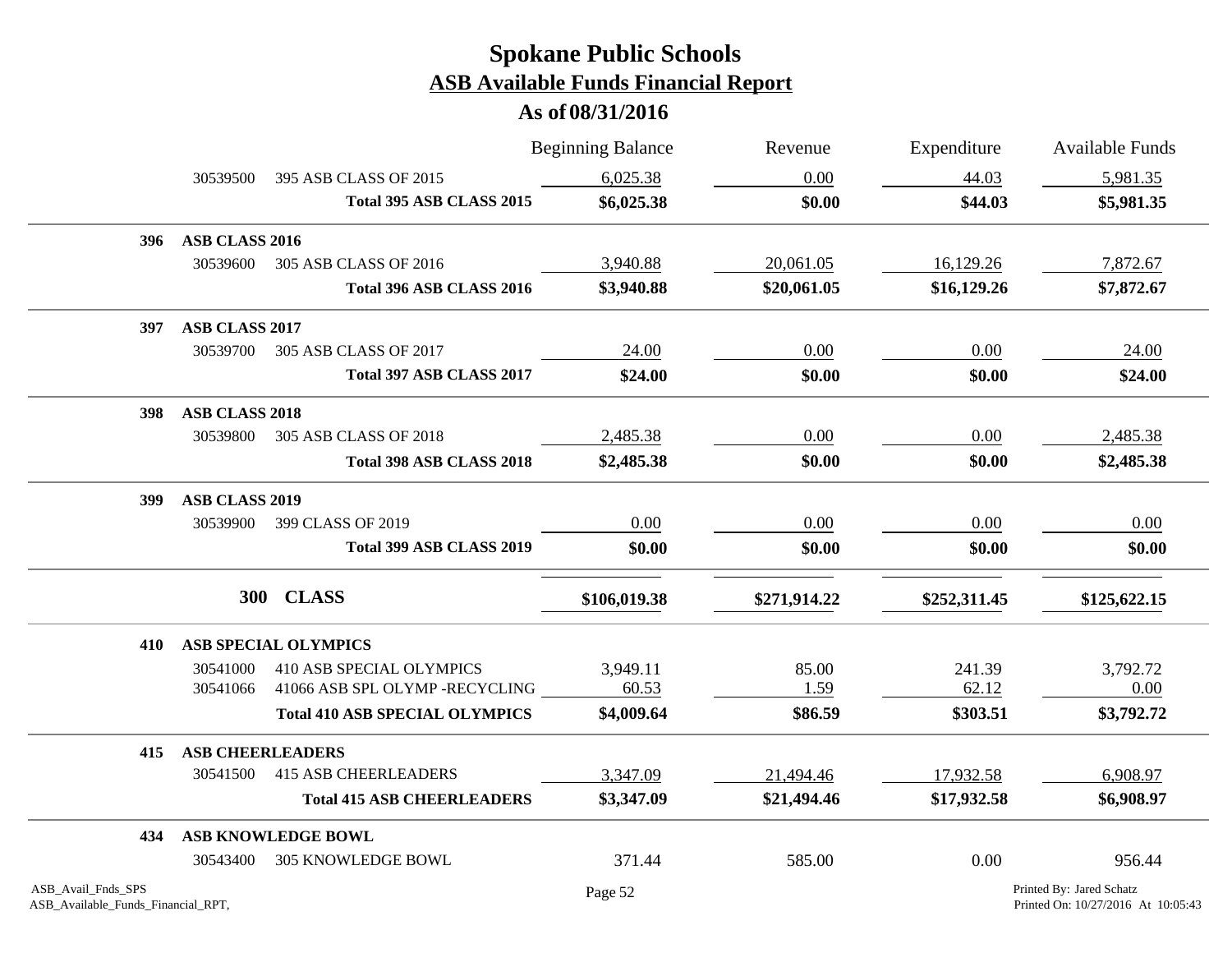|     |                       |                                            | <b>Beginning Balance</b> | Revenue     | Expenditure | <b>Available Funds</b> |
|-----|-----------------------|--------------------------------------------|--------------------------|-------------|-------------|------------------------|
|     |                       | <b>Total 434 ASB KNOWLEDGE BOWL</b>        | \$371.44                 | \$585.00    | \$0.00      | \$956.44               |
| 441 | <b>KEY CLUB</b>       |                                            |                          |             |             |                        |
|     | 30544100              | <b>441 ASB KEY CLUB</b>                    | 2,053.40                 | 1,485.00    | 1,552.29    | 1,986.11               |
|     |                       | <b>Total 441 KEY CLUB</b>                  | \$2,053.40               | \$1,485.00  | \$1,552.29  | \$1,986.11             |
| 447 | <b>ART CLUB</b>       |                                            |                          |             |             |                        |
|     | 30544700              | <b>447 ASB FINE ARTS</b>                   | 1,264.37                 | 0.00        | 0.00        | 1,264.37               |
|     |                       | <b>Total 447 ART CLUB</b>                  | \$1,264.37               | \$0.00      | \$0.00      | \$1,264.37             |
| 462 | <b>ROBOTICS CLUB</b>  |                                            |                          |             |             |                        |
|     | 30546200              | <b>46200 ROBOTICS CLUB</b>                 | 1,853.92                 | 5,390.95    | 643.92      | 6,600.95               |
|     |                       | <b>Total 462 ROBOTICS CLUB</b>             | \$1,853.92               | \$5,390.95  | \$643.92    | \$6,600.95             |
| 464 |                       | <b>FAMILY CAREER N COMMUNITY LDRS</b>      |                          |             |             |                        |
|     |                       | 30546400  464 ASB FCCLA                    | 0.00                     | 0.00        | 0.00        | 0.00                   |
|     |                       | <b>Total 464 FAMILY CAREER N COMMUNITY</b> | \$0.00                   | \$0.00      | \$0.00      | \$0.00                 |
| 466 | <b>DRILL TEAM</b>     |                                            |                          |             |             |                        |
|     | 30546600              | <b>466 ASB DRILL TEAM</b>                  | 13,506.52                | 20,617.00   | 30,817.61   | 3,305.91               |
|     |                       | <b>Total 466 DRILL TEAM</b>                | \$13,506.52              | \$20,617.00 | \$30,817.61 | \$3,305.91             |
| 470 | <b>HONOR SOCIETY</b>  |                                            |                          |             |             |                        |
|     | 30547000              | 470 ASB HONOR SOCIETY                      | 3,367.80                 | 1,120.00    | 895.46      | 3,592.34               |
|     |                       | <b>Total 470 HONOR SOCIETY</b>             | \$3,367.80               | \$1,120.00  | \$895.46    | \$3,592.34             |
| 482 | <b>RACE/ASB FORUM</b> |                                            |                          |             |             |                        |
|     | 30548200              | <b>482 RACE/ASB FORUM</b>                  | 34.63                    | 0.00        | 0.00        | 34.63                  |
|     |                       | Total 482 R A C E / ASB FORUM              | \$34.63                  | \$0.00      | \$0.00      | \$34.63                |
| 484 |                       | <b>ASB MUSCIAL PRODUCTION</b>              |                          |             |             |                        |
|     | 30548400              | <b>484 ASB MUSICAL PRODUCTIONS</b>         | 0.00                     | 10,669.75   | 458.90      | 10,210.85              |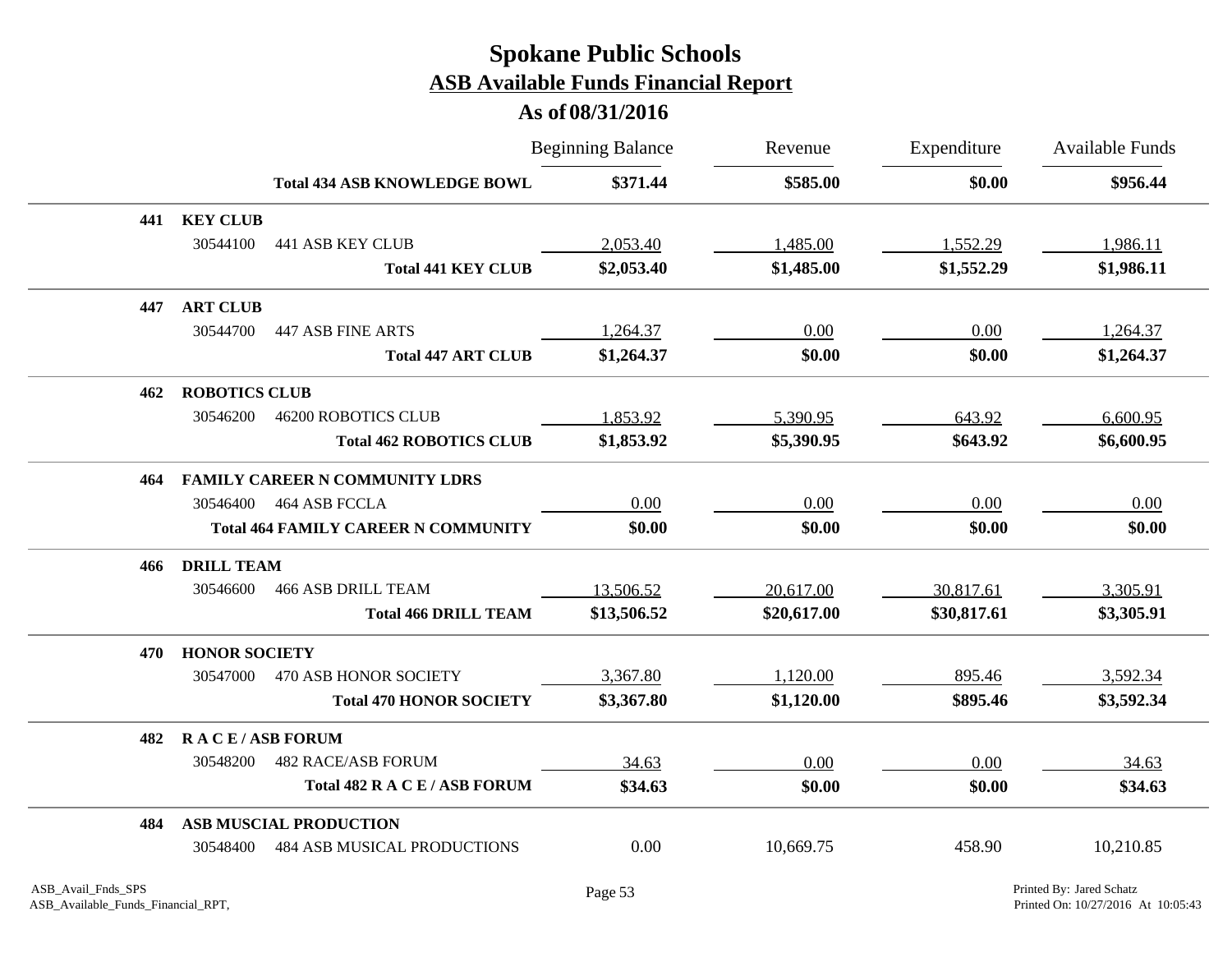|     |     |                        |                                         | <b>Beginning Balance</b> | Revenue     | Expenditure    | <b>Available Funds</b> |
|-----|-----|------------------------|-----------------------------------------|--------------------------|-------------|----------------|------------------------|
|     |     |                        | <b>Total 484 ASB MUSCIAL PRODUCTION</b> | \$0.00                   | \$10,669.75 | \$458.90       | \$10,210.85            |
|     | 492 | <b>ASB WELLNESS</b>    |                                         |                          |             |                |                        |
|     |     | 30549200               | <b>305 WELLNESS CLUB</b>                | 0.00                     | 1,357.31    | 315.42         | 1,041.89               |
|     |     |                        | <b>Total 492 ASB WELLNESS</b>           | \$0.00                   | \$1,357.31  | \$315.42       | \$1,041.89             |
|     | 495 | <b>ASB TIGER GROWL</b> |                                         |                          |             |                |                        |
|     |     | 30549500               | <b>495 ASB TIGER GROWL</b>              | 248.81                   | 0.00        | 9.67           | 239.14                 |
|     |     |                        | <b>Total 495 ASB TIGER GROWL</b>        | \$248.81                 | \$0.00      | \$9.67         | \$239.14               |
|     |     | 400                    | <b>CLUBS</b>                            | \$30,057.62              | \$62,806.06 | \$52,929.36    | \$39,934.32            |
| 310 |     |                        | NORTH CENTRAL HIGH SCHOOL               |                          |             |                |                        |
|     | 102 | <b>ASB RESERVE</b>     |                                         |                          |             |                |                        |
|     |     | 31010200               | <b>102 ASB RESERVE</b>                  | $-26,114.38$             | 0.00        | $-3,000.00$    | $-23,114.38$           |
|     |     |                        | <b>Total 102 ASB RESERVE</b>            | $(\$26,114.38)$          | \$0.00      | $(\$3,000.00)$ | $(\$23,114.38)$        |
|     | 104 | <b>ASB GENERAL</b>     |                                         |                          |             |                |                        |
|     |     | 31010400               | 104 ASB GENERAL                         | 9,480.81                 | 12,710.38   | 6,086.49       | 16,104.70              |
|     |     | 31010401               | 10401 INTERHIGH SENATE                  | 0.00                     | 0.00        | 0.00           | 0.00                   |
|     |     | 31010402               | 10402 PLAQUES/G-SHOES/SR PLAQ           | 441.43                   | 0.00        | 0.00           | 441.43                 |
|     |     | 31010403               | 10403 GEN ASB-GROOVY SHOES              | 0.00                     | 17,982.50   | 17,651.66      | 330.84                 |
|     |     |                        | <b>Total 104 ASB GENERAL</b>            | \$9,922.24               | \$30,692.88 | \$23,738.15    | \$16,876.97            |
|     | 108 |                        | <b>ASB MISCELLANEOUS</b>                |                          |             |                |                        |
|     |     | 31010800               | <b>108 ASB MISCELLANEOUS</b>            | 17.23                    | 0.00        | 0.00           | 17.23                  |
|     |     |                        | <b>Total 108 ASB MISCELLANEOUS</b>      | \$17.23                  | \$0.00      | \$0.00         | \$17.23                |
|     | 110 | <b>ASB GSL CARD</b>    |                                         |                          |             |                |                        |
|     |     | 31011000               | 110 ASB GSL CARD                        | 25,362.99                | 26,940.00   | 35,878.65      | 16,424.34              |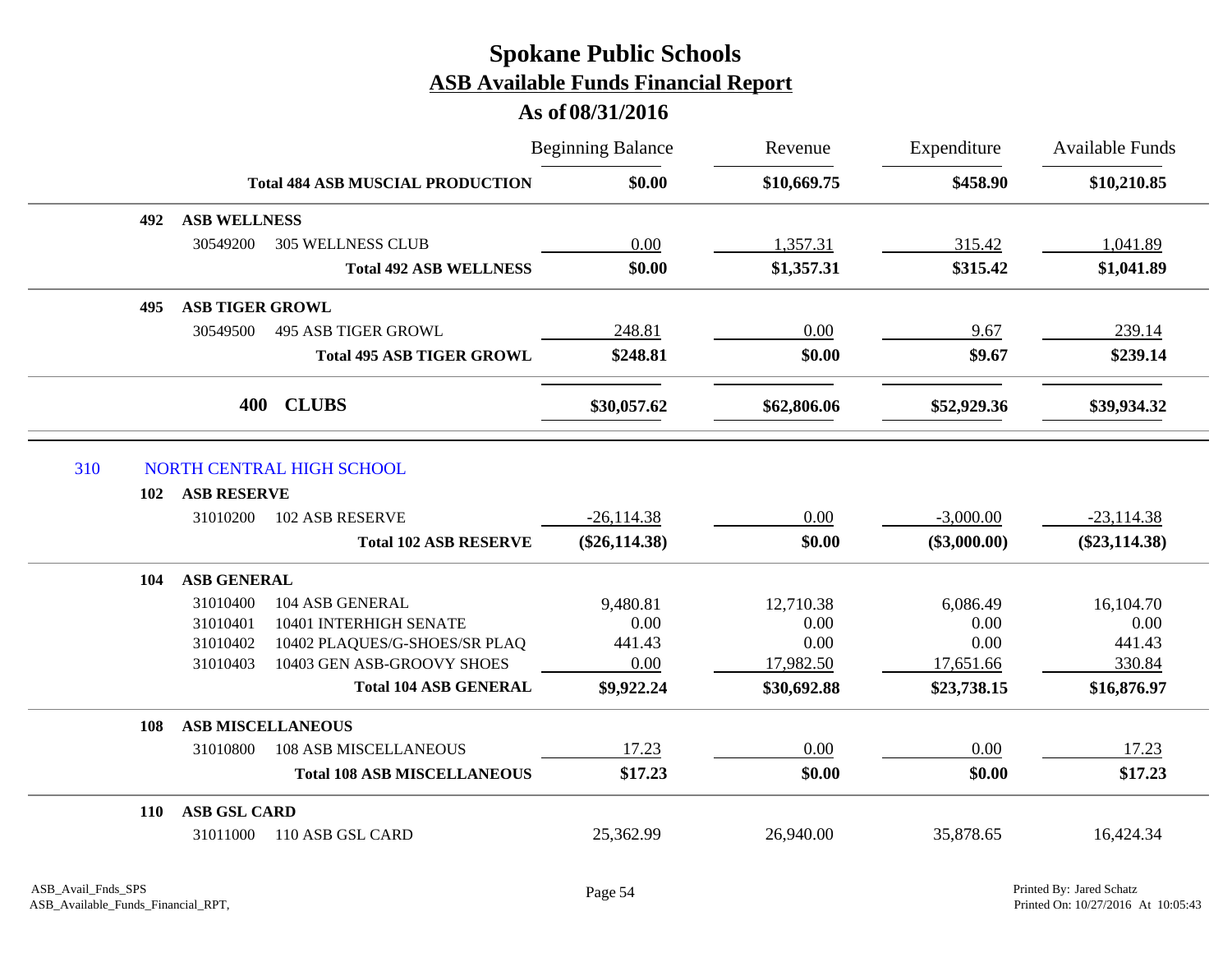|            |                                              | <b>Beginning Balance</b> | Revenue     | Expenditure  | Available Funds |
|------------|----------------------------------------------|--------------------------|-------------|--------------|-----------------|
|            | <b>Total 110 ASB GSL CARD</b>                | \$25,362.99              | \$26,940.00 | \$35,878.65  | \$16,424.34     |
| 111        | <b>ASB STUDENT TRAINERS</b>                  |                          |             |              |                 |
|            | 31011100<br><b>111 ASB STUDENT TRAINER</b>   | 222.36                   | 0.00        | 0.00         | 222.36          |
|            | <b>Total 111 ASB STUDENT TRAINERS</b>        | \$222.36                 | \$0.00      | \$0.00       | \$222.36        |
| 131        | <b>ASB YEARBOOK</b>                          |                          |             |              |                 |
|            | 31013100<br><b>131 ASB YEARBOOK</b>          | 38,254.79                | 32,203.00   | 34,460.75    | 35,997.04       |
|            | 13101 YEARBOOK SENIOR SALUTES<br>31013101    | 0.00                     | 0.00        | 0.00         | 0.00            |
|            | <b>Total 131 ASB YEARBOOK</b>                | \$38,254.79              | \$32,203.00 | \$34,460.75  | \$35,997.04     |
| 135        | <b>ASB UNIFORMS</b>                          |                          |             |              |                 |
|            | 31013500<br><b>135 ASB UNIFORMS</b>          | $0.00\,$                 | 0.00        | 0.00         | 0.00            |
|            | <b>Total 135 ASB UNIFORMS</b>                | \$0.00                   | \$0.00      | \$0.00       | \$0.00          |
| 182        | <b>ASB SPECIAL PROJECTS</b>                  |                          |             |              |                 |
|            | 31018200<br>182 ASB POP INCOME               | 5,401.16                 | 3,127.73    | 1,288.19     | 7,240.70        |
|            | <b>Total 182 ASB SPECIAL PROJECTS</b>        | \$5,401.16               | \$3,127.73  | \$1,288.19   | \$7,240.70      |
|            | <b>GENERAL ASB</b><br>100                    | \$53,066.39              | \$92,963.61 | \$92,365.74  | \$53,664.26     |
|            |                                              |                          |             |              |                 |
| 204        | ASB ATHLETIC EQUALIZATION                    |                          |             |              |                 |
|            | 31020400<br><b>204 EQUALIZATION</b>          | 0.00                     | 29,971.60   | 23,711.00    | 6,260.60        |
|            | <b>Total 204 ASB ATHLETIC EQUALIZATION</b>   | \$0.00                   | \$29,971.60 | \$23,711.00  | \$6,260.60      |
| <b>205</b> | <b>GENERAL ATHLETICS</b>                     |                          |             |              |                 |
|            | <b>205 ASB ATHLETICS GENERAL</b><br>31020500 | $-3,113.34$              | 2,106.00    | $-1,341.65$  | 334.31          |
|            | <b>Total 205 GENERAL ATHLETICS</b>           | $(\$3,113.34)$           | \$2,106.00  | (\$1,341.65) | \$334.31        |
| 206        | <b>LEAGUE ATHLETICS</b>                      |                          |             |              |                 |
|            | <b>206 STATE TRAVEL</b><br>31020600          | $-20,185.36$             | 2,984.00    | 2,433.52     | $-19,634.88$    |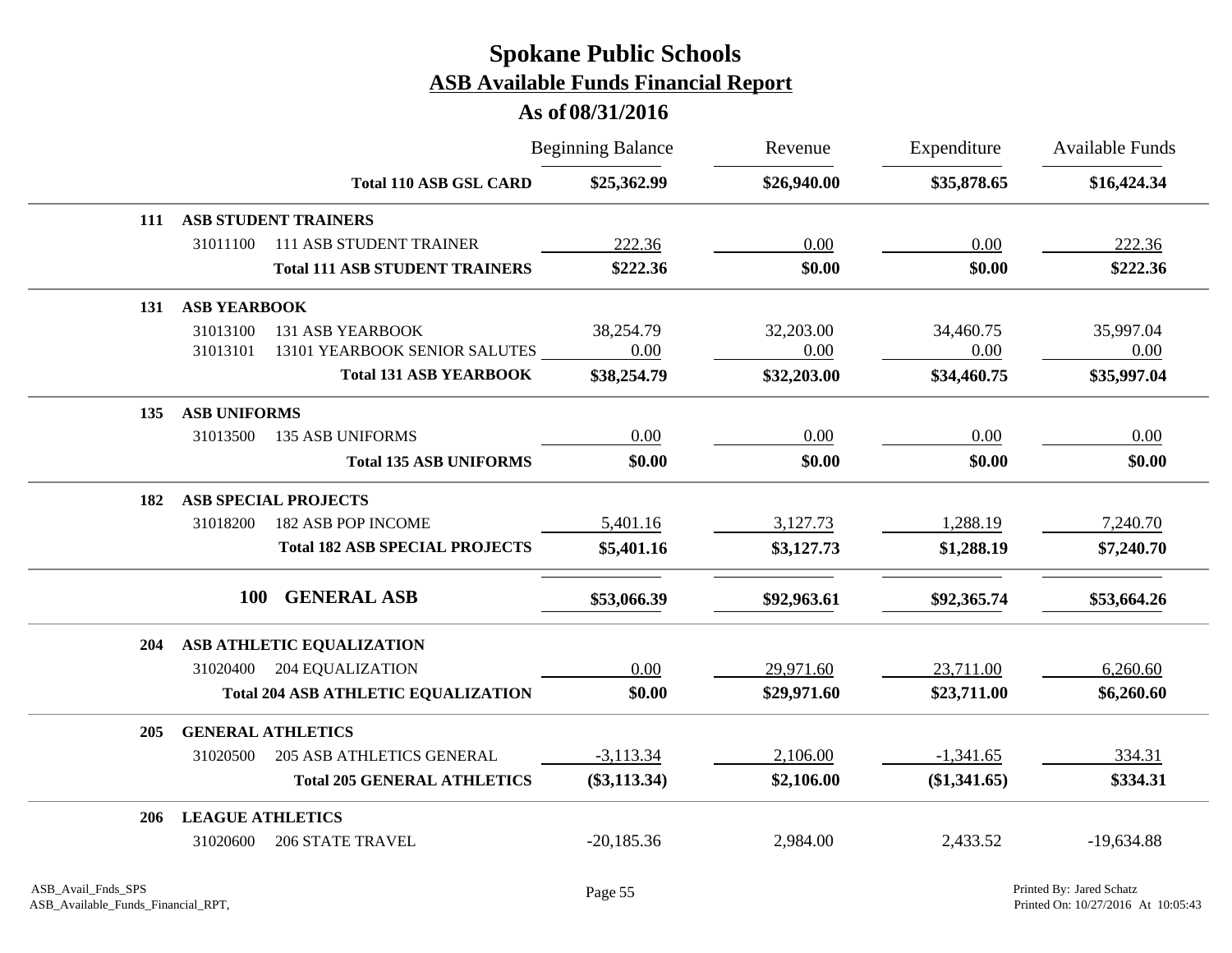|     |                         |                                         | <b>Beginning Balance</b> | Revenue     | Expenditure   | <b>Available Funds</b> |
|-----|-------------------------|-----------------------------------------|--------------------------|-------------|---------------|------------------------|
|     |                         | <b>Total 206 LEAGUE ATHLETICS</b>       | $(\$20,185.36)$          | \$2,984.00  | \$2,433.52    | $(\$19,634.88)$        |
| 208 |                         | <b>ASB ATHLETIC OFFICIALS</b>           |                          |             |               |                        |
|     | 31020800                | <b>208 GSL OFFICIALS</b>                | $-27,175.14$             | 288.50      | $-16,015.76$  | $-10,870.88$           |
|     |                         | <b>Total 208 ASB ATHLETIC OFFICIALS</b> | $(\$27,175.14)$          | \$288.50    | (\$16,015.76) | $(\$10,870.88)$        |
| 227 | <b>BASEBALL</b>         |                                         |                          |             |               |                        |
|     | 31022700                | 227 ASB BASEBALL                        | 343.85                   | 2,416.20    | 2,760.05      | 0.00                   |
|     | 31022701                | 22701 ASB BASEBALL POINSETTA            | 0.00                     | 0.00        | 0.00          | 0.00                   |
|     | 31022702                | 22702 ASB BASEBALL CAMP                 | 0.00                     | 0.00        | 0.00          | 0.00                   |
|     |                         | <b>Total 227 BASEBALL</b>               | \$343.85                 | \$2,416.20  | \$2,760.05    | \$0.00                 |
| 230 | <b>BOYS BASKETBALL</b>  |                                         |                          |             |               |                        |
|     | 31023000                | <b>230 ASB BASKETBALL BOYS</b>          | 232.72                   | 1,402.47    | 625.66        | 1,009.53               |
|     |                         | <b>Total 230 BOYS BASKETBALL</b>        | \$232.72                 | \$1,402.47  | \$625.66      | \$1,009.53             |
| 231 | <b>GIRLS BASKETBALL</b> |                                         |                          |             |               |                        |
|     | 31023100                | 231 ASB GIRLS BASKETBALL                | 400.20                   | 500.00      | 325.53        | 574.67                 |
|     |                         | <b>Total 231 GIRLS BASKETBALL</b>       | \$400.20                 | \$500.00    | \$325.53      | \$574.67               |
| 232 | <b>BOWLING</b>          |                                         |                          |             |               |                        |
|     | 31023200                | 23200 BOWLING                           | 141.38                   | 0.00        | 0.00          | 141.38                 |
|     |                         | <b>Total 232 BOWLING</b>                | \$141.38                 | \$0.00      | \$0.00        | \$141.38               |
| 236 |                         | <b>BOYS CROSS COUNTRY</b>               |                          |             |               |                        |
|     | 31023600                | 236 ASB BOYS CROSS COUNTRY              | $-234.93$                | 5,020.58    | $-1,219.11$   | 6,004.76               |
|     | 31023601                | 23601 BOYS XC DONATION LETTERS          | 0.00                     | 9,346.21    | 9,346.21      | 0.00                   |
|     | 31023602                | 23602 BOYS XC TEAM SHIRTS               | 0.00                     | 1,159.00    | 1,145.00      | 14.00                  |
|     |                         | <b>Total 236 BOYS CROSS COUNTRY</b>     | $(\$234.93)$             | \$15,525.79 | \$9,272.10    | \$6,018.76             |
| 237 |                         | <b>GIRLS CROSS COUNTRY</b>              |                          |             |               |                        |
|     | 31023700                | <b>237 ASB GIRLS CROSS COUNTRY</b>      | 14.48                    | 600.00      | 590.25        | 24.23                  |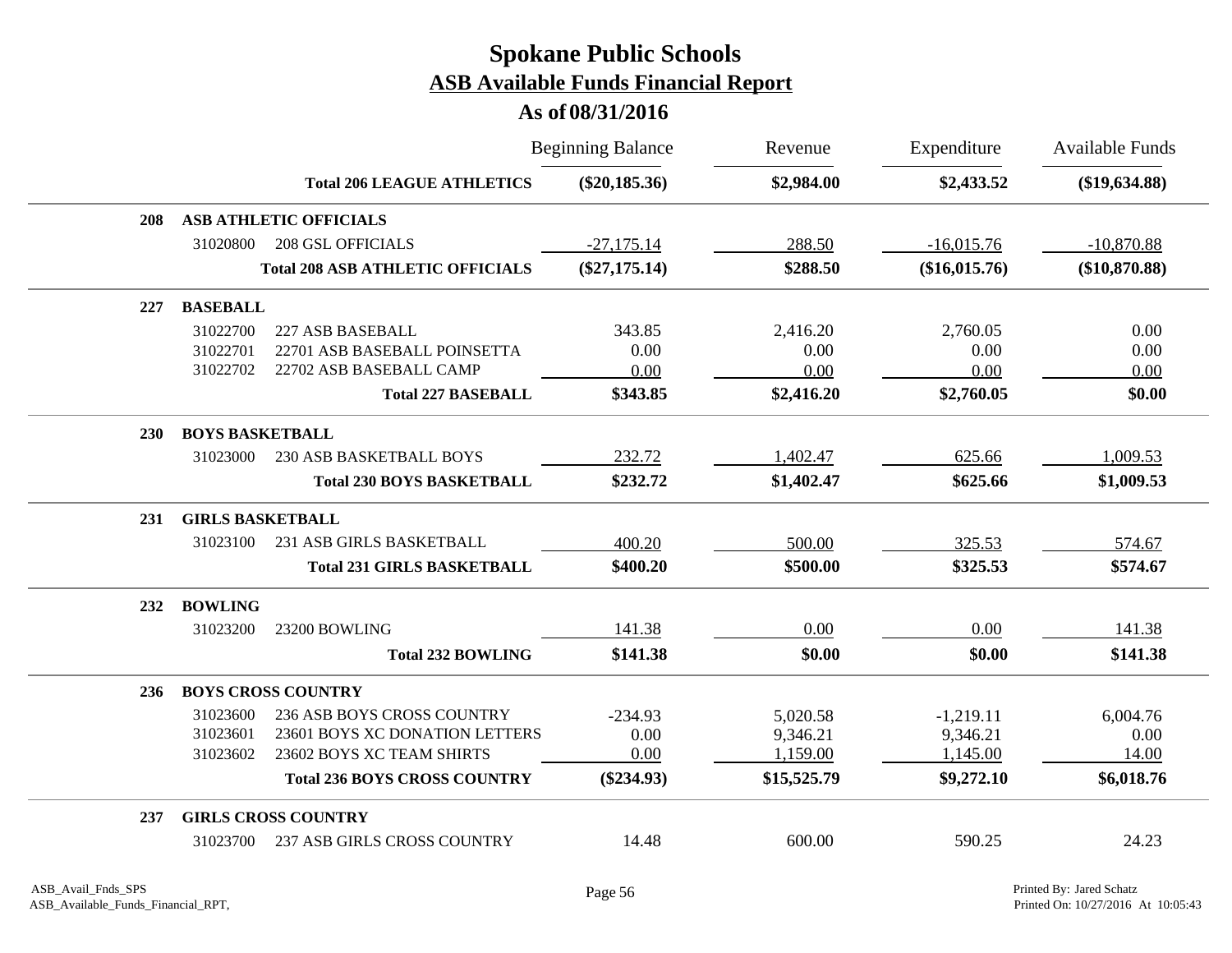|     |                      |                                      | <b>Beginning Balance</b> | Revenue     | Expenditure  | <b>Available Funds</b> |
|-----|----------------------|--------------------------------------|--------------------------|-------------|--------------|------------------------|
|     |                      | <b>Total 237 GIRLS CROSS COUNTRY</b> | \$14.48                  | \$600.00    | \$590.25     | \$24.23                |
| 240 | <b>FOOTBALL</b>      |                                      |                          |             |              |                        |
|     | 31024000             | <b>240 ASB FOOTBALL</b>              | $-3,832.91$              | 36,038.68   | 28, 284. 23  | 3,921.54               |
|     | 31024003             | 24003 FOOTBALL WEIGHTLIFTING         | 0.00                     | 2,050.00    | 1,243.41     | 806.59                 |
|     |                      | <b>Total 240 FOOTBALL</b>            | $(\$3,832.91)$           | \$38,088.68 | \$29,527.64  | \$4,728.13             |
| 242 | <b>BOYS GOLF</b>     |                                      |                          |             |              |                        |
|     | 31024200             | 242 ASB BOYS GOLF                    | 874.56                   | 800.00      | 131.01       | 1,543.55               |
|     | 31024201             | 24201 BOYS/GIRLS MISSELHORN FN       | 836.73                   | 0.00        | 0.00         | 836.73                 |
|     | 31024202             | 24202 NC GOLF TOURNAMENT             | 0.00                     | 9,345.00    | 8,870.00     | 475.00                 |
|     |                      | <b>Total 242 BOYS GOLF</b>           | \$1,711.29               | \$10,145.00 | \$9,001.01   | \$2,855.28             |
| 243 | <b>GIRLS GOLF</b>    |                                      |                          |             |              |                        |
|     | 31024300             | 243 ASB GIRLS GOLF                   | 39.28                    | 800.00      | 35.60        | 803.68                 |
|     |                      | <b>Total 243 GIRLS GOLF</b>          | \$39.28                  | \$800.00    | \$35.60      | \$803.68               |
| 248 | <b>GYMNASTICS</b>    |                                      |                          |             |              |                        |
|     | 31024800             | <b>248 ASB GYMNASTICS</b>            | 1,090.95                 | 0.00        | $-588.50$    | 1,679.45               |
|     |                      | <b>Total 248 GYMNASTICS</b>          | \$1,090.95               | \$0.00      | $(\$588.50)$ | \$1,679.45             |
| 264 | <b>SLOW PITCH</b>    |                                      |                          |             |              |                        |
|     | 31026400             | <b>264 ASB SLOW PITCH SOFTBALL</b>   | $-161.91$                | 2,138.00    | 747.93       | 1,228.16               |
|     |                      | <b>Total 264 SLOW PITCH</b>          | $(\$161.91)$             | \$2,138.00  | \$747.93     | \$1,228.16             |
| 266 | <b>BOYS' SOCCER</b>  |                                      |                          |             |              |                        |
|     | 31026600             | <b>266 ASB BOYS SOCCER</b>           | 350.79                   | 5,644.26    | 3,437.83     | 2,557.22               |
|     |                      | <b>Total 266 BOYS' SOCCER</b>        | \$350.79                 | \$5,644.26  | \$3,437.83   | \$2,557.22             |
| 267 | <b>GIRLS' SOCCER</b> |                                      |                          |             |              |                        |
|     | 31026700             | <b>267 ASB GIRLS SOCCER</b>          | 820.21                   | 6,316.00    | 5,041.58     | 2,094.63               |
|     |                      | <b>Total 267 GIRLS' SOCCER</b>       | \$820.21                 | \$6,316.00  | \$5,041.58   | \$2,094.63             |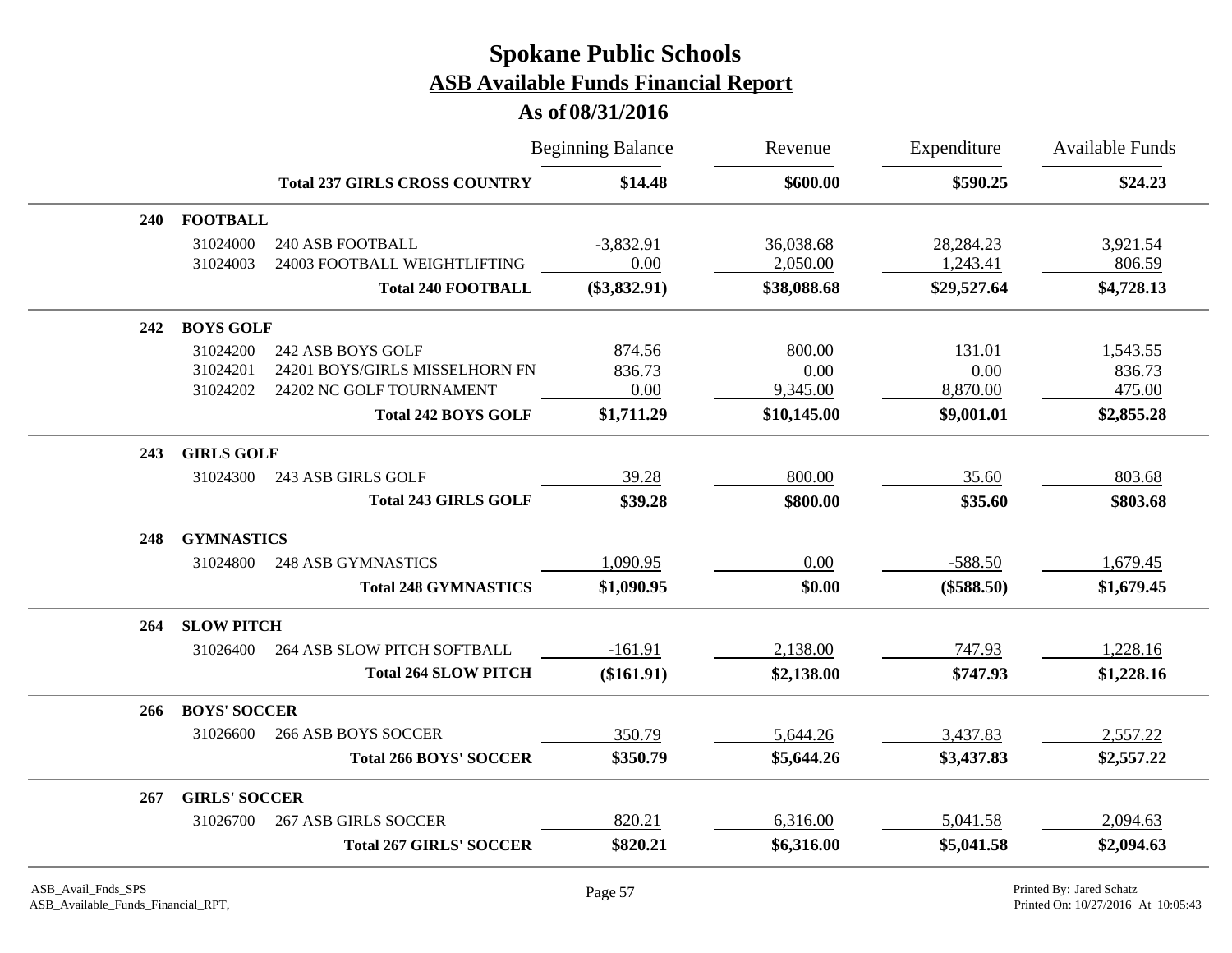#### **As of 08/31/2016**

|     |                          |                                    | <b>Beginning Balance</b> | Revenue      | Expenditure | <b>Available Funds</b> |
|-----|--------------------------|------------------------------------|--------------------------|--------------|-------------|------------------------|
| 270 | <b>GIRLS' SOFTBALL</b>   |                                    |                          |              |             |                        |
|     | 31027000                 | 270 ASB GIRLS SOFTBALL             | 925.64                   | 2,800.11     | 1,164.36    | 2,561.39               |
|     |                          | <b>Total 270 GIRLS' SOFTBALL</b>   | \$925.64                 | \$2,800.11   | \$1,164.36  | \$2,561.39             |
| 278 | <b>BOYS' TENNIS</b>      |                                    |                          |              |             |                        |
|     | 31027800                 | 278 ASB BOYS TENNIS                | 163.85                   | 1,259.49     | 1,226.35    | 196.99                 |
|     |                          | <b>Total 278 BOYS' TENNIS</b>      | \$163.85                 | \$1,259.49   | \$1,226.35  | \$196.99               |
| 279 | <b>GIRLS' TENNIS</b>     |                                    |                          |              |             |                        |
|     | 31027900                 | 279 ASB GIRLS TENNIS               | 1,209.33                 | 813.00       | 811.28      | 1,211.05               |
|     |                          | <b>Total 279 GIRLS' TENNIS</b>     | \$1,209.33               | \$813.00     | \$811.28    | \$1,211.05             |
| 284 | <b>BOYS' TRACK</b>       |                                    |                          |              |             |                        |
|     | 31028400                 | <b>284 ASB BOYS TRACK</b>          | 661.69                   | 9,369.47     | 7,012.02    | 3,019.14               |
|     |                          | <b>Total 284 BOYS' TRACK</b>       | \$661.69                 | \$9,369.47   | \$7,012.02  | \$3,019.14             |
| 285 | <b>GIRLS' TRACK</b>      |                                    |                          |              |             |                        |
|     | 31028500                 | <b>285 ASB GIRLS TRACK</b>         | 1,485.33                 | 4,538.74     | 4,066.83    | 1,957.24               |
|     |                          | <b>Total 285 GIRLS' TRACK</b>      | \$1,485.33               | \$4,538.74   | \$4,066.83  | \$1,957.24             |
| 290 | <b>GIRLS' VOLLEYBALL</b> |                                    |                          |              |             |                        |
|     | 31029000                 | <b>290 ASB GIRLS VOLLEYBALL</b>    | 1,029.56                 | 3,813.00     | 4,604.73    | 237.83                 |
|     | 31029004                 | 29004 G-VOLLEYBALL PAYROLL         | 0.00                     | 0.00         | 0.00        | 0.00                   |
|     |                          | <b>Total 290 GIRLS' VOLLEYBALL</b> | \$1,029.56               | \$3,813.00   | \$4,604.73  | \$237.83               |
| 294 | <b>BOYS' WRESTLING</b>   |                                    |                          |              |             |                        |
|     | 31029400                 | <b>294 ASB BOYS WRESTLING</b>      | 106.36                   | 5,658.50     | 6,600.23    | $-835.37$              |
|     |                          | <b>Total 294 BOYS' WRESTLING</b>   | \$106.36                 | \$5,658.50   | \$6,600.23  | $(\$835.37)$           |
|     | <b>200</b>               | <b>ATHLETICS</b>                   | $(\$43,976.68)$          | \$147,178.81 | \$95,049.59 | \$8,152.54             |

#### **308 VOCATIONAL TRAINING CLUB**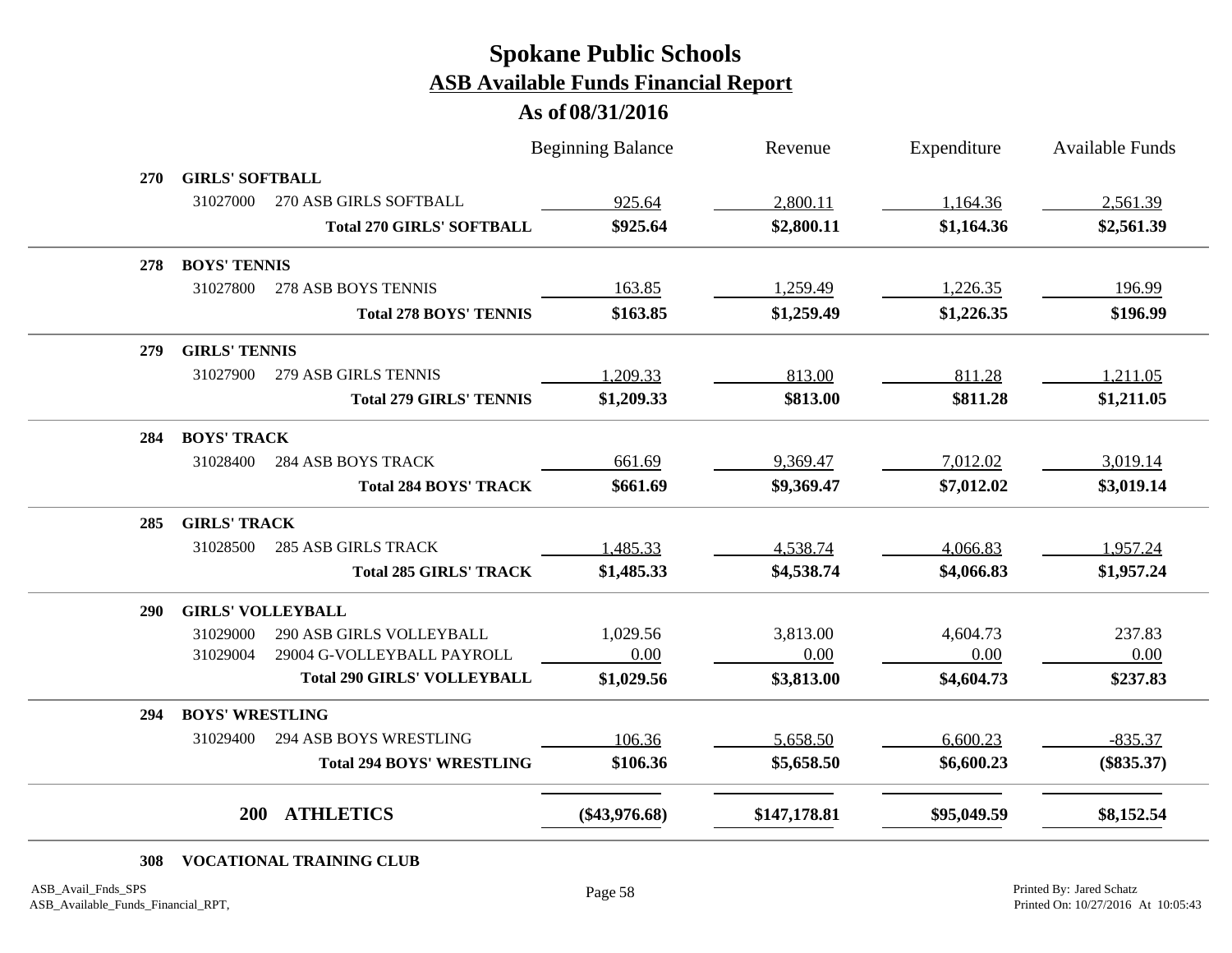**As of 08/31/2016**

|                    |                                           |                                            | <b>Beginning Balance</b> | Revenue     | Expenditure    | <b>Available Funds</b>   |  |  |  |
|--------------------|-------------------------------------------|--------------------------------------------|--------------------------|-------------|----------------|--------------------------|--|--|--|
|                    | 31030800                                  | 308 ASB VOCATIONAL TRAINING                | 200.71                   | 0.00        | 200.71         | 0.00                     |  |  |  |
|                    | <b>Total 308 VOCATIONAL TRAINING CLUB</b> |                                            | \$200.71                 | \$0.00      | \$200.71       | \$0.00                   |  |  |  |
| 312                | <b>DEBATE CLUB</b>                        |                                            |                          |             |                |                          |  |  |  |
|                    | 31031200                                  | 312 ASB DEBATE                             | 452.54                   | 1,994.22    | 2,209.59       | 237.17                   |  |  |  |
|                    | 31031201                                  | 31201 ASB BUTTERBRAIDS                     | 0.00                     | 0.00        | 0.00           | 0.00                     |  |  |  |
|                    | 31031202                                  | 31202 ASB DEBATE SUCKERS                   | 0.00                     | 0.00        | 0.00           | 0.00                     |  |  |  |
|                    | 31031203                                  | 31203 ASB DEBATE CHOC ROSES                | 0.00                     | $0.00\,$    | 0.00           | 0.00                     |  |  |  |
|                    | 31031204                                  | 31204 ASB DEBATE MIDDLE SCHOOL             | 0.00                     | 0.00        | 0.00           | 0.00                     |  |  |  |
|                    |                                           | <b>Total 312 DEBATE CLUB</b>               | \$452.54                 | \$1,994.22  | \$2,209.59     | \$237.17                 |  |  |  |
| 313                | <b>DECA CLUB</b>                          |                                            |                          |             |                |                          |  |  |  |
|                    | 31031300                                  | 313 ASB DECA CHAPTER                       | 10,118.11                | 2,150.00    | $-6,427.06$    | 18,695.17                |  |  |  |
|                    |                                           | <b>Total 313 DECA CLUB</b>                 | \$10,118.11              | \$2,150.00  | $(\$6,427.06)$ | \$18,695.17              |  |  |  |
| 314                | <b>DECA STORE</b>                         |                                            |                          |             |                |                          |  |  |  |
|                    | 31031400                                  | 314 ASB DECA STORE                         | 401.90                   | 14,575.60   | 14,778.50      | 199.00                   |  |  |  |
|                    |                                           | <b>Total 314 DECA STORE</b>                | \$401.90                 | \$14,575.60 | \$14,778.50    | \$199.00                 |  |  |  |
| 315                |                                           | <b>DRAMA CLUB</b>                          |                          |             |                |                          |  |  |  |
|                    | 31031500                                  | 315 ASB DRAMA                              | 7,146.81                 | 616.00      | 3,203.82       | 4,558.99                 |  |  |  |
|                    | 31031501                                  | 31501 ASB DRAMA PLAYS                      | $-257.75$                | 1,744.00    | 1,895.55       | $-409.30$                |  |  |  |
|                    | 31031502                                  | 31502 ASB DRAMA DOLL SHOP                  | 0.00                     | 0.00        | 32.58          | $-32.58$                 |  |  |  |
|                    | 31031503                                  | 31503 DRAMA - SPRING ONE ACT               | $-150.49$                | 13,808.00   | 13,657.51      | 0.00                     |  |  |  |
|                    |                                           | <b>Total 315 DRAMA CLUB</b>                | \$6,738.57               | \$16,168.00 | \$18,789.46    | \$4,117.11               |  |  |  |
| 316                |                                           | <b>DRAMATIC PRODUCTIONS CLUB</b>           |                          |             |                |                          |  |  |  |
|                    |                                           | 31031600 316 ASB DRAMA PRODUCTIONS         | 1,116.74                 | 260.00      | 0.00           | 1,376.74                 |  |  |  |
|                    |                                           | <b>Total 316 DRAMATIC PRODUCTIONS CLUB</b> | \$1,116.74               | \$260.00    | \$0.00         | \$1,376.74               |  |  |  |
| 356                | <b>BAND CLUB</b>                          |                                            |                          |             |                |                          |  |  |  |
|                    | 31035600                                  | 356 ASB BAND                               | 5,700.11                 | 7,645.43    | 4,245.67       | 9,099.87                 |  |  |  |
|                    | 31035601                                  | 35601 BAND CLEANING ACCOUNT                | 2,911.26                 | 75.00       | 0.00           | 2,986.26                 |  |  |  |
| ASB_Avail_Fnds_SPS |                                           |                                            | Page 59                  |             |                | Printed By: Jared Schatz |  |  |  |

 $\overline{\phantom{a}}$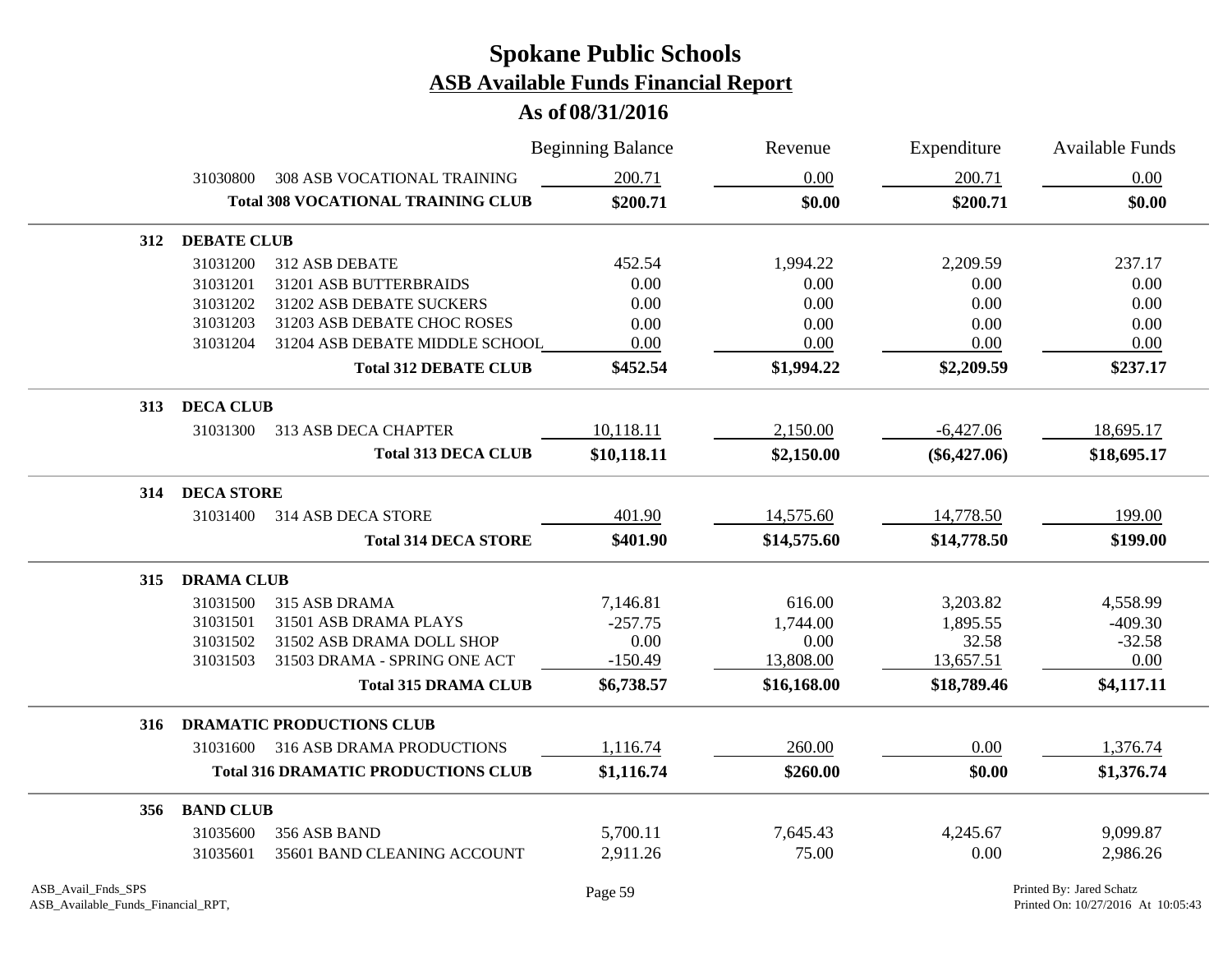#### **As of 08/31/2016**

|     |                      |                                    | <b>Beginning Balance</b> | Revenue    | Expenditure | <b>Available Funds</b> |
|-----|----------------------|------------------------------------|--------------------------|------------|-------------|------------------------|
|     |                      | <b>Total 356 BAND CLUB</b>         | \$8,611.37               | \$7,720.43 | \$4,245.67  | \$12,086.13            |
| 358 | <b>CHORAL CLUB</b>   |                                    |                          |            |             |                        |
|     | 31035800             | <b>358 ASB CHORAL</b>              | 5,325.50                 | 3,866.42   | 4,602.16    | 4,589.76               |
|     | 31035801             | 35801 CHORAL ROBE FEES             | $-1,079.76$              | 120.00     | $-959.76$   | 0.00                   |
|     | 31035802             | 35802 NATIONAL HONOR CHOIR         | 0.00                     | 0.00       | 0.00        | 0.00                   |
|     |                      | <b>Total 358 CHORAL CLUB</b>       | \$4,245.74               | \$3,986.42 | \$3,642.40  | \$4,589.76             |
| 368 |                      | <b>CO-OPERATIVE CLUB</b>           |                          |            |             |                        |
|     | 31036800             | 368 ASB CO OP                      | 317.34                   | 0.00       | 0.00        | 317.34                 |
|     |                      | <b>Total 368 CO-OPERATIVE CLUB</b> | \$317.34                 | \$0.00     | \$0.00      | \$317.34               |
| 390 | <b>CLASS OF 2020</b> |                                    |                          |            |             |                        |
|     | 31039000             | 39000 CLASS OF 2020                | 0.00                     | 0.00       | 0.00        | 0.00                   |
|     |                      | <b>Total 390 CLASS OF 2020</b>     | \$0.00                   | \$0.00     | \$0.00      | \$0.00                 |
| 391 | <b>CLASS OF 2011</b> |                                    |                          |            |             |                        |
|     | 31039100             | 39100 CLASS OF 2011                | 0.00                     | 0.00       | 0.00        | 0.00                   |
|     | 31039101             | 39101 CLASS OF 2011 PROM           | 0.00                     | 0.00       | 0.00        | 0.00                   |
|     |                      | <b>Total 391 CLASS OF 2011</b>     | \$0.00                   | \$0.00     | \$0.00      | \$0.00                 |
| 392 | <b>CLASS OF 2012</b> |                                    |                          |            |             |                        |
|     | 31039200             | 392 ASB CLASS OF 2012              | 0.00                     | 0.00       | 0.00        | 0.00                   |
|     | 31039201             | 39201 CLASS 2012 PROM              | 0.00                     | 0.00       | 0.00        | 0.00                   |
|     | 31039202             | 39202 CLASS 2012 HOMECOMING        | 0.00                     | 0.00       | 0.00        | 0.00                   |
|     |                      | <b>Total 392 CLASS OF 2012</b>     | \$0.00                   | \$0.00     | \$0.00      | \$0.00                 |
| 393 | ASB CLASS 2013       |                                    |                          |            |             |                        |
|     | 31039300             | 393 ASB CLASS OF 2013              | 0.00                     | 0.00       | 0.00        | 0.00                   |
|     | 31039302             | 39302 CLASS OF 2013 HOMECOMING     | 0.00                     | 0.00       | 0.00        | 0.00                   |
|     |                      | Total 393 ASB CLASS 2013           | \$0.00                   | \$0.00     | \$0.00      | \$0.00                 |

**394 ASB CLASS 2014**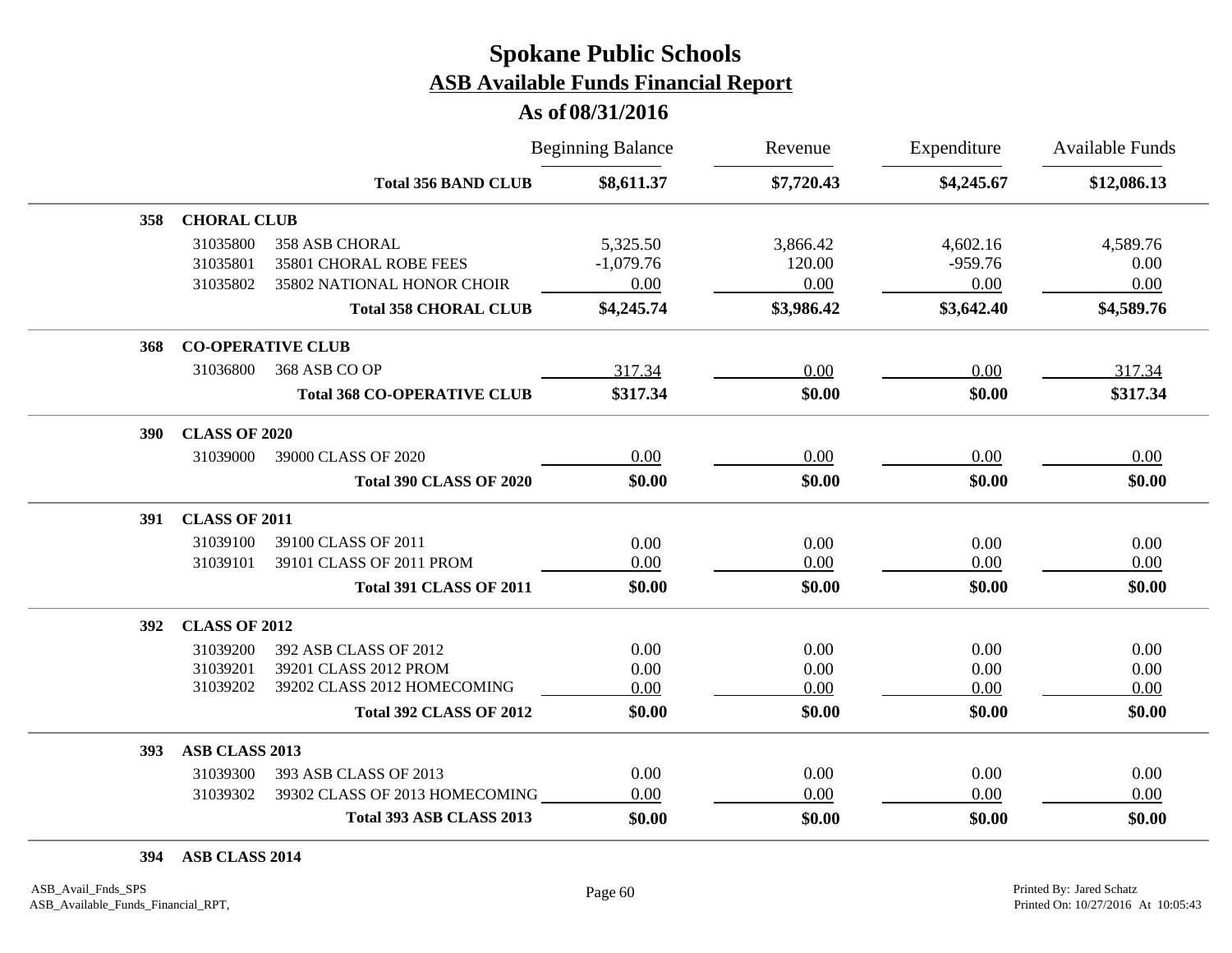#### **As of 08/31/2016**

|     |                       |                               | <b>Beginning Balance</b> | Revenue     | Expenditure | <b>Available Funds</b> |
|-----|-----------------------|-------------------------------|--------------------------|-------------|-------------|------------------------|
|     | 31039400              | 394 ASB CLASS OF 2014         | 0.00                     | 0.00        | 0.00        | 0.00                   |
|     | 31039401              | 39401 CLASS 2014 PROM         | 0.00                     | 0.00        | 0.00        | 0.00                   |
|     | 31039402              | 39402 ASB CLS 2014 HOMECOMING | 0.00                     | 0.00        | 0.00        | 0.00                   |
|     |                       | Total 394 ASB CLASS 2014      | \$0.00                   | \$0.00      | \$0.00      | \$0.00                 |
| 395 | ASB CLASS 2015        |                               |                          |             |             |                        |
|     | 31039500              | 395 ASB CLASS OF 2015         | 2,155.20                 | 0.00        | 0.00        | 2,155.20               |
|     | 31039501              | 39501 CLASS 2015 PROM         | 0.00                     | 0.00        | 0.00        | 0.00                   |
|     | 31039502              | 39502 CLASS 2015 HOMECOMING   | 0.00                     | 0.00        | 0.00        | 0.00                   |
|     |                       | Total 395 ASB CLASS 2015      | \$2,155.20               | \$0.00      | \$0.00      | \$2,155.20             |
| 396 | ASB CLASS 2016        |                               |                          |             |             |                        |
|     | 31039600              | 396 ASB CLASS OF 2016         | 2,154.45                 | 6,907.75    | 9,062.20    | 0.00                   |
|     | 31039602              | 39602 CLASS 2016 HOMECOMING   | 0.00                     | 6,226.00    | 6,226.00    | 0.00                   |
|     |                       | Total 396 ASB CLASS 2016      | \$2,154.45               | \$13,133.75 | \$15,288.20 | \$0.00                 |
| 397 | ASB CLASS 2017        |                               |                          |             |             |                        |
|     | 31039700              | 397 ASB CLASS OF 2017         | 2,530.31                 | 1,643.00    | 495.60      | 3,677.71               |
|     | 31039701              | 39701 CLASS 2017 PROM         | 0.00                     | 0.00        | 0.00        | 0.00                   |
|     |                       | Total 397 ASB CLASS 2017      | \$2,530.31               | \$1,643.00  | \$495.60    | \$3,677.71             |
| 398 | <b>ASB CLASS 2018</b> |                               |                          |             |             |                        |
|     | 31039800              | 398 ASB CLASS OF 2018         | 400.00                   | 739.21      | 29.98       | 1,109.23               |
|     |                       | Total 398 ASB CLASS 2018      | \$400.00                 | \$739.21    | \$29.98     | \$1,109.23             |
| 399 | <b>ASB CLASS 2019</b> |                               |                          |             |             |                        |
|     | 31039900              | 39900 CLASS OF 2019           | 200.00                   | 0.00        | 0.00        | 200.00                 |
|     |                       | Total 399 ASB CLASS 2019      | \$200.00                 | \$0.00      | \$0.00      | \$200.00               |
|     | <b>300</b>            | <b>CLASS</b>                  | \$39,642.98              | \$62,370.63 | \$53,253.05 | \$48,760.56            |

**402 ASB LITERARY CLUB**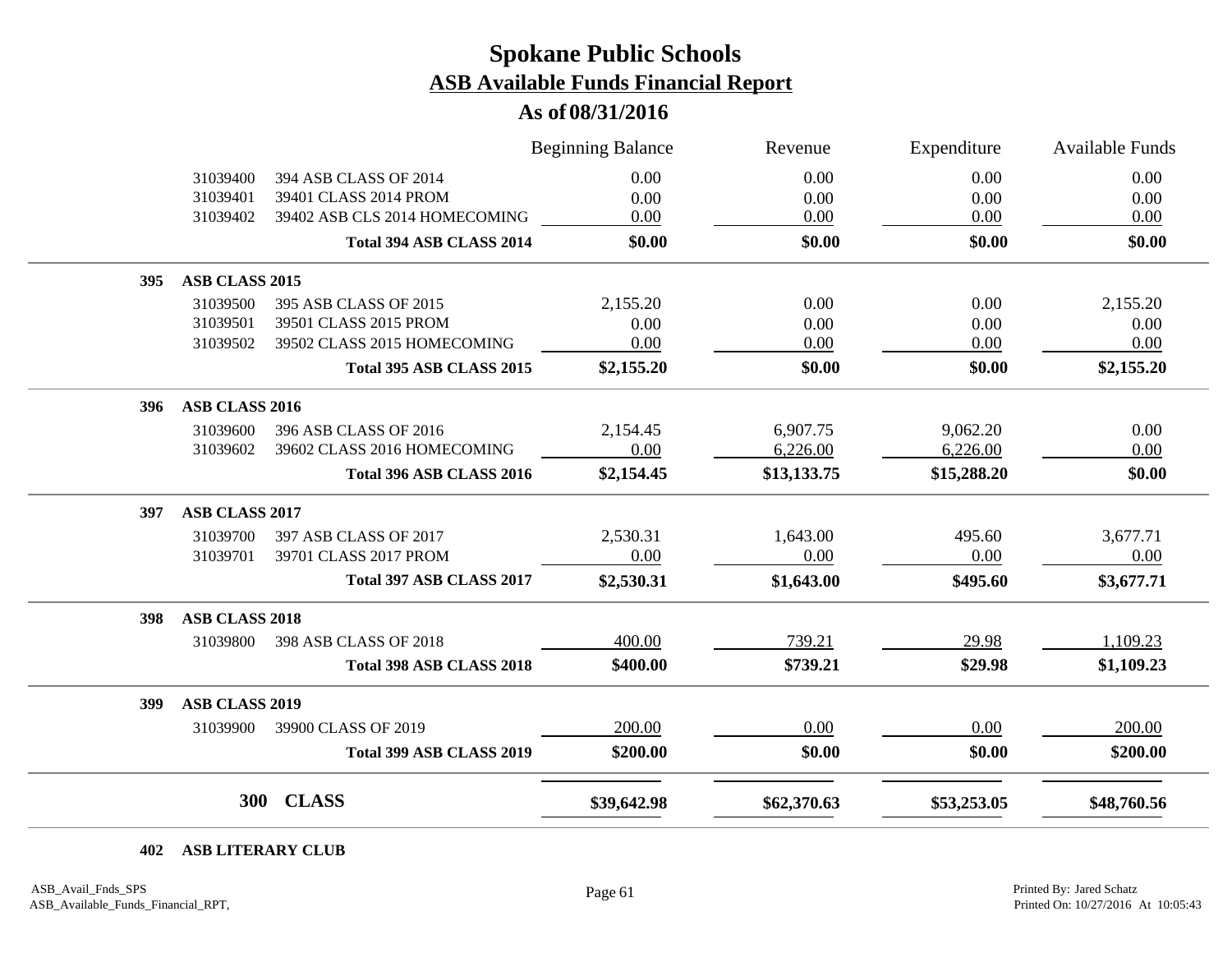#### **As of 08/31/2016**

|     |                         |                                                 | <b>Beginning Balance</b> | Revenue     | Expenditure | <b>Available Funds</b> |
|-----|-------------------------|-------------------------------------------------|--------------------------|-------------|-------------|------------------------|
|     | 31040200                | <b>402 ASB KNOWLEDGE BOWL</b>                   | 170.95                   | 0.00        | 150.00      | 20.95                  |
|     |                         | <b>Total 402 ASB LITERARY CLUB</b>              | \$170.95                 | \$0.00      | \$150.00    | \$20.95                |
| 404 | <b>ASB GAME CLUB</b>    |                                                 |                          |             |             |                        |
|     | 31040400                | <b>404 ASB INDOOR RECREATION</b>                | 59.11                    | 51.12       | 97.67       | 12.56                  |
|     |                         | <b>Total 404 ASB GAME CLUB</b>                  | \$59.11                  | \$51.12     | \$97.67     | \$12.56                |
| 407 | <b>ASB SCIENCE CLUB</b> |                                                 |                          |             |             |                        |
|     | 31040700                | 40700 SCIENCE BOWL                              | 236.35                   | 0.00        | 177.50      | 58.85                  |
|     |                         | <b>Total 407 ASB SCIENCE CLUB</b>               | \$236.35                 | \$0.00      | \$177.50    | \$58.85                |
| 409 |                         | PRIDE TRIBE - SCHOOL SPIRIT                     |                          |             |             |                        |
|     | 31040900                | 40900 PRIDE TRIBE                               | 322.14                   | 357.00      | 359.19      | 319.95                 |
|     |                         | <b>Total 409 PRIDE TRIBE - SCHOOL SPIRIT</b>    | \$322.14                 | \$357.00    | \$359.19    | \$319.95               |
| 411 | YES WE CAN              |                                                 |                          |             |             |                        |
|     | 31041100                | 41100 YES WE CAN                                | 34.00                    | 0.00        | 34.00       | 0.00                   |
|     |                         | <b>Total 411 YES WE CAN</b>                     | \$34.00                  | \$0.00      | \$34.00     | \$0.00                 |
| 415 | <b>ASB CHEERLEADERS</b> |                                                 |                          |             |             |                        |
|     | 31041500                | <b>415 ASB CHEERLEADER</b>                      | $-3,461.98$              | 23,159.99   | 23,269.87   | $-3,571.86$            |
|     |                         | <b>Total 415 ASB CHEERLEADERS</b>               | $(\$3,461.98)$           | \$23,159.99 | \$23,269.87 | $(\$3,571.86)$         |
| 441 | <b>KEY CLUB</b>         |                                                 |                          |             |             |                        |
|     | 31044100                | 44100 KEY CLUB                                  | 400.00                   | 0.00        | 0.00        | 400.00                 |
|     |                         | <b>Total 441 KEY CLUB</b>                       | \$400.00                 | \$0.00      | \$0.00      | \$400.00               |
| 442 |                         | ASB INLAND NW THEATER ART/FEST                  |                          |             |             |                        |
|     | 31044200                | 442 ASB INTAF                                   | 7,073.00                 | 11,722.00   | 12,372.02   | 6,422.98               |
|     |                         | <b>Total 442 ASB INLAND NW THEATER ART/FEST</b> | \$7,073.00               | \$11,722.00 | \$12,372.02 | \$6,422.98             |

**452 INTERNATIONAL CLUB**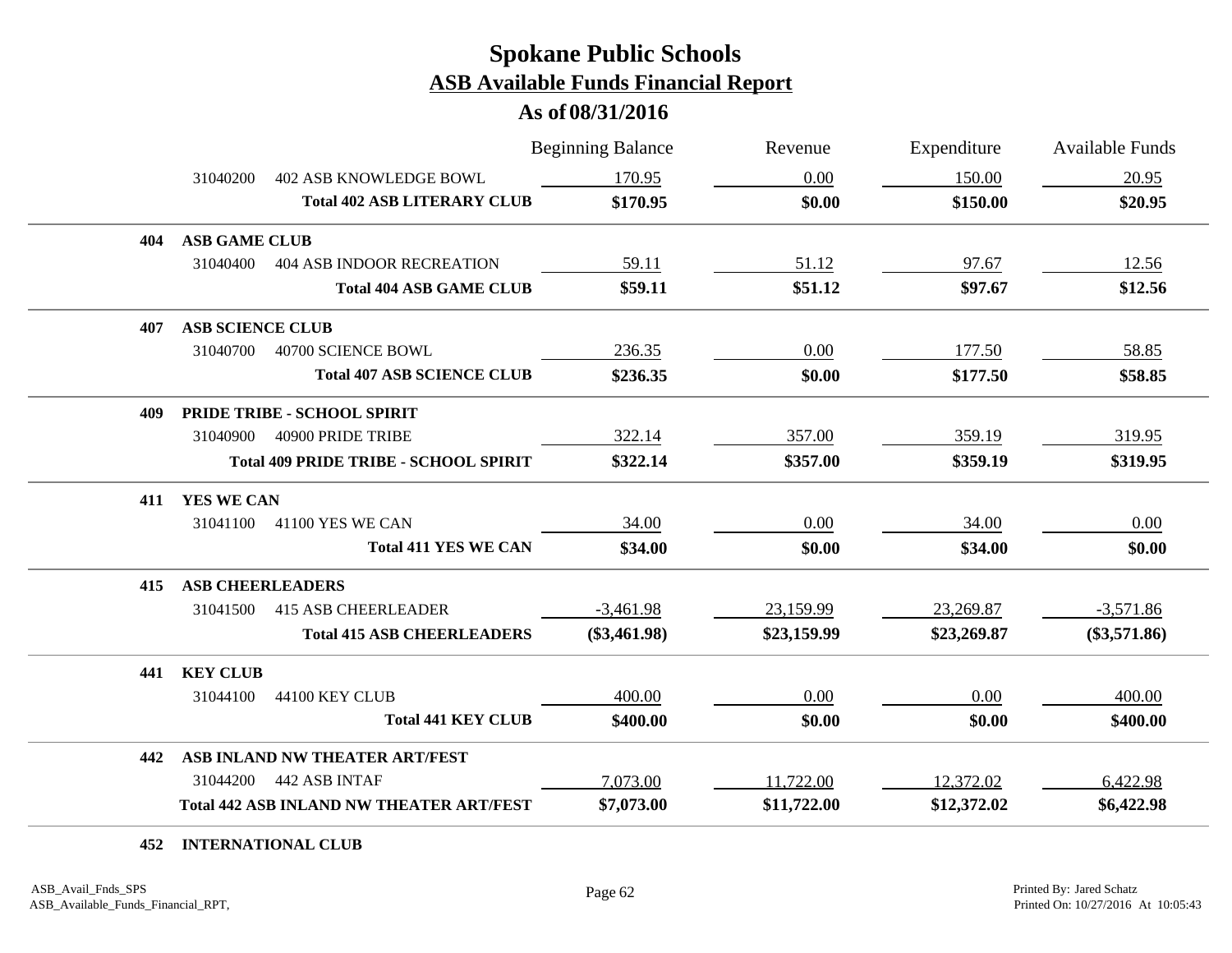|     |                         |                                         | <b>Beginning Balance</b> | Revenue    | Expenditure  | Available Funds |
|-----|-------------------------|-----------------------------------------|--------------------------|------------|--------------|-----------------|
|     | 31045200                | <b>452 ASB INTERNATIONAL CLUB</b>       | 29.96                    | 0.00       | 0.00         | 29.96           |
|     |                         | <b>Total 452 INTERNATIONAL CLUB</b>     | \$29.96                  | \$0.00     | \$0.00       | \$29.96         |
| 455 | <b>SAFETY-SADD</b>      |                                         |                          |            |              |                 |
|     | 31045500                | <b>455 ASB SAFETY/SADD</b>              | 3,946.45                 | 605.00     | 4,076.41     | 475.04          |
|     | 31045501                | 45501 SAFETY/SADD PIE SALE              | 0.00                     | 0.00       | 0.00         | 0.00            |
|     | 31045502                | 45502 SAFETY/SADD CONFERENCE            | 0.00                     | 0.00       | 0.00         | 0.00            |
|     |                         | <b>Total 455 SAFETY-SADD</b>            | \$3,946.45               | \$605.00   | \$4,076.41   | \$475.04        |
| 463 | <b>LILAC CORONATION</b> |                                         |                          |            |              |                 |
|     | 31046300                | <b>463 ASB LILAC CORONATION</b>         | 83.50                    | 0.00       | 4.48         | 79.02           |
|     |                         | <b>Total 463 LILAC CORONATION</b>       | \$83.50                  | \$0.00     | \$4.48       | \$79.02         |
| 466 | <b>DRILL TEAM</b>       |                                         |                          |            |              |                 |
|     | 31046600                | <b>466 ASB DRILL TEAM</b>               | 776.84                   | 2,831.94   | 2,232.05     | 1,376.73        |
|     |                         | <b>Total 466 DRILL TEAM</b>             | \$776.84                 | \$2,831.94 | \$2,232.05   | \$1,376.73      |
| 470 | <b>HONOR SOCIETY</b>    |                                         |                          |            |              |                 |
|     | 31047000                | 470 ASB HONOR SOCIETY                   | $-279.96$                | 105.00     | $-194.96$    | 20.00           |
|     |                         | <b>Total 470 HONOR SOCIETY</b>          | $(\$279.96)$             | \$105.00   | $(\$194.96)$ | \$20.00         |
| 473 |                         | <b>GAY-STRAIGHT ALLIANCE</b>            |                          |            |              |                 |
|     |                         | 31047300 473 GAY STRAIGHT ALLIANCE CLUB | 87.26                    | 0.00       | $-150.00$    | 237.26          |
|     |                         | <b>Total 473 GAY-STRAIGHT ALLIANCE</b>  | \$87.26                  | \$0.00     | $(\$150.00)$ | \$237.26        |
| 475 | <b>ASB UNITY CLUB</b>   |                                         |                          |            |              |                 |
|     |                         | 31047500 47500 ASB UNITY CLUB           | 0.00                     | 0.00       | 0.00         | 0.00            |
|     |                         | <b>Total 475 ASB UNITY CLUB</b>         | \$0.00                   | \$0.00     | \$0.00       | \$0.00          |
| 480 | <b>WIAA - HIGH FIVE</b> |                                         |                          |            |              |                 |
|     | 31048000                | 480 ASB WIAA HIGH 5                     | 0.00                     | 0.00       | 0.00         | 0.00            |
|     |                         | <b>Total 480 WIAA - HIGH FIVE</b>       | \$0.00                   | \$0.00     | \$0.00       | \$0.00          |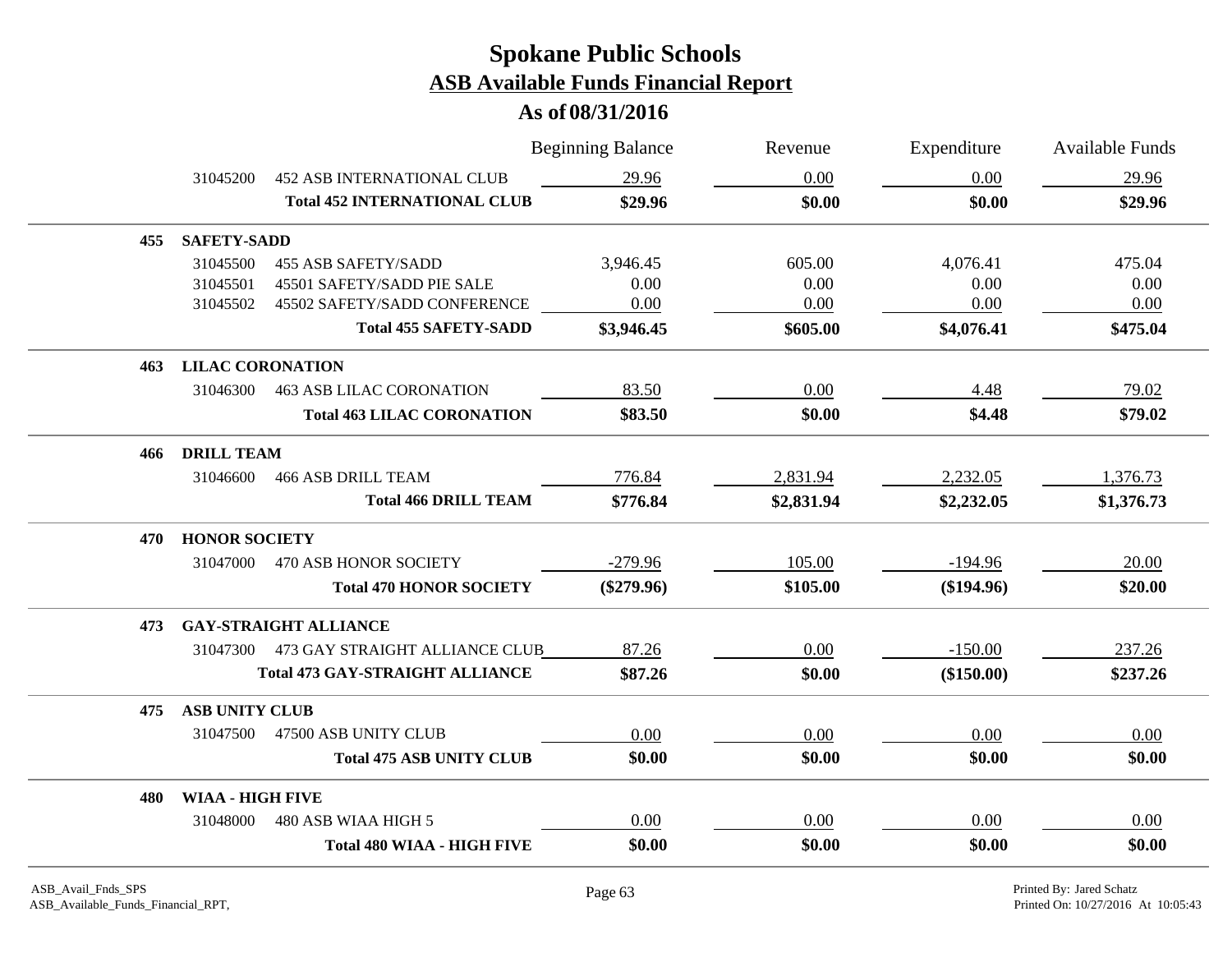|            |                           |                                    | <b>Beginning Balance</b> | Revenue     | Expenditure | <b>Available Funds</b> |
|------------|---------------------------|------------------------------------|--------------------------|-------------|-------------|------------------------|
|            | 400                       | <b>CLUBS</b>                       | \$9,477.62               | \$38,832.05 | \$42,428.23 | \$5,881.44             |
| 315        | <b>ROGERS HIGH SCHOOL</b> |                                    |                          |             |             |                        |
| 104        | ASB GENERAL               |                                    |                          |             |             |                        |
|            | 31510400                  | 104 ASB GENERAL                    | 41,959.33                | 11,661.63   | 898.39      | 52,722.57              |
|            |                           | <b>Total 104 ASB GENERAL</b>       | \$41,959.33              | \$11,661.63 | \$898.39    | \$52,722.57            |
| 107        | <b>ASB BOOKROOM</b>       |                                    |                          |             |             |                        |
|            | 31510700                  | 107 ASB BOOKROOM                   | 0.00                     | 0.00        | 0.00        | 0.00                   |
|            |                           | <b>Total 107 ASB BOOKROOM</b>      | \$0.00                   | \$0.00      | \$0.00      | \$0.00                 |
| 108        |                           | <b>ASB MISCELLANEOUS</b>           |                          |             |             |                        |
|            | 31510800                  | <b>108 ASB MISCELLANEOUS</b>       | 322.31                   | 11,885.15   | 9,858.29    | 2,349.17               |
|            | 31510810                  | 10810 SCHOOL DANCES                | 660.88                   | 0.00        | 0.00        | 660.88                 |
|            |                           | <b>Total 108 ASB MISCELLANEOUS</b> | \$983.19                 | \$11,885.15 | \$9,858.29  | \$3,010.05             |
| <b>110</b> | <b>ASB GSL CARD</b>       |                                    |                          |             |             |                        |
|            | 31511000                  | 110 ASB GSL CARD                   | 27,993.00                | 23,020.00   | 40,000.00   | 11,013.00              |
|            | 31511001                  | 11001 REPLACEMENT GSL CARDS        | 555.00                   | 0.00        | 0.00        | 555.00                 |
|            | 31511002                  | 11002 REPLACEMENT ID CARDS         | 12.24                    | 0.00        | 0.00        | 12.24                  |
|            |                           | <b>Total 110 ASB GSL CARD</b>      | \$28,560.24              | \$23,020.00 | \$40,000.00 | \$11,580.24            |
| 131        | <b>ASB YEARBOOK</b>       |                                    |                          |             |             |                        |
|            | 31513100                  | <b>131 ASB YEARBOOK</b>            | 0.00                     | 16,684.00   | 16,145.25   | 538.75                 |
|            | 31513111                  | 13111 YEARBOOK FUNDRAISING         | 0.00                     | 862.95      | 40.00       | 822.95                 |
|            | 31513115                  | 13115 YEAR BOOK 2014-2015          | $-7,498.98$              | 400.00      | $-7,098.98$ | 0.00                   |
|            |                           | <b>Total 131 ASB YEARBOOK</b>      | $(\$7,498.98)$           | \$17,946.95 | \$9,086.27  | \$1,361.70             |
| 140        | <b>ASB CONCESSIONS</b>    |                                    |                          |             |             |                        |
|            | 31514000                  | <b>140 ASB CONCESSIONS</b>         | 0.00                     | 0.00        | 0.00        | 0.00                   |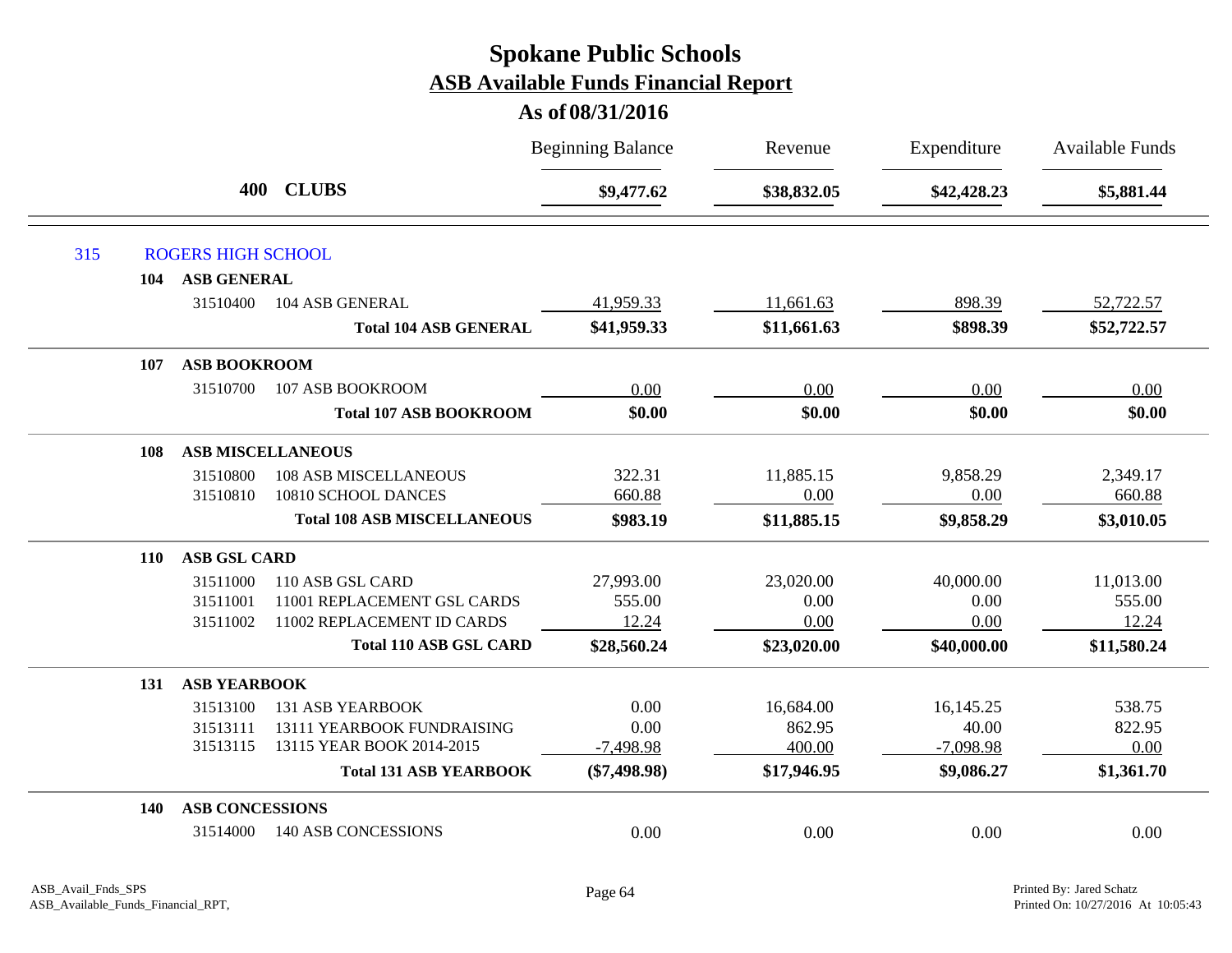|                                                          |                         |                                    | <b>Beginning Balance</b> | Revenue     | Expenditure    | <b>Available Funds</b>                                         |
|----------------------------------------------------------|-------------------------|------------------------------------|--------------------------|-------------|----------------|----------------------------------------------------------------|
|                                                          |                         | <b>Total 140 ASB CONCESSIONS</b>   | \$0.00                   | \$0.00      | \$0.00         | \$0.00                                                         |
| 160                                                      | <b>ASB INSURANCE</b>    |                                    |                          |             |                |                                                                |
|                                                          | 31516000                | 315 INSURANCE                      | 0.00                     | 0.00        | 0.00           | 0.00                                                           |
|                                                          |                         | <b>Total 160 ASB INSURANCE</b>     | \$0.00                   | \$0.00      | \$0.00         | \$0.00                                                         |
| 165                                                      | <b>ASB NEWSPAPER</b>    |                                    |                          |             |                |                                                                |
|                                                          | 31516500                | <b>165 ASB NEWSPAPER</b>           | 0.00                     | 0.00        | 0.00           | 0.00                                                           |
|                                                          |                         | <b>Total 165 ASB NEWSPAPER</b>     | \$0.00                   | \$0.00      | \$0.00         | \$0.00                                                         |
|                                                          | <b>100</b>              | <b>GENERAL ASB</b>                 | \$64,003.78              | \$64,513.73 | \$59,842.95    | \$68,674.56                                                    |
|                                                          |                         |                                    |                          |             |                |                                                                |
| 205                                                      |                         | <b>GENERAL ATHLETICS</b>           |                          |             |                |                                                                |
|                                                          | 31520500                | <b>205 ASB GENERAL ATHLETICS</b>   | 43,404.87                | 48,190.56   | 46,062.36      | 45,533.07                                                      |
|                                                          |                         | <b>Total 205 GENERAL ATHLETICS</b> | \$43,404.87              | \$48,190.56 | \$46,062.36    | \$45,533.07                                                    |
| 206                                                      | <b>LEAGUE ATHLETICS</b> |                                    |                          |             |                |                                                                |
|                                                          | 31520600                | <b>206 ASB LEAGUE ATHLETICS</b>    | 10,206.28                | 10,872.68   | $-5,300.91$    | 26,379.87                                                      |
|                                                          |                         | <b>Total 206 LEAGUE ATHLETICS</b>  | \$10,206.28              | \$10,872.68 | $(\$5,300.91)$ | \$26,379.87                                                    |
| 227                                                      | <b>BASEBALL</b>         |                                    |                          |             |                |                                                                |
|                                                          | 31522700                | 227 ASB BASEBALL                   | 527.98                   | 0.00        | $-604.23$      | 1,132.21                                                       |
|                                                          | 31522710                | 22710 BASEBALL ALLOCATION          | 0.00                     | 0.00        | 0.00           | 0.00                                                           |
|                                                          |                         | <b>Total 227 BASEBALL</b>          | \$527.98                 | \$0.00      | $(\$604.23)$   | \$1,132.21                                                     |
| <b>230</b>                                               | <b>BOYS BASKETBALL</b>  |                                    |                          |             |                |                                                                |
|                                                          | 31523000                | 230 ASB BOYS BASKETBALL            | 730.70                   | 0.00        | $-696.59$      | 1,427.29                                                       |
|                                                          | 31523010                | 23010 B-BASKETBALL ALLOCATION      | 0.00                     | 0.00        | 0.00           | 0.00                                                           |
|                                                          |                         | <b>Total 230 BOYS BASKETBALL</b>   | \$730.70                 | \$0.00      | $(\$696.59)$   | \$1,427.29                                                     |
| 231                                                      | <b>GIRLS BASKETBALL</b> |                                    |                          |             |                |                                                                |
|                                                          | 31523100                | 231 ASB GIRLS BASKETBALL           | 1,016.01                 | 0.00        | $-1,099.13$    | 2,115.14                                                       |
| ASB_Avail_Fnds_SPS<br>ASB_Available_Funds_Financial_RPT, |                         |                                    | Page 65                  |             |                | Printed By: Jared Schatz<br>Printed On: 10/27/2016 At 10:05:43 |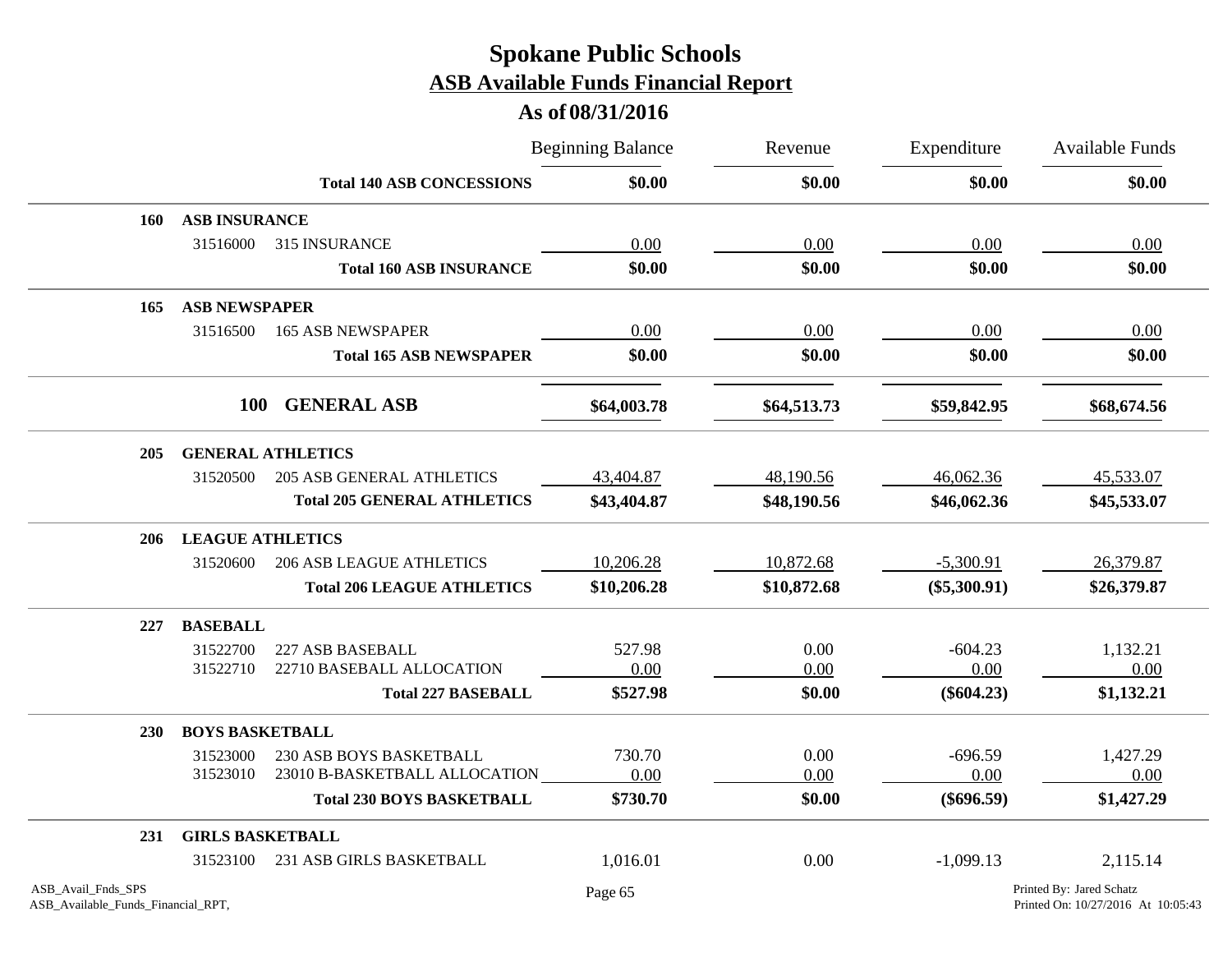|            |                   |                                        | <b>Beginning Balance</b> | Revenue     | Expenditure  | <b>Available Funds</b> |
|------------|-------------------|----------------------------------------|--------------------------|-------------|--------------|------------------------|
|            |                   | 31523110 23110 G-BASKETBALL ALLOCATION | 0.00                     | 0.00        | 0.00         | 0.00                   |
|            |                   | <b>Total 231 GIRLS BASKETBALL</b>      | \$1,016.01               | \$0.00      | (\$1,099.13) | \$2,115.14             |
|            |                   | 236 BOYS CROSS COUNTRY                 |                          |             |              |                        |
|            | 31523600          | 236 ASB BOYS CROSS COUNTRY             | 3,038.19                 | 202.74      | 1,730.05     | 1,510.88               |
|            | 31523610          | 23610 B-XCOUNTRY ALLOCATION            | 0.00                     | 0.00        | 0.00         | 0.00                   |
|            |                   | <b>Total 236 BOYS CROSS COUNTRY</b>    | \$3,038.19               | \$202.74    | \$1,730.05   | \$1,510.88             |
| 237        |                   | <b>GIRLS CROSS COUNTRY</b>             |                          |             |              |                        |
|            | 31523700          | 237 ASB GIRLS CROSS COUNTRY            | 226.74                   | 260.00      | $-281.60$    | 768.34                 |
|            | 31523710          | 23710 G-XCOUNTRY ALLOCATION            | 0.00                     | 0.00        | 0.00         | 0.00                   |
|            |                   | <b>Total 237 GIRLS CROSS COUNTRY</b>   | \$226.74                 | \$260.00    | $(\$281.60)$ | \$768.34               |
| <b>240</b> | <b>FOOTBALL</b>   |                                        |                          |             |              |                        |
|            | 31524000          | <b>240 ASB FOOTBALL</b>                | $-1,077.34$              | 16,821.63   | 10,841.57    | 4,902.72               |
|            | 31524010          | 24010 FOOTBALL ALLOCATION              | 0.00                     | 0.00        | 0.00         | 0.00                   |
|            |                   | <b>Total 240 FOOTBALL</b>              | (\$1,077.34)             | \$16,821.63 | \$10,841.57  | \$4,902.72             |
| 242        | <b>BOYS GOLF</b>  |                                        |                          |             |              |                        |
|            | 31524200          | 242 ASB BOYS GOLF                      | 724.91                   | 1,560.00    | $-31.41$     | 2,316.32               |
|            | 31524210          | 24210 B-GOLF ALLOCATION                | 0.00                     | 0.00        | 0.00         | 0.00                   |
|            |                   | <b>Total 242 BOYS GOLF</b>             | \$724.91                 | \$1,560.00  | $(\$31.41)$  | \$2,316.32             |
| 243        | <b>GIRLS GOLF</b> |                                        |                          |             |              |                        |
|            | 31524300          | 243 ASB GIRLS GOLF                     | 0.00                     | 0.00        | 0.00         | 0.00                   |
|            | 31524310          | 24310 G-GOLF ALLOCATION                | 0.00                     | 0.00        | 0.00         | 0.00                   |
|            |                   | <b>Total 243 GIRLS GOLF</b>            | \$0.00                   | \$0.00      | \$0.00       | \$0.00                 |
| 248        | <b>GYMNASTICS</b> |                                        |                          |             |              |                        |
|            | 31524800          | <b>248 ASB GYMNASTICS</b>              | 3,301.31                 | 0.00        | 901.84       | 2,399.47               |
|            | 31524810          | 24810 GYMNASTICS ALLOCATION            | 0.00                     | 0.00        | 0.00         | 0.00                   |
|            |                   | <b>Total 248 GYMNASTICS</b>            | \$3,301.31               | \$0.00      | \$901.84     | \$2,399.47             |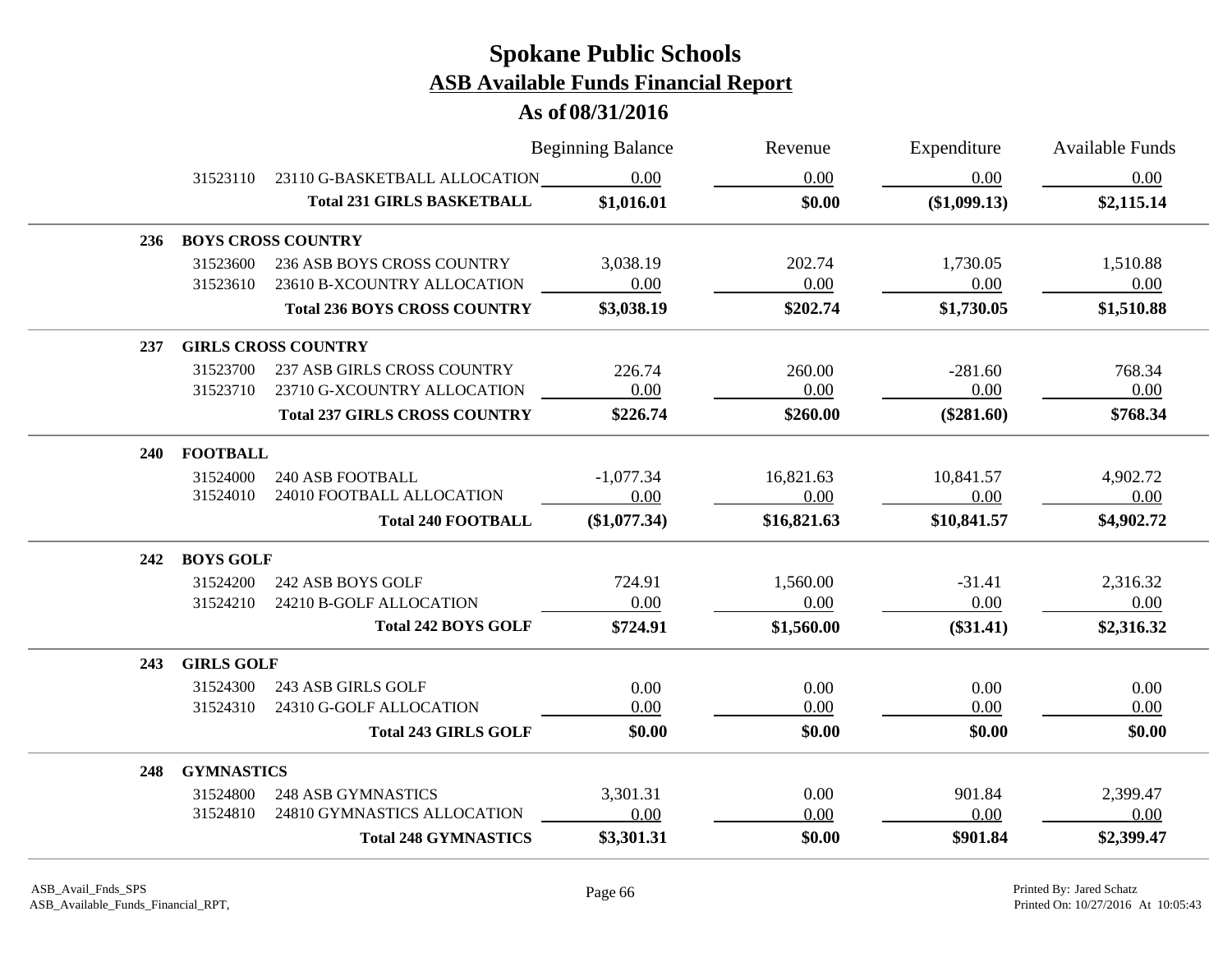|     |                        |                                  | <b>Beginning Balance</b> | Revenue    | Expenditure  | <b>Available Funds</b> |
|-----|------------------------|----------------------------------|--------------------------|------------|--------------|------------------------|
| 250 | <b>MOOBERRY</b>        |                                  |                          |            |              |                        |
|     | 31525000               | 250 ASB MOOBERRY                 | 11,386.03                | 150.00     | 11,536.03    | 0.00                   |
|     |                        | <b>Total 250 MOOBERRY</b>        | \$11,386.03              | \$150.00   | \$11,536.03  | \$0.00                 |
| 264 | <b>SLOW PITCH</b>      |                                  |                          |            |              |                        |
|     | 31526400               | <b>264 ASB SLOW PITCH</b>        | 1,423.17                 | 0.00       | $-10.42$     | 1,433.59               |
|     | 31526410               | 26410 SLOW PITCH ALLOCATION      | 0.00                     | 0.00       | 0.00         | 0.00                   |
|     |                        | <b>Total 264 SLOW PITCH</b>      | \$1,423.17               | \$0.00     | $(\$10.42)$  | \$1,433.59             |
| 266 | <b>BOYS' SOCCER</b>    |                                  |                          |            |              |                        |
|     | 31526600               | <b>266 ASB BOYS SOCCER</b>       | 850.91                   | 1,277.50   | 760.50       | 1,367.91               |
|     | 31526610               | 26610 B-SOCCER ALLOCATION        | 0.00                     | 0.00       | 0.00         | 0.00                   |
|     |                        | <b>Total 266 BOYS' SOCCER</b>    | \$850.91                 | \$1,277.50 | \$760.50     | \$1,367.91             |
| 267 | <b>GIRLS' SOCCER</b>   |                                  |                          |            |              |                        |
|     | 31526700               | <b>267 ASB GIRLS SOCCER</b>      | 773.46                   | 1,320.85   | 316.60       | 1,777.71               |
|     | 31526710               | 26710 G-SOCCER ALLOCATION        | 0.00                     | 0.00       | 0.00         | 0.00                   |
|     |                        | <b>Total 267 GIRLS' SOCCER</b>   | \$773.46                 | \$1,320.85 | \$316.60     | \$1,777.71             |
| 270 | <b>GIRLS' SOFTBALL</b> |                                  |                          |            |              |                        |
|     | 31527000               | 270 ASB GIRLS SOFTBALL           | 92.02                    | 200.00     | $-1,090.61$  | 1,382.63               |
|     | 31527010               | 27010 G-SOFTBALL ALLOCATION      | 0.00                     | 0.00       | 0.00         | 0.00                   |
|     |                        | <b>Total 270 GIRLS' SOFTBALL</b> | \$92.02                  | \$200.00   | (\$1,090.61) | \$1,382.63             |
| 278 | <b>BOYS' TENNIS</b>    |                                  |                          |            |              |                        |
|     | 31527800               | 278 ASB BOYS TENNIS              | 156.97                   | 0.00       | $-431.92$    | 588.89                 |
|     | 31527810               | 27810 B-TENNIS ALLOCATION        | 0.00                     | 0.00       | 0.00         | 0.00                   |
|     |                        | <b>Total 278 BOYS' TENNIS</b>    | \$156.97                 | \$0.00     | $(\$431.92)$ | \$588.89               |
| 279 | <b>GIRLS' TENNIS</b>   |                                  |                          |            |              |                        |
|     | 31527900               | 279 ASB GIRLS TENNIS             | $-166.75$                | 1,007.00   | 374.39       | 465.86                 |
|     | 31527910               | 27910 G-TENNIS ALLOCATION        | 0.00                     | 0.00       | 0.00         | 0.00                   |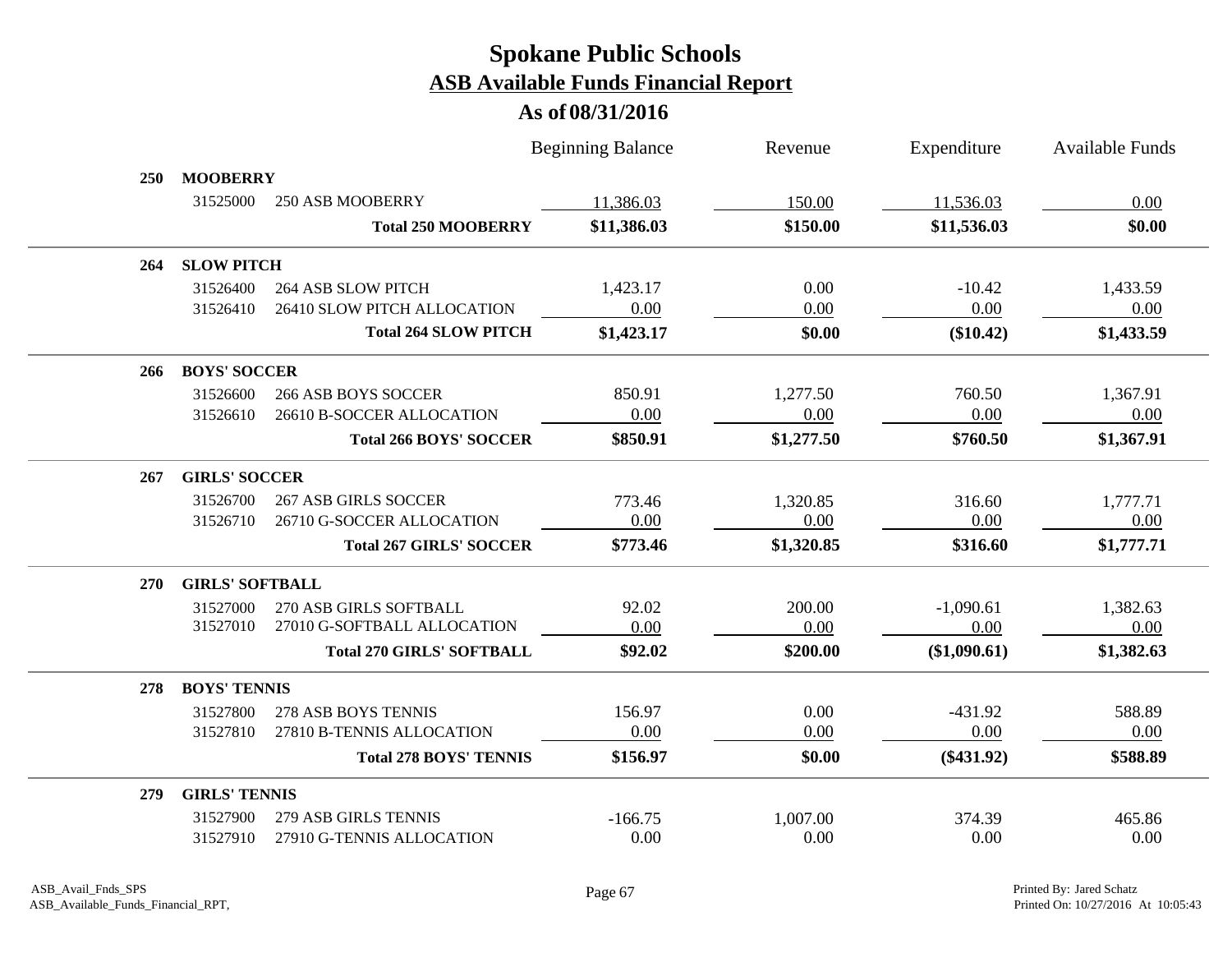|     |                          |                                                        | <b>Beginning Balance</b> | Revenue      | Expenditure  | Available Funds |
|-----|--------------------------|--------------------------------------------------------|--------------------------|--------------|--------------|-----------------|
|     |                          | <b>Total 279 GIRLS' TENNIS</b>                         | $(\$166.75)$             | \$1,007.00   | \$374.39     | \$465.86        |
| 284 | <b>BOYS' TRACK</b>       |                                                        |                          |              |              |                 |
|     | 31528400<br>31528410     | <b>284 ASB BOYS TRACK</b><br>28410 B-TRACK ALLOCATION  | 25.03<br>0.00            | 0.00<br>0.00 | 0.00<br>0.00 | 25.03<br>0.00   |
|     |                          | <b>Total 284 BOYS' TRACK</b>                           | \$25.03                  | \$0.00       | \$0.00       | \$25.03         |
| 285 | <b>GIRLS' TRACK</b>      |                                                        |                          |              |              |                 |
|     | 31528500<br>31528510     | <b>285 ASB GIRLS TRACK</b><br>28510 G-TRACK ALLOCATION | 0.18<br>0.00             | 0.00<br>0.00 | 0.00<br>0.00 | 0.18<br>0.00    |
|     |                          | <b>Total 285 GIRLS' TRACK</b>                          | \$0.18                   | \$0.00       | \$0.00       | \$0.18          |
| 287 | <b>HS TRACK</b>          |                                                        |                          |              |              |                 |
|     | 31528700                 | 28700 HS TRACK                                         | 2,014.30                 | 1,040.00     | $-1,326.60$  | 4,380.90        |
|     | 31528701                 | 28701 MOOBERRY                                         | 0.00                     | 11,318.00    | 137.11       | 11,180.89       |
|     | 31528710                 | 28710 TRACK-ALLOCATION                                 | 40.00                    | 0.00         | 0.00         | 40.00           |
|     |                          | <b>Total 287 HS TRACK</b>                              | \$2,054.30               | \$12,358.00  | (\$1,189.49) | \$15,601.79     |
| 290 | <b>GIRLS' VOLLEYBALL</b> |                                                        |                          |              |              |                 |
|     | 31529000                 | 290 ASB GIRLS VOLLEYBALL                               | 2,177.98                 | 1,784.00     | 293.99       | 3,667.99        |
|     | 31529010                 | 29010 G-VOLLEYBALL ALLOCATION                          | $-409.77$                | 0.00         | 0.00         | $-409.77$       |
|     |                          | <b>Total 290 GIRLS' VOLLEYBALL</b>                     | \$1,768.21               | \$1,784.00   | \$293.99     | \$3,258.22      |
| 294 | <b>BOYS' WRESTLING</b>   |                                                        |                          |              |              |                 |
|     | 31529400                 | 294 WRESTLING                                          | 2,501.85                 | 11,144.34    | 10,647.15    | 2,999.04        |
|     | 31529410                 | 29410 WRESTLING ALLOCATION                             | 0.00                     | 0.00         | 0.00         | 0.00            |
|     |                          | <b>Total 294 BOYS' WRESTLING</b>                       | \$2,501.85               | \$11,144.34  | \$10,647.15  | \$2,999.04      |
| 423 | <b>ASB CHESS CLUB</b>    |                                                        |                          |              |              |                 |
|     | 31542300                 | <b>423 ASB CHESS CLUB</b>                              | 0.00                     | 20.00        | $-20.00$     | 40.00           |
|     |                          | <b>Total 423 ASB CHESS CLUB</b>                        | \$0.00                   | \$20.00      | $(\$20.00)$  | \$40.00         |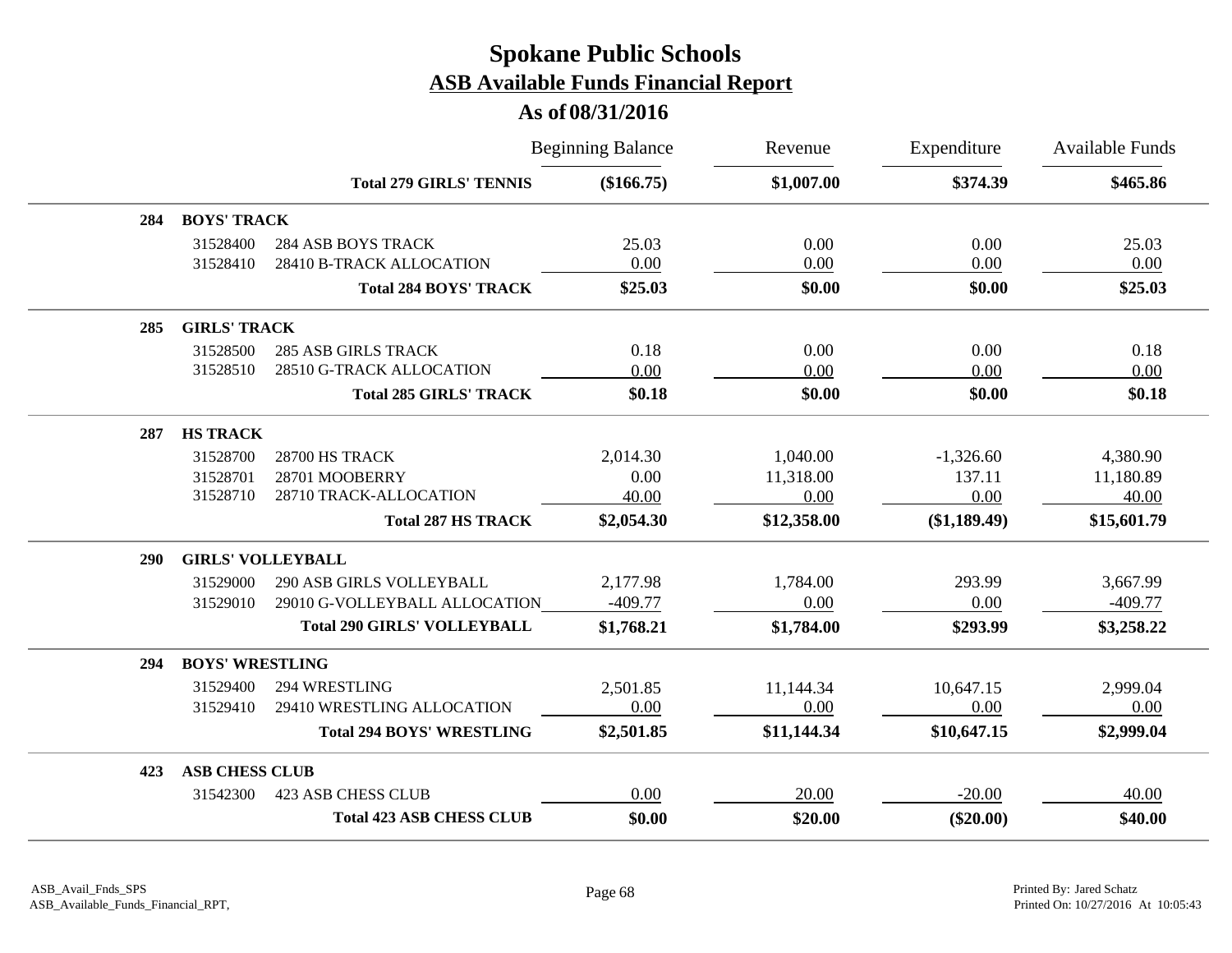|                    |                                |                                           | <b>Beginning Balance</b> | Revenue      | Expenditure<br>\$72,708.17 | <b>Available Funds</b><br>\$117,426.16 |
|--------------------|--------------------------------|-------------------------------------------|--------------------------|--------------|----------------------------|----------------------------------------|
|                    | <b>ATHLETICS</b><br><b>200</b> |                                           | \$82,965.03              | \$107,169.30 |                            |                                        |
| 304                | <b>ART CLUB</b>                |                                           |                          |              |                            |                                        |
|                    | 31530400                       | 304 ASB ART                               | 0.00                     | 0.00         | 0.00                       | 0.00                                   |
|                    |                                | <b>Total 304 ART CLUB</b>                 | \$0.00                   | \$0.00       | \$0.00                     | \$0.00                                 |
| 312                | <b>DEBATE CLUB</b>             |                                           |                          |              |                            |                                        |
|                    | 31531200                       | 31200 DEBATE CLUB                         | 873.40                   | 1,325.00     | 363.19                     | 1,835.21                               |
|                    |                                | <b>Total 312 DEBATE CLUB</b>              | \$873.40                 | \$1,325.00   | \$363.19                   | \$1,835.21                             |
| 313                | <b>DECA CLUB</b>               |                                           |                          |              |                            |                                        |
|                    | 31531300                       | 313 ASB DECA CLUB                         | 13,096.49                | 9,326.97     | $-8,425.05$                | 30,848.51                              |
|                    | 31531310                       | 31310 DECA AREA PRESIDENT                 | 100.87                   | 0.00         | 0.00                       | 100.87                                 |
|                    | 31531344                       | 31344 DECA AREA TRAVEL                    | 0.68                     | 0.00         | 0.00                       | 0.68                                   |
|                    |                                | <b>Total 313 DECA CLUB</b>                | \$13,198.04              | \$9,326.97   | $(\$8,425.05)$             | \$30,950.06                            |
| 314                | <b>DECA STORE</b>              |                                           |                          |              |                            |                                        |
|                    | 31531400                       | 314 ASB DECA STORE                        | 8,619.51                 | 21,857.22    | 28,116.24                  | 2,360.49                               |
|                    |                                | <b>Total 314 DECA STORE</b>               | \$8,619.51               | \$21,857.22  | \$28,116.24                | \$2,360.49                             |
| 315                | <b>DRAMA CLUB</b>              |                                           |                          |              |                            |                                        |
|                    | 31531500                       | 315 ASB DRAMA                             | 545.05                   | 740.00       | 442.91                     | 842.14                                 |
|                    | 31531501                       | 31501 DRAMA FUNDRAISER                    | 5,197.69                 | 5,889.00     | 7,805.26                   | 3,281.43                               |
|                    | 31531502                       | 31502 DRAMA - SPRING                      | 107.76                   | 0.00         | 107.76                     | 0.00                                   |
|                    |                                | <b>Total 315 DRAMA CLUB</b>               | \$5,850.50               | \$6,629.00   | \$8,355.93                 | \$4,123.57                             |
| 322                |                                | <b>EXPLORING CHILDHOOD CLUB</b>           |                          |              |                            |                                        |
|                    | 31532200                       | 322 ASB EXPLORING CHILDHOOD               | 10.75                    | 0.00         | 0.00                       | 10.75                                  |
|                    |                                | <b>Total 322 EXPLORING CHILDHOOD CLUB</b> | \$10.75                  | \$0.00       | \$0.00                     | \$10.75                                |
| 324                | <b>FBLA</b>                    |                                           |                          |              |                            |                                        |
|                    | 31532400                       | 324 ASB F B L A                           | 0.00                     | 0.00         | 0.00                       | 0.00                                   |
| ASB_Avail_Fnds_SPS |                                |                                           | Page 69                  |              |                            | Printed By: Jared Schatz               |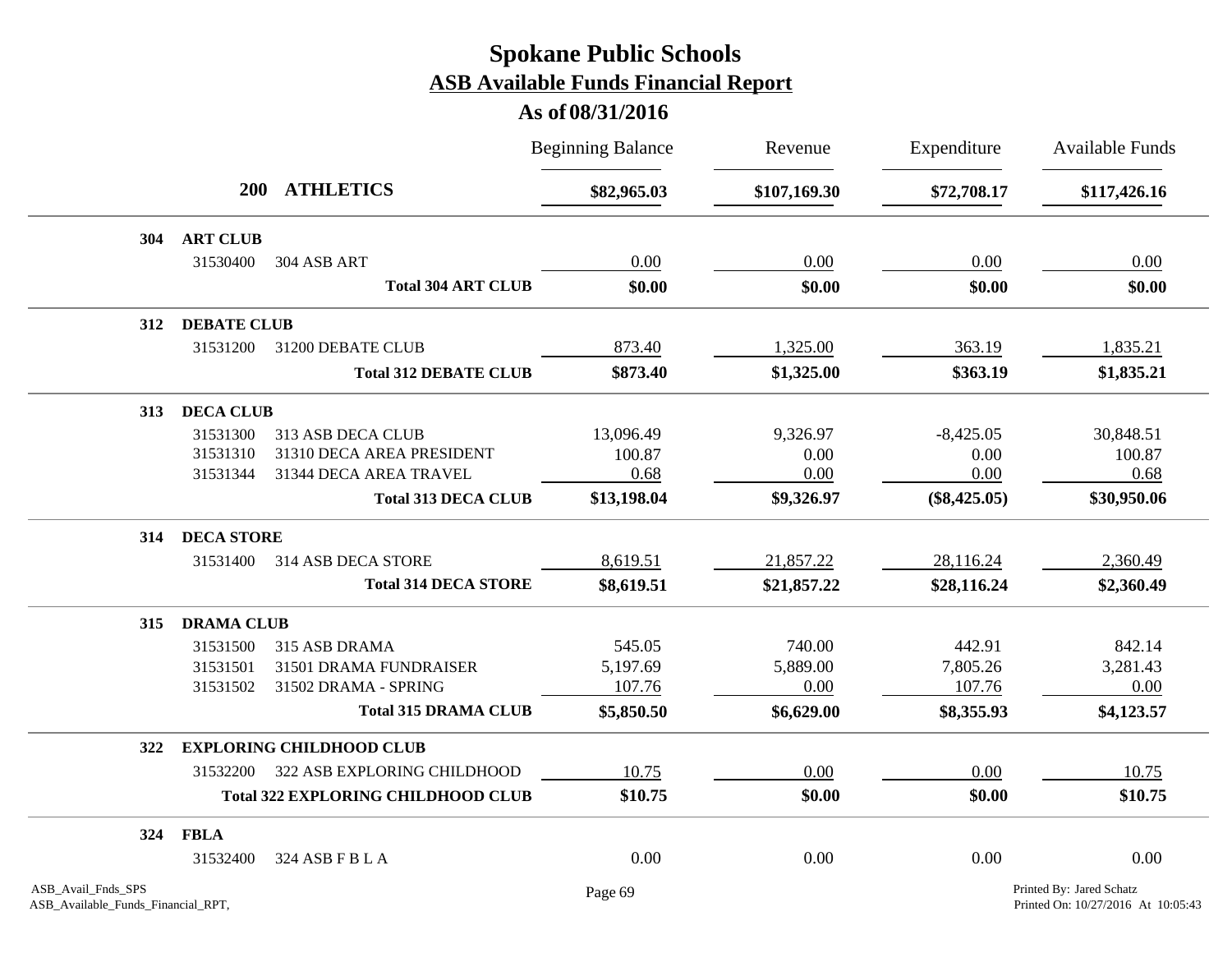#### **As of 08/31/2016**

|            |                      |                                                 | <b>Beginning Balance</b> | Revenue  | Expenditure | Available Funds |
|------------|----------------------|-------------------------------------------------|--------------------------|----------|-------------|-----------------|
|            |                      | <b>Total 324 FBLA</b>                           | \$0.00                   | \$0.00   | \$0.00      | \$0.00          |
| 329        |                      | <b>PRO START - FOOD SERVICES CLUB</b>           |                          |          |             |                 |
|            | 31532900             | 329 ASB FOOD SERVICES                           | 0.00                     | 0.00     | 0.00        | 0.00            |
|            | 31532910             | 32910 PIRATES FOOD                              | 384.62                   | 0.00     | 384.62      | 0.00            |
|            |                      | <b>Total 329 PRO START - FOOD SERVICES CLUB</b> | \$384.62                 | \$0.00   | \$384.62    | \$0.00          |
| 356        | <b>BAND CLUB</b>     |                                                 |                          |          |             |                 |
|            | 31535600             | 356 ASB BAND                                    | 0.00                     | 0.00     | 0.00        | 0.00            |
|            |                      | <b>Total 356 BAND CLUB</b>                      | \$0.00                   | \$0.00   | \$0.00      | \$0.00          |
| 358        | <b>CHORAL CLUB</b>   |                                                 |                          |          |             |                 |
|            | 31535800             | <b>358 ASB CHORAL</b>                           | 66.22                    | 260.00   | 220.00      | 106.22          |
|            |                      | <b>Total 358 CHORAL CLUB</b>                    | \$66.22                  | \$260.00 | \$220.00    | \$106.22        |
| 389        |                      | ASB GRADUATED CLASSES                           |                          |          |             |                 |
|            | 31538900             | <b>389 ASB GRADUATED CLASSES</b>                | 6,859.94                 | 0.00     | 6,793.75    | 66.19           |
|            |                      | <b>Total 389 ASB GRADUATED CLASSES</b>          | \$6,859.94               | \$0.00   | \$6,793.75  | \$66.19         |
| <b>390</b> | <b>CLASS OF 2020</b> |                                                 |                          |          |             |                 |
|            | 31539000             | 39000 CLASS OF 2020                             | 0.00                     | 0.00     | 0.00        | 0.00            |
|            |                      | <b>Total 390 CLASS OF 2020</b>                  | \$0.00                   | \$0.00   | \$0.00      | \$0.00          |
| 391        | <b>CLASS OF 2011</b> |                                                 |                          |          |             |                 |
|            | 31539100             | 39100 CLASS OF 2011                             | 0.00                     | 0.00     | 0.00        | 0.00            |
|            |                      | <b>Total 391 CLASS OF 2011</b>                  | \$0.00                   | \$0.00   | \$0.00      | \$0.00          |
| 392        | <b>CLASS OF 2012</b> |                                                 |                          |          |             |                 |
|            | 31539200             | 315 ASB CLASS OF 2012                           | 0.00                     | 0.00     | 0.00        | 0.00            |
|            |                      | <b>Total 392 CLASS OF 2012</b>                  | \$0.00                   | \$0.00   | \$0.00      | \$0.00          |

**393 ASB CLASS 2013**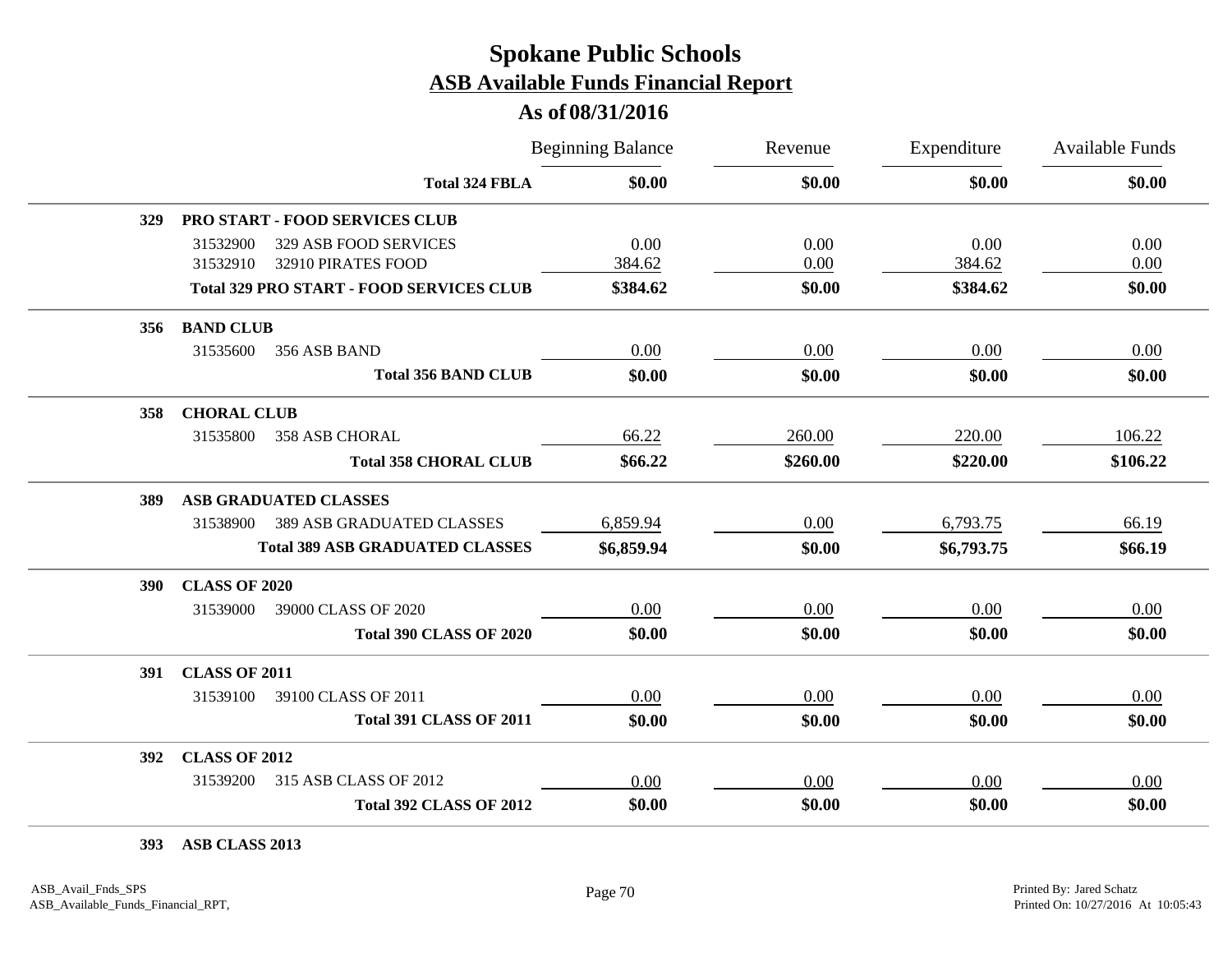|     |                          |                                 | <b>Beginning Balance</b> | Revenue     | Expenditure  | Available Funds |
|-----|--------------------------|---------------------------------|--------------------------|-------------|--------------|-----------------|
|     | 31539300                 | 393 ASB CLASS OF 2013           | 0.00                     | 0.00        | 0.00         | 0.00            |
|     |                          | Total 393 ASB CLASS 2013        | \$0.00                   | \$0.00      | \$0.00       | \$0.00          |
| 394 | <b>ASB CLASS 2014</b>    |                                 |                          |             |              |                 |
|     |                          | 31539400 394 ASB CLASS OF 2014  | 0.03                     | 0.00        | 0.00         | 0.03            |
|     |                          | Total 394 ASB CLASS 2014        | \$0.03                   | \$0.00      | \$0.00       | \$0.03          |
| 395 | <b>ASB CLASS 2015</b>    |                                 |                          |             |              |                 |
|     | 31539500                 | 395 ASB CLASS OF 2015           | 4,520.80                 | 0.00        | 4,520.80     | 0.00            |
|     |                          | Total 395 ASB CLASS 2015        | \$4,520.80               | \$0.00      | \$4,520.80   | \$0.00          |
| 396 | ASB CLASS 2016           |                                 |                          |             |              |                 |
|     |                          | 31539600 396 ASB CLASS OF 2016  | 3,628.43                 | 11,921.22   | 15,549.65    | 0.00            |
|     |                          | Total 396 ASB CLASS 2016        | \$3,628.43               | \$11,921.22 | \$15,549.65  | \$0.00          |
| 397 | ASB CLASS 2017           |                                 |                          |             |              |                 |
|     |                          | 31539700 397 ASB CLASS OF 2017  | 997.11                   | 1,122.12    | 360.50       | 1,758.73        |
|     |                          | Total 397 ASB CLASS 2017        | \$997.11                 | \$1,122.12  | \$360.50     | \$1,758.73      |
| 398 | ASB CLASS 2018           |                                 |                          |             |              |                 |
|     | 31539800                 | 39800 ASB CLASS OF 2018         | 593.27                   | 33.09       | $-244.87$    | 871.23          |
|     |                          | <b>Total 398 ASB CLASS 2018</b> | \$593.27                 | \$33.09     | $(\$244.87)$ | \$871.23        |
| 399 | ASB CLASS 2019           |                                 |                          |             |              |                 |
|     | 31539900                 | 39900 CLASS OF 2019             | 0.00                     | 196.23      | 0.00         | 196.23          |
|     |                          | Total 399 ASB CLASS 2019        | \$0.00                   | \$196.23    | \$0.00       | \$196.23        |
|     |                          | 300 CLASS                       | \$45,602.62              | \$52,670.85 | \$55,994.76  | \$42,278.71     |
| 406 | <b>ASB CLIMBING CLUB</b> |                                 |                          |             |              |                 |
|     |                          | 31540600 406 ASB CLIMBING CLUB  | 0.00                     | 0.00        | 0.00         | 0.00            |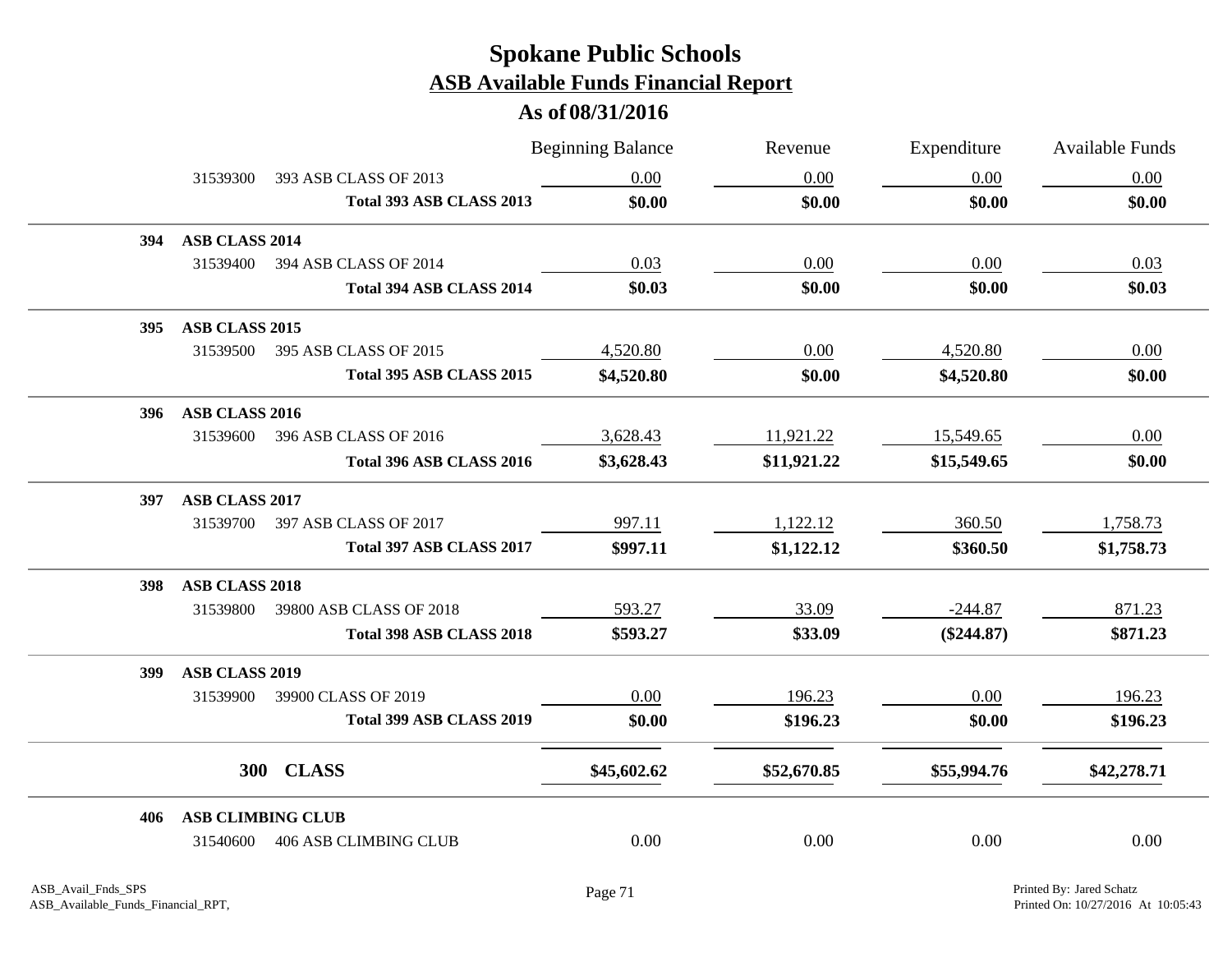|     |                            |                                           | <b>Beginning Balance</b> | Revenue    | Expenditure | Available Funds |
|-----|----------------------------|-------------------------------------------|--------------------------|------------|-------------|-----------------|
|     |                            | <b>Total 406 ASB CLIMBING CLUB</b>        | \$0.00                   | \$0.00     | \$0.00      | \$0.00          |
| 407 | <b>ASB SCIENCE CLUB</b>    |                                           |                          |            |             |                 |
|     | 31540700                   | <b>407 ASB SCIENCE CLUB</b>               | 0.00                     | 0.00       | 0.00        | 0.00            |
|     |                            | <b>Total 407 ASB SCIENCE CLUB</b>         | \$0.00                   | \$0.00     | \$0.00      | \$0.00          |
| 415 | <b>ASB CHEERLEADERS</b>    |                                           |                          |            |             |                 |
|     | 31541500                   | <b>415 ASB CHEERLEARDERS</b>              | 858.11                   | 6,941.74   | 6,519.37    | 1,280.48        |
|     |                            | <b>Total 415 ASB CHEERLEADERS</b>         | \$858.11                 | \$6,941.74 | \$6,519.37  | \$1,280.48      |
| 417 | <b>ASB NATIVE AMERICAN</b> |                                           |                          |            |             |                 |
|     | 31541700                   | <b>417 ASB NATIVE AMERICAN</b>            | 0.00                     | 200.00     | 0.00        | 200.00          |
|     |                            | <b>Total 417 ASB NATIVE AMERICAN</b>      | \$0.00                   | \$200.00   | \$0.00      | \$200.00        |
| 419 | <b>ASB FFA</b>             |                                           |                          |            |             |                 |
|     | 31541900<br>419 ASB F F A  |                                           | 0.00                     | 0.00       | 0.00        | 0.00            |
|     |                            | <b>Total 419 ASB FFA</b>                  | \$0.00                   | \$0.00     | \$0.00      | \$0.00          |
| 431 | ASB SPORTS MEDICINE CLUB   |                                           |                          |            |             |                 |
|     | 31543100                   | 43100 ASB SPORTS MEDICINE                 | 0.00                     | 0.00       | 0.00        | 0.00            |
|     |                            | <b>Total 431 ASB SPORTS MEDICINE CLUB</b> | \$0.00                   | \$0.00     | \$0.00      | \$0.00          |
| 452 | <b>INTERNATIONAL CLUB</b>  |                                           |                          |            |             |                 |
|     | 31545200                   | <b>452 ASB INTERNATIONAL CLUB</b>         | 2,297.23                 | 0.00       | 0.00        | 2,297.23        |
|     |                            | <b>Total 452 INTERNATIONAL CLUB</b>       | \$2,297.23               | \$0.00     | \$0.00      | \$2,297.23      |
| 455 | <b>SAFETY-SADD</b>         |                                           |                          |            |             |                 |
|     | 31545500                   | <b>455 ASB SAFETY-SADD</b>                | 0.00                     | 0.00       | 0.00        | 0.00            |
|     |                            | <b>Total 455 SAFETY-SADD</b>              | \$0.00                   | \$0.00     | \$0.00      | \$0.00          |
| 460 | <b>MATH CLUB</b>           |                                           |                          |            |             |                 |
|     | 31546000                   | <b>460 ASB MATHMATICS CLUB</b>            | 0.00                     | 0.00       | 0.00        | 0.00            |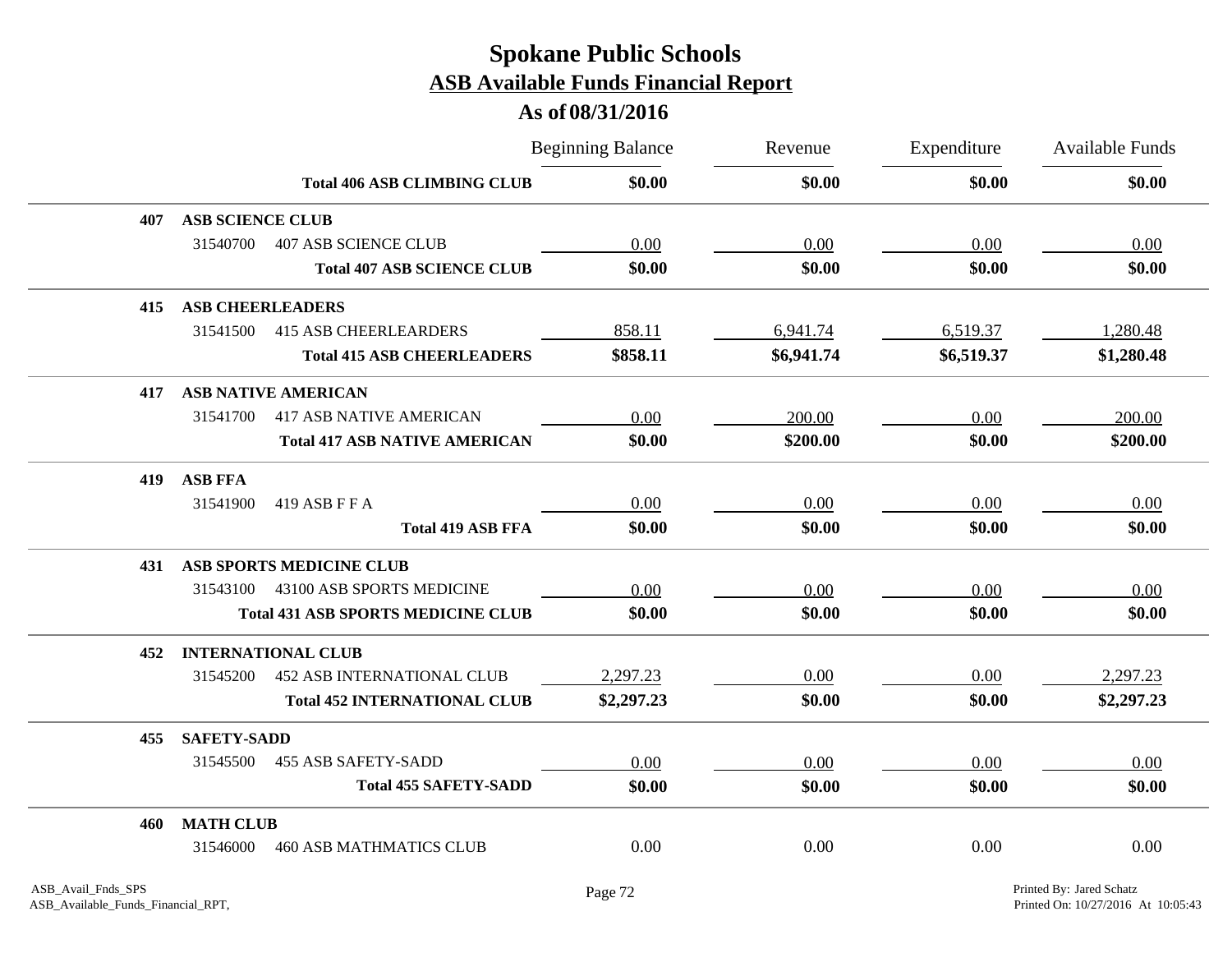|     |                         |                                         | <b>Beginning Balance</b> | Revenue     | Expenditure  | <b>Available Funds</b> |
|-----|-------------------------|-----------------------------------------|--------------------------|-------------|--------------|------------------------|
|     |                         | <b>Total 460 MATH CLUB</b>              | \$0.00                   | \$0.00      | \$0.00       | \$0.00                 |
| 463 | <b>LILAC CORONATION</b> |                                         |                          |             |              |                        |
|     | 31546300                | <b>463 ASB LILAC CORONATION</b>         | 0.00                     | 0.00        | 0.00         | 0.00                   |
|     |                         | <b>Total 463 LILAC CORONATION</b>       | \$0.00                   | \$0.00      | \$0.00       | \$0.00                 |
| 468 | <b>PERCUSSION CLUB</b>  |                                         |                          |             |              |                        |
|     | 31546800                | <b>468 ASB PERCUSSION CLUB</b>          | 1,194.37                 | 200.00      | 0.00         | 1,394.37               |
|     |                         | <b>Total 468 PERCUSSION CLUB</b>        | \$1,194.37               | \$200.00    | \$0.00       | \$1,394.37             |
| 470 | <b>HONOR SOCIETY</b>    |                                         |                          |             |              |                        |
|     | 31547000                | <b>470 ASB HONOR SOCIEITY</b>           | 1,202.09                 | 0.00        | 45.65        | 1,156.44               |
|     |                         | <b>Total 470 HONOR SOCIETY</b>          | \$1,202.09               | \$0.00      | \$45.65      | \$1,156.44             |
| 473 |                         | <b>GAY-STRAIGHT ALLIANCE</b>            |                          |             |              |                        |
|     |                         | 31547300 473 GAY STRAIGHT ALLIANCE CLUB | 0.00                     | 400.00      | 344.35       | 55.65                  |
|     |                         | <b>Total 473 GAY-STRAIGHT ALLIANCE</b>  | \$0.00                   | \$400.00    | \$344.35     | \$55.65                |
| 476 | <b>MULTI CULTURAL</b>   |                                         |                          |             |              |                        |
|     | 31547600                | <b>476 ASB MULTICULTURAL</b>            | 305.14                   | 0.00        | 0.00         | 305.14                 |
|     |                         | <b>Total 476 MULTI CULTURAL</b>         | \$305.14                 | \$0.00      | \$0.00       | \$305.14               |
| 477 | <b>ASB DANCE</b>        |                                         |                          |             |              |                        |
|     | 31547700                | 477 ASB DANCE                           | 1,062.33                 | 6,152.00    | 6,347.16     | 867.17                 |
|     |                         | <b>Total 477 ASB DANCE</b>              | \$1,062.33               | \$6,152.00  | \$6,347.16   | \$867.17               |
| 488 | <b>HIGH SCHOOL ROTC</b> |                                         |                          |             |              |                        |
|     | 31548800                | 488 ASB ROTC                            | 324.55                   | 296.81      | $-347.26$    | 968.62                 |
|     |                         | <b>Total 488 HIGH SCHOOL ROTC</b>       | \$324.55                 | \$296.81    | $(\$347.26)$ | \$968.62               |
|     | 400                     | <b>CLUBS</b>                            | \$7,243.82               | \$14,190.55 | \$12,909.27  | \$8,525.10             |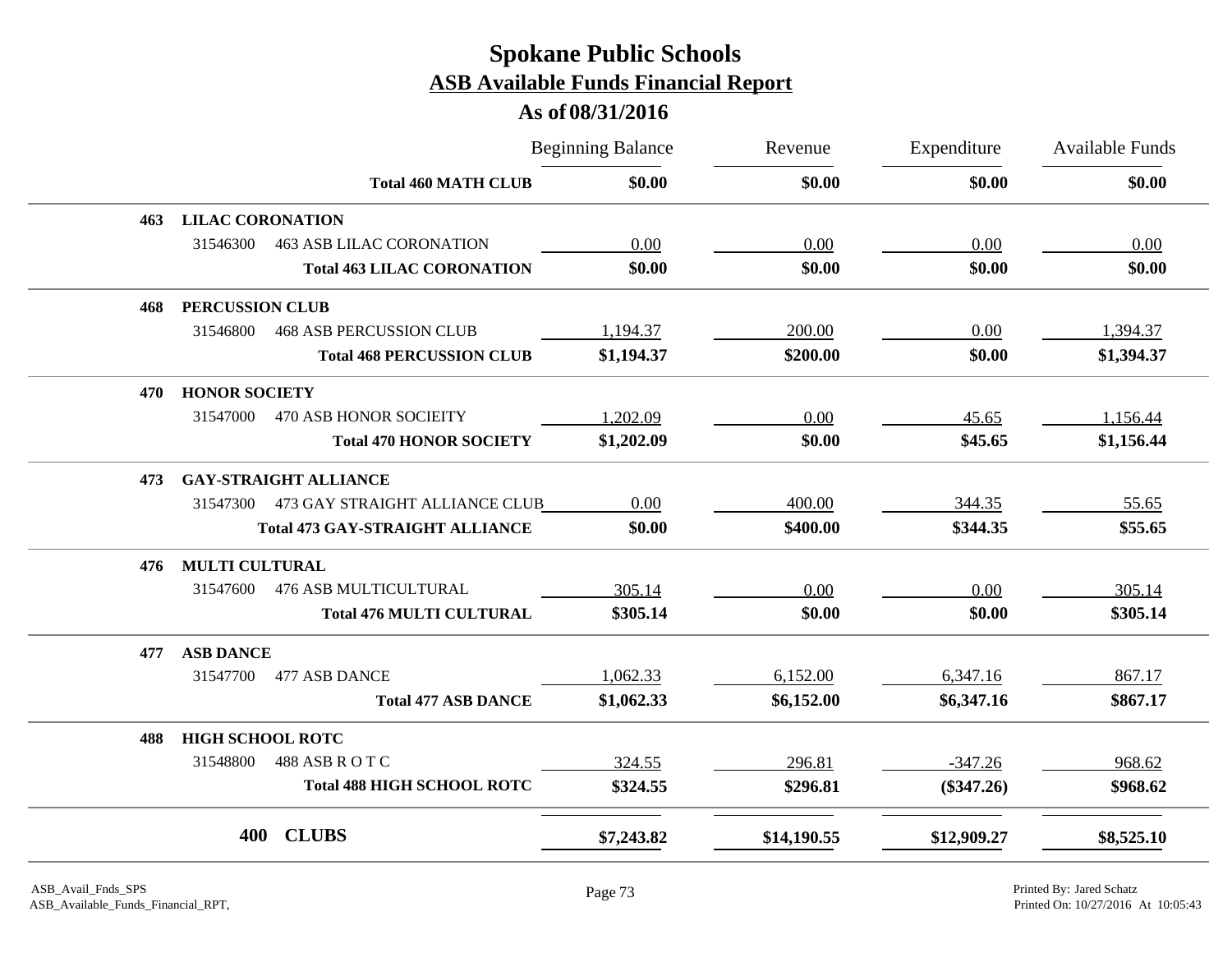|     |            |                       |                                    | <b>Beginning Balance</b> | Revenue     | Expenditure | <b>Available Funds</b> |
|-----|------------|-----------------------|------------------------------------|--------------------------|-------------|-------------|------------------------|
| 320 |            |                       | <b>SHADLE PARK HIGH SCHOOL</b>     |                          |             |             |                        |
|     | 102        | <b>ASB RESERVE</b>    |                                    |                          |             |             |                        |
|     |            | 32010200              | 102 ASB RESERVE                    | 5,354.37                 | 0.00        | 0.00        | 5,354.37               |
|     |            |                       | <b>Total 102 ASB RESERVE</b>       | \$5,354.37               | \$0.00      | \$0.00      | \$5,354.37             |
|     | 104        | <b>ASB GENERAL</b>    |                                    |                          |             |             |                        |
|     |            | 32010400              | 104 ASB GENERAL                    | 4,244.53                 | 14,397.26   | 10,291.56   | 8,350.23               |
|     |            | 32010401              | 10401 ASB GENERAL GROOVY SHOES     | 838.83                   | 8,563.45    | 8,394.09    | 1,008.19               |
|     |            |                       | <b>Total 104 ASB GENERAL</b>       | \$5,083.36               | \$22,960.71 | \$18,685.65 | \$9,358.42             |
|     | 107        | <b>ASB BOOKROOM</b>   |                                    |                          |             |             |                        |
|     |            | 32010700              | 107 ASB BOOKROOM                   | 0.00                     | 0.00        | 0.00        | 0.00                   |
|     |            |                       | <b>Total 107 ASB BOOKROOM</b>      | \$0.00                   | \$0.00      | \$0.00      | \$0.00                 |
|     | 108        |                       | <b>ASB MISCELLANEOUS</b>           |                          |             |             |                        |
|     |            | 32010800              | <b>108 ASB MISCELLANEOUS</b>       | 0.00                     | 0.00        | 0.00        | 0.00                   |
|     |            | 32010810              | 10810 ASB MISCELLANEOUS            | 0.00                     | 0.00        | 0.00        | 0.00                   |
|     |            |                       | <b>Total 108 ASB MISCELLANEOUS</b> | \$0.00                   | \$0.00      | \$0.00      | \$0.00                 |
|     | 109        | <b>ASB MEMBERSHIP</b> |                                    |                          |             |             |                        |
|     |            | 32010900              | 109 ASB MEMBERSHIP                 | 230.00                   | 0.00        | 0.00        | 230.00                 |
|     |            |                       | <b>Total 109 ASB MEMBERSHIP</b>    | \$230.00                 | \$0.00      | \$0.00      | \$230.00               |
|     | <b>110</b> | <b>ASB GSL CARD</b>   |                                    |                          |             |             |                        |
|     |            | 32011000              | 110 ASB GSL CARD                   | 54,070.00                | 26,718.00   | 41,570.00   | 39,218.00              |
|     |            |                       | <b>Total 110 ASB GSL CARD</b>      | \$54,070.00              | \$26,718.00 | \$41,570.00 | \$39,218.00            |
|     | <b>120</b> | <b>ASB GUIDANCE</b>   |                                    |                          |             |             |                        |
|     |            | 32012000              | <b>120 ASB GUIDANCE</b>            | 1,018.13                 | 0.00        | 0.00        | 1,018.13               |
|     |            |                       | <b>Total 120 ASB GUIDANCE</b>      | \$1,018.13               | \$0.00      | \$0.00      | \$1,018.13             |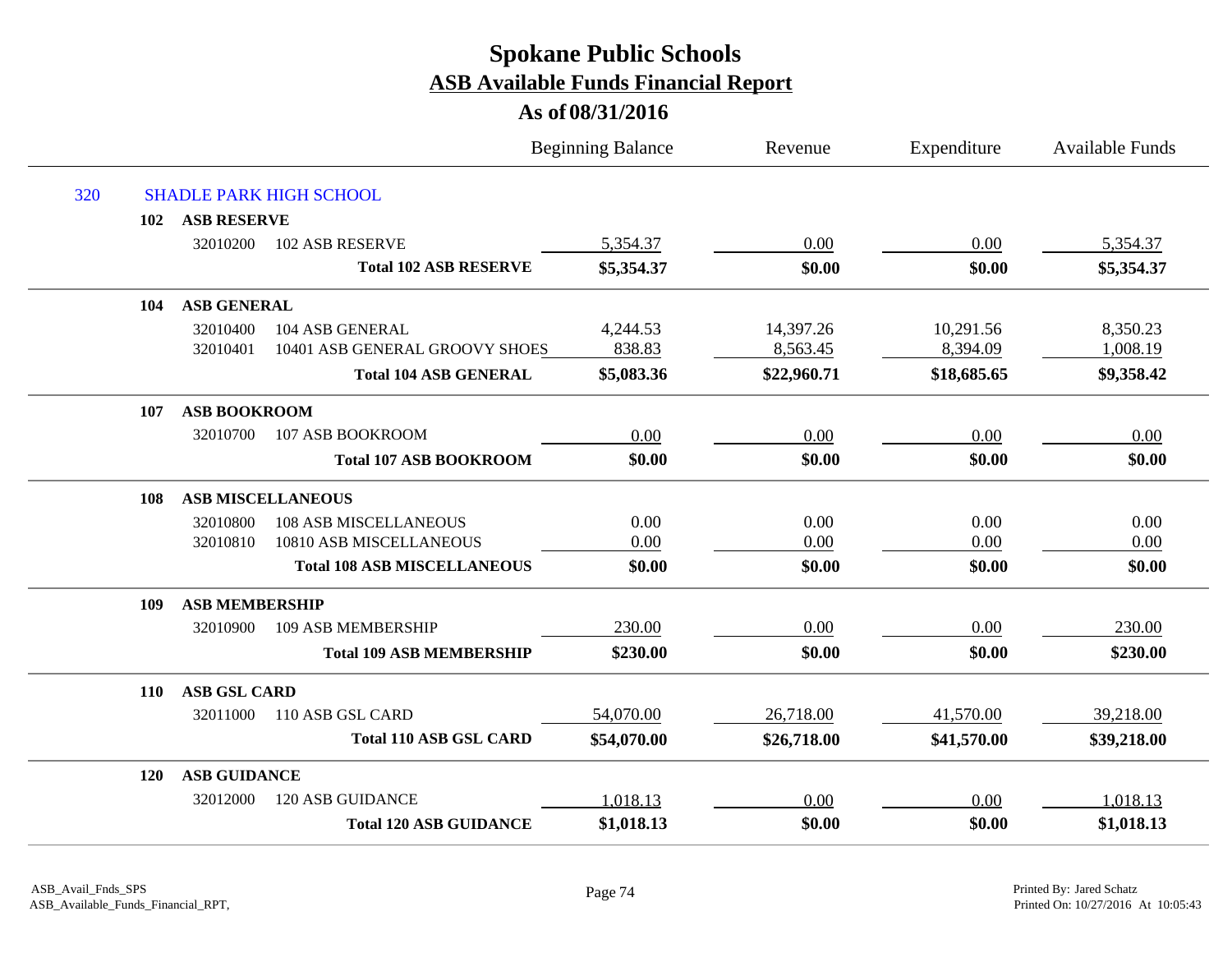|            |                        |                                       | <b>Beginning Balance</b> | Revenue     | Expenditure  | <b>Available Funds</b> |
|------------|------------------------|---------------------------------------|--------------------------|-------------|--------------|------------------------|
| 131        | <b>ASB YEARBOOK</b>    |                                       |                          |             |              |                        |
|            | 32013100               | <b>131 ASB YEARBOOK</b>               | 22,568.44                | 32,905.00   | 35,220.86    | 20,252.58              |
|            | 32013101               | 131 ASB YEARBOOK BABY ADS             | 7,070.00                 | 2,905.00    | 0.00         | 9,975.00               |
|            | 32013102               | 13102 ASB YEARBOOK ADS                | 0.00                     | 190.00      | 0.00         | 190.00                 |
|            | 32013103               | 13103 ASB YEARBOOK NONCURRENT         | 135.00                   | 90.00       | 0.00         | 225.00                 |
|            |                        | <b>Total 131 ASB YEARBOOK</b>         | \$29,773.44              | \$36,090.00 | \$35,220.86  | \$30,642.58            |
| 135        | <b>ASB UNIFORMS</b>    |                                       |                          |             |              |                        |
|            | 32013500               | <b>135 ASB UNIFORMS</b>               | 7,308.85                 | 0.00        | 1,350.83     | 5,958.02               |
|            |                        | <b>Total 135 ASB UNIFORMS</b>         | \$7,308.85               | \$0.00      | \$1,350.83   | \$5,958.02             |
| <b>140</b> | <b>ASB CONCESSIONS</b> |                                       |                          |             |              |                        |
|            | 32014000               | <b>140 ASB CONCESSIONS</b>            | 1,800.00                 | 0.00        | 0.00         | 1,800.00               |
|            |                        | <b>Total 140 ASB CONCESSIONS</b>      | \$1,800.00               | \$0.00      | \$0.00       | \$1,800.00             |
| 181        | <b>ASB LINK CREW</b>   |                                       |                          |             |              |                        |
|            | 32018100               | <b>181 ASB LINK CREW</b>              | 0.00                     | 0.00        | 0.00         | 0.00                   |
|            |                        | <b>Total 181 ASB LINK CREW</b>        | \$0.00                   | \$0.00      | \$0.00       | \$0.00                 |
| 182        |                        | <b>ASB SPECIAL PROJECTS</b>           |                          |             |              |                        |
|            | 32018200               | <b>182 ASB SPECIAL PROJECTS</b>       | 5,503.36                 | 0.00        | $-613.57$    | 6,116.93               |
|            |                        | <b>Total 182 ASB SPECIAL PROJECTS</b> | \$5,503.36               | \$0.00      | $(\$613.57)$ | \$6,116.93             |
| 191        | <b>ASB AWARDS</b>      |                                       |                          |             |              |                        |
|            | 32019100               | 191 ASB AWARDS                        | 1,730.33                 | 0.00        | $-67.25$     | 1,797.58               |
|            |                        | <b>Total 191 ASB AWARDS</b>           | \$1,730.33               | \$0.00      | $(\$67.25)$  | \$1,797.58             |
|            | <b>100</b>             | <b>GENERAL ASB</b>                    | \$111,871.84             | \$85,768.71 | \$96,146.52  | \$101,494.03           |
|            |                        |                                       |                          |             |              |                        |
| 202        |                        | <b>ASB ATHLETIC EQUIPMENT</b>         |                          |             |              |                        |
|            | 32020200               | 202 ASB ATHLETIC EQUIPMENT            | 465.63                   | 0.00        | 0.00         | 465.63                 |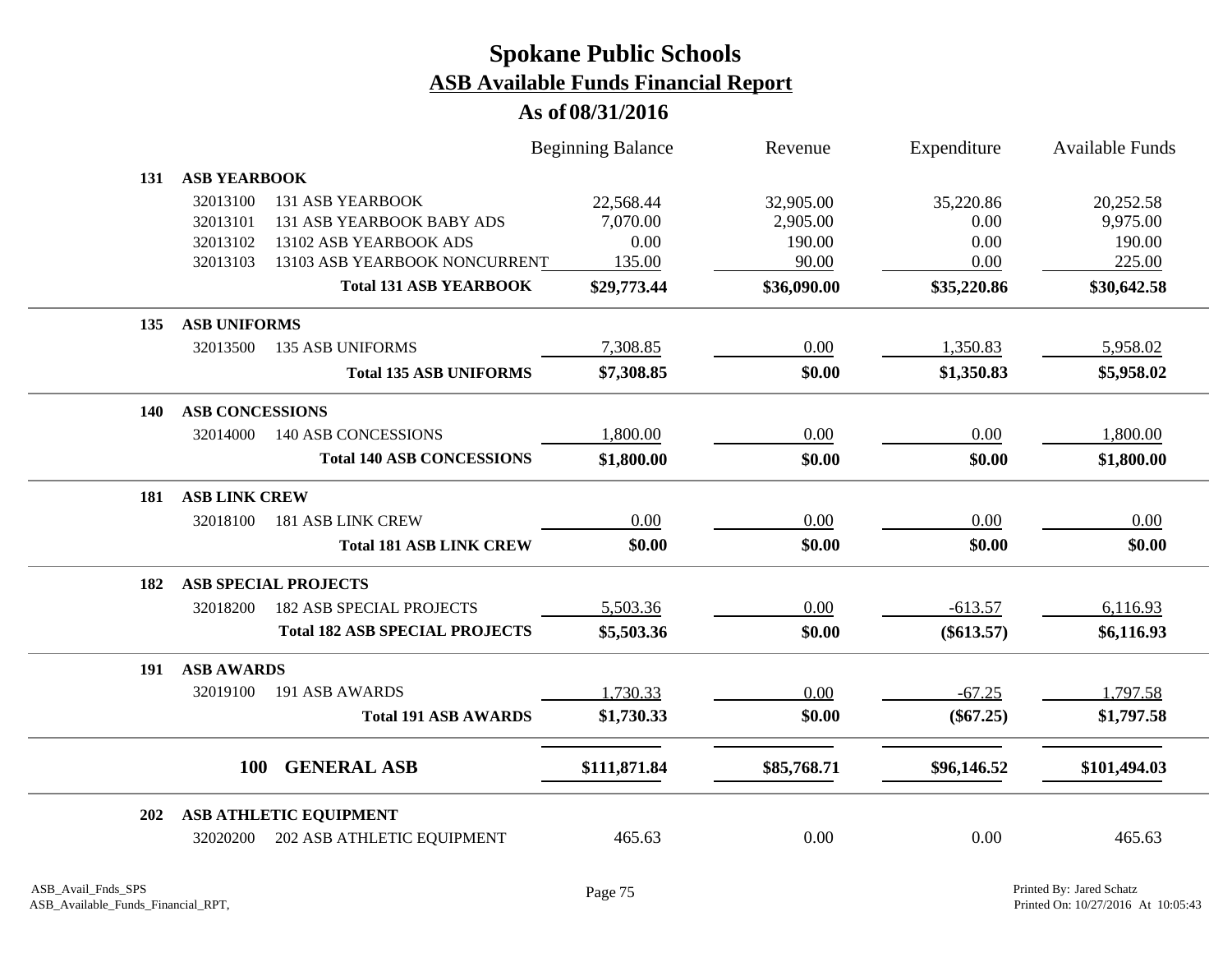|            |                         |                                                 | <b>Beginning Balance</b> | Revenue     | Expenditure     | Available Funds |
|------------|-------------------------|-------------------------------------------------|--------------------------|-------------|-----------------|-----------------|
|            |                         | <b>Total 202 ASB ATHLETIC EQUIPMENT</b>         | \$465.63                 | \$0.00      | \$0.00          | \$465.63        |
| <b>203</b> |                         | <b>ATHLETIC DONATIONS SPECIAL PUR</b>           |                          |             |                 |                 |
|            | 32020300                | 203 ATHLETIC DONATION SPL PURP                  | 2,796.32                 | 0.00        | 0.00            | 2,796.32        |
|            |                         | <b>Total 203 ATHLETIC DONATIONS SPECIAL PUR</b> | \$2,796.32               | \$0.00      | \$0.00          | \$2,796.32      |
| <b>205</b> |                         | <b>GENERAL ATHLETICS</b>                        |                          |             |                 |                 |
|            | 32020500                | <b>205 ASB GENERAL ATHLETICS</b>                | 37,234.01                | 49,044.47   | 45,329.61       | 40,948.87       |
|            |                         | <b>Total 205 GENERAL ATHLETICS</b>              | \$37,234.01              | \$49,044.47 | \$45,329.61     | \$40,948.87     |
| 206        | <b>LEAGUE ATHLETICS</b> |                                                 |                          |             |                 |                 |
|            | 32020600                | <b>206 ASB LEAGUE ATHLETICS</b>                 | 23,696.00                | 2,808.00    | $-2,803.82$     | 29,307.82       |
|            |                         | <b>Total 206 LEAGUE ATHLETICS</b>               | \$23,696.00              | \$2,808.00  | $(\$2,803.82)$  | \$29,307.82     |
| 208        |                         | <b>ASB ATHLETIC OFFICIALS</b>                   |                          |             |                 |                 |
|            | 32020800                | <b>208 ASB ATHLETIC OFFICIALS</b>               | 19,021.47                | 213.50      | $-28,291.79$    | 47,526.76       |
|            |                         | <b>Total 208 ASB ATHLETIC OFFICIALS</b>         | \$19,021.47              | \$213.50    | $(\$28,291.79)$ | \$47,526.76     |
| 227        | <b>BASEBALL</b>         |                                                 |                          |             |                 |                 |
|            | 32022700                | 227 ASB BASEBALL                                | 374.44                   | 0.00        | 754.12          | $-379.68$       |
|            |                         | <b>Total 227 BASEBALL</b>                       | \$374.44                 | \$0.00      | \$754.12        | $(\$379.68)$    |
| <b>230</b> | <b>BOYS BASKETBALL</b>  |                                                 |                          |             |                 |                 |
|            | 32023000                | 230 ASB BOYS BASKETBALL                         | 1,892.64                 | 100.00      | 1,888.59        | 104.05          |
|            |                         | <b>Total 230 BOYS BASKETBALL</b>                | \$1,892.64               | \$100.00    | \$1,888.59      | \$104.05        |
| 231        | <b>GIRLS BASKETBALL</b> |                                                 |                          |             |                 |                 |
|            | 32023100                | 231 ASB GIRLS BASKETBALL                        | 2,273.30                 | 3,420.00    | 4,948.13        | 745.17          |
|            |                         | <b>Total 231 GIRLS BASKETBALL</b>               | \$2,273.30               | \$3,420.00  | \$4,948.13      | \$745.17        |
| 236        |                         | <b>BOYS CROSS COUNTRY</b>                       |                          |             |                 |                 |
|            | 32023600                | 236 ASB BOYS CROSS COUNRY                       | 3,986.42                 | 3,332.00    | 969.83          | 6,348.59        |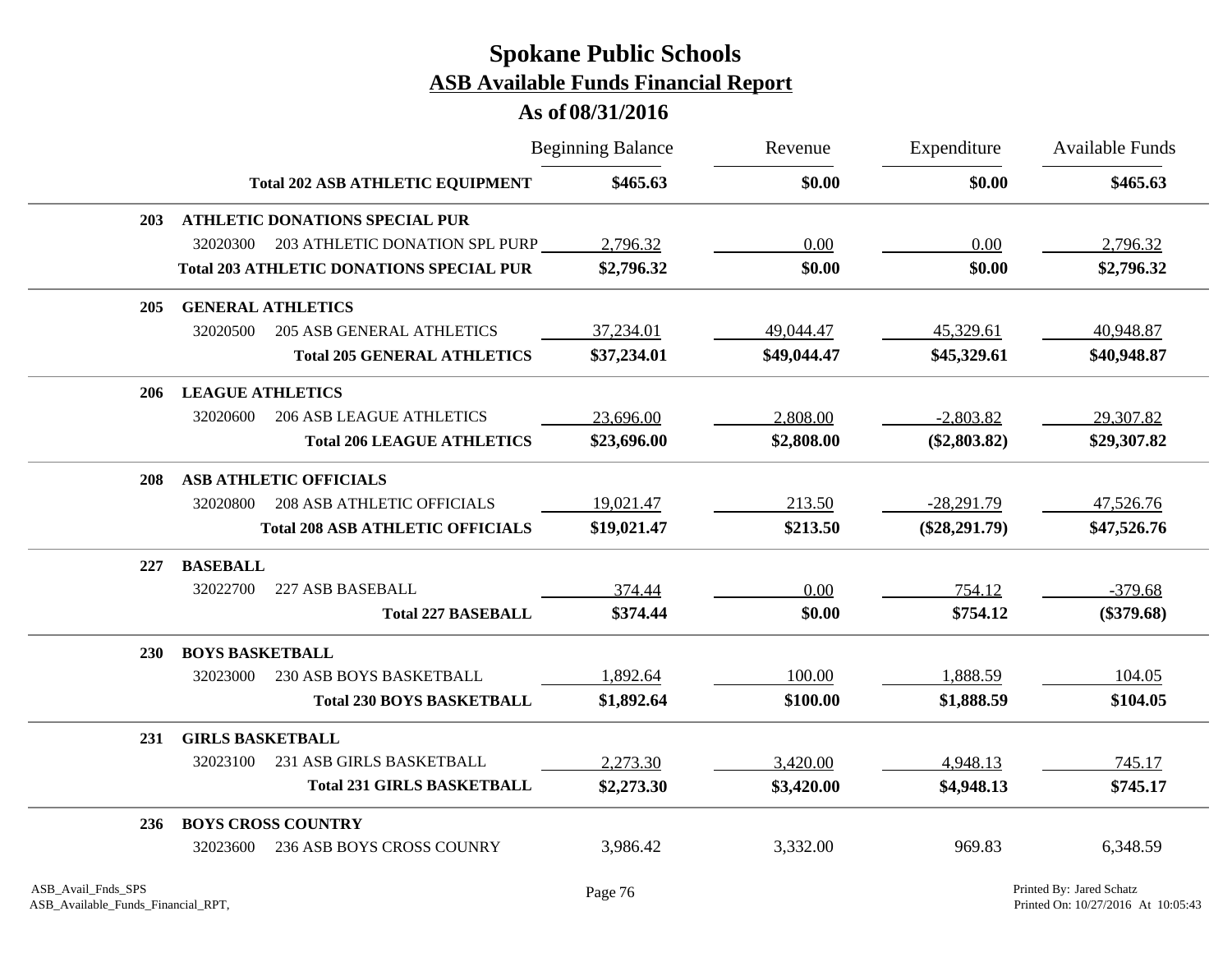|     |                      |                                      | <b>Beginning Balance</b> | Revenue     | Expenditure  | Available Funds |
|-----|----------------------|--------------------------------------|--------------------------|-------------|--------------|-----------------|
|     |                      | <b>Total 236 BOYS CROSS COUNTRY</b>  | \$3,986.42               | \$3,332.00  | \$969.83     | \$6,348.59      |
| 237 |                      | <b>GIRLS CROSS COUNTRY</b>           |                          |             |              |                 |
|     | 32023700             | <b>237 ASB GIRLS CROSS COUNTRY</b>   | 4,522.88                 | 2,875.00    | 1,290.21     | 6,107.67        |
|     |                      | <b>Total 237 GIRLS CROSS COUNTRY</b> | \$4,522.88               | \$2,875.00  | \$1,290.21   | \$6,107.67      |
| 240 | <b>FOOTBALL</b>      |                                      |                          |             |              |                 |
|     | 32024000             | <b>240 ASB FOOTBALL</b>              | 17,935.87                | 16,835.00   | 11,290.92    | 23,479.95       |
|     |                      | <b>Total 240 FOOTBALL</b>            | \$17,935.87              | \$16,835.00 | \$11,290.92  | \$23,479.95     |
| 242 | <b>BOYS GOLF</b>     |                                      |                          |             |              |                 |
|     | 32024200             | 242 ASB GOLF                         | 359.98                   | 1,417.00    | 1,683.97     | 93.01           |
|     |                      | <b>Total 242 BOYS GOLF</b>           | \$359.98                 | \$1,417.00  | \$1,683.97   | \$93.01         |
| 243 | <b>GIRLS GOLF</b>    |                                      |                          |             |              |                 |
|     | 32024300             | 243 ASB GIRLS GOLF                   | 97.31                    | 1,126.00    | 1,219.01     | 4.30            |
|     |                      | <b>Total 243 GIRLS GOLF</b>          | \$97.31                  | \$1,126.00  | \$1,219.01   | \$4.30          |
| 248 | <b>GYMNASTICS</b>    |                                      |                          |             |              |                 |
|     | 32024800             | <b>248 ASB GYMNASTICS</b>            | 719.77                   | 0.00        | $-369.95$    | 1,089.72        |
|     |                      | <b>Total 248 GYMNASTICS</b>          | \$719.77                 | \$0.00      | $(\$369.95)$ | \$1,089.72      |
| 264 | <b>SLOW PITCH</b>    |                                      |                          |             |              |                 |
|     | 32026400             | 264 ASB SLOW PITCH SOFTBALL          | 35.13                    | 500.00      | 512.07       | 23.06           |
|     |                      | <b>Total 264 SLOW PITCH</b>          | \$35.13                  | \$500.00    | \$512.07     | \$23.06         |
| 266 | <b>BOYS' SOCCER</b>  |                                      |                          |             |              |                 |
|     | 32026600             | <b>266 ASB BOYS SOCCER</b>           | 933.42                   | 1,274.80    | 977.64       | 1,230.58        |
|     |                      | <b>Total 266 BOYS' SOCCER</b>        | \$933.42                 | \$1,274.80  | \$977.64     | \$1,230.58      |
| 267 | <b>GIRLS' SOCCER</b> |                                      |                          |             |              |                 |
|     | 32026700             | <b>267 ASB GIRLS SOCCER</b>          | 803.34                   | 5,076.92    | 3,684.76     | 2,195.50        |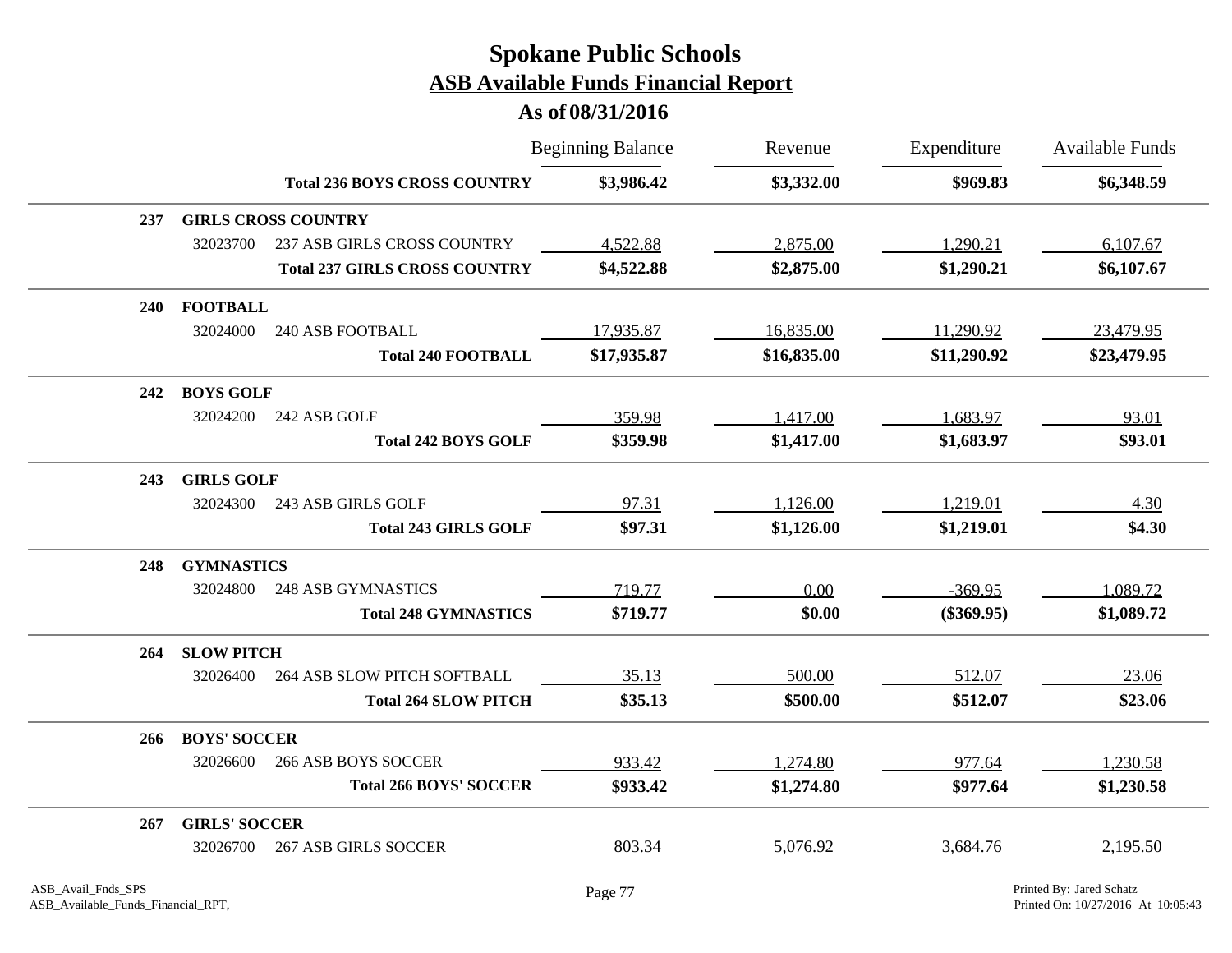|            |                          |                                    | <b>Beginning Balance</b> | Revenue     | Expenditure  | <b>Available Funds</b> |
|------------|--------------------------|------------------------------------|--------------------------|-------------|--------------|------------------------|
|            |                          | <b>Total 267 GIRLS' SOCCER</b>     | \$803.34                 | \$5,076.92  | \$3,684.76   | \$2,195.50             |
| <b>270</b> | <b>GIRLS' SOFTBALL</b>   |                                    |                          |             |              |                        |
|            | 32027000                 | 270 ASB SOFTBALL                   | 2,635.82                 | 4,140.25    | 5,741.33     | 1,034.74               |
|            |                          | <b>Total 270 GIRLS' SOFTBALL</b>   | \$2,635.82               | \$4,140.25  | \$5,741.33   | \$1,034.74             |
| 278        | <b>BOYS' TENNIS</b>      |                                    |                          |             |              |                        |
|            | 32027800                 | 278 ASB BOYS TENNIS                | 1,851.41                 | 500.00      | 328.09       | 2,023.32               |
|            |                          | <b>Total 278 BOYS' TENNIS</b>      | \$1,851.41               | \$500.00    | \$328.09     | \$2,023.32             |
| 279        | <b>GIRLS' TENNIS</b>     |                                    |                          |             |              |                        |
|            | 32027900                 | 279 ASB GIRLS TENNIS               | 3,130.84                 | 500.00      | 220.08       | 3,410.76               |
|            |                          | <b>Total 279 GIRLS' TENNIS</b>     | \$3,130.84               | \$500.00    | \$220.08     | \$3,410.76             |
| 284        | <b>BOYS' TRACK</b>       |                                    |                          |             |              |                        |
|            | 32028400                 | <b>284 ASB BOYS TRACK</b>          | 2,486.93                 | 0.00        | $-307.98$    | 2,794.91               |
|            |                          | <b>Total 284 BOYS' TRACK</b>       | \$2,486.93               | \$0.00      | $(\$307.98)$ | \$2,794.91             |
| 285        | <b>GIRLS' TRACK</b>      |                                    |                          |             |              |                        |
|            | 32028500                 | <b>285 ASB GIRLS TRACK</b>         | 1,666.02                 | 105.00      | 47.82        | 1,723.20               |
|            |                          | <b>Total 285 GIRLS' TRACK</b>      | \$1,666.02               | \$105.00    | \$47.82      | \$1,723.20             |
| <b>290</b> | <b>GIRLS' VOLLEYBALL</b> |                                    |                          |             |              |                        |
|            | 32029000                 | 290 ASB VOLLEYBALL                 | 2,136.36                 | 3,945.05    | 4,448.80     | 1,632.61               |
|            |                          | <b>Total 290 GIRLS' VOLLEYBALL</b> | \$2,136.36               | \$3,945.05  | \$4,448.80   | \$1,632.61             |
| 294        | <b>BOYS' WRESTLING</b>   |                                    |                          |             |              |                        |
|            | 32029400                 | 294 ASB WRESTLING                  | 549.53                   | 2,417.80    | 2,535.96     | 431.37                 |
|            |                          | <b>Total 294 BOYS' WRESTLING</b>   | \$549.53                 | \$2,417.80  | \$2,535.96   | \$431.37               |
|            | 200                      | <b>ATHLETICS</b>                   | \$131,604.84             | \$99,630.79 | \$56,097.40  | \$175,138.23           |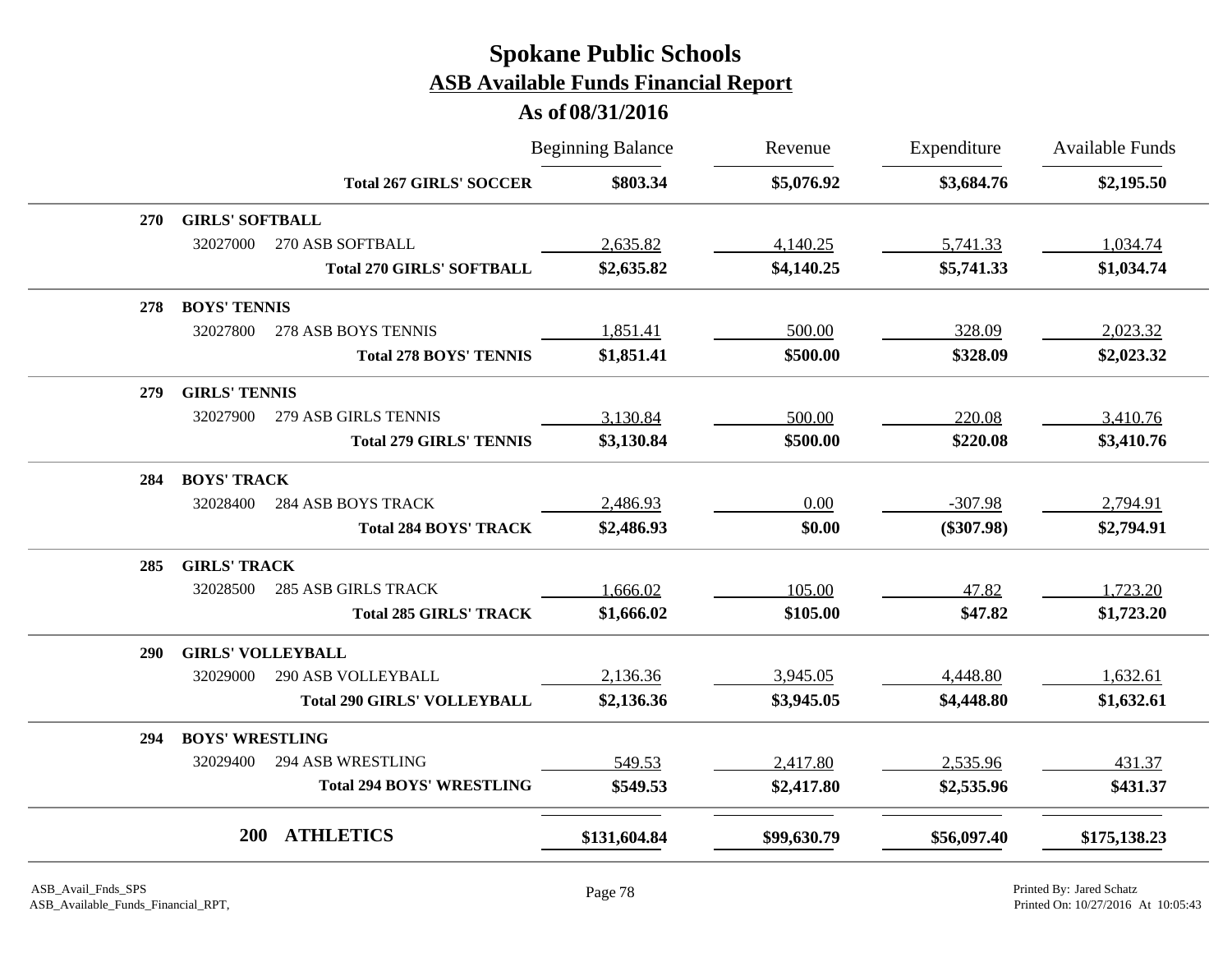|     |                     |                                                 | <b>Beginning Balance</b> | Revenue     | Expenditure | <b>Available Funds</b> |
|-----|---------------------|-------------------------------------------------|--------------------------|-------------|-------------|------------------------|
| 304 | <b>ART CLUB</b>     |                                                 |                          |             |             |                        |
|     | 32030400            | 304 ASB ART CLUB                                | 0.00                     | 0.00        | 0.00        | 0.00                   |
|     |                     | <b>Total 304 ART CLUB</b>                       | \$0.00                   | \$0.00      | \$0.00      | \$0.00                 |
| 312 | <b>DEBATE CLUB</b>  |                                                 |                          |             |             |                        |
|     | 32031200            | 312 ASB DEBATE                                  | 0.00                     | 0.00        | 0.00        | 0.00                   |
|     |                     | <b>Total 312 DEBATE CLUB</b>                    | \$0.00                   | \$0.00      | \$0.00      | \$0.00                 |
| 313 | <b>DECA CLUB</b>    |                                                 |                          |             |             |                        |
|     | 32031300            | 313 ASB DECA                                    | 10,839.93                | 11,777.16   | 10,774.75   | 11,842.34              |
|     |                     | <b>Total 313 DECA CLUB</b>                      | \$10,839.93              | \$11,777.16 | \$10,774.75 | \$11,842.34            |
| 314 | <b>DECA STORE</b>   |                                                 |                          |             |             |                        |
|     | 32031400            | 314 ASB DECA STORE                              | 844.98                   | 34,074.21   | 24,794.12   | 10,125.07              |
|     |                     | <b>Total 314 DECA STORE</b>                     | \$844.98                 | \$34,074.21 | \$24,794.12 | \$10,125.07            |
| 315 | <b>DRAMA CLUB</b>   |                                                 |                          |             |             |                        |
|     | 32031500            | 315 ASB DRAMA                                   | 596.86                   | 3,815.00    | 1,783.93    | 2,627.93               |
|     |                     | <b>Total 315 DRAMA CLUB</b>                     | \$596.86                 | \$3,815.00  | \$1,783.93  | \$2,627.93             |
| 322 |                     | <b>EXPLORING CHILDHOOD CLUB</b>                 |                          |             |             |                        |
|     | 32032200            | 322 ASB EXPLORING CHILDHOOD                     | 0.00                     | 0.00        | 0.00        | 0.00                   |
|     |                     | <b>Total 322 EXPLORING CHILDHOOD CLUB</b>       | \$0.00                   | \$0.00      | \$0.00      | \$0.00                 |
| 323 | <b>HORTICULTURE</b> |                                                 |                          |             |             |                        |
|     | 32032300            | 323 ASB HORTICULTURE                            | 2,130.08                 | 3,085.31    | 2,531.25    | 2,684.14               |
|     |                     | <b>Total 323 HORTICULTURE</b>                   | \$2,130.08               | \$3,085.31  | \$2,531.25  | \$2,684.14             |
| 329 |                     | <b>PRO START - FOOD SERVICES CLUB</b>           |                          |             |             |                        |
|     | 32032900            | 329 ASB FOOD SERVICE CLUB                       | 1,621.25                 | 0.00        | $0.00\,$    | 1,621.25               |
|     |                     | <b>Total 329 PRO START - FOOD SERVICES CLUB</b> | \$1,621.25               | \$0.00      | \$0.00      | \$1,621.25             |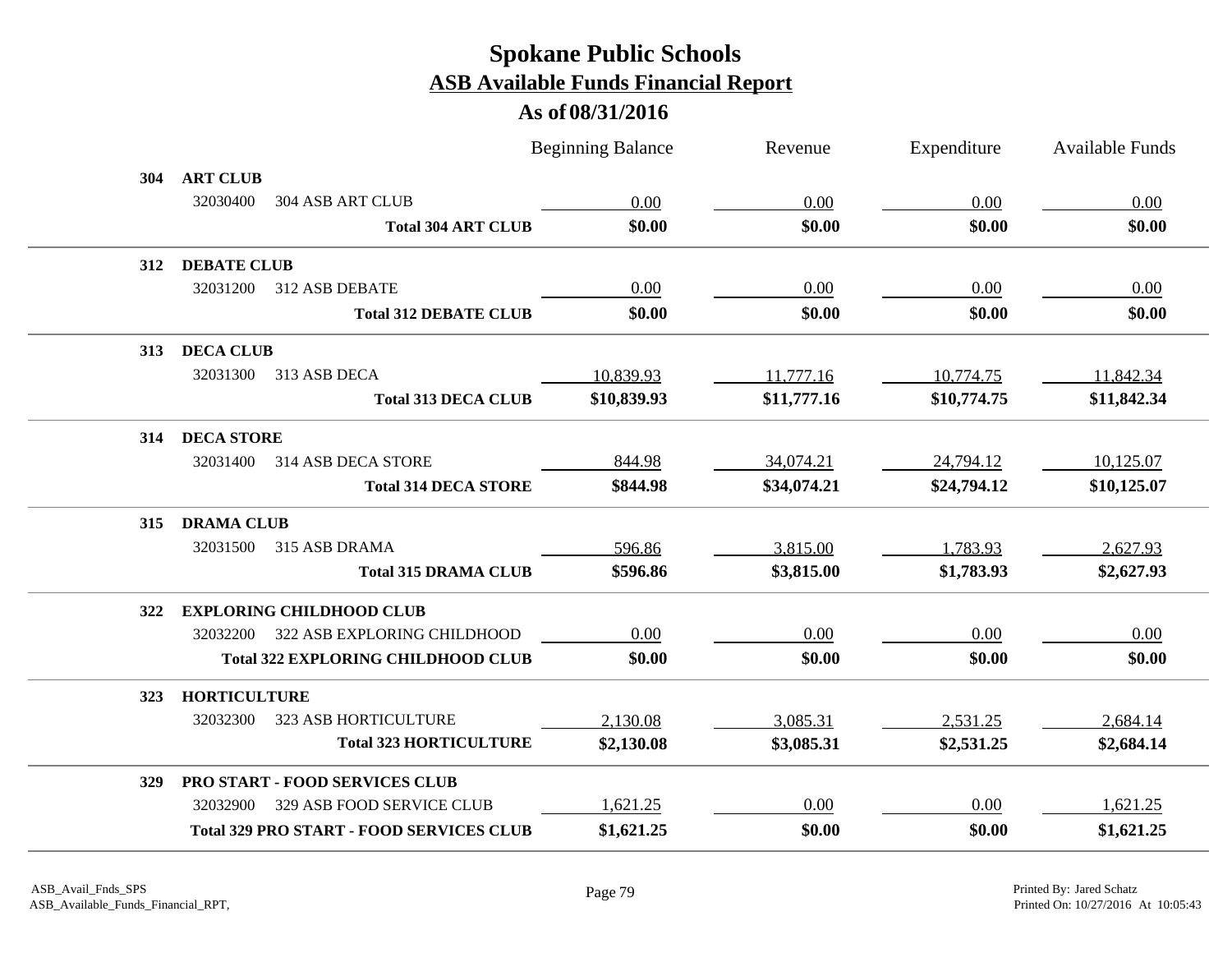|            |                       |                                    | <b>Beginning Balance</b> | Revenue    | Expenditure | <b>Available Funds</b> |
|------------|-----------------------|------------------------------------|--------------------------|------------|-------------|------------------------|
| <b>333</b> | <b>JAPANESE CLUB</b>  |                                    |                          |            |             |                        |
|            | 32033300              | 333 ASB JAPANESE                   | 0.00                     | 0.00       | 0.00        | 0.00                   |
|            |                       | <b>Total 333 JAPANESE CLUB</b>     | \$0.00                   | \$0.00     | \$0.00      | \$0.00                 |
| 334        | <b>SPANISH CLUB</b>   |                                    |                          |            |             |                        |
|            | 32033400              | 334 ASB SPANISH CLUB               | 0.00                     | 0.00       | 0.00        | 0.00                   |
|            |                       | <b>Total 334 SPANISH CLUB</b>      | \$0.00                   | \$0.00     | \$0.00      | \$0.00                 |
| 335        | <b>FRENCH CLUB</b>    |                                    |                          |            |             |                        |
|            | 32033500              | 335 ASB WORLD LANGUAGES CLUB       | 462.21                   | 0.00       | 34.23       | 427.98                 |
|            |                       | <b>Total 335 FRENCH CLUB</b>       | \$462.21                 | \$0.00     | \$34.23     | \$427.98               |
|            | 354 BAGPIPE/DRUM CORP |                                    |                          |            |             |                        |
|            | 32035400              | 35400 BAGPIPE/DRUM CORP            | 5,000.00                 | 0.00       | 0.00        | 5,000.00               |
|            |                       | <b>Total 354 BAGPIPE/DRUM CORP</b> | \$5,000.00               | \$0.00     | \$0.00      | \$5,000.00             |
|            | 356 BAND CLUB         |                                    |                          |            |             |                        |
|            | 32035600              | 356 ASB BAND                       | 1,268.18                 | 6,098.60   | 5,512.54    | 1,854.24               |
|            |                       | <b>Total 356 BAND CLUB</b>         | \$1,268.18               | \$6,098.60 | \$5,512.54  | \$1,854.24             |
| 358        | <b>CHORAL CLUB</b>    |                                    |                          |            |             |                        |
|            | 32035800              | <b>358 ASB CHORAL</b>              | 952.81                   | 8,796.92   | 8,203.15    | 1,546.58               |
|            |                       | <b>Total 358 CHORAL CLUB</b>       | \$952.81                 | \$8,796.92 | \$8,203.15  | \$1,546.58             |
| 368        |                       | <b>CO-OPERATIVE CLUB</b>           |                          |            |             |                        |
|            | 32036800              | 368 ASB CO-OP                      | 0.00                     | 0.00       | 0.00        | 0.00                   |
|            |                       | <b>Total 368 CO-OPERATIVE CLUB</b> | \$0.00                   | \$0.00     | \$0.00      | \$0.00                 |
| 387        | <b>AUTO MECHANICS</b> |                                    |                          |            |             |                        |
|            | 32038700              | <b>387 ASB AUTO MECHANICS</b>      | 0.00                     | 0.00       | 0.00        | 0.00                   |
|            |                       | <b>Total 387 AUTO MECHANICS</b>    | \$0.00                   | \$0.00     | \$0.00      | \$0.00                 |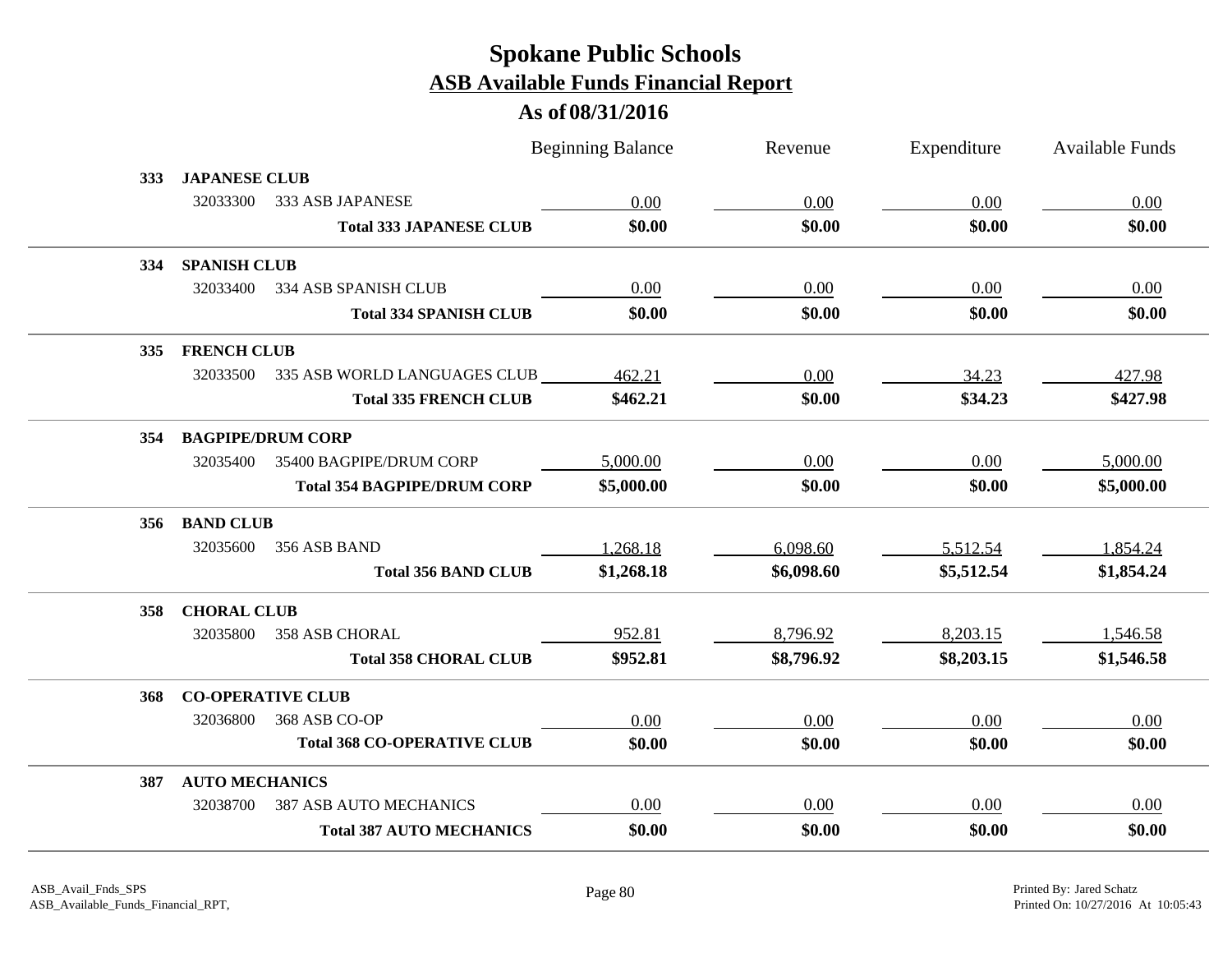|            |                                   | <b>Beginning Balance</b> | Revenue     | Expenditure | Available Funds |
|------------|-----------------------------------|--------------------------|-------------|-------------|-----------------|
| 390        | <b>CLASS OF 2020</b>              |                          |             |             |                 |
|            | 32039000<br>39000 CLASS OF 2020   | 0.00                     | 0.00        | 0.00        | 0.00            |
|            | Total 390 CLASS OF 2020           | \$0.00                   | \$0.00      | \$0.00      | \$0.00          |
| 391        | <b>CLASS OF 2011</b>              |                          |             |             |                 |
|            | 32039100<br>39100 CLASS OF 2011   | 0.00                     | 0.00        | 0.00        | 0.00            |
|            | <b>Total 391 CLASS OF 2011</b>    | \$0.00                   | \$0.00      | \$0.00      | \$0.00          |
| <b>392</b> | <b>CLASS OF 2012</b>              |                          |             |             |                 |
|            | 32039200<br>392 ASB CLASS OF 2012 | 0.00                     | 0.00        | 0.00        | 0.00            |
|            | <b>Total 392 CLASS OF 2012</b>    | \$0.00                   | \$0.00      | \$0.00      | \$0.00          |
| 393        | ASB CLASS 2013                    |                          |             |             |                 |
|            | 32039300<br>393 ASB CLASS OF 2013 | 0.00                     | 0.00        | 0.00        | 0.00            |
|            | Total 393 ASB CLASS 2013          | \$0.00                   | \$0.00      | \$0.00      | \$0.00          |
| 394        | <b>ASB CLASS 2014</b>             |                          |             |             |                 |
|            | 32039400<br>394 ASB CLASS OF 2014 | 0.00                     | 0.00        | 0.00        | 0.00            |
|            | Total 394 ASB CLASS 2014          | \$0.00                   | \$0.00      | \$0.00      | \$0.00          |
| 395        | ASB CLASS 2015                    |                          |             |             |                 |
|            | 395 ASB CLASS OF 2015<br>32039500 | 1,599.16                 | 0.00        | 1,599.16    | 0.00            |
|            | Total 395 ASB CLASS 2015          | \$1,599.16               | \$0.00      | \$1,599.16  | \$0.00          |
| 396        | ASB CLASS 2016                    |                          |             |             |                 |
|            | 32039600<br>396 ASB CLASS OF 2016 | 468.35                   | 18,046.00   | 15,996.31   | 2,518.04        |
|            | Total 396 ASB CLASS 2016          | \$468.35                 | \$18,046.00 | \$15,996.31 | \$2,518.04      |
| 397        | ASB CLASS 2017                    |                          |             |             |                 |
|            | 32039700<br>397 ASB CLASS OF 2017 | $-14.04$                 | 2,509.00    | 2,096.09    | 398.87          |
|            | Total 397 ASB CLASS 2017          | (\$14.04)                | \$2,509.00  | \$2,096.09  | \$398.87        |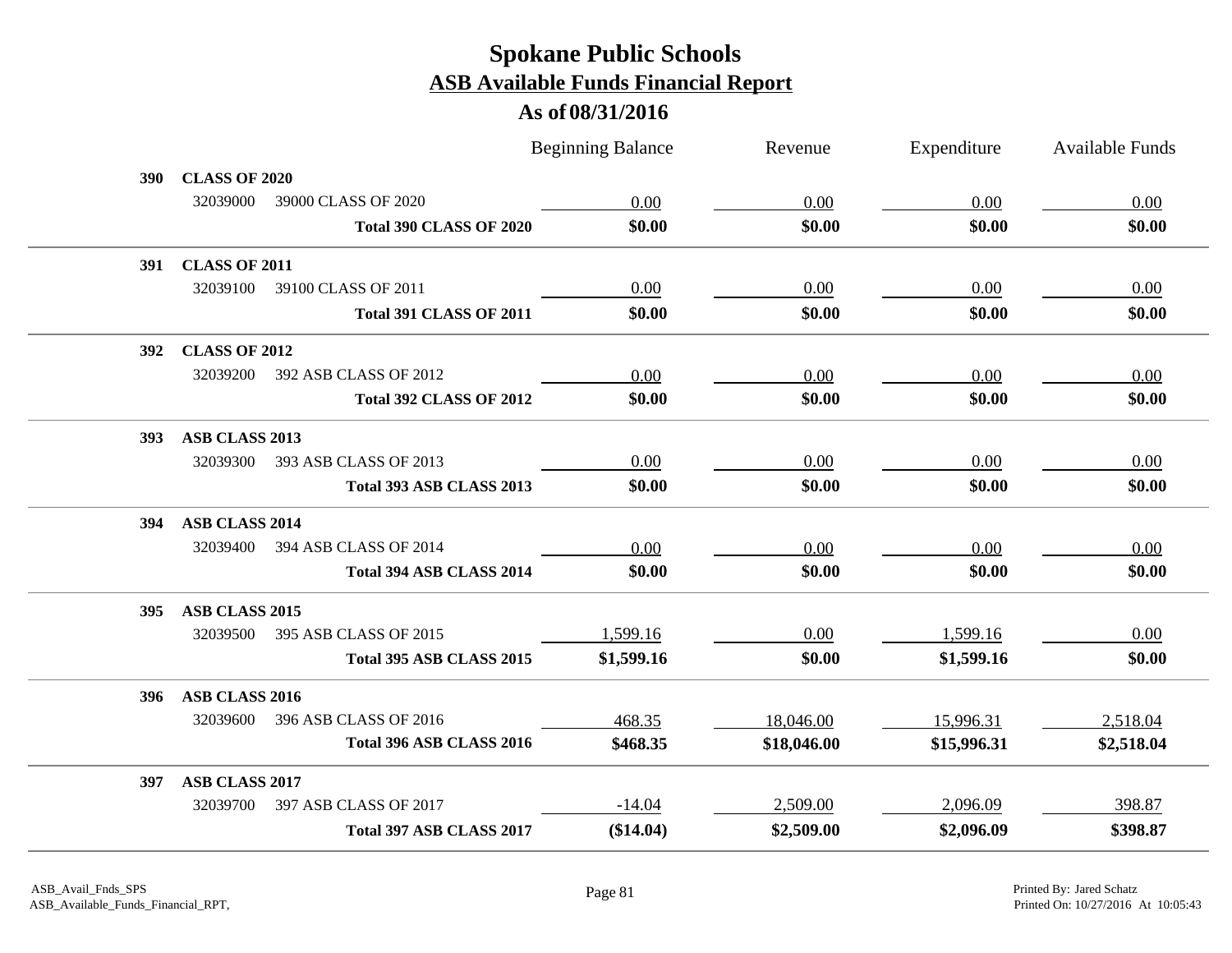|                                                          |                         |                                     | <b>Beginning Balance</b> | Revenue     | Expenditure | <b>Available Funds</b>                                         |
|----------------------------------------------------------|-------------------------|-------------------------------------|--------------------------|-------------|-------------|----------------------------------------------------------------|
| 398                                                      | <b>ASB CLASS 2018</b>   |                                     |                          |             |             |                                                                |
|                                                          | 32039800                | 398 ASB CLASS OF 2018               | 60.73                    | 0.00        | 0.00        | 60.73                                                          |
|                                                          |                         | Total 398 ASB CLASS 2018            | \$60.73                  | \$0.00      | \$0.00      | \$60.73                                                        |
| 399                                                      | ASB CLASS 2019          |                                     |                          |             |             |                                                                |
|                                                          | 32039900                | 39900 CLASS OF 2019                 | 0.00                     | 0.00        | 0.00        | 0.00                                                           |
|                                                          |                         | Total 399 ASB CLASS 2019            | \$0.00                   | \$0.00      | \$0.00      | \$0.00                                                         |
|                                                          | <b>300</b>              | <b>CLASS</b>                        | \$25,830.50              | \$88,202.20 | \$73,325.53 | \$40,707.17                                                    |
| 407                                                      | <b>ASB SCIENCE CLUB</b> |                                     |                          |             |             |                                                                |
|                                                          | 32040700                | <b>407 ASB SCIENCE CLUB</b>         | 0.00                     | 0.00        | 0.00        | 0.00                                                           |
|                                                          |                         | <b>Total 407 ASB SCIENCE CLUB</b>   | \$0.00                   | \$0.00      | \$0.00      | \$0.00                                                         |
| 415                                                      | <b>ASB CHEERLEADERS</b> |                                     |                          |             |             |                                                                |
|                                                          | 32041500                | <b>415 ASB CHEERLEADERS</b>         | 4,398.93                 | 14,523.15   | 18,350.47   | 571.61                                                         |
|                                                          |                         | <b>Total 415 ASB CHEERLEADERS</b>   | \$4,398.93               | \$14,523.15 | \$18,350.47 | \$571.61                                                       |
| 423                                                      | <b>ASB CHESS CLUB</b>   |                                     |                          |             |             |                                                                |
|                                                          | 32042300                | 423 ASB CHESS CLUB                  | 0.00                     | 0.00        | 0.00        | 0.00                                                           |
|                                                          |                         | <b>Total 423 ASB CHESS CLUB</b>     | \$0.00                   | \$0.00      | \$0.00      | \$0.00                                                         |
| 426                                                      |                         | WA DRUG FREE YOUTH                  |                          |             |             |                                                                |
|                                                          | 32042600                | 407 ASB WA DRUG FREE YOUTH          | 0.00                     | 0.00        | 0.00        | 0.00                                                           |
|                                                          |                         | <b>Total 426 WA DRUG FREE YOUTH</b> | \$0.00                   | \$0.00      | \$0.00      | \$0.00                                                         |
| 434                                                      |                         | <b>ASB KNOWLEDGE BOWL</b>           |                          |             |             |                                                                |
|                                                          | 32043400                | 434 ASB KNOWLEDGE BOWL              | 0.00                     | 0.00        | 0.00        | 0.00                                                           |
|                                                          |                         | <b>Total 434 ASB KNOWLEDGE BOWL</b> | \$0.00                   | \$0.00      | \$0.00      | \$0.00                                                         |
| 435                                                      | <b>ASB SPAM</b>         |                                     |                          |             |             |                                                                |
|                                                          | 32043500                | 435 ASB SPAM                        | 38.34                    | 0.00        | 0.00        | 38.34                                                          |
| ASB_Avail_Fnds_SPS<br>ASB_Available_Funds_Financial_RPT, |                         |                                     | Page 82                  |             |             | Printed By: Jared Schatz<br>Printed On: 10/27/2016 At 10:05:43 |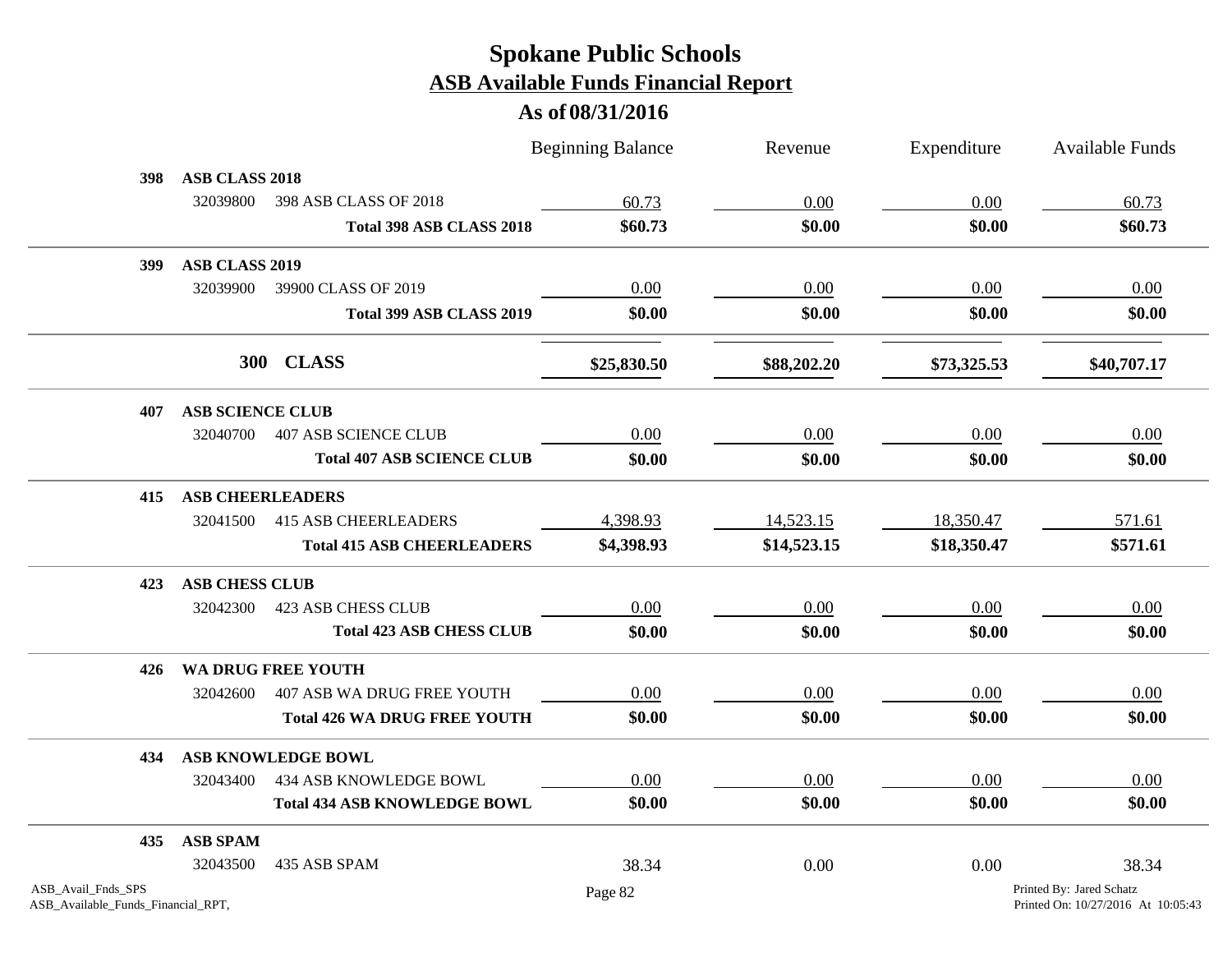|     |                                                 | <b>Beginning Balance</b> | Revenue  | Expenditure | <b>Available Funds</b> |
|-----|-------------------------------------------------|--------------------------|----------|-------------|------------------------|
|     | <b>Total 435 ASB SPAM</b>                       | \$38.34                  | \$0.00   | \$0.00      | \$38.34                |
| 436 | <b>ASB EXCEPTIONAL CLUB</b>                     |                          |          |             |                        |
|     | 32043600<br><b>436 ASB EXCEPTIONAL CLUB</b>     | 0.00                     | 0.00     | 0.00        | 0.00                   |
|     | <b>Total 436 ASB EXCEPTIONAL CLUB</b>           | \$0.00                   | \$0.00   | \$0.00      | \$0.00                 |
| 437 | <b>ASB LETTER CLUB</b>                          |                          |          |             |                        |
|     | 32043700<br><b>437 ASB LETTER CLUB ACCOUNT</b>  | 0.00                     | 201.00   | $-68.37$    | 269.37                 |
|     | <b>Total 437 ASB LETTER CLUB</b>                | \$0.00                   | \$201.00 | $(\$68.37)$ | \$269.37               |
| 438 | <b>ASB ACTIVITY LEAGUE</b>                      |                          |          |             |                        |
|     | 32043800<br><b>438 ASB ACTIVITY LEAGUE CLUB</b> | 0.00                     | 0.00     | 0.00        | 0.00                   |
|     | <b>Total 438 ASB ACTIVITY LEAGUE</b>            | \$0.00                   | \$0.00   | \$0.00      | \$0.00                 |
| 444 | <b>ASB PHOTO CLUB</b>                           |                          |          |             |                        |
|     | <b>444 ASB PHOTO CLUB</b><br>32044400           | 0.07                     | 0.00     | 0.00        | 0.07                   |
|     | <b>Total 444 ASB PHOTO CLUB</b>                 | \$0.07                   | \$0.00   | \$0.00      | \$0.07                 |
| 448 | <b>WOOD CLUB</b>                                |                          |          |             |                        |
|     | 32044800<br>44800 WORLD WIDE WOODWORKING        | 853.97                   | 0.00     | 0.00        | 853.97                 |
|     | <b>Total 448 WOOD CLUB</b>                      | \$853.97                 | \$0.00   | \$0.00      | \$853.97               |
| 463 | <b>LILAC CORONATION</b>                         |                          |          |             |                        |
|     | <b>463 ASB LILAC CORONATION</b><br>32046300     | 0.00                     | 0.00     | 0.00        | 0.00                   |
|     | <b>Total 463 LILAC CORONATION</b>               | \$0.00                   | \$0.00   | \$0.00      | \$0.00                 |
| 464 | <b>FAMILY CAREER N COMMUNITY LDRS</b>           |                          |          |             |                        |
|     | 32046400<br>464 ASB FCCLA                       | 0.00                     | 0.00     | 0.00        | 0.00                   |
|     | <b>Total 464 FAMILY CAREER N COMMUNITY</b>      | \$0.00                   | \$0.00   | \$0.00      | \$0.00                 |
| 470 | <b>HONOR SOCIETY</b>                            |                          |          |             |                        |
|     | <b>470 ASB HONOR SOCIETT</b><br>32047000        | 1,459.58                 | 140.00   | 643.13      | 956.45                 |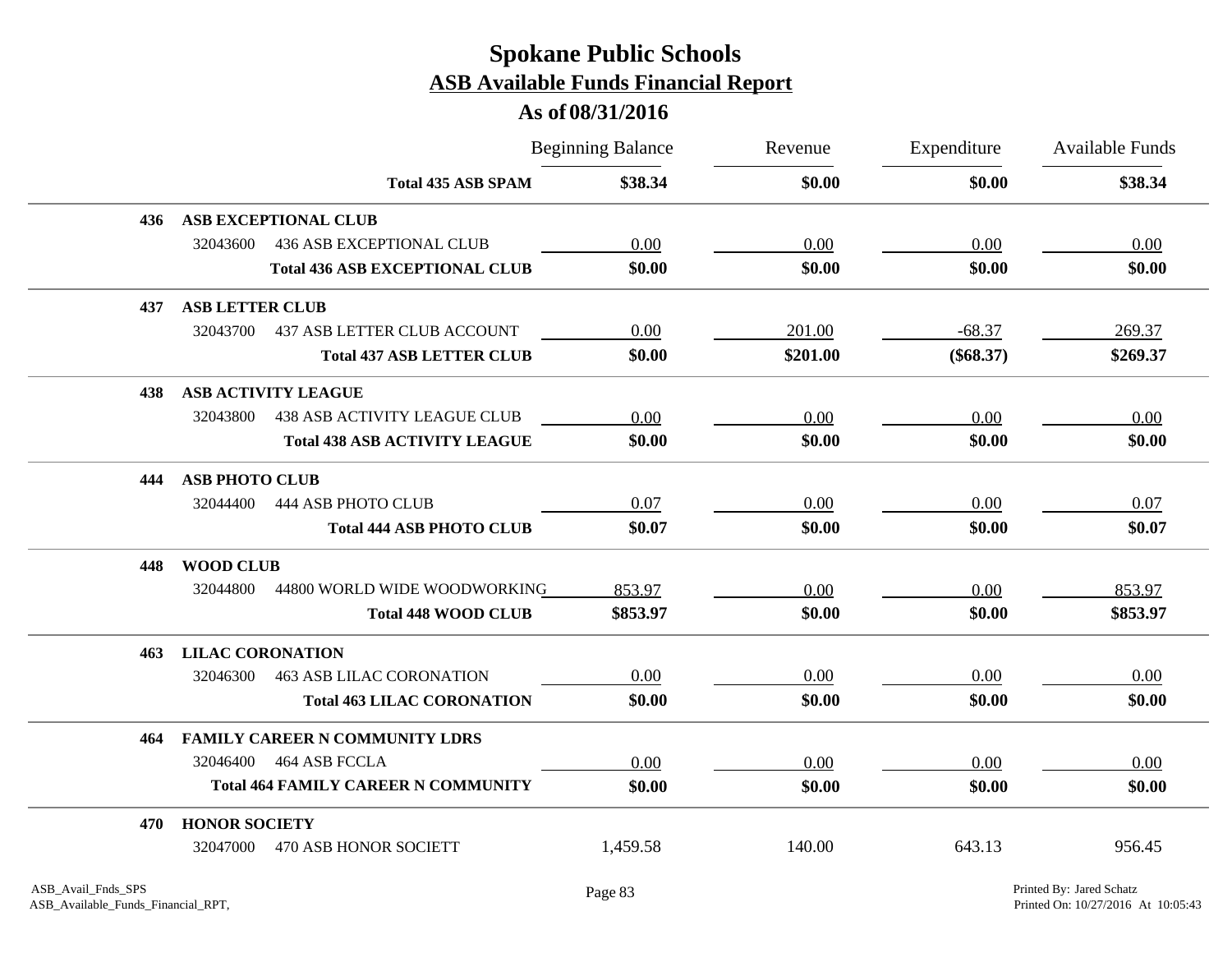|                                                          |                       |                                        | <b>Beginning Balance</b> | Revenue     | Expenditure<br>\$643.13 | Available Funds<br>\$956.45                                    |
|----------------------------------------------------------|-----------------------|----------------------------------------|--------------------------|-------------|-------------------------|----------------------------------------------------------------|
|                                                          |                       | <b>Total 470 HONOR SOCIETY</b>         | \$1,459.58               | \$140.00    |                         |                                                                |
| 473                                                      |                       | <b>GAY-STRAIGHT ALLIANCE</b>           |                          |             |                         |                                                                |
|                                                          | 32047300              | 47300 GAY-STRAIGHT ALLIANCE            | 52.99                    | 0.00        | 0.00                    | 52.99                                                          |
|                                                          |                       | <b>Total 473 GAY-STRAIGHT ALLIANCE</b> | \$52.99                  | \$0.00      | \$0.00                  | \$52.99                                                        |
| 474                                                      |                       | <b>SERVICE LEARNING CLUB</b>           |                          |             |                         |                                                                |
|                                                          | 32047400              | 47400 SERVICE LEARNING CLUB            | 88.00                    | 0.00        | 0.00                    | 88.00                                                          |
|                                                          |                       | <b>Total 474 SERVICE LEARNING CLUB</b> | \$88.00                  | \$0.00      | \$0.00                  | \$88.00                                                        |
| 476                                                      | <b>MULTI CULTURAL</b> |                                        |                          |             |                         |                                                                |
|                                                          | 32047600              | <b>476 ASB GENSHIKEN CLUB</b>          | 30.06                    | 0.00        | 0.00                    | 30.06                                                          |
|                                                          |                       | <b>Total 476 MULTI CULTURAL</b>        | \$30.06                  | \$0.00      | \$0.00                  | \$30.06                                                        |
| 477                                                      | <b>ASB DANCE</b>      |                                        |                          |             |                         |                                                                |
|                                                          | 32047700              | 477 ASB DANCE                          | 2,973.68                 | 12,212.10   | 13,676.68               | 1,509.10                                                       |
|                                                          |                       | <b>Total 477 ASB DANCE</b>             | \$2,973.68               | \$12,212.10 | \$13,676.68             | \$1,509.10                                                     |
| 485                                                      | <b>ASB BOOK CLUB</b>  |                                        |                          |             |                         |                                                                |
|                                                          | 32048500              | <b>485 ASB BOOKCLUB</b>                | 16.30                    | 0.00        | 0.00                    | 16.30                                                          |
|                                                          |                       | <b>Total 485 ASB BOOK CLUB</b>         | \$16.30                  | \$0.00      | \$0.00                  | \$16.30                                                        |
| 486                                                      |                       | <b>ASB PHILOSPHY CLUB</b>              |                          |             |                         |                                                                |
|                                                          | 32048600              | <b>486 ASB PHILOSOPHY CLUB</b>         | 0.00                     | 0.00        | 0.00                    | 0.00                                                           |
|                                                          |                       | <b>Total 486 ASB PHILOSPHY CLUB</b>    | \$0.00                   | \$0.00      | \$0.00                  | \$0.00                                                         |
|                                                          | 400                   | <b>CLUBS</b>                           | \$9,911.92               | \$27,076.25 | \$32,601.91             | \$4,386.26                                                     |
| 408                                                      |                       | THE COMMUNITY SCHOOL                   |                          |             |                         |                                                                |
| 104                                                      | <b>ASB GENERAL</b>    |                                        |                          |             |                         |                                                                |
|                                                          | 40810400              | 104 ASB GENERAL                        | 30,694.66                | 912.68      | 1,047.41                | 30,559.93                                                      |
| ASB_Avail_Fnds_SPS<br>ASB_Available_Funds_Financial_RPT, |                       |                                        | Page 84                  |             |                         | Printed By: Jared Schatz<br>Printed On: 10/27/2016 At 10:05:43 |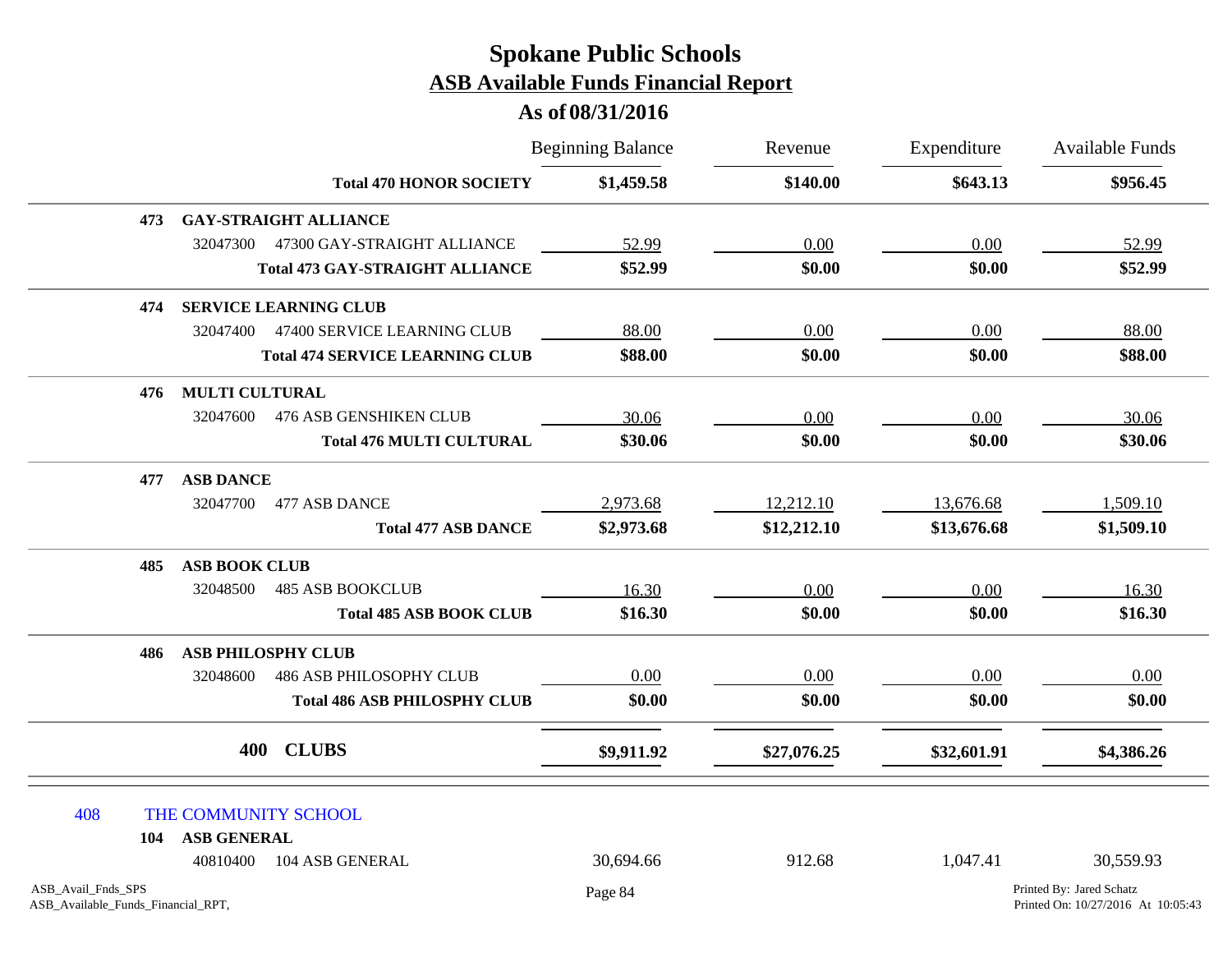# Beginning Balance Revenue Expenditure Available Funds **As of 08/31/2016 Spokane Public Schools ASB Available Funds Financial Report** Revenue **Total 104 ASB GENERAL \$30,694.66 \$912.68 \$1,047.41 \$30,559.93 100 GENERAL ASB \$30,694.66 \$912.68 \$1,047.41 \$30,559.93** 409 HAVERMALE HIGH SCHOOL **182 ASB SPECIAL PROJECTS** 40918201 18201 SPL PROJECT SR BREAKFAST 0.00 0.00 0.00 0.00 **Total 182 ASB SPECIAL PROJECTS \$0.00 \$0.00 \$0.00 \$0.00 100 GENERAL ASB \$0.00 \$0.00 \$0.00 \$0.00** 470 SKILLS CENTER **102 ASB RESERVE** 47010200 102 ASB RESERVE  $0.00$   $0.00$   $0.00$   $0.00$   $0.00$   $0.00$   $0.00$ **Total 102 ASB RESERVE \$0.00 \$0.00 \$0.00 \$0.00 104 ASB GENERAL** 47010400 104 ASB GENERAL 1 1 4,664.78 591.01 3,069.67 2,186.12 **Total 104 ASB GENERAL \$4,664.78 \$591.01 \$3,069.67 \$2,186.12 100 GENERAL ASB \$4,664.78 \$591.01 \$3,069.67 \$2,186.12 374 ASB PRE-LAW ENFORCEMENT** 47037400 470 ASB PRE-LAW ENFORCEMENT 0.00 0.00 0.00 0.00 **Total 374 ASB PRE-LAW ENFORCEMENT \$0.00 \$0.00 \$0.00 \$0.00 375 ASB MEDICAL** 47037500 375 ASB MEDICAL  $0.00$   $0.00$   $0.00$   $0.00$   $0.00$   $0.00$   $0.00$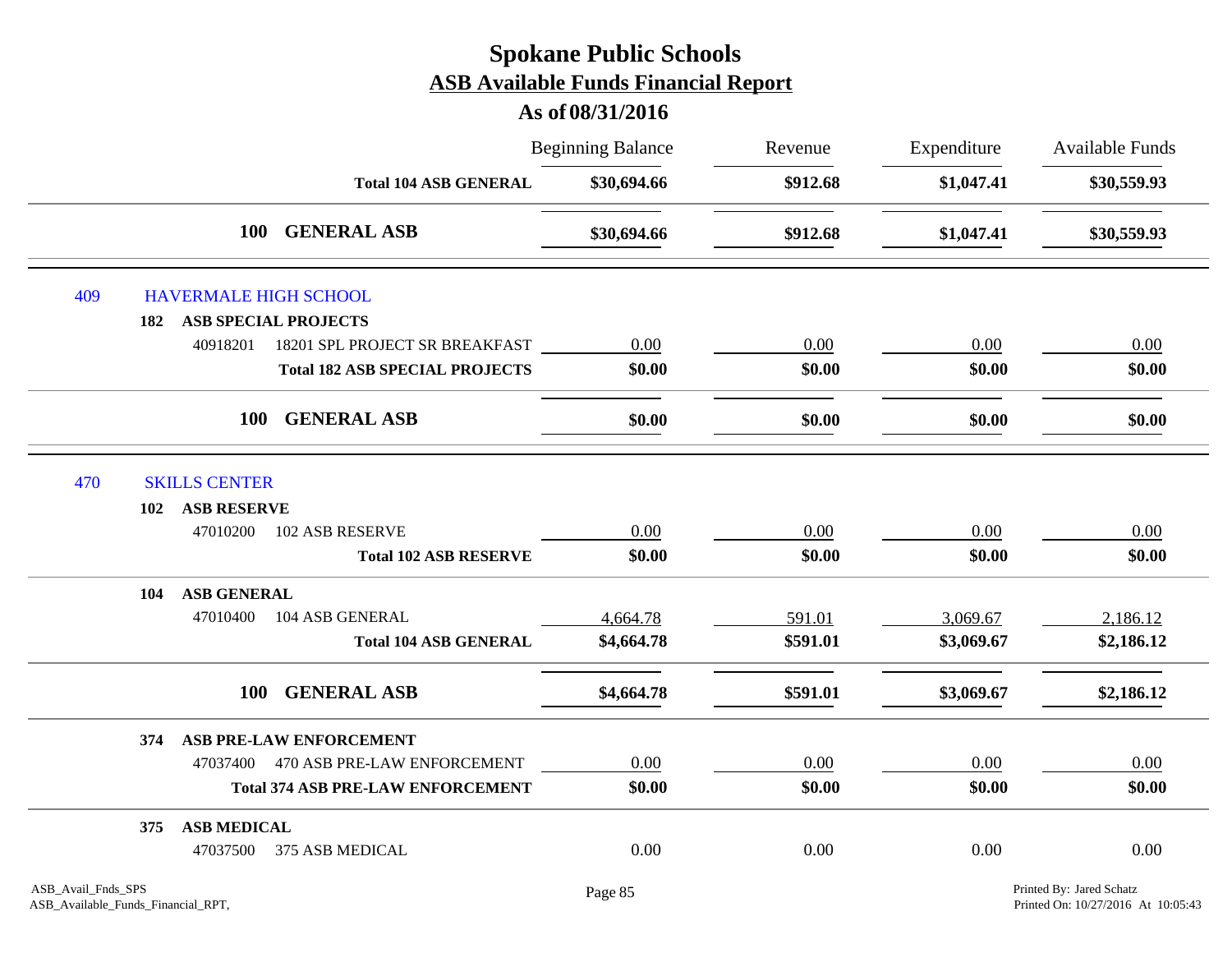|     |                                             | <b>Beginning Balance</b> | Revenue | Expenditure | <b>Available Funds</b> |
|-----|---------------------------------------------|--------------------------|---------|-------------|------------------------|
|     | <b>Total 375 ASB MEDICAL</b>                | \$0.00                   | \$0.00  | \$0.00      | \$0.00                 |
| 376 | TELEVISION PRODUCTION CLUB                  |                          |         |             |                        |
|     | 47037600<br>376 ASB TV/BROADCASTING PROD    | 0.00                     | 0.00    | 0.00        | 0.00                   |
|     | <b>Total 376 TELEVISION PRODUCTION CLUB</b> | \$0.00                   | \$0.00  | \$0.00      | \$0.00                 |
| 377 | <b>VOC/INSTR CLUBS OF AMERICA</b>           |                          |         |             |                        |
|     | 47037700 377 ASB VICA                       | 0.00                     | 0.00    | 0.00        | 0.00                   |
|     | <b>Total 377 VOC/INSTR CLUBS OF AMERICA</b> | \$0.00                   | \$0.00  | \$0.00      | \$0.00                 |
| 378 | <b>CHEFS/HOSPITALITY CLUB</b>               |                          |         |             |                        |
|     | 47037800 378 ASB CHEF/HOSPITALITY           | 0.00                     | 0.00    | 0.00        | 0.00                   |
|     | <b>Total 378 CHEFS/HOSPITALITY CLUB</b>     | \$0.00                   | \$0.00  | \$0.00      | \$0.00                 |
| 379 | <b>CONSTRUCTION CLUB</b>                    |                          |         |             |                        |
|     | 47037900<br>379 ASB CONSTRUCTION            | 0.00                     | 0.00    | 0.00        | 0.00                   |
|     | <b>Total 379 CONSTRUCTION CLUB</b>          | \$0.00                   | \$0.00  | \$0.00      | \$0.00                 |
| 381 | <b>WELDING CLUB</b>                         |                          |         |             |                        |
|     | 47038100<br>381 ASB WELDING                 | 0.00                     | 0.00    | 0.00        | 0.00                   |
|     | <b>Total 381 WELDING CLUB</b>               | \$0.00                   | \$0.00  | \$0.00      | \$0.00                 |
| 382 | <b>ASB COMPUTER</b>                         |                          |         |             |                        |
|     | 47038200<br><b>382 ASB COMPUTER</b>         | 0.00                     | 0.00    | 0.00        | 0.00                   |
|     | <b>Total 382 ASB COMPUTER</b>               | \$0.00                   | \$0.00  | \$0.00      | \$0.00                 |
| 383 | <b>ASB AUTO BODY</b>                        |                          |         |             |                        |
|     | 383 ASB AUTO BODY<br>47038300               | 0.00                     | 0.00    | 0.00        | 0.00                   |
|     | <b>Total 383 ASB AUTO BODY</b>              | \$0.00                   | \$0.00  | \$0.00      | \$0.00                 |
| 384 | <b>ASB DENTAL</b>                           |                          |         |             |                        |
|     | 47038400<br>384 ASB DENTAL                  | 0.00                     | 0.00    | 0.00        | 0.00                   |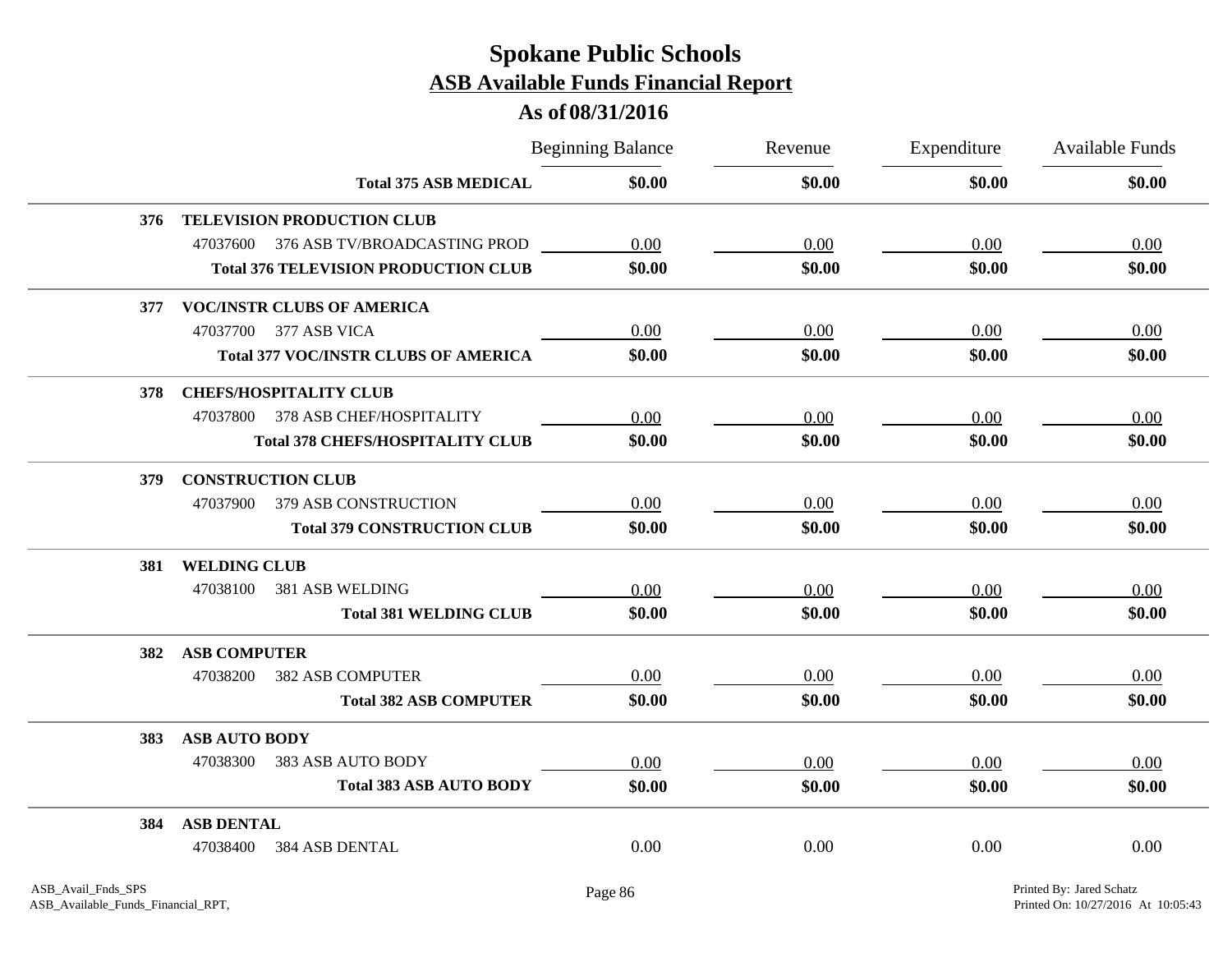|     |                                              | <b>Beginning Balance</b> | Revenue<br>\$0.00 | Expenditure<br>\$0.00 | Available Funds<br>\$0.00 |
|-----|----------------------------------------------|--------------------------|-------------------|-----------------------|---------------------------|
|     | <b>Total 384 ASB DENTAL</b>                  | \$0.00                   |                   |                       |                           |
| 385 | <b>ASB GRAPHICS</b>                          |                          |                   |                       |                           |
|     | 47038500<br><b>385 ASB GRAPHICS</b>          | 200.00                   | 0.00              | 0.00                  | 200.00                    |
|     | <b>Total 385 ASB GRAPHICS</b>                | \$200.00                 | \$0.00            | \$0.00                | \$200.00                  |
| 386 | <b>ASB ELECTRONICS</b>                       |                          |                   |                       |                           |
|     | 47038600<br><b>386 ASB ELECTRONICS</b>       | 0.00                     | 0.00              | 0.00                  | 0.00                      |
|     | <b>Total 386 ASB ELECTRONICS</b>             | \$0.00                   | \$0.00            | \$0.00                | \$0.00                    |
| 387 | <b>AUTO MECHANICS</b>                        |                          |                   |                       |                           |
|     | 47038700<br><b>387 ASB AUTO MECHANICS</b>    | 0.00                     | 0.00              | 0.00                  | 0.00                      |
|     | <b>Total 387 AUTO MECHANICS</b>              | \$0.00                   | \$0.00            | \$0.00                | \$0.00                    |
|     | 300 CLASS                                    | \$200.00                 | \$0.00            | \$0.00                | \$200.00                  |
| 485 | <b>LIBBY COMMUNITY CENTER</b>                |                          |                   |                       |                           |
| 104 | <b>ASB GENERAL</b>                           |                          |                   |                       |                           |
|     | <b>485 LIBBY CTR ASB GENERAL</b><br>48510400 | 56,164.34                | 31,200.98         | 56,541.06             | 30,824.26                 |
|     | <b>Total 104 ASB GENERAL</b>                 | \$56,164.34              | \$31,200.98       | \$56,541.06           | \$30,824.26               |
|     | <b>GENERAL ASB</b><br><b>100</b>             | \$56,164.34              | \$31,200.98       | \$56,541.06           | \$30,824.26               |
| 541 | <b>ELEMENTARY MUSIC</b>                      |                          |                   |                       |                           |
| 356 | <b>BAND CLUB</b>                             |                          |                   |                       |                           |
|     | 541 ELEMENTARY BAND ASB<br>54135600          | 7.34                     | 0.00              | 0.00                  | 7.34                      |
|     | <b>Total 356 BAND CLUB</b>                   | \$7.34                   | \$0.00            | \$0.00                | \$7.34                    |
| 357 | <b>ORCHESTRA CLUB</b>                        |                          |                   |                       |                           |